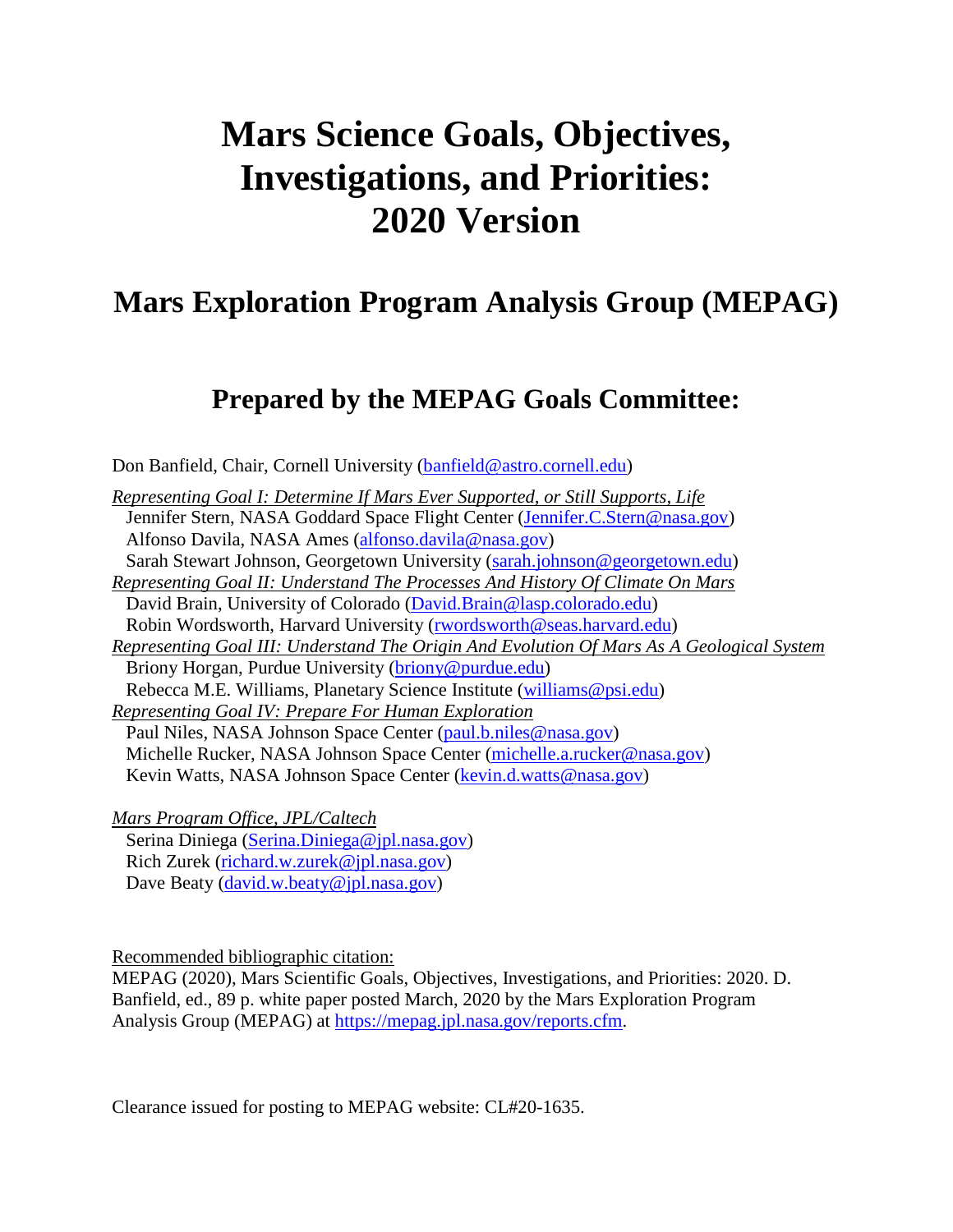## **TABLE OF CONTENTS**

| GOAL I: DETERMINE IF MARS EVER SUPPORTED, OR STILL SUPPORTS, LIFE  9<br>OBJECTIVE A: SEARCH FOR EVIDENCE OF LIFE IN ENVIRONMENTS THAT HAVE A HIGH POTENTIAL FOR<br>GOAL II: UNDERSTAND THE PROCESSES AND HISTORY OF CLIMATE ON MARS 20<br>OBJECTIVE A: CHARACTERIZE THE STATE AND CONTROLLING PROCESSES OF THE PRESENT-DAY CLIMATE OF<br>OBJECTIVE B: CHARACTERIZE THE HISTORY AND CONTROLLING PROCESSES OF MARS' CLIMATE IN THE RECENT<br><b>GOAL III: UNDERSTAND THE ORIGIN AND EVOLUTION OF MARS AS A GEOLOGICAL SYSTEM 38</b><br>OBJECTIVE A: DOCUMENT THE GEOLOGIC RECORD PRESERVED IN THE CRUST AND INVESTIGATE THE PROCESSES<br>OBJECTIVE B: DETERMINE THE STRUCTURE, COMPOSITION, AND DYNAMICS OF THE INTERIOR AND HOW IT HAS<br>OBJECTIVE C: DETERMINE THE ORIGIN AND GEOLOGIC HISTORY OF MARS' MOONS AND IMPLICATIONS FOR THE<br>OBJECTIVE A: OBTAIN KNOWLEDGE OF MARS SUFFICIENT TO DESIGN AND IMPLEMENT HUMAN LANDING AT THE<br>DESIGNATED HUMAN LANDING SITE WITH ACCEPTABLE COST, RISK AND PERFORMANCE58<br>OBJECTIVE B: OBTAIN KNOWLEDGE OF MARS SUFFICIENT TO DESIGN AND IMPLEMENT HUMAN SURFACE<br>EXPLORATION AND EVA ON MARS WITH ACCEPTABLE COST, RISK AND PERFORMANCE.  61<br>OBJECTIVE C: OBTAIN KNOWLEDGE OF MARS SUFFICIENT TO DESIGN AND IMPLEMENT IN SITU RESOURCE<br>UTILIZATION OF ATMOSPHERE AND/OR WATER ON MARS WITH ACCEPTABLE COST, RISK AND<br>OBJECTIVE D: OBTAIN KNOWLEDGE OF MARS SUFFICIENT TO DESIGN AND IMPLEMENT BIOLOGICAL<br>CONTAMINATION AND PLANETARY PROTECTION PROTOCOLS TO ENABLE HUMAN EXPLORATION OF MARS<br>OBJECTIVE E: OBTAIN KNOWLEDGE OF MARS SUFFICIENT TO DESIGN AND IMPLEMENT A HUMAN MISSION TO<br>THE SURFACE OF EITHER PHOBOS OR DEIMOS WITH ACCEPTABLE COST, RISK, AND PERFORMANCE 71<br>INTEGRATING ACROSS THE MEPAG GOALS TO UNDERSTAND MARS AND BEYOND  73<br>WHAT ARE THE PATHWAYS THAT LEAD TO HABITABLE ENVIRONMENTS ACROSS THE SOLAR SYSTEM AND THE |  |
|---------------------------------------------------------------------------------------------------------------------------------------------------------------------------------------------------------------------------------------------------------------------------------------------------------------------------------------------------------------------------------------------------------------------------------------------------------------------------------------------------------------------------------------------------------------------------------------------------------------------------------------------------------------------------------------------------------------------------------------------------------------------------------------------------------------------------------------------------------------------------------------------------------------------------------------------------------------------------------------------------------------------------------------------------------------------------------------------------------------------------------------------------------------------------------------------------------------------------------------------------------------------------------------------------------------------------------------------------------------------------------------------------------------------------------------------------------------------------------------------------------------------------------------------------------------------------------------------------------------------------------------------------------------------------------------------------------------------------------------------------------------------------------------------------------------------------------------------------------------------------------------------------------------------------|--|
|                                                                                                                                                                                                                                                                                                                                                                                                                                                                                                                                                                                                                                                                                                                                                                                                                                                                                                                                                                                                                                                                                                                                                                                                                                                                                                                                                                                                                                                                                                                                                                                                                                                                                                                                                                                                                                                                                                                           |  |
|                                                                                                                                                                                                                                                                                                                                                                                                                                                                                                                                                                                                                                                                                                                                                                                                                                                                                                                                                                                                                                                                                                                                                                                                                                                                                                                                                                                                                                                                                                                                                                                                                                                                                                                                                                                                                                                                                                                           |  |
|                                                                                                                                                                                                                                                                                                                                                                                                                                                                                                                                                                                                                                                                                                                                                                                                                                                                                                                                                                                                                                                                                                                                                                                                                                                                                                                                                                                                                                                                                                                                                                                                                                                                                                                                                                                                                                                                                                                           |  |
|                                                                                                                                                                                                                                                                                                                                                                                                                                                                                                                                                                                                                                                                                                                                                                                                                                                                                                                                                                                                                                                                                                                                                                                                                                                                                                                                                                                                                                                                                                                                                                                                                                                                                                                                                                                                                                                                                                                           |  |
|                                                                                                                                                                                                                                                                                                                                                                                                                                                                                                                                                                                                                                                                                                                                                                                                                                                                                                                                                                                                                                                                                                                                                                                                                                                                                                                                                                                                                                                                                                                                                                                                                                                                                                                                                                                                                                                                                                                           |  |
|                                                                                                                                                                                                                                                                                                                                                                                                                                                                                                                                                                                                                                                                                                                                                                                                                                                                                                                                                                                                                                                                                                                                                                                                                                                                                                                                                                                                                                                                                                                                                                                                                                                                                                                                                                                                                                                                                                                           |  |
|                                                                                                                                                                                                                                                                                                                                                                                                                                                                                                                                                                                                                                                                                                                                                                                                                                                                                                                                                                                                                                                                                                                                                                                                                                                                                                                                                                                                                                                                                                                                                                                                                                                                                                                                                                                                                                                                                                                           |  |
|                                                                                                                                                                                                                                                                                                                                                                                                                                                                                                                                                                                                                                                                                                                                                                                                                                                                                                                                                                                                                                                                                                                                                                                                                                                                                                                                                                                                                                                                                                                                                                                                                                                                                                                                                                                                                                                                                                                           |  |
|                                                                                                                                                                                                                                                                                                                                                                                                                                                                                                                                                                                                                                                                                                                                                                                                                                                                                                                                                                                                                                                                                                                                                                                                                                                                                                                                                                                                                                                                                                                                                                                                                                                                                                                                                                                                                                                                                                                           |  |
|                                                                                                                                                                                                                                                                                                                                                                                                                                                                                                                                                                                                                                                                                                                                                                                                                                                                                                                                                                                                                                                                                                                                                                                                                                                                                                                                                                                                                                                                                                                                                                                                                                                                                                                                                                                                                                                                                                                           |  |
|                                                                                                                                                                                                                                                                                                                                                                                                                                                                                                                                                                                                                                                                                                                                                                                                                                                                                                                                                                                                                                                                                                                                                                                                                                                                                                                                                                                                                                                                                                                                                                                                                                                                                                                                                                                                                                                                                                                           |  |
|                                                                                                                                                                                                                                                                                                                                                                                                                                                                                                                                                                                                                                                                                                                                                                                                                                                                                                                                                                                                                                                                                                                                                                                                                                                                                                                                                                                                                                                                                                                                                                                                                                                                                                                                                                                                                                                                                                                           |  |
|                                                                                                                                                                                                                                                                                                                                                                                                                                                                                                                                                                                                                                                                                                                                                                                                                                                                                                                                                                                                                                                                                                                                                                                                                                                                                                                                                                                                                                                                                                                                                                                                                                                                                                                                                                                                                                                                                                                           |  |
|                                                                                                                                                                                                                                                                                                                                                                                                                                                                                                                                                                                                                                                                                                                                                                                                                                                                                                                                                                                                                                                                                                                                                                                                                                                                                                                                                                                                                                                                                                                                                                                                                                                                                                                                                                                                                                                                                                                           |  |
|                                                                                                                                                                                                                                                                                                                                                                                                                                                                                                                                                                                                                                                                                                                                                                                                                                                                                                                                                                                                                                                                                                                                                                                                                                                                                                                                                                                                                                                                                                                                                                                                                                                                                                                                                                                                                                                                                                                           |  |
|                                                                                                                                                                                                                                                                                                                                                                                                                                                                                                                                                                                                                                                                                                                                                                                                                                                                                                                                                                                                                                                                                                                                                                                                                                                                                                                                                                                                                                                                                                                                                                                                                                                                                                                                                                                                                                                                                                                           |  |
|                                                                                                                                                                                                                                                                                                                                                                                                                                                                                                                                                                                                                                                                                                                                                                                                                                                                                                                                                                                                                                                                                                                                                                                                                                                                                                                                                                                                                                                                                                                                                                                                                                                                                                                                                                                                                                                                                                                           |  |
|                                                                                                                                                                                                                                                                                                                                                                                                                                                                                                                                                                                                                                                                                                                                                                                                                                                                                                                                                                                                                                                                                                                                                                                                                                                                                                                                                                                                                                                                                                                                                                                                                                                                                                                                                                                                                                                                                                                           |  |
|                                                                                                                                                                                                                                                                                                                                                                                                                                                                                                                                                                                                                                                                                                                                                                                                                                                                                                                                                                                                                                                                                                                                                                                                                                                                                                                                                                                                                                                                                                                                                                                                                                                                                                                                                                                                                                                                                                                           |  |
|                                                                                                                                                                                                                                                                                                                                                                                                                                                                                                                                                                                                                                                                                                                                                                                                                                                                                                                                                                                                                                                                                                                                                                                                                                                                                                                                                                                                                                                                                                                                                                                                                                                                                                                                                                                                                                                                                                                           |  |
|                                                                                                                                                                                                                                                                                                                                                                                                                                                                                                                                                                                                                                                                                                                                                                                                                                                                                                                                                                                                                                                                                                                                                                                                                                                                                                                                                                                                                                                                                                                                                                                                                                                                                                                                                                                                                                                                                                                           |  |
|                                                                                                                                                                                                                                                                                                                                                                                                                                                                                                                                                                                                                                                                                                                                                                                                                                                                                                                                                                                                                                                                                                                                                                                                                                                                                                                                                                                                                                                                                                                                                                                                                                                                                                                                                                                                                                                                                                                           |  |
|                                                                                                                                                                                                                                                                                                                                                                                                                                                                                                                                                                                                                                                                                                                                                                                                                                                                                                                                                                                                                                                                                                                                                                                                                                                                                                                                                                                                                                                                                                                                                                                                                                                                                                                                                                                                                                                                                                                           |  |
|                                                                                                                                                                                                                                                                                                                                                                                                                                                                                                                                                                                                                                                                                                                                                                                                                                                                                                                                                                                                                                                                                                                                                                                                                                                                                                                                                                                                                                                                                                                                                                                                                                                                                                                                                                                                                                                                                                                           |  |
|                                                                                                                                                                                                                                                                                                                                                                                                                                                                                                                                                                                                                                                                                                                                                                                                                                                                                                                                                                                                                                                                                                                                                                                                                                                                                                                                                                                                                                                                                                                                                                                                                                                                                                                                                                                                                                                                                                                           |  |
|                                                                                                                                                                                                                                                                                                                                                                                                                                                                                                                                                                                                                                                                                                                                                                                                                                                                                                                                                                                                                                                                                                                                                                                                                                                                                                                                                                                                                                                                                                                                                                                                                                                                                                                                                                                                                                                                                                                           |  |
|                                                                                                                                                                                                                                                                                                                                                                                                                                                                                                                                                                                                                                                                                                                                                                                                                                                                                                                                                                                                                                                                                                                                                                                                                                                                                                                                                                                                                                                                                                                                                                                                                                                                                                                                                                                                                                                                                                                           |  |
|                                                                                                                                                                                                                                                                                                                                                                                                                                                                                                                                                                                                                                                                                                                                                                                                                                                                                                                                                                                                                                                                                                                                                                                                                                                                                                                                                                                                                                                                                                                                                                                                                                                                                                                                                                                                                                                                                                                           |  |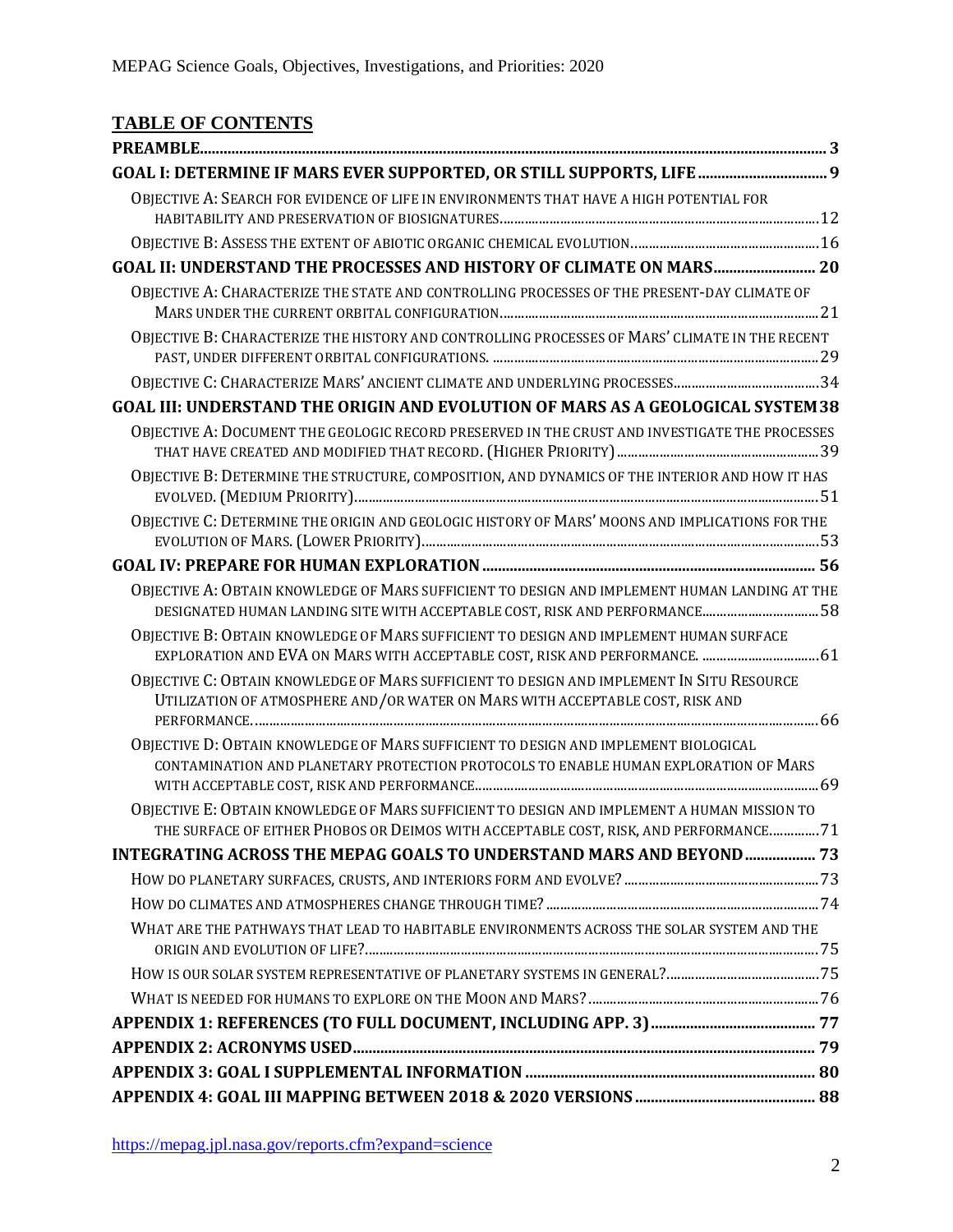## **PREAMBLE**

NASA's Mars Exploration Program (MEP) has requested that the Mars Exploration Program Analysis Group (MEPAG) maintain the MEPAG Mars Science Goals, Objectives, Investigations, and Priorities document (colloquially—and hereinafter, referred to as the Goals Document). This document was first released in 2001 (MEPAG 2001) as a statement of the Mars exploration community's consensus regarding its scientific priorities for investigations to be carried out by and in support of the robotic Mars flight program. MEPAG regularly updates the document as needed to respond to discoveries made by the missions of the Mars Exploration Program and changes in the strategic direction of NASA. Historically, MEPAG has found that the pace of change in our knowledge of Mars is such that updates are needed roughly every two years<sup>[1](#page-2-0)</sup>. The MEP's intent is to use this information as one of its inputs into future planning, with no implied timeline for conducting the investigations; the rate at which investigations are pursued is at the discretion of NASA as well as other space agencies around the world that provide funding for flight missions. A separate, unrelated process for forward planning—similar in some ways to the Goals Document—is the Planetary Science Decadal Survey, which is prepared once every ten years by the National Academies of Sciences, Engineering, and Medicine (NASEM) (e.g., Vision and Voyages for Planetary Science in the Decade 2013-2022 (NRC 2013)). The MEPAG Goals Document constitutes one of many inputs into the Decadal Survey discussion, even though these two organizations operate independently.

This version of the MEPAG Goals Document is again organized into a four-tiered hierarchy: Goals, Objectives, Sub-Objectives, and Investigations. The Goals are organized around four major areas of scientific knowledge, commonly referred to as Life (Goal I), Climate (Goal II), Geology (Goal III), and Preparation for Human Exploration (Goal IV); expanded statements of the Goals are found in their respective chapters. MEPAG does not prioritize among the four Goals because developing a comprehensive understanding of Mars as a system requires making progress in all three science areas, and because the Goal of preparing for human exploration is different in nature.

Each Goal includes objectives that embody the knowledge, strategies, and milestones needed to achieve the goal. The sub-objectives include more detail and clarity on different parts of objectives, but cover tasks that are larger in scope than individual investigations.

The investigations that go into collectively achieving each sub-objective constitute the final tier of the hierarchy. Although some investigations could be achieved with a single measurement, others require a suite of measurements, some of which require multiple missions. Each set of investigations is independently prioritized within the parent sub-objective. In some cases, the specific measurements needed to address an investigations are discussed; however, how those measurements should be made is not specified by this Goals Document, allowing the competitive proposal process to identify the most effective means (instruments and/or missions) of making progress towards their realization.

It should be noted that completion of all of the investigations in the MEPAG Goals Document would require decades. Given the complexity involved, it is also possible that they might never

<span id="page-2-0"></span> $\overline{a}$ 1. All MEPAG Goals Documents are listed at the end of the Preamble and in the Reference list (Appendix 3), and can be found at https://mepag.jpl.nasa.gov/reports.cfm?expand=science.

<https://mepag.jpl.nasa.gov/reports.cfm?expand=science>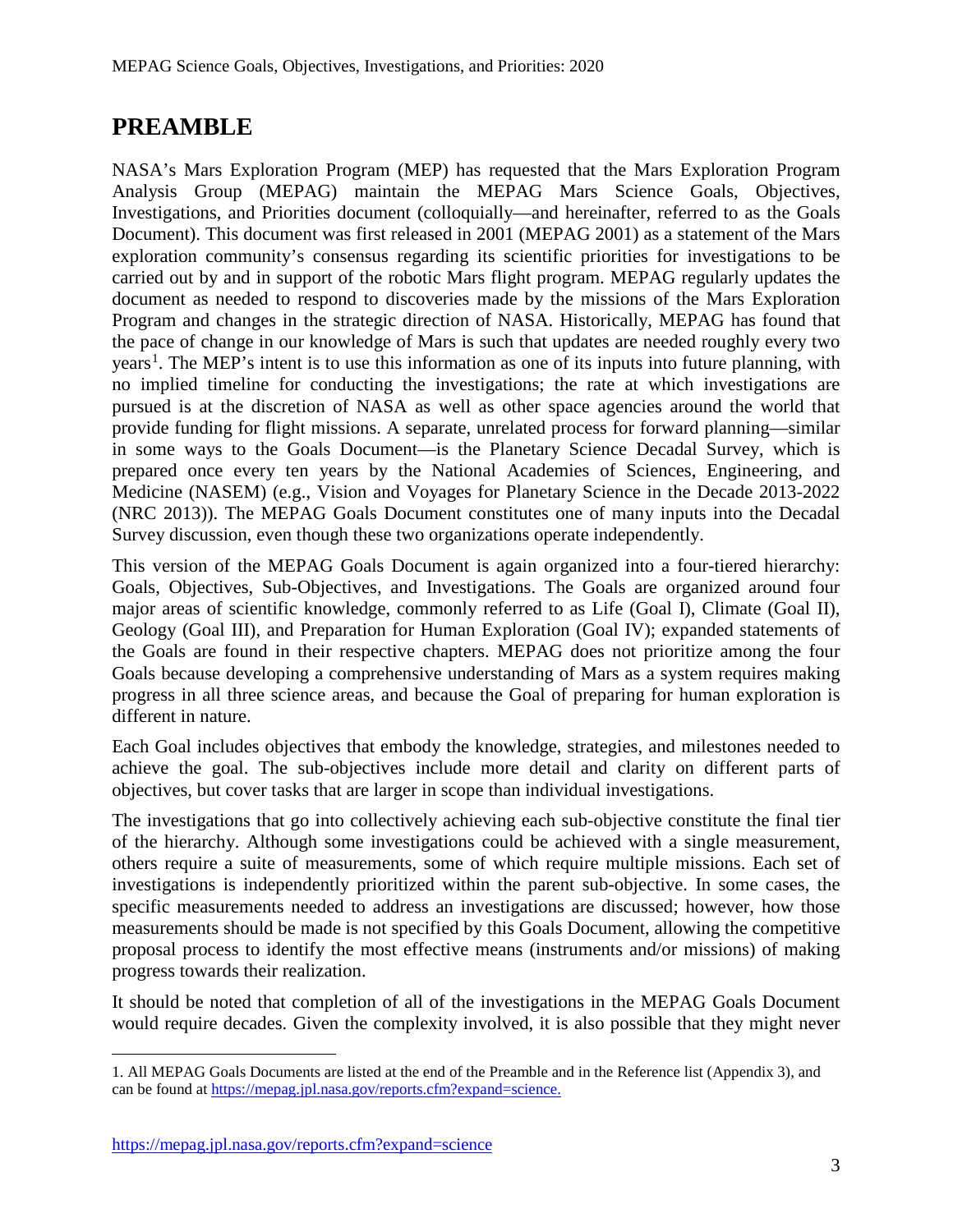be truly complete: observations answering old questions often raise new questions. Thus, evaluations of prospective instruments and missions should be based on how well investigations are addressed and how much progress might be achieved in the context of that specific instrument or mission.

Finally, this updated hierarchy has been augmented with a spreadsheet that shows the traceability from each Goal to its Investigation tier, enabling readers to view the entirety of each Goal "at a glance". The full spreadsheet—including all goals, objectives, sub-objectives, and investigations—accompanies this Goals document as Supplementary Hierachical Summary Table<sup>[2](#page-3-0)</sup> (Excel/PDF files). The introduction to each Goal chapter in this document includes a portion of this spreadsheet outlining the objectives and sub-objectives for that Goal.

#### **Prioritization**

Within each goal, prioritization is based on subjective consideration of four primary factors (given here in no particular order):

- Status of existing measurements compared to needed measurements and accuracy
- Relative value of an investigation in achieving a stated objective
- Identification of logical sequential relationships
- Cost, risk, and feasibility of implementation

If additional criteria have been applied within an individual goal, they are described in the relevant chapter. The specific labels used within a goal to demark priority are also described at the beginning of the relevant goal chapter. We emphasize that priority labels were chosen and assigned within each individual goal, and should not be compared between goals.

Although priorities should influence which investigations are conducted first, the order of investigations as presented within a goal is not meant to imply that they need to be undertaken in sequence, except where it is noted that a specific investigation should be completed first. In such cases, the investigation that should be undertaken first (as a prerequisite) is given a higher priority, even when it is believed that a subsequent investigation ultimately would be more important, and the suggested order is specified.

#### **Integrating the MEPAG Goals to Understand Mars and Beyond**

Most of Mars science is, by nature, cross-cutting. For example, geological and mineralogical evidence for long-lived standing bodies of water in the ancient past provides a constraint for climate models. Because such interrelationships are difficult to appreciate within the hierarchical structure of this Goals document, yet they are what make Mars investigations so compelling within the broader scope of solar system science, we have included a final chapter—entitled "Integrating the MEPAG Goals to Understand Mars and Beyond"—to identify and explain the important scientific pursuits that extend across the boundaries of our four Goals. We have organized this chapter using the overarching questions (or "Big Questions") in Planetary Science that the MEPAG community developed in response to a request of the NASA Planetary Science Division Director in 2019. Discussing how our Goals map onto these overarching questions, which span all of planetary science, underscores how the Mars Program contributes to our

<span id="page-3-0"></span> <sup>2.</sup> The summary spreadsheet can also be found at [http://mepag.jpl.nasa.gov/reports.cfm.](http://mepag.jpl.nasa.gov/reports.cfm)

<https://mepag.jpl.nasa.gov/reports.cfm?expand=science>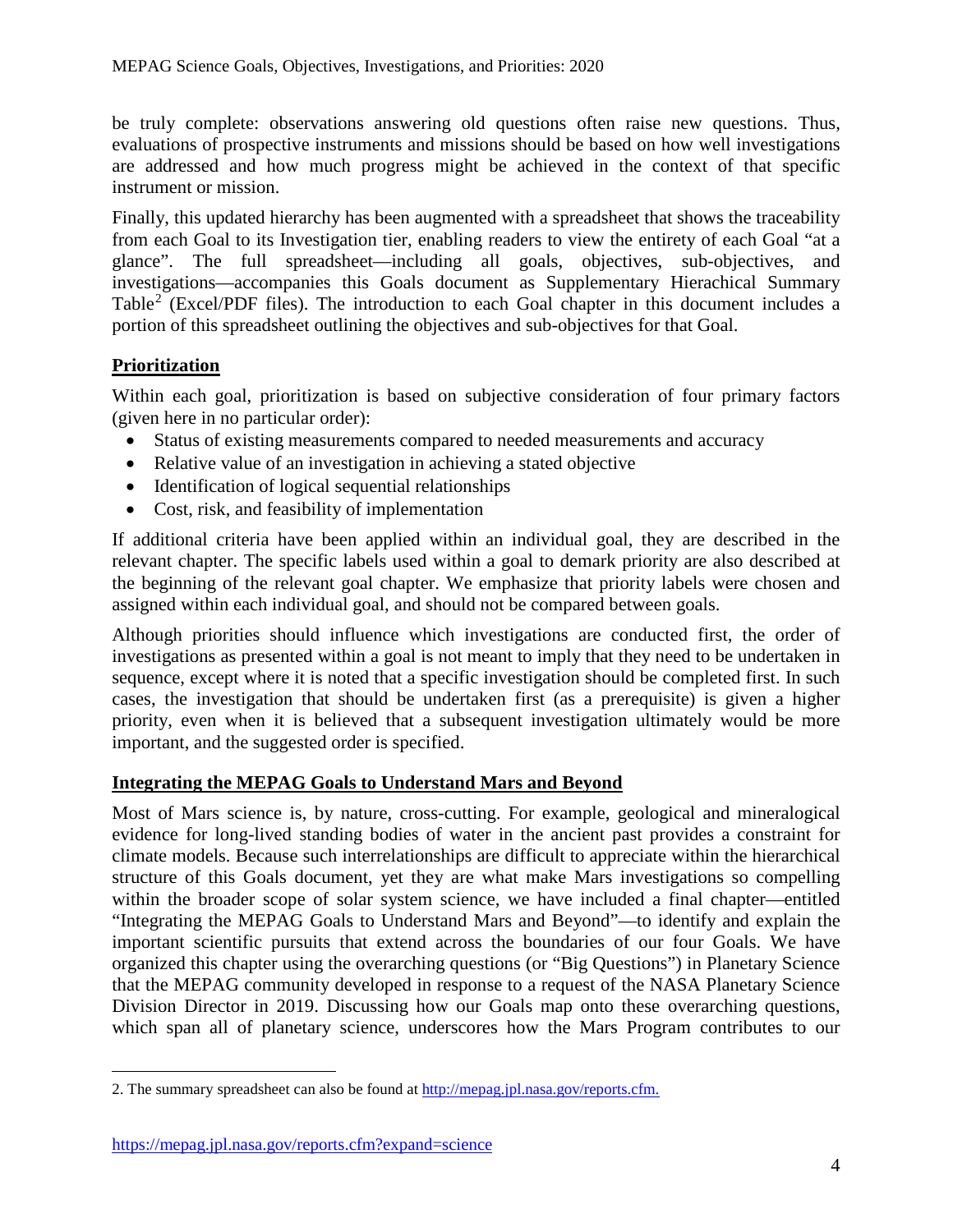understanding of our solar system and planetary systems in general.

We also identify "cross-cutting investigations" that may shed light on investigations, subobjectives, or objectives within a different Goal. These investigations are recognized in the text of each Goal chapter, or are listed as "*Cross-cutting*." The identification of specific interrelationships at the Investigation level is intended to help members of the scientific and engineering communities determine the broader impacts of research and/or development activities undertaken in association with the flight program. The list of cross-cutting Investigations is meant to be thorough but is not expected to be complete, and is included in this text as well as within a Supplementary Cross-Cutting Table<sup>2</sup> (PDF file).

#### **Additional Notes Relating to the 2020 Version of the Goals Document**

This document is a complete revision of the MEPAG Goals Document in that all areas covered by the document were reviewed for updating (further details on changes made are below); the preceding complete revision of the document was done in 2015. A 2018 revision updated Goals II and III in response to discoveries and analyses showing a disconnect between high-priority science questions regarding polar and non-polar ice questions as compared with the 2015 version of the MEPAG Goals Document. Because this latest (2020) revision examined all aspects of the Goals Document, the Goal representatives considered content at all levels, prioritization, and structure. While some parts remained as they were, several investigations were added, removed, or changed in response to the advances that have been made in understanding Mars; furthermore, the division of sub-objectives was changed in some places to better reflect the main directions of inquiry at the present time (in particular, within **Goals III** and **IV**). Similarly, priorities were adjusted throughout the document to reflect progress in our understanding of Mars, as well as the evolving plans for humans to explore Mars, since 2015.

The Goals Committee would like to extend its appreciation to the leaders of the Integration teams who summarized the state of Mars science at [The Ninth International Conference on Mars](https://www.hou.usra.edu/meetings/ninthmars2019/) and who contributed to the discussions of the Goals Committee: Dave Des Marais (Life), Francois Forget (Climate), and Wendy Calvin (Geology). Paul Niles, who led the Integration team for Preparation for Human Exploration, is also an author of this Goals document.

| <b>Section of the Goals Document</b>                                       | Date of<br><b>Update</b> | Date of<br><b>Previous</b><br><b>Significant</b><br><b>Update</b> |
|----------------------------------------------------------------------------|--------------------------|-------------------------------------------------------------------|
| Goal I: Determine If Mars Ever Supported, or Still                         |                          | 2015                                                              |
| Supports, Life                                                             |                          |                                                                   |
| Goal II: Understanding the Processes and History of                        |                          | 2018                                                              |
| Climate on Mars                                                            |                          |                                                                   |
| <b>2020</b> (this<br>Goal III: Understand the Origin and Evolution of Mars |                          | 2018                                                              |
| as a Geological System                                                     | document)                |                                                                   |
| Goal IV: Prepare for Human Exploration                                     |                          | 2015                                                              |
| Integrating Across the MEPAG Goals to Understand                           |                          | 2015                                                              |
| Mars and Beyond                                                            |                          |                                                                   |

#### **Major organizers and contributers to previous versions:**

The current and all previous versions of the MEPAG Goals Document are posted on the MEPAG

<https://mepag.jpl.nasa.gov/reports.cfm?expand=science>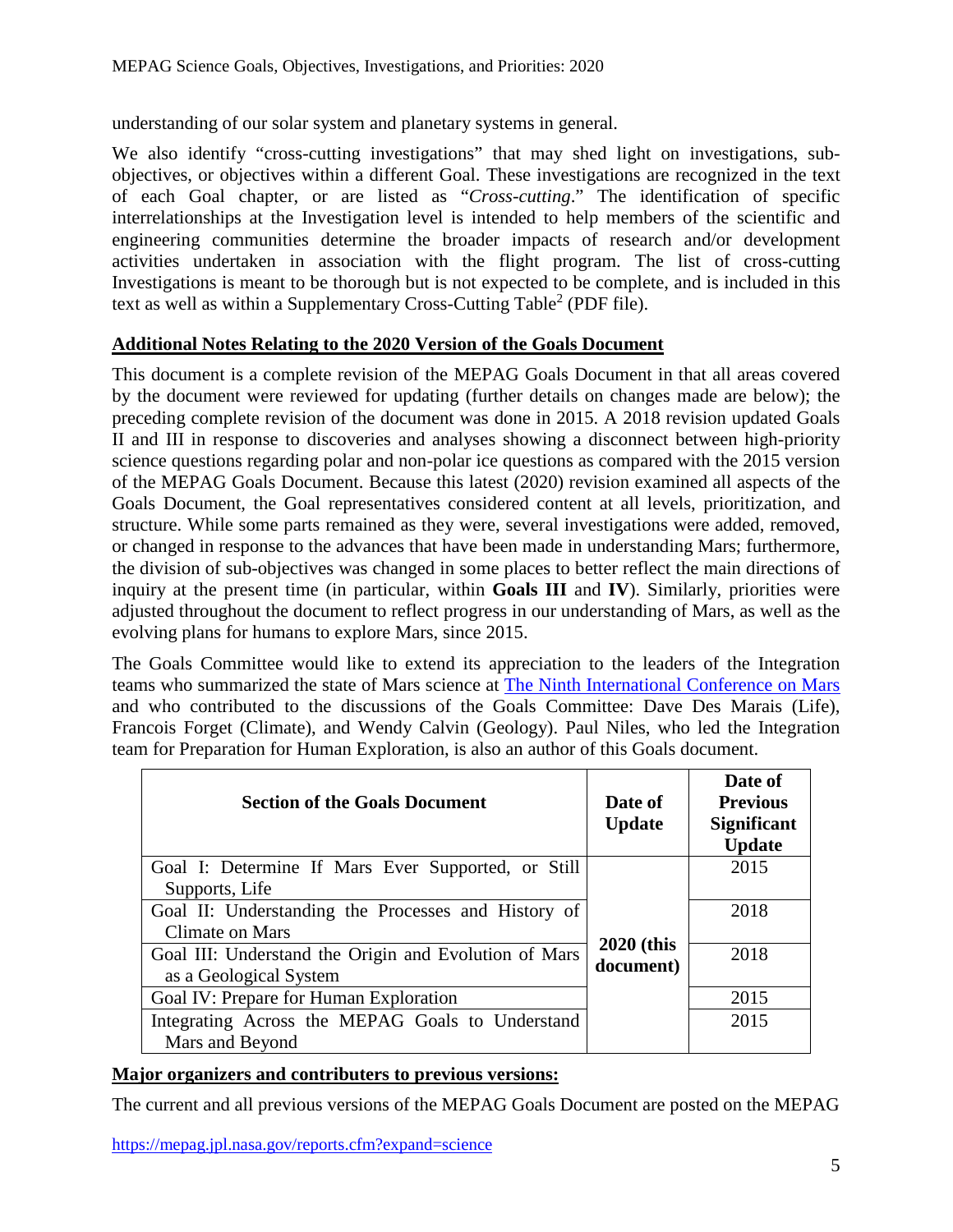website at: [http://mepag.jpl.nasa.gov/reports.cfm.](http://mepag.jpl.nasa.gov/reports.cfm)

- 2018 version: Don Banfield, Sarah Stewart Johnson, Jennifer Stern, David Brain, Paul Withers, Robin Wordsworth, Steve Ruff, R. Aileen Yingst, Jacob Bleacher, Ryan Whitley
- 2015 version: Victoria E. Hamilton, Tori Hoehler, Jennifer Eigenbrode, Scot Rafkin, Paul Withers, Steve Ruff, R. Aileen Yingst, Darlene Lim, Ryan Whitley
- 2012 version (posted online 2014): Victoria E. Hamilton, Tori Hoehler, Frances Westall, Scot Rafkin, Paul Withers, Steve Ruff, R. Aileen Yingst, Darlene Lim
- 2010 version: Jeffrey Johnson, Tori Hoehler, Frances Westall, Scot Rafkin, Paul Withers, Jeffrey Plescia, Victoria E. Hamilton, Abhi Tripathi, Darlene Lim, David W. Beaty, Charles Budney, Gregory Delory, Dean Eppler, David Kass, Jim Rice, Deanne Rogers, Teresa Segura
- 2008 version: Jeffrey R. Johnson, Jan Amend, Andrew Steele, Steve Bougher, Scot Rafkin, Paul Withers, Jeffrey Plescia, Victoria E. Hamilton, Abhi Tripathi, Jennifer Heldmann
- 2006 version: John Grant, Jan Amend, Andrew Steele, Mark Richardson, Steve Bougher, Bruce Banerdt, Lars Borg, John Gruener, Jennifer Heldmann
- 2005 version: John Grant and MEPAG Goals Committee
- 2004 version: G. Jeffrey Taylor, Dawn Sumner, Andrew Steele, Steve Bougher, Mark Richardson, Dave Paige, Glenn MacPherson, Bruce Banerdt, John Connolly, Kelly Snook

2001 version: Ron Greeley and MEPAG Goals Committee

#### **Change since the 2018 version of this document**

We have compiled here a discussion of the changes in each Goal Chapter from the previous (2018) version of this document (which in some cases was the same as the 2015 version). For new readers of this document, this section is only of historic significance, and it is likely more useful to go directly to the Goal Chapters. For readers familiar with previous versions of this document, this section highlights where changes have occurred in this revision, however the discussion assumes that the reader is already familiar with each Goal Chapter.

#### **Goal I: Determine if Mars ever supported, or still supports, life**

Distinguishing between "past" and "extant" life

Previous versions of Goal I distinguished between "past" and "extant" life as separate, although linked, objectives. The present version of Goal I does not make that distinction, for the following reasons:

• Searching for evidence of past life or of extant life are two different mission implementation strategies. Both strategies have advantages and disadvantages that cannot be fully addressed in this document. For example, a search for evidence of metabolically viable organisms could target multiple classes of biosignatures, including chemical, structural and physiological ones. Such biosignatures – if present – ought to be relatively well-preserved. However, in order to succeed, such a strategy must make a compelling case for habitability in an environment that is generally assumed to be too extreme to sustain life, at least near the surface. On the other hand, a search for evidence of past life can be justified on the grounds that habitable conditions have already been established for environments that existed early in the history of the planet. However, biosignatures of a past biosphere must have survived billions of years of chemical and physical diagenesis in order to be detectable today. The merits and demerits of each mission implementation strategy are better assessed in other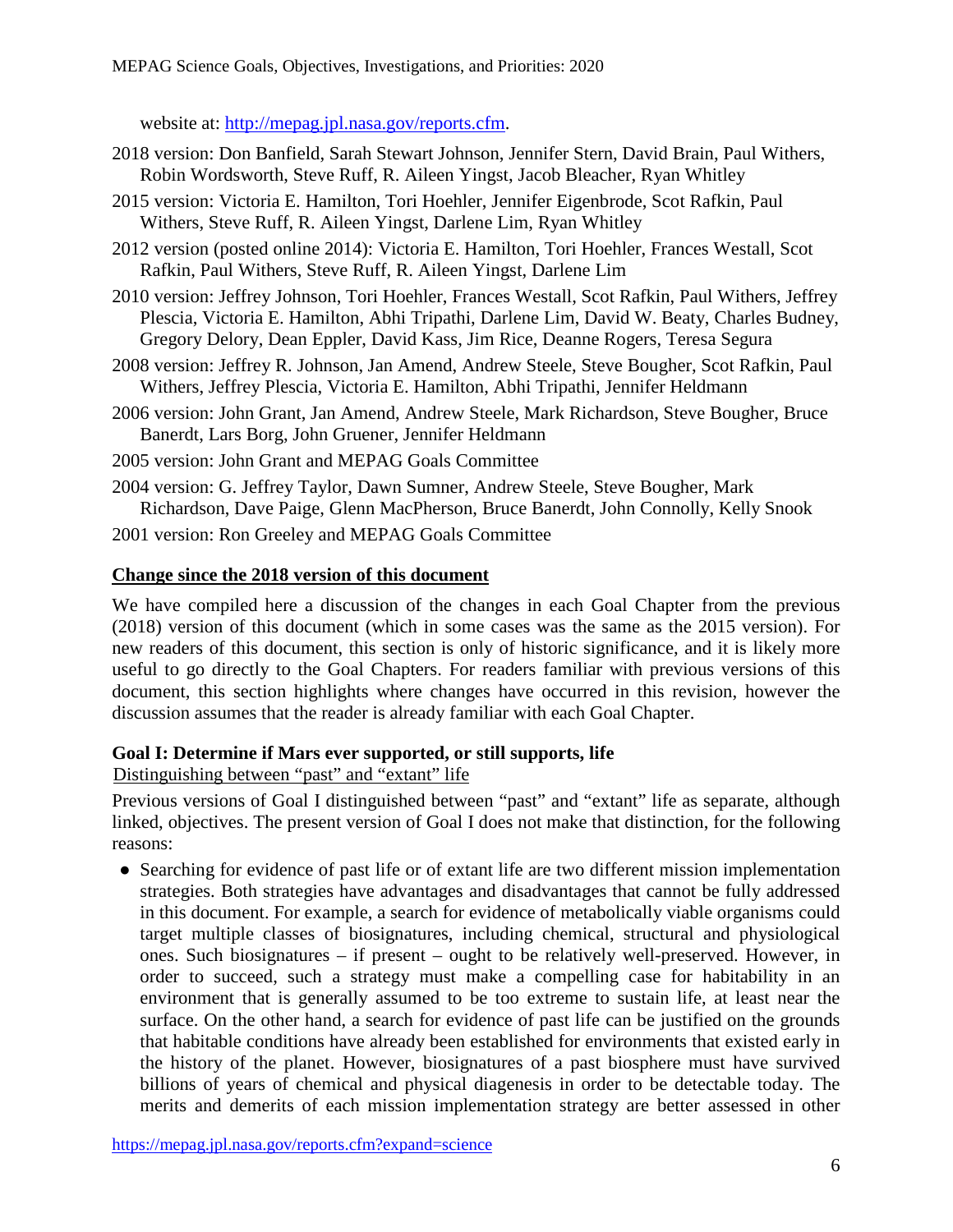forums that evaluate specific mission concepts, such as the Planetary Sciences Decadal Survey, Science Definition Team Reports, or mission program review panels. This assessment approach is deemed more productive compared to separating both mission implementation strategies and prioritizing one over the other in this document.

- While assessing the metabolic state of putative forms of life on Mars would be of high scientific interest, this is considered of secondary importance compared to assessing the presence or absence of life, in the present or past. Instead of a binary choice between searching for biosignatures of past life or of extant life, biosignatures can be considered as a continuum which includes alive, dead, and degraded. Further investigations into the metabolic state of martian life would undoubtedly follow a positive detection of biosignatures.
- Some of the more conclusive strategies, technologies, and biosignatures used to search for evidence of life cannot discriminate between extant and past forms of life. For example, evidence of life might be obtained using mass spectrometry in the form of unusual distribution abundances of organic compounds, such as lipids or amino acids, or in their carbon isotopic ratios. Such results (when coupled with other requisite contextual measurements) could be interpreted as conclusive evidence of life, whether extant or ancient. Assessing the metabolic state of life would require additional measurements not needed to address Goal I.
- Some environments on Mars could have a high potential for both past and recent habitability. For example, Noachian/Hesperian evaporitic deposits could contain evidence of an early martian biosphere, but they could also have created habitable conditions much later in the history of the planet, perhaps up to recent times, as is observed in some of the driest regions on Earth. Similarly, ice-bearing permafrost, which on Mars could be significantly older than on Earth, could preserve evidence of past life, but could also have created a transient habitable environment during warmer periods triggered by recent orbital fluctuations. Brinefilled ice veins may offer a refuge for martian life or preserve biosignatures. In such instances, mission concepts to search for evidence of life could target biosignatures of extant AND of past life, without the need for prioritization.

#### Assessing abiotic organic chemical evolution

The 2001 version of Goal I included the third objective "Assess the extent of prebiotic organic chemical evolution" that was subsequently eliminated in newer versions. Several recent discoveries warrant that assessments of organic chemical evolution be merged back into Goal I:

- The discovery of past habitable environments does not imply that life ever existed on Mars. However, organic chemical evolution would still have occurred, even on a lifeless planet. Mars could be a unique scientific opportunity to better understand the sequence of prebiotic steps that lead to the origin of life on Earth.
- The recent detection of organic matter in sedimentary deposits at Gale Crater demonstrates that organic molecules can accumulate and be preserved near the surface, arguably with diagenetic alterations, for geologic periods of time. Objective A considers the possibility that those organic molecules, and other organic compounds that might be discovered at different landing sites, were generated by biology. Objective B balances that equation by considering alternative abiotic explanations. Ultimately, both objectives represent contrasting hypotheses that complement and reinforce each other.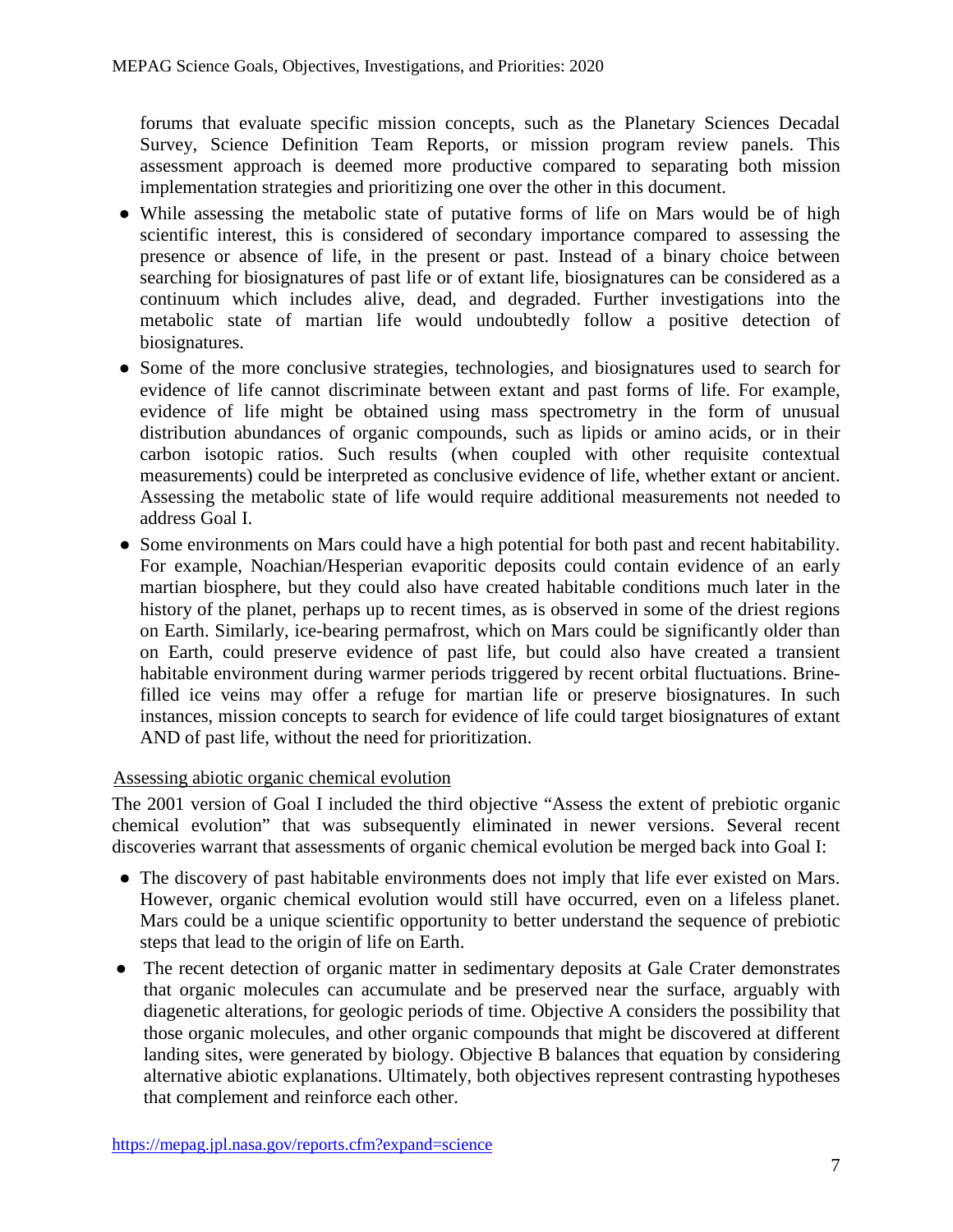• The detection of reduced and oxidized forms of carbon (e.g.,  $CO<sub>2</sub>$ ,  $CH<sub>4</sub>$ , carbonates, organics), nitrogen (e.g., N2, nitrates) and sulfur (e.g., sulfides, sulfates, sulfur-bearing organics) suggests that synthesis of prebiotically relevant organic compounds could have been common on Mars in the past, or could be presently occurring. Internal mechanisms of abiotic organic synthesis could complement exogenous sources (e.g., carbonaceous meteorites).

#### **Goal II: Understand the processes and history of climate on Mars**

In general, Goal II was edited for clarity and the overall length was shortened to facilitate use of the document and increase its accessibility and impact. In particular, in Objective A, the text was reduced to bring the discussion more in line with the other objectives and indeed the other goals. Additionally, in Objective A, the sub-objectives were re-organized and clarified. Prioritizations were updated in light of new results from recent missions (particularly MAVEN). Objective B also had a re-ordering and re-prioritization of its sub-objectives, again based on recent advances. Objective C had one sub-objective removed and the other two were restructured. More detail was added into the investigations needed for constraining atmospheric evolution.

#### **Goal III: Understand the origin and evolution of Mars as a geological system**

Relative to the 2018 version, the largest modifications in Goal III have been made within Objective A. (Only minor updates were incorporated into Objectives B and C.) Objective A is restructured to focus on specific, actionable strategic knowledge gaps. Investigations in this Objective are grouped into sub-objectives around themes of past and present water reservoirs, sediments & sedimentary deposits, environmental transitions, and the planet's geologic history. No Goal III, Objective A investigations from the prior (2018) version were removed, although many are captured across multiple investigations in this version (see Appendix 4). Two new investigations were added to address the history of sulfur and carbon (Investigation A3.4) and to link martian meteorites and returned samples to Mars' geologic evolution (A4.2).

#### **Goal IV: Prepare for human exploration**

The anticipated beginning of the Artemis program and the NASA Moon to Mars effort has inspired a broad reclassification at the objective level. Instead of focusing objectives around a particular architecture, objectives have been recast to cover broad topics such as landing, surface exploration, ISRU, planetary protection, and exploration of the martian moons. As of early 2020, many details of the human Mars exploration architecture remain undecided and the new organization adopted here should provide a more flexible format. In particular, architectures may or may not include particular elements like ISRU or investigations of Special Regions. To that end, no prioritization at the Objective level is proposed at the present time.

In detail, Objectives A, B, and D from the previous (2015 and 2018) Goals Document were divided into Objectives A, B, C, and D in this new revision. The prior Objective C regarding Phobos and Deimos remained largely untouched and was moved to Objective E in the new revision. All of the sub-objectives from 2015/2018 were either kept largely intact or modified to accommodate the new objective structure. There were also two new sub-objectives added for the new revision: B3 which discusses dust storms specifically, and D4 which is focused on preparing for careful monitoring of changes created by human presence.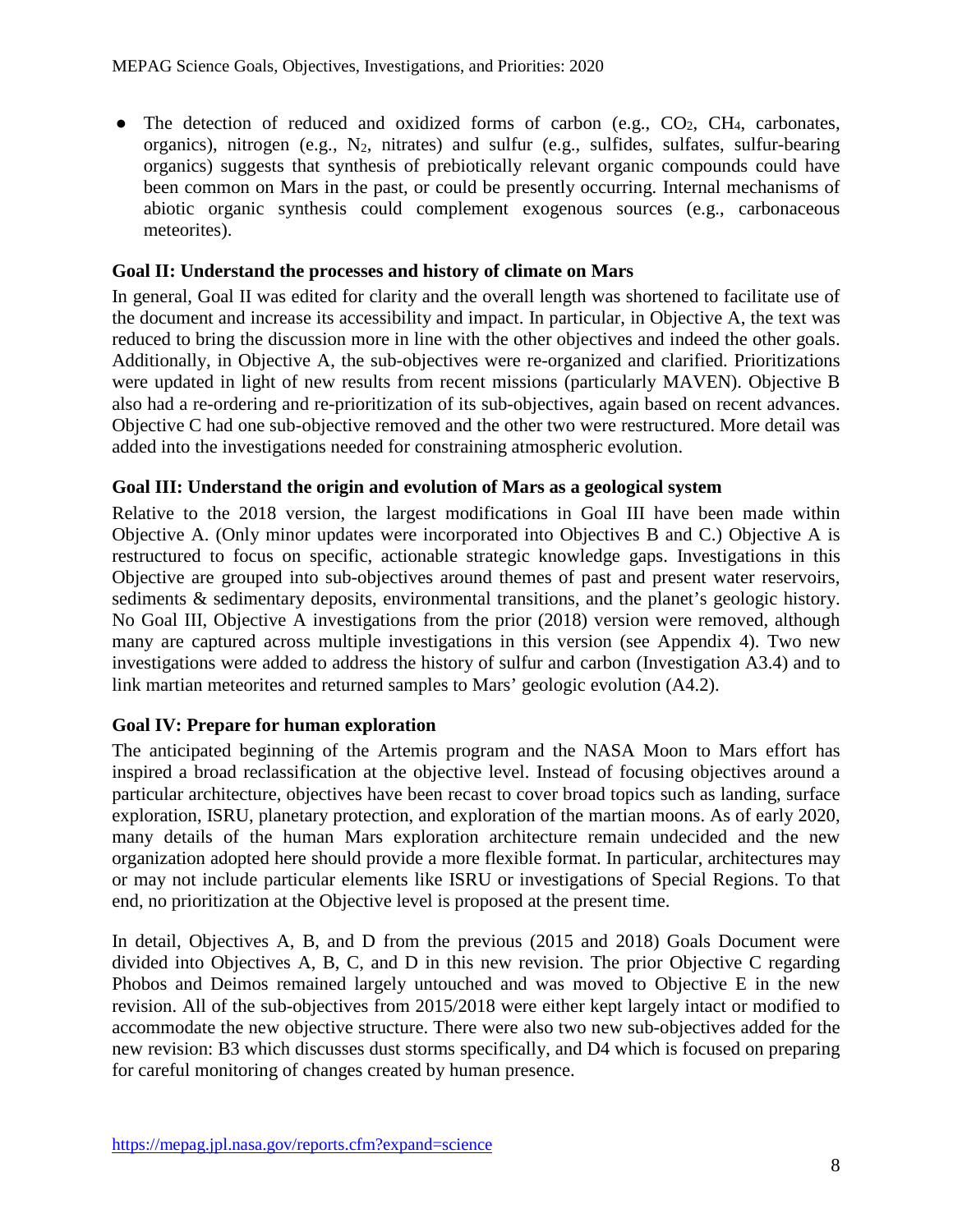## **GOAL I: DETERMINE IF MARS EVER SUPPORTED, OR STILL SUPPORTS, LIFE**

| <b>Objectives</b>                                                                                                                      | Sub-Objectives                                                                                                                                            |
|----------------------------------------------------------------------------------------------------------------------------------------|-----------------------------------------------------------------------------------------------------------------------------------------------------------|
| A. Search for evidence of life in<br>environments that have a high<br>potential for habitability and<br>preservation of biosignatures. | A1. Determine if signatures of life are present in environments<br>affected by liquid water.                                                              |
|                                                                                                                                        | A2. Investigate the nature and duration of habitability near the<br>surface and in the deep subsurface.                                                   |
|                                                                                                                                        | A3. Assess the preservation potential of biosignatures near the<br>surface and with depth                                                                 |
| <b>B.</b> Assess the extent of abiotic organic<br>chemical evolution.                                                                  | B1. Constrain atmospheric and crustal inventories of carbon<br>(particularly organic molecules) and other biologically important<br>elements over time.   |
|                                                                                                                                        | B2. Constrain the surface, atmosphere, and subsurface processes<br>through which organic molecules could have formed and evolved<br>over martian history. |

The search for evidence of life beyond Earth remains one of the highest goals in planetary exploration, and Mars is a high priority destination in this quest. The general notion that Earth and Mars may have been relatively similar worlds during their early histories, combined with the relatively early emergence of life on Earth, has led to speculation that life could also have evolved on Mars. The documented history of past habitable conditions on Mars and the discovery of organic matter in sedimentary deposits suggest that signatures of life could be detectable. Current and emerging technologies enable us to evaluate this possibility with scientific rigor.

Previous versions of Goal I distinguished between "past" and "extant" life. "Extant" life refers to life that is metabolically active or that could become metabolically active under favorable conditions, whereas "past" life refers to any life that does not meet this criterion. The present version of Goal I does not make that distinction, for reasons outlined in Appendix 3. The implications of a positive detection for either extinct or extant life would be far-reaching. Finding life on another world would have great social and scientific impacts, and would undoubtedly motivate a variety of follow-up inquiries to understand how that life functioned or functions, which attributes of biochemistry, structure and physiology are shared with terrestrial life, what mechanisms underlie those attributes that differ, and whether Mars preserves evidence relating to the origin of that life. Discovery of an extant biosphere would also impact the future exploration of Mars with humans (Goal IV).

An apparent negative result (noting that it is not possible to demonstrate definitively that life *did not* take hold on Mars) would also be important for understanding life as an emergent phenomenon in the context of organic chemical evolution. The appearance of life on a planetary body is the result of a series of abiotic chemical reactions whereby increasingly more complex organic molecules form from simpler ones, leading to the emergence of the first selfreplicating organism. On Earth, this prebiotic process of organic chemical evolution culminated with an origin of life event. On Mars, the progress toward life might have terminated at different stages, or it might still be ongoing, depending on the physical and chemical constraints imposed by the environment. If mission analyses yield no definite evidence of life in environments that are or were likely capable of supporting prebiotic chemical reactions and preserving evidence of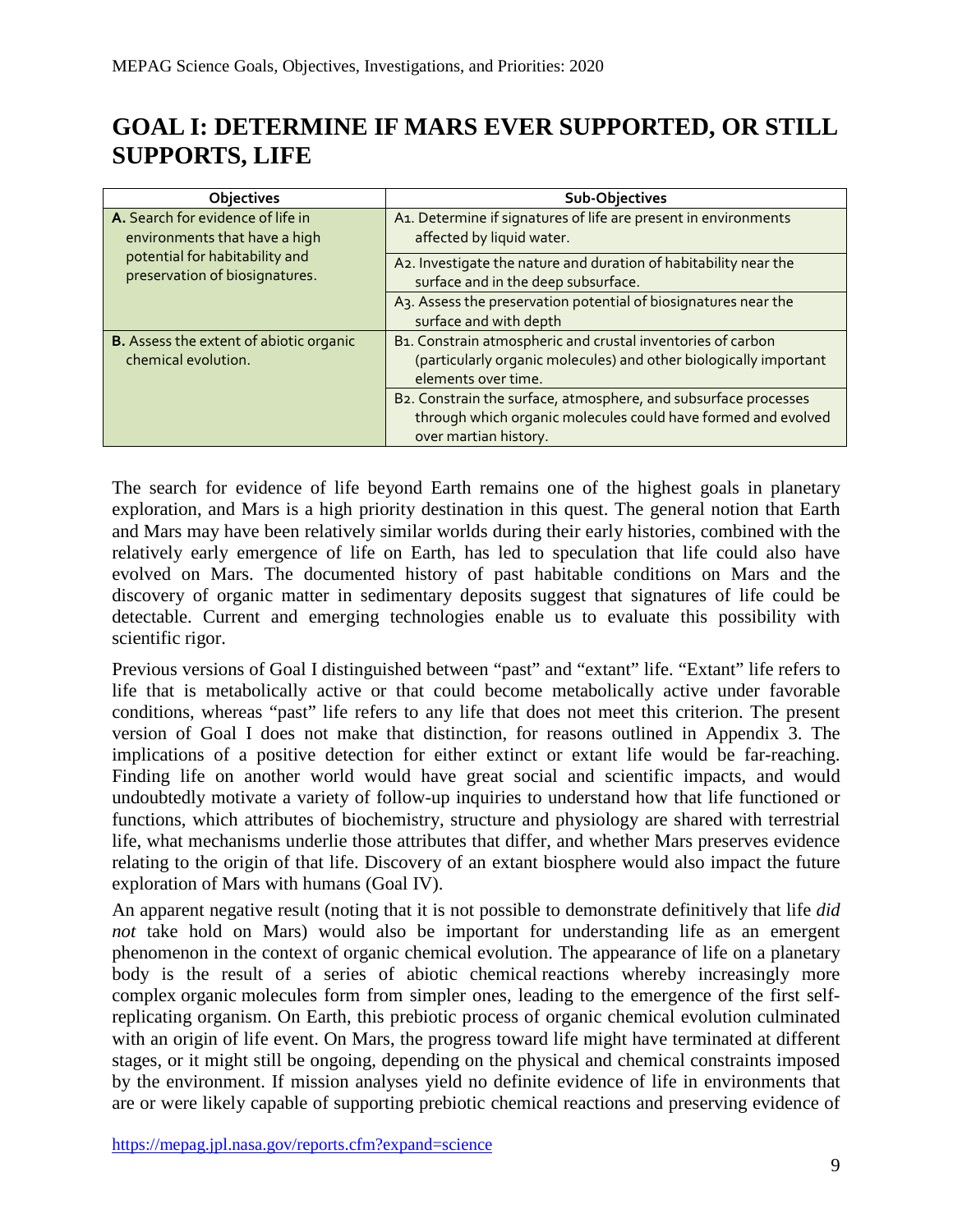life, then it would become important to understand the nature and duration of such environments and the extent of organic chemical evolution they could have supported. This knowledge could offer new clues regarding the critical steps that led to the first terrestrial organisms during a period of time that has been lost from the Earth's geologic record.

Surface robotic missions to date have only sampled to depths of a few centimeters, rendering the martian subsurface largely unexplored. If Mars ever supported life, an earlier martian biosphere might have found refuge in the subsurface, where liquid water aquifers and rock-water reactions could provide all the needed bioessential resources, similar to the deep subsurface biosphere on Earth. Furthermore, while the preservation of ancient molecular biosignatures on Mars near the surface is debated, the consensus is that detection at depths greater than a few meters is favored because of the shielding from ionizing radiation. For these reasons, the subsurface should be considered an exciting new frontier for Mars exploration, and a particularly promising target environment to address the objectives presented in Goal I.

#### **Delineating Objectives: Life in the continuum of organic chemical evolution**

Life, when considered in a planetary context, is one end member in the continuum of organic chemical evolution. In some instances, the strategies, technologies, target environments, and measurements involved in the search for evidence of life can overlap with those involved in assessments of organic chemical evolution. For example, degraded biomass could itself blend into abiotic-like chemistry; or exogenous sources of abiotic organic compounds (e.g., meteorites) could mix with biomass of an extant or past biosphere. In such cases, the search for organic signatures of life must clearly rule out organic signatures produced by abiotic processes.

But there are also instances when both types of investigations might be clearly separated. For example, life displays emergent properties that have no counterpart in the abiotic world, such as the synthesis of complex structural, functional, and information-carrying molecules; elaborate cellular architectures and sedimentary or microbial fabrics; or complex behavioral responses. In addition, observations made by previous missions have identified a broad diversity of ancient sedimentary environments that could have supported abiotic organic chemical evolution and potentially life. Ancient sedimentary environments on Earth contain a biological record in the form of stromatolite structures and carbon isotope fractionations in kerogen. However, any molecular record of prebiotic organic chemical evolution appears to have been lost. Similarly, molecular evidence of abiotic organic chemical evolution in ancient sedimentary environments on Mars might have been lost to physical and chemical diagenesis, but evidence of life might have been preserved since the time of sediment deposition in the form of physical structures, stable isotopic abundances or other types of biosignatures that are comparatively more resistant to decay. On the other hand, the near-surface of Mars appears to be uninhabitable at present, but the same conditions that might impede biological activity (extreme cold and dryness) could favor the preservation of abiotic organic matter (exogenous and endogenous) that is sufficiently shielded from radiation. These are all instances that can be considered for distinct investigations of potential habitability, evidence of life and/or abiotic organic chemistry.

The distinction between life and organic chemical evolution is necessary in order to emphasize the potential overlap in specific cases--highlighting issues of specificity, ambiguity, false positives and false negatives--and also to accommodate investigation strategies and environments that favor one but not the other. Thus, Goal I is divided into two objectives: one on the search for evidence of life, and one on organic chemical evolution.

<https://mepag.jpl.nasa.gov/reports.cfm?expand=science>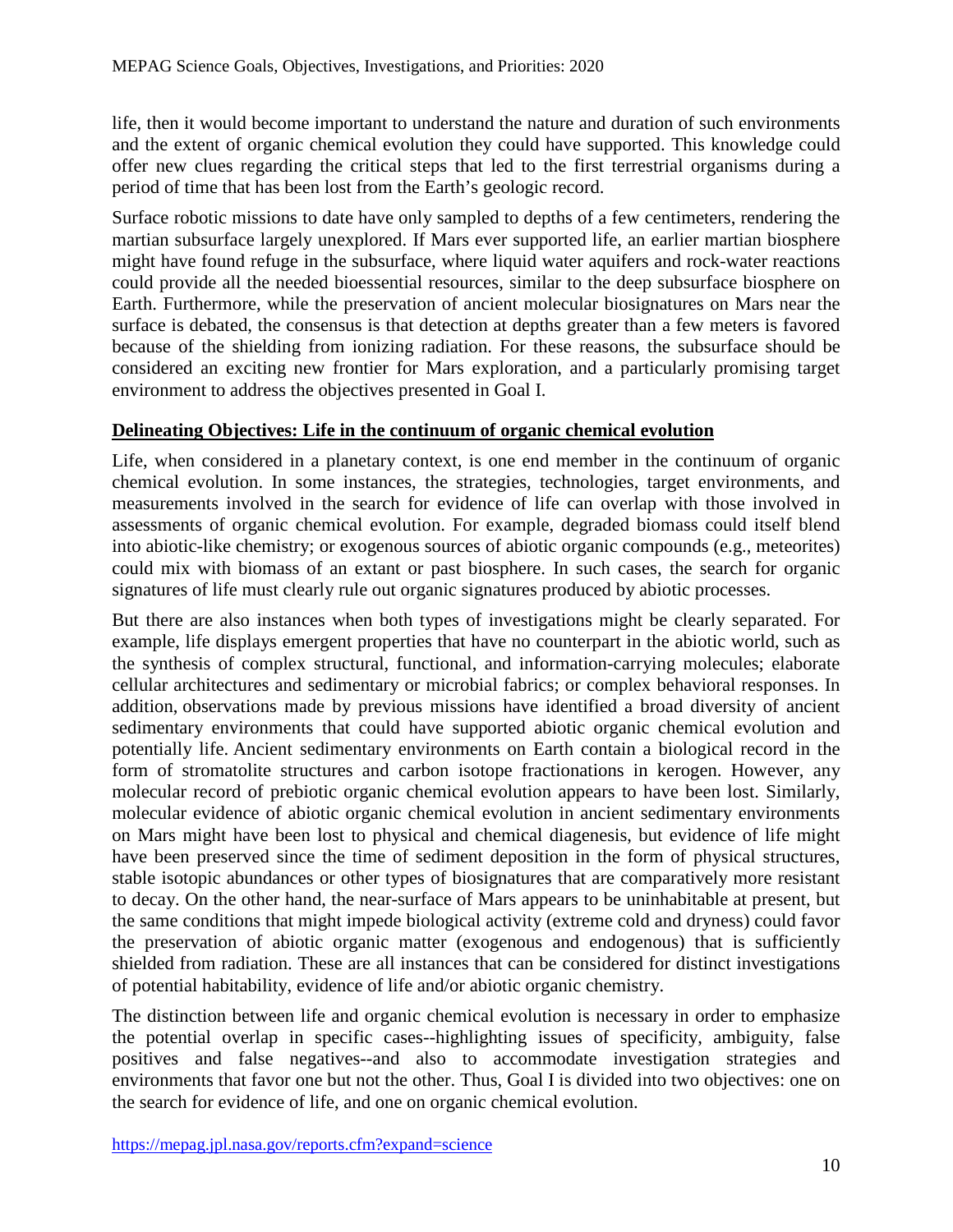#### **Prioritization**

The discovery on Mars of signatures of life would spark a scientific revolution. The discovery of complex, abiotic organic chemistry would add to a growing body of evidence that the biochemical building blocks of terrestrial life might be universally available. Previous versions of this document ranked objectives in order of priority. In this version, both objectives are considered of equal priority because, as explained in the previous section, the search for evidence of life and the assessment of abiotic organic chemical evolution are intimately linked, and addressing one objective can also help address in whole or in part, the other.

Within Objective A, the search for evidence of life (Sub-Objective A1) must always be grounded on the likelihood that biosignatures could be expressed (Sub-Objective A2) and could be preserved (Sub-Objective A3). But prioritization between and within these sub-objectives must be case specific, as follows:

- In some instances, the body of information already acquired by the Mars Exploration Program might provide sufficient insights into habitability and preservation potential needed to inform a search for biosignatures<sup>[3](#page-10-0)</sup>. At a minimum, empirical evidence of liquid water activity (Investigation A2.1) ought to satisfy a search for evidence of life *in the context of the duration, extent, and chemical activity of that liquid water*. In such instances, Sub-Objective A1 is given higher priority. We note, however, that a search for evidence of life must include a full assessment of habitability and preservation potential in order to interpret negative and ambiguous results based on their relevant environmental context.
- If empirical evidence of liquid water activity for a given environment is still lacking, then Sub-Objective A2 has the highest priority and becomes a necessary preamble to justify a search for evidence of life.
- Investigations within Sub-Objective A1 are ranked as "High" and "Medium" priority based largely on existing evidence of habitable conditions that is consistent with a search for chemical biosignatures (Investigation A1.1), structural biosignatures (Investigation A1.2) and physiological biosignatures (Investigation A1.3). This ranking can change to reflect new discoveries, such as the discovery of a modern habitable environment that could sustain biological activity.
- Investigations within Sub-Objective A2 are ranked as "High" and "Medium" priority based on our current understanding of how the basic requirements for life are expressed on Mars. The availability of liquid water (Investigation A2.1) continues to be the great unknown for habitability, and investigations that address this knowledge gap are given high priority. All other investigations regarding habitability are given Medium priority.
- Investigations within Sub-Objective A3 are also ranked as "High" and "Medium" based on the priority conferred to biosignature Investigations in Sub-Objective A1.

Within Objective B, Sub-Objective B1 to characterize the atmospheric and crustal inventories of carbon and other bioessential elements is given highest priority, given the reports of variable atmospheric methane and organic matter in sedimentary deposits at Gale Crater. These results set a foundation on which to search for and characterize organic matter in other environmental

 $\overline{a}$ 

<span id="page-10-0"></span><sup>3.</sup> Sufficiency in habitability and preservation potential assessment, as they bear on Goal I and Mars exploration, are discussed in detail in Appendix 3.

<https://mepag.jpl.nasa.gov/reports.cfm?expand=science>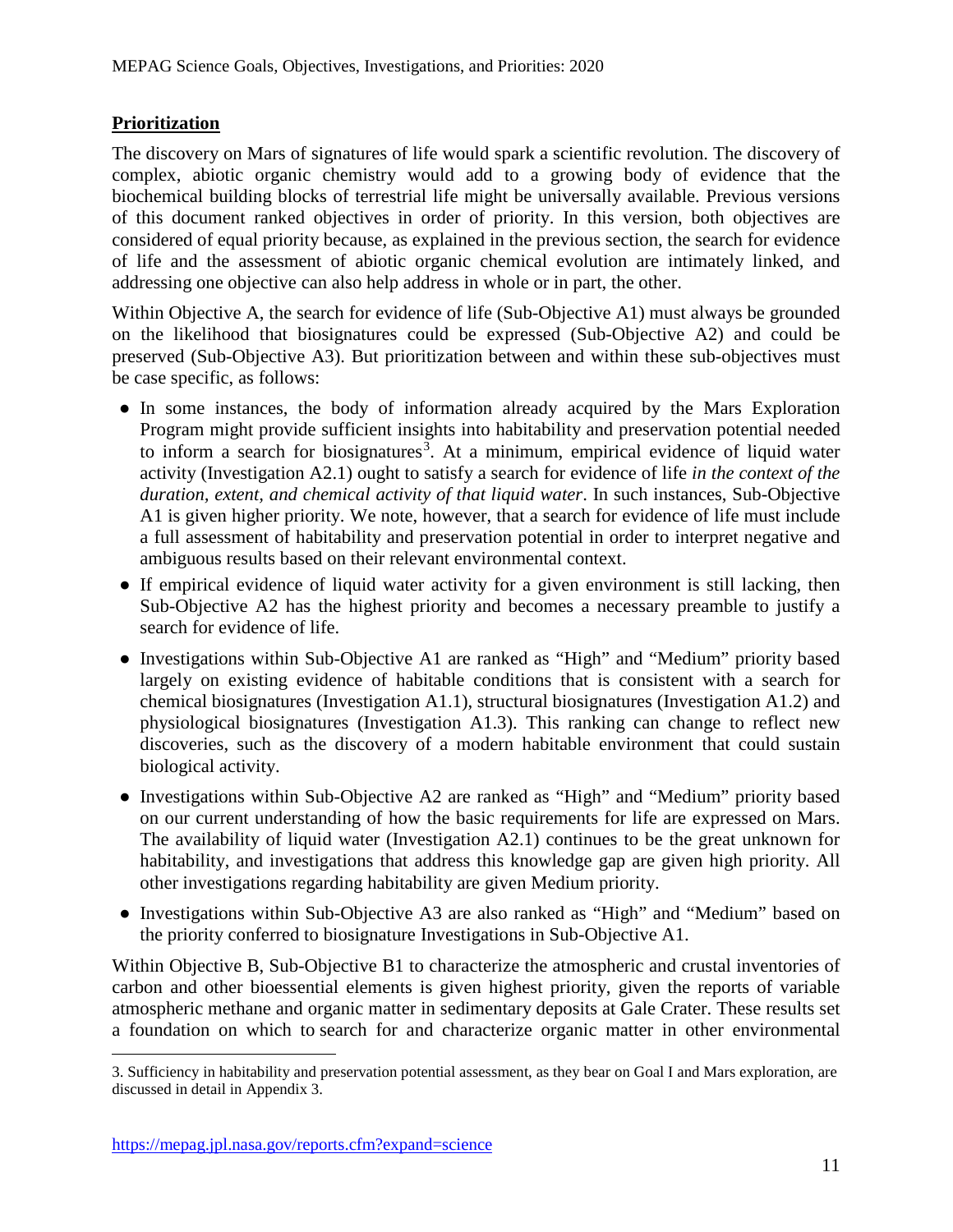settings, and directly assess the extent of abiotic organic chemical evolution on Mars. Within the context of Objective B, Investigation B1.1 (Characterize the inventory and abundance of organics on the martian surface, including macromolecular organic carbon, as a function of exposure time/age) is given the highest priority, followed by Investigation B1.2 (Characterize the atmospheric reservoirs of carbon and their variation over time) and Investigation B1.3 (Constrain the abiotic cycling (between atmosphere and crustal reservoirs) of bioessential elements on ancient and modern Mars.) These particular investigations also overlap with several investigations in Goal II (e.g., **Goal II** A3.2), highlighting their importance across goals.

### **Goal I, Objective A: Search for evidence of life in environments that have a high potential for habitability and preservation of biosignatures.**

We have made great strides in our understanding of Mars in the past 20 years thanks to an ambitious and successful exploration program that included orbital and surface assets. One culminating achievement was the successful detection of organic matter in the Hesperian-age sedimentary rocks in Gale crater by the Curiosity rover. This is an important milestone because it demonstrates that organic compounds can be preserved in the martian rock record for geologic timescales, and that there is potential that records of life's presence or abiotic chemical evolution are detectable.

Our knowledge of Mars will leap forward with the eventual analysis of samples returned to Earth for study. Planned for the next decade, samples will be collected and cached in Jezero crater, an environment that likely could have sustained life more than 3 billion years ago. The discovery of evidence of life within those samples would motivate follow-up inquiries to understand the attributes of that life, what mechanisms underlie those attributes, how those attributes differ from terrestrial life and what was the sequence of events that led to its origin.

If no evidence of life is discovered in the returned samples, this should not be taken as evidence that life never took a foothold on Mars. Attributes that make Jezero crater a compelling site for astrobiology exist in other regions where habitable environments, and potentially life, might have persisted before and also much later in Mars history, perhaps into the present. The MOMA instrument on ESA's 'Rosalind Franklin' rover will search for signs of life in samples of Noachian clay-rich deposits to a depth of 2 meters, deeper than any previous mission. Results from these analyses will be directly relevant to Objective A (and to Objective B). Further efforts to explore a broader parameter space of environments that were at some time habitable, including the near- and deep-subsurface, are suggested<sup>[4](#page-11-0)</sup>. The case for a potential subsurface biosphere is strengthened by the reports of liquid water ~1.5 km below the ice of the SPLD, and the low but seasonally-fluctuating levels of methane measured in the atmosphere (recognizing that subsurface liquid water aquifers have not yet been unambiguously identified, and that UValteration of meteoritic organics, subsurface reservoirs of ancient methane, and abiotic water/rock reactions could also be responsible for the methane signal).

Any search for evidence of life must stand on three legs, all equally important: *(1)* a search for biosignatures, *(2)* an assessment of habitability, and *(3)* an assessment of biosignature

<span id="page-11-0"></span> <sup>4.</sup> More details on the relevance of deep-subsurface environments are provided in Appendix 3.

<https://mepag.jpl.nasa.gov/reports.cfm?expand=science>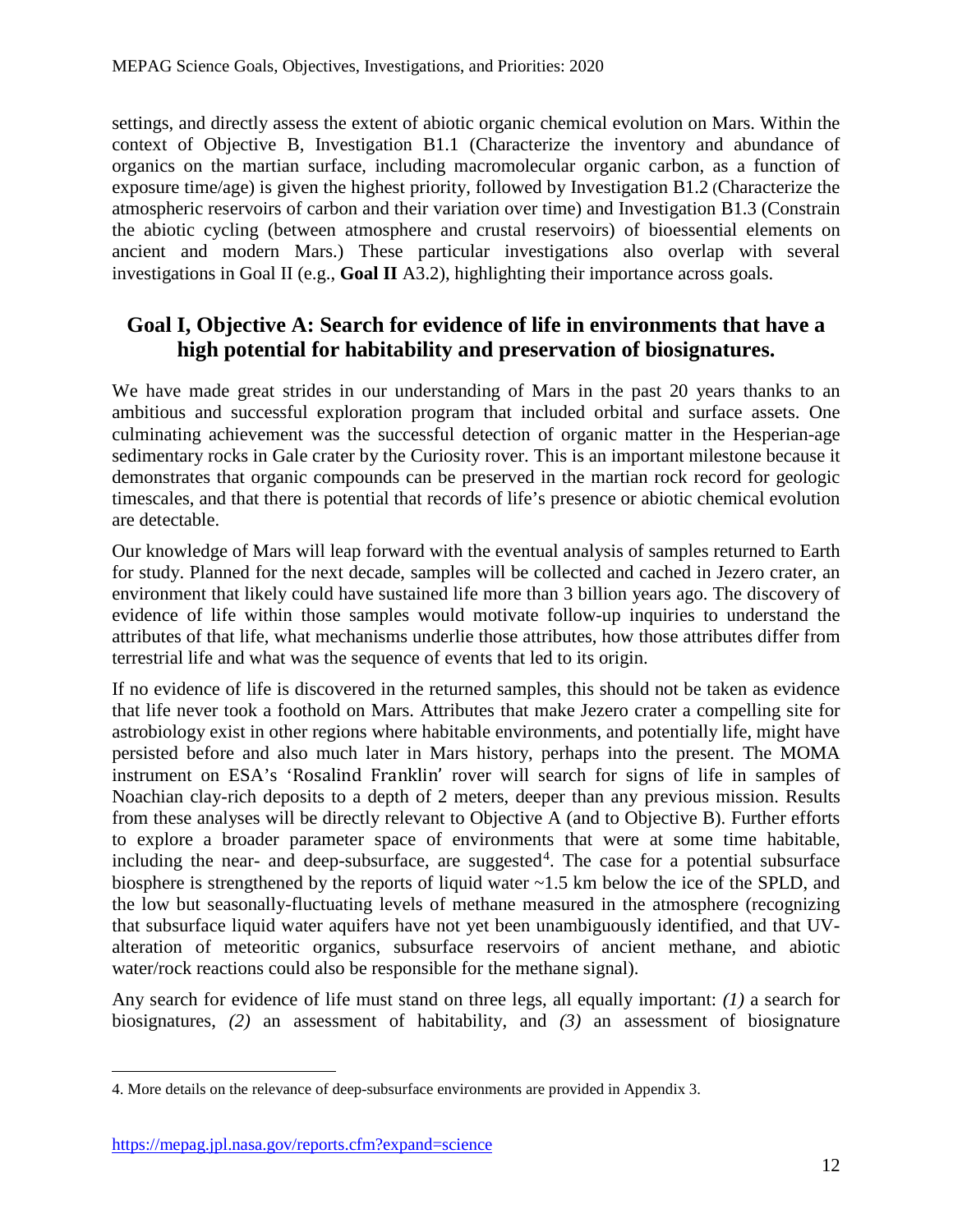preservation potential. The concepts of biosignatures, habitability, and preservation potential, as they bear on Goal I and Mars exploration, are discussed in detail in Appendix 3.

#### **Goal I, Sub-Objective A1: Determine if signatures of life are present in environments affected by liquid water activity.**

Investigations in this Sub-Objective are primarily focused on establishing through *in situ* analyses of samples or analyses of samples returned to Earth whether biosignatures exist on the surface or in the subsurface of Mars. Biosignatures can be broadly organized into three categories: chemical, structural, and physiological. Chemical biosignatures comprise organic and inorganic compounds whose presence, abundance, molecular structure, isotopic composition or function are affected by biological synthesis or biological activity. Structural biosignatures comprise physical objects whose morphology, shape, size, texture or fabric are affected by biological synthesis or biological activity. Physiological biosignatures are immediate manifestations of biological activity, such as rapid kinetics in chemical reactions, motion, growth or reproduction. Forms of life that are biologically active can generate all three types of biosignatures. Forms of life that are dormant can generate chemical and structural biosignatures. Further, dormant life can be induced to generate physiological biosignatures. Forms of life that are dead can generate chemical and structural biosignatures, but not physiological ones. In all instances, biosignatures can degrade with time. Based on the types of biosignatures that can be expressed in each scenario (active, dormant, dead) and that can persist over time, Investigation A1.1 (chemical biosignatures) and Investigation A1.2 (structural biosignatures) are given higher priority.

Goal I, Investigation A1.1: Search for chemical signatures of life in surface or subsurface environments that have a high potential for modern/past habitability and preservation of biosignatures. (High priority)

*Cross-cutting*: **Goal III** A2.3; **Goal IV** D1.1, D2, D4

**Example measurements:** monomer abundances<sup>[5](#page-12-0)</sup>, enantiomeric<sup>[6](#page-12-1)</sup> abundances, structure and composition of organic molecules, including polymers, molecular-size distributions, stable isotopic abundances in possible organic/inorganic metabolic reactants and products, stoichiometry in elemental abundances of bioessential elements (e.g., C:N:P), chemical gradients; etc.

Goal I, Investigation A1.2: Search for physical structures or assemblages that might be associated with life in surface or subsurface environments that have a high potential for modern/past habitability and preservation of biosignatures. (High priority)

These investigations ought to be combined with chemical and/or physiological information where possible.

*Cross-cutting*: **Goal III** A2.3; **Goal IV** D1.1, D2, D4

**Example measurements**: Sedimentary structures and textures, size and shape of potential biominerals, size and shape of potential cell-like structures or cell-like assemblages, etc.

 $\overline{a}$ 

<span id="page-12-0"></span><sup>5.</sup> Monomers are molecules that can bond covalently to form a polymer such as amino acids, sugars and nucleobases

<span id="page-12-1"></span><sup>6.</sup> Enantiomers are chiral molecules that are mirror images of each other, such as L/D-amino acids.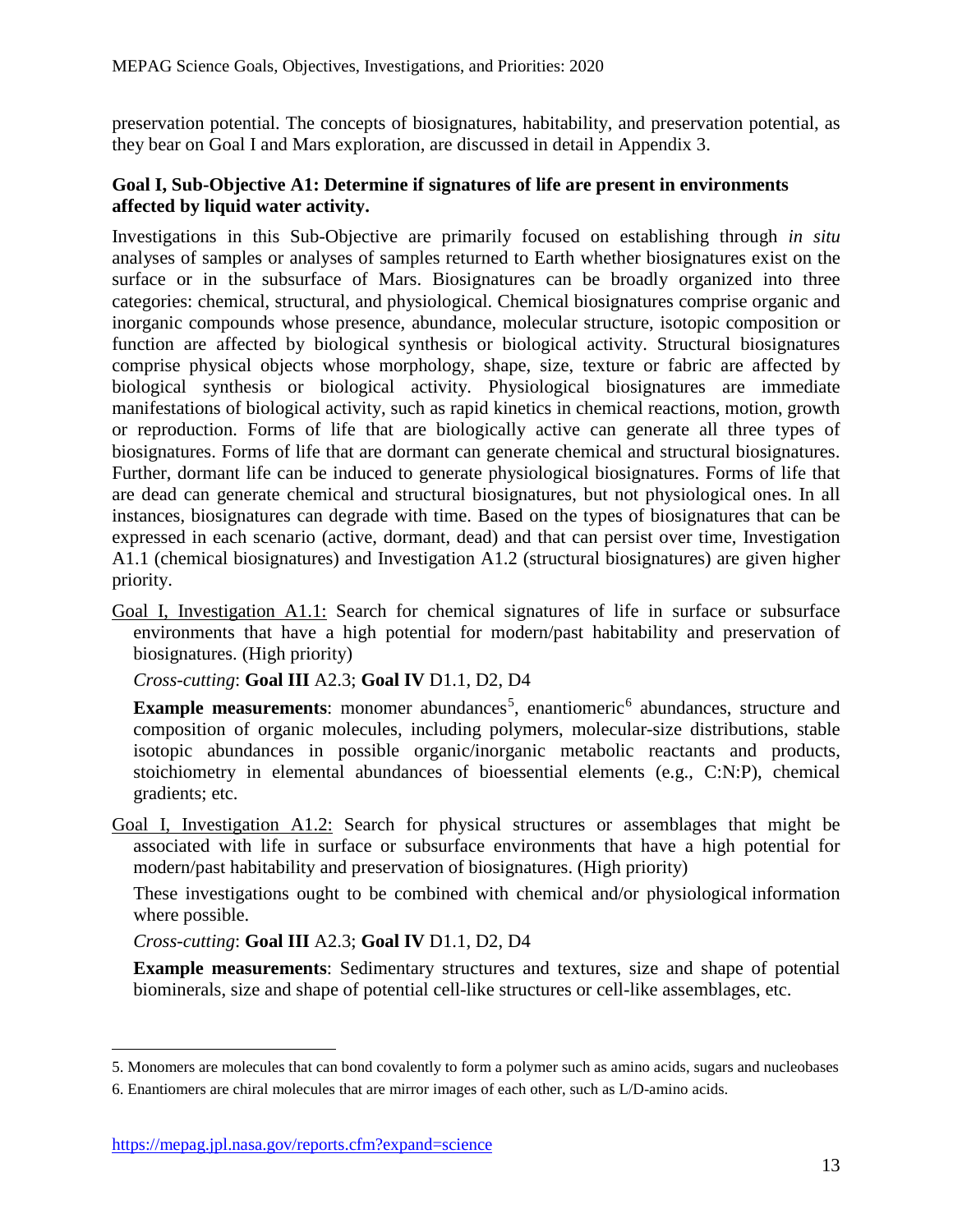Goal I, Investigation A1.3: Test for evidence of physiological activity in surface or subsurface environments that have a high potential for modern habitability. (Medium Priority)

*Cross-cutting*: **Goal IV** D1.1, D2, D4

**Example measurements**: Evidence of catalysis in chemically sluggish systems, reproduction, growth, motility, stable isotopic composition of possible metabolic reactants and products (i.e. metabolites).

#### **Goal I, Sub-Objective A2: Investigate the nature and duration of habitability near the surface and in the deep subsurface.**

Investigations in this Sub-Objective are focused on establishing through remote sensing, *in situ* analyses of samples, or analyses of samples returned to Earth, the factors thought to influence habitability at different scales from local to global and from the surface to the deep subsurface.

For investigations of recent or even modern habitability this requires understanding the present distribution and activity of liquid water near the surface and in the deep subsurface, and how it changes over time. For investigations of ancient habitability, the purpose of such investigations is to constrain the distribution of water in its various phases and geographic locations early in the history of the planet, based largely on clues contained in the geologic record. In all cases, assessments of habitability must also include investigations of thermodynamic disequilibria (i.e., suitable energy sources); physicochemical environmental factors (e.g., temperature, pH, salinity, radiation) that bear on the stability of covalent and hydrogen bonds in biomolecules; and the presence of bioessential elements, principally C, H, N, O, P, S, and a variety of metals. An expanded discussion of the bearing of these factors on habitability is included in Appendix 3.

Goal I, Investigation A2.1: Constrain the availability of liquid water with respect to duration, extent, and chemical activity. (High priority)

*Cross-cutting:* **Goal II** A1.2, A2.2, B2, C2; **Goal III** A1, A2; **Goal IV** C2, D1.1

For recent or modern habitability this includes (not in priority order): *(1)* assessments of freeze-thaw cycles in icy deposits (including the polar caps) that are sufficiently close to the surface to experience diurnal and seasonal temperature changes or that can be affected by orbit-driven climate change; *(2)* potential surface manifestations of subsurface liquid water (e.g., recurring slope lineae, gullies); *(3)* possible deliquescence-driven formation of thin films of briny water near the surface; and *(4)* the possible presence of deep liquid water aquifers. The climate under the current and past orbital configuration tightly controls the distribution and physical state of water in the atmosphere and near the surface. As such, this Sub-Objective overlaps with **Goal II**, Objectives A and B as well as water-focused sub-objectives in **Goals III** and **IV**.

For ancient habitability this includes geologic evidence for the location, volume, duration and timing of ancient water reservoirs as well as studies of the geologic record preserved in aqueous sediments and sedimentary deposits. An understanding of Mars' ancient climate is required to interpret the geologic record correctly, and therefore such investigations overlap with **Goal II**, Objective C and **Goal III**, Sub-Objective A1.

**Example measurements**: Presence of chemical sediments (e.g., salts, phyllosilicates) and their stratigraphic relationships; measurements of stable isotopic composition of water ice; the distribution of soluble ions in the regolith and their changes with depth; the distribution of subsurface water ice within and below 1 meter depth based on radar, neutron and other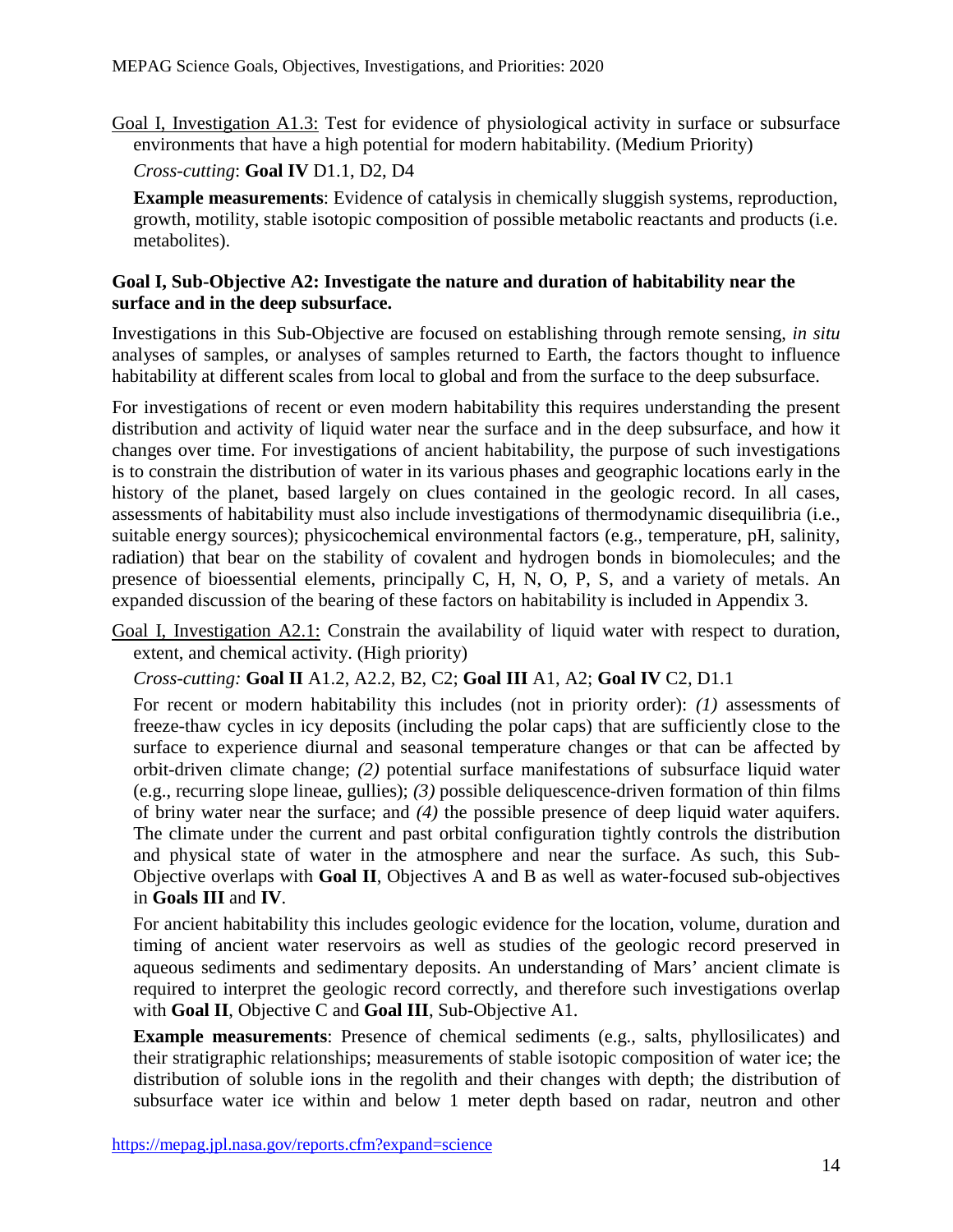spectroscopies; distribution, extent and composition of subsurface liquid water aquifers based on radar, seismic sounding or electromagnetic methods; *in situ* electrochemical measurements of near-surface regolith.

Goal I, Investigation A2.2: Identify and constrain the magnitude of possible energy sources, chemical potential and flux, and how they change with depth. (Medium Priority)

**Example measurements**: Light spectrum and intensity, redox potential, Gibbs free energy yield, presence of chemical oxidation-reduction (redox) couples in minerals and other chemicals and how they change with depth.

Goal I, Investigation A2.3: Characterize the physical and chemical environment, particularly with respect to parameters that affect the stability of organic covalent bonds. (Medium Priority)

#### *Cross-cutting:* **Goal III** A3

**Example measurements**: Temperature, pH, water activity, UV and ionizing radiation, redox potential, chaotropicity<sup>[7](#page-14-0)</sup> etc.

Goal I, Investigation A2.4: Constrain the abundance and characterize potential sources of bioessential elements. (Medium Priority)

*Cross-cutting:* **Goal III** A3

**Example measurements**: Presence and relative abundance of C,H,N,O,P,S-bearing compounds, presence and relative abundance of micronutrients (e.g., Fe, Ca, Mg, etc.); sources and sinks of trace gases (e.g., near-surface  $CH_4$  and  $H_2$ ), measurements of stable isotopic composition of C,H,N,O,P,S-bearing compounds, micronutrients and trace gases.

Goal I, Investigation A2.5: Provide overall geologic context. (Medium Priority)

*Cross-cutting:* **Goal III** A, B

**Example measurements**: Interdisciplinary data analysis (image, topographic, mineralogical, radar, and electromagnetic methods) that provides insight into the role of water in sediment mobilization processes, as well as the scale and magnitude of aqueous events; search for environmental indicator minerals through spectroscopy and high-resolution color imaging, especially in association with geomorphic expressions of water processes or reservoirs.

#### **Goal I, Sub-Objective A3: Assess the preservation potential of biosignatures near the surface and with depth.**

Investigations in this Sub-Objective are focused on establishing, through *in situ* analyses or analyses of samples returned to Earth, the potential of a given environment to preserve evidence of life from the time when the environment was habitable to the time of measurement. Once an organism or community of organisms dies, its imprint on the environment begins to fade as biosignatures are altered through chemical and physical diagenesis during sedimentation and burial. Understanding the processes of alteration and preservation related to a given environment, and for specific types of biosignatures, is therefore essential. For example, metabolic end products that are detected at a distance, in time and space, from their source, may be subject to

<span id="page-14-0"></span> $\overline{a}$ 7. Chaotropic compounds are soluble ions (e.g.,  $Mg^{2+}$ ,  $Ca^{2+}$ , ClO<sub>4</sub><sup>-</sup>) that can disrupt the hydrogen bonding network between water molecules, thereby affecting the solubility of biopolymers.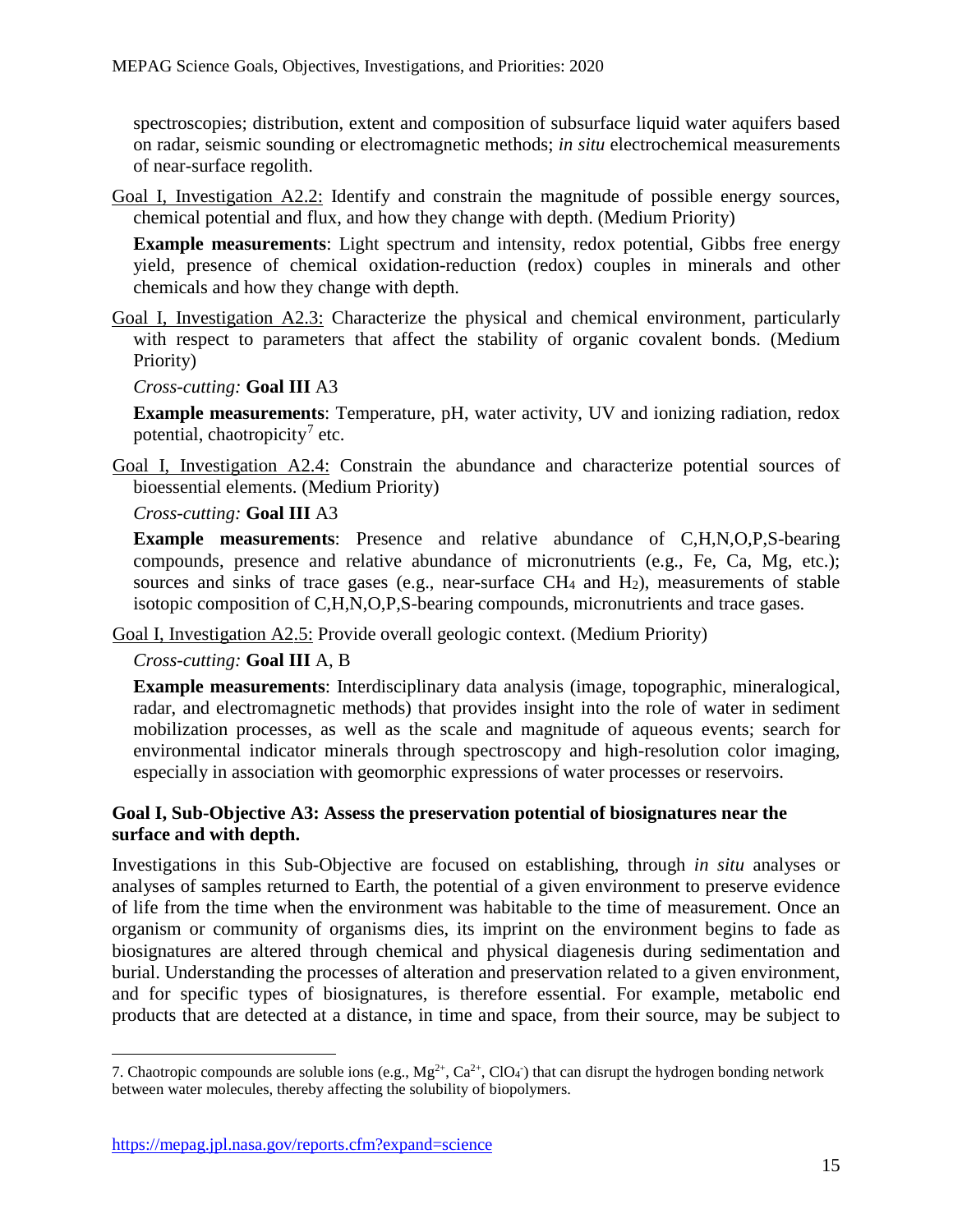some level of alteration or dilution. Degradation and/or preservation of physical, biogeochemical and isotopic biosignatures is controlled by a combination of biological, chemical and physical factors, and a combination that would best preserve one class of features may not be favorable for another. Important factors that are pertinent to preserving biosignatures in martian geological materials, but are poorly understood in the absence of sufficient terrestrial analogs, are timing and cumulative exposure to ionizing radiation as well as impact shock and heating.

Goal I, Investigation A3.1: Evaluate conditions and processes that would have aided preservation and/or degradation of complex organic compounds as a function of depth, such as aqueous, thermal, and barometric diagenesis; chemical and biological oxidation; or radiolytic ionization. (High Priority)

#### *Cross-cutting:* **Goal II** A2.2; **Goal III** A2

**Example measurements**: Redox changes and rates in surface and subsurface environments (including determination of the effects of regolith and rock burial on the shielding from ionizing radiation); prevalence, extent, and type of metamorphism; investigation of potential processes that influence isotopic or stereochemical (i.e., the spatial arrangement of atoms in molecules) information, microscopic studies of rock samples.

Goal I, Investigation A3.2: Evaluate the conditions and processes that would have aided preservation and/or degradation of physical structures on micron to meter scales and as a function of depth, such as physical destruction by mechanical fragmentation, abrasion, and dissolution; and protection by minerals (i.e., inclusions, surface bonding, grain boundaries). (High Priority)

#### *Cross-cutting:* **Goal II** A2.2; **Goal III** A2

**Example measurements:** Sedimentation rates, erosion rates; aqueous and thermal diagenesis.

Goal I, Investigation A3.3: Evaluate the conditions and processes that would have aided preservation and/or degradation of environmental imprints of active metabolism near the surface and as a function of depth, such as chemical alteration or dilution. (Medium Priority)

#### *Cross-cutting:* **Goal II** A2.2; **Goal III** A2

**Example measurements:** Changes in stable isotopic composition and/or stereochemical configuration, enantiomeric racemization, documentation of instances including blurring of chemical or mineralogical gradients.

## **Goal I, Objective B: Assess the extent of abiotic organic chemical evolution.**

While the possibility of life on Mars is of great scientific interest, a secondary line of inquiry is to understand the degree of evolution of abiotic organic chemical systems in an environment that could sustain life. If life did not, in fact, emerge at any time in martian history, to what extent did Mars develop pre-biotic chemistry, as described in Appendix 3? For example, is there evidence of pre-biotic<sup>[8](#page-15-0)</sup> organic synthesis such as has been proposed for early Earth at hydrothermal vents? Is there evidence of development of amphiphilic<sup>[9](#page-15-1)</sup> membranes derived from either exogenous

<span id="page-15-0"></span> <sup>8.</sup> Here, the term "pre-biotic" refers to the still poorly understood network of chemical reactions that bridge abiotic and biotic systems, with no assumption whether life actually evolved.

<span id="page-15-1"></span><sup>9.</sup> Amphiphilic compounds have both hydrophilic and hydrophobic parts (e.g., lipids)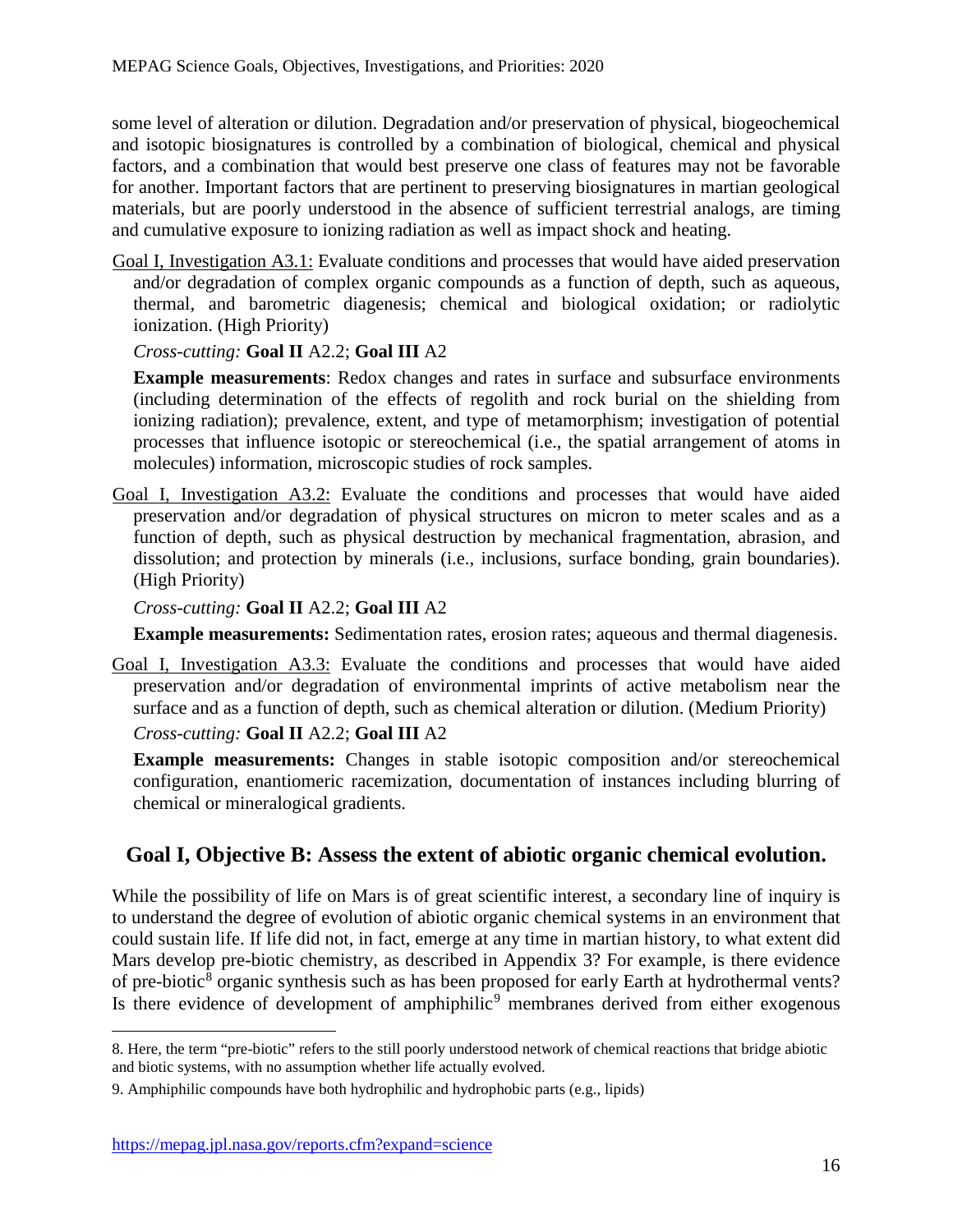materials or abiotic synthesis? Did abiotic chemical pathways that mimic biological metabolic pathways ever evolve? What processes have been responsible for fixation and transport of biologically important elements such as carbon and nitrogen on ancient and modern Mars? Recent reports of methane varying with time and location as well as macromolecular carbon in Hesperian-age sedimentary rocks might indicate that organic chemical evolution has occurred on both modern and ancient Mars. What other evidence for abiotic organic processing exists in the unexplored regions of Mars, including the near and deep subsurface?

Life on Earth perhaps emerged from a feedstock of organic materials supplied by carbonaceous meteorites and also formed locally though geological and atmospheric reactions. The identification of similar organic building blocks on Mars, coupled with the knowledge of their formation/occurrence in a habitable environment, would be a significant discovery, indicating that some of the foundational traits of Earth's biochemistry are, in fact, widespread in the Solar System and perhaps beyond. Discovery of these organic building blocks on Mars would also enable early stages of organic chemical evolution to be investigated in a planetary setting, offering clues of the critical steps leading to life. The scientific significance of this opportunity cannot be understated, particularly since any evidence of these early stages of organic chemical evolution have been lost from Earth's geologic record. In addition, organic chemical evolution is constrained by the physical and chemical evolution of the planet, including the conditions of temperature, pressure, chemical composition and radiation below, above and on the surface, as a function of time. In this context, the process of organic chemical evolution on Mars is an integral aspect of the evolution of the planet.

Many of the investigations to answer these questions are necessarily identical to those proposed for Objective A. The search for prebiotic organics can overlap in many instances with the search for biogenic organics. The inherent challenge is discriminating abiotic vs. biogenic sources of any organics detected, which is already required in order to address Objective A. In both the abiotic and biogenic cases, contextual measurements, whether we refer to them as "habitability" or as formation environment, are absolutely crucial in determining whether biotic or abiotic geochemical processes are responsible for organics. In characterizing the geological, physicochemical, and general environmental setting of a surface, atmosphere, or subsurface environment, we are cataloging the energy sources and raw materials present to drive abiotic organic synthesis and evolution.

#### **Goal I, Sub-Objective B1: Constrain atmospheric and crustal inventories of carbon (particularly organic molecules) and other biologically important elements over time.**

Investigations in this Sub-Objective are focused on establishing a thorough inventory of the atmospheric and crustal reservoirs of carbon and other biologically relevant elements, including both the feedstock or bulk starting materials available for organic synthesis and the complex organic products that may represent later stage organic evolution. The martian atmosphere is potentially the largest reservoir of oxidized carbon and cycles seasonally via sublimation and condensation at the poles. Information about the history of the atmospheric carbon reservoir is contained in the form of carbonate that has been detected both *in situ* and with orbital remote sensing in multiple surface locations. Nitrogen is present as  $N_2$  gas in the atmosphere and as chemically available nitrate in the regolith. Sulfur is present in both reduced and oxidized forms and has actively cycled between the atmosphere and crust throughout martian history. Carbonates, nitrates, and sulfates in surface materials serve as the link between the atmospheric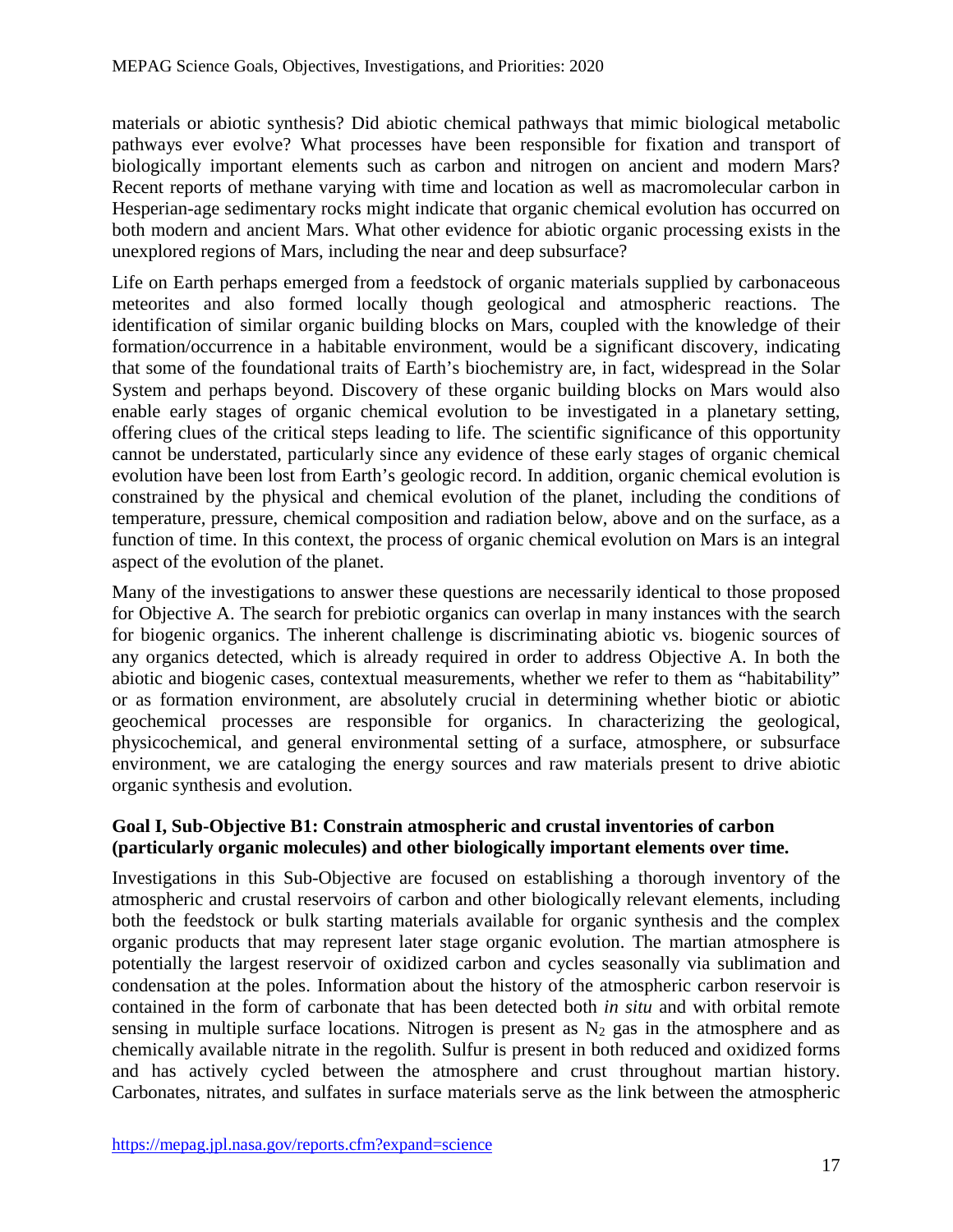and crustal reservoirs of these species. Understanding how the reservoirs of these biologically relevant materials have changed over time is important for our understanding of what materials were available for abiotic and potentially pre-biotic chemistry on Mars.

The handful of organic detections in martian materials range widely in complexity, from methane in the atmosphere to reduced macromolecular carbon in basalts. In addition, both simple and macromolecular organics have recently been detected in Hesperian-age sedimentary rocks. Mars surface materials also produce  $CO<sub>2</sub>$  during thermal decomposition, which could be from decarboxylation of simple carbon compounds or oxidation of reduced carbon. The Mars surface should also harbor complex organic molecules from meteoritic infall. As *in situ* measurement strategies and instrumentation become increasingly mature, we will continue to add to these detections of Mars organics and better understand their association with inorganic reservoirs.

Goal I, Investigation B1.1: Characterize the inventory and abundance of organics on the martian surface and subsurface, including macromolecular organic carbon, as a function of exposure time/age. (High Priority)

*Cross-cutting:* **Goal IV** D4

**Example measurements:** Monomer abundances, enantiomeric ratios, structure and composition of organic molecules, molecular-size distributions of organic molecules in Mars surface materials with corresponding exposure age estimates from either *in situ* geochronology or relative dating methods, variability of stable isotopic composition of organic and carbonate phases.

Goal I, Investigation B1.2: Characterize the atmospheric reservoirs of carbon and their variation over time. (High Priority)

*Cross-cutting*: **Goal II** A1.2, A2, A3, B1.1, B3, C1.2, C2.2; **Goal III** A3.4

**Example measurements:** Variations in methane atmospheric abundance and isotopic composition, detection of trace abundances of volatile and possible aerosol/dust organics.

Goal I, Investigation B1.3: Constrain the abiotic cycling (between atmosphere and crustal reservoirs) of bioessential elements on ancient and modern Mars. (Medium Priority)

*Cross-cutting*: **Goal II** A3, C1.2, C1.3; **Goal III** A3.4

**Example measurements:** Abundance of reduced nitrogen and sulfur species in surface and subsurface materials and Mars meteorites, isotopic compositions of reduced and oxidized species (particularly C, H, N, O, and S), trace gas abundance variation over time.

Goal I, Investigation B1.4: Characterize bulk carbon in the martian mantle and crust through investigations of martian meteorites. (Medium Priority)

*Cross-cutting*: **Goal II** C1.3, **Goal III** A3.4, A4.2, B1.1

**Example measurements:** Complexity, diversity, abundance, and stable isotopic composition of carbon-bearing phases in Mars meteorites.

#### **Goal I, Sub-Objective B2: Constrain the surface, atmosphere, and subsurface processes through which organic molecules could have formed and evolved over martian history.**

Investigations in this Sub-Objective are focused on identification of potential mechanisms responsible for organic synthesis and evaluation of their presence in the martian atmosphere and crust. For example, zones of liquid water in the near surface and deep subsurface provide the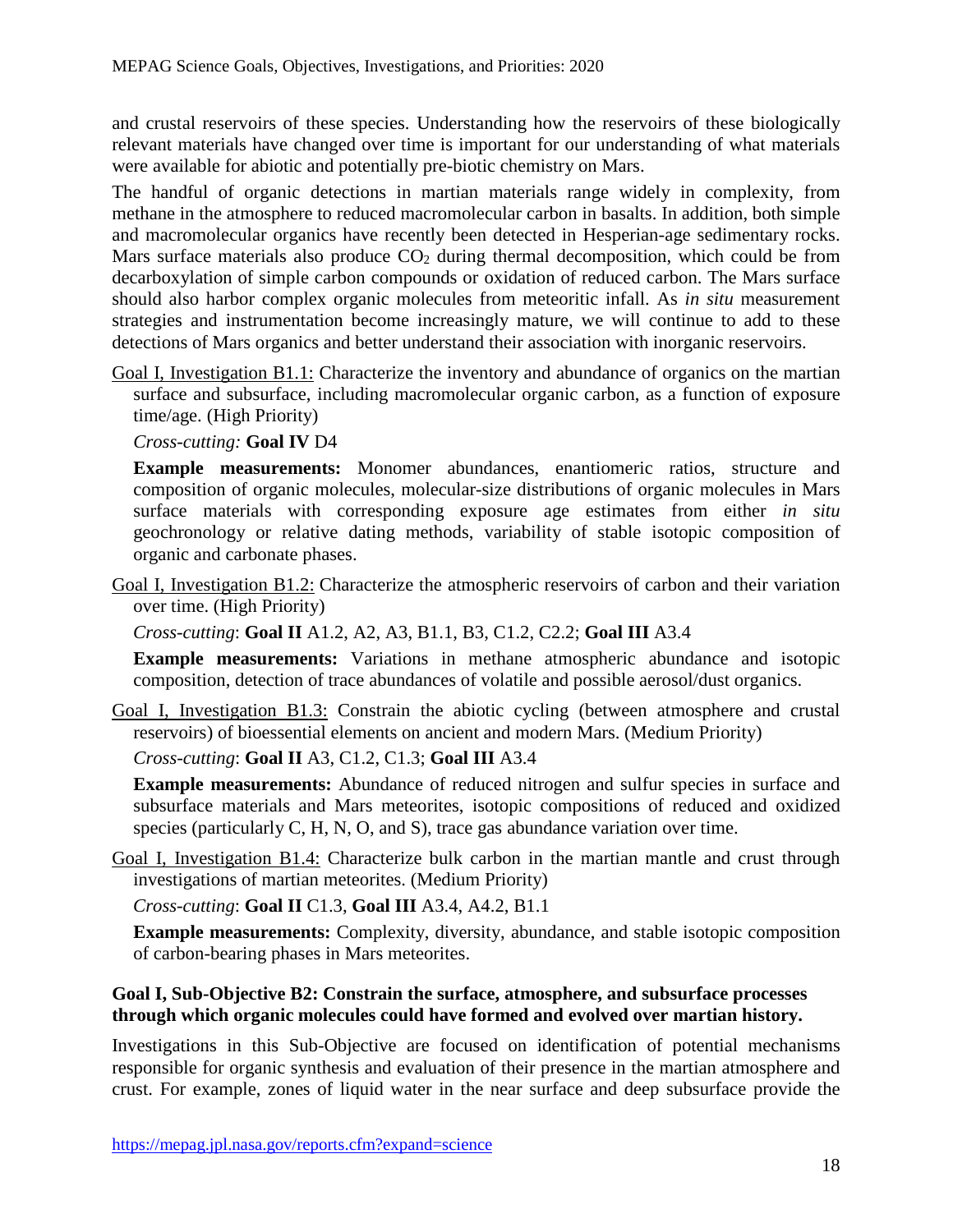most likely environments to sustain prebiotic organic chemistry. Wet/dry cycles in ice-bearing regolith caused by changes in temperature or in salt deposits caused by changes in humidity could lead to polymerization reactions of amino acids and other molecular building blocks, provided the individual monomers are present. In the subsurface, water-rock interactions associated with serpentinization could drive organic synthesis. Mineral surface catalyzed reactions have been experimentally shown to be effective in adding carboxyl groups and lengthening carbon chains. Atmospheric reactions such as photolysis may also participate in the synthesis of simple organic molecules that may be recorded in surface materials. Investigations in this Sub-Objective may be achieved by laboratory experimental simulations as well as *in situ* measurement campaigns.

Goal I, Investigation B2.1: Investigate atmospheric processes (e.g. photolysis, impact shock heating) that could potentially create and transform organics. (High Priority)

#### *Cross-cutting:* **Goal II** A3

**Example measurements:** Light spectrum and intensity, effects of radiation on organics.

Goal I, Investigation B2.2: Investigate the role of ionizing radiation in organic synthesis and destruction and how it changes with depth. (High Priority)

**Example measurements:** Depth-dependent ionization radiation, characterization of organic inventory and abundance as a function of depth and exposure age as characterized by *in situ* geochronology or relative dating methods.

Goal I, Investigation B2.3: Investigate surface and subsurface processes, such as mineral catalysis, that play a role in organic evolution. (Medium Priority)

**Example measurements:** Mineral-organic co-occurrence and relationships, trace and major element geochemistry.

Goal I, Investigation B2.4: Investigate the role of subsurface processes (e.g. hydrothermalism, serpentinization) in driving organic evolution. (Medium Priority)

**Example measurements:** Characterize mineral assemblages to understand water rock ratios and alteration temperatures, inventory organic abundance and distribution in subsurface materials.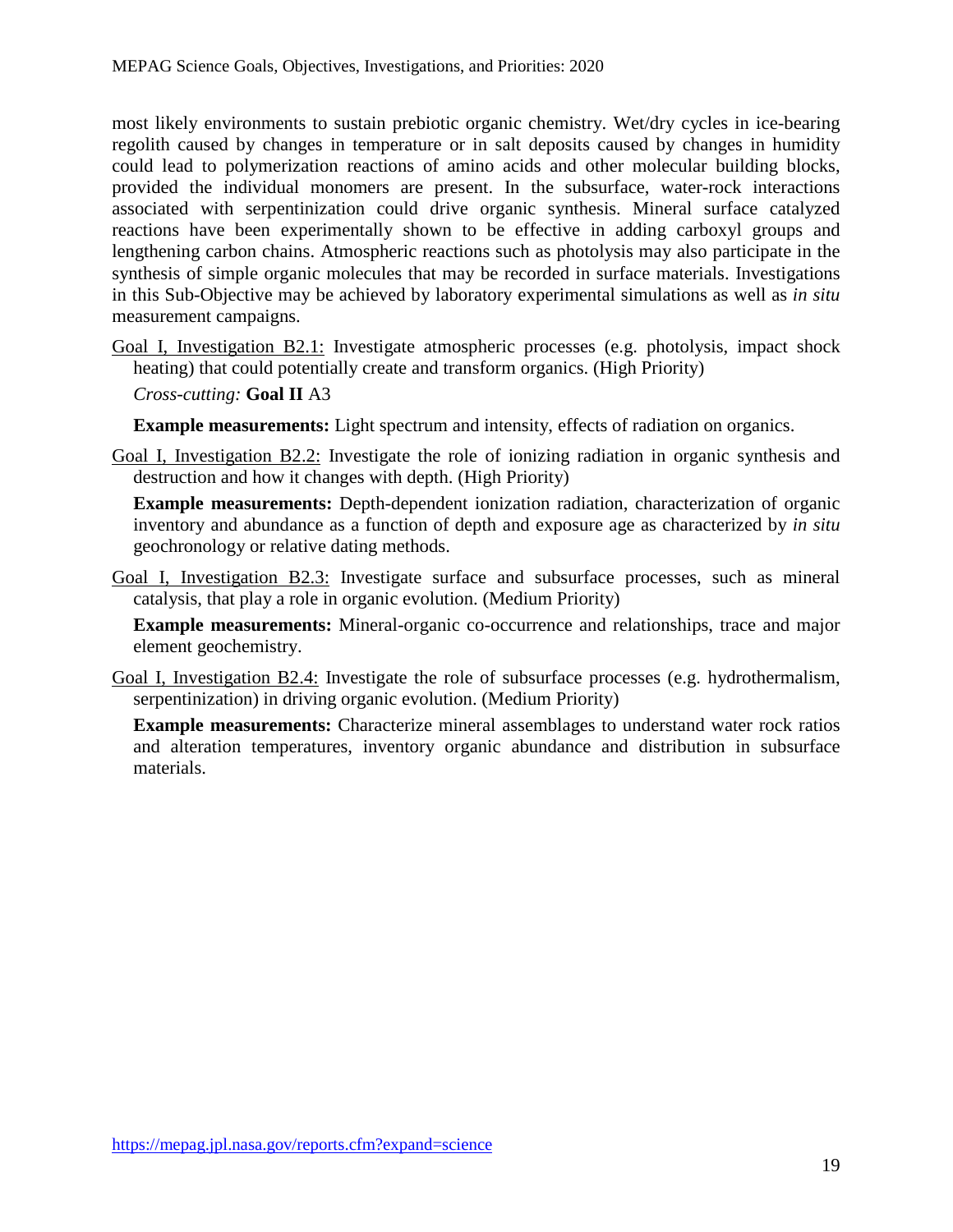## **GOAL II: UNDERSTAND THE PROCESSES AND HISTORY OF CLIMATE ON MARS**

| <b>Objectives</b>                                                                                                                                        | <b>Sub-Objectives</b>                                                                                                                                                              |
|----------------------------------------------------------------------------------------------------------------------------------------------------------|------------------------------------------------------------------------------------------------------------------------------------------------------------------------------------|
| A. Characterize the state<br>and controlling<br>processes of the<br>present-day climate of<br>Mars under the current<br>orbital configuration.           | A1. Characterize the dynamics, thermal structure, and distributions of<br>dust, water, and carbon dioxide in the lower atmosphere.                                                 |
|                                                                                                                                                          | A2. Constrain the processes by which volatiles and dust exchange<br>between surface and atmospheric reservoirs.                                                                    |
|                                                                                                                                                          | A3. Characterize the chemistry of the atmosphere and surface                                                                                                                       |
|                                                                                                                                                          | A4. Characterize the state and controlling processes of the upper<br>atmosphere and magnetosphere.                                                                                 |
| <b>B.</b> Characterize the history<br>and controlling<br>processes of Mars'<br>climate in the recent<br>past, under different<br>orbital configurations. | B1: Determine the climate record of the recent past that is expressed in<br>geomorphic, geological, glaciological, and mineralogical features of<br>the polar regions.             |
|                                                                                                                                                          | B2: Determine the record of the climate of the recent past that is<br>expressed in geomorphic, geological, glaciological, and mineralogical<br>features of low- and mid-latitudes. |
|                                                                                                                                                          | B3: Determine how the chemical composition and mass of the atmosphere<br>changed in the recent past.                                                                               |
| <b>C.</b> Characterize Mars'<br>ancient climate and<br>underlying processes.                                                                             | C1. Determine how the chemical composition and mass of the<br>atmosphere have evolved from the ancient past to the present.                                                        |
|                                                                                                                                                          | C2. Find and interpret surface records of past climates and factors that<br>affect climate.                                                                                        |

The fundamental scientific questions that underlie Goal II concern how the climate of Mars has evolved over time to reach its current state, and the present and past processes that control climate. This is a subject of intrinsic scientific interest that also has considerable implications for comparative planetology with Earth and other terrestrial planets, in the solar system and beyond.

Mars' climate can be defined as the mean state and variability of its atmosphere and exchangeable volatile and aerosol reservoirs, evaluated from diurnal to geologic time scales. For convenience, the climate history of Mars can be divided into three different states: *(i)* Present climate, operating under the current orbital parameters and observable today; *(ii)* Recent past (i.e.  $\langle \sim 20 \text{ Myr} \rangle$  climate operating under similar pressures, temperatures, and composition, but over a range of orbital variations (primarily obliquity) that change the pattern of solar radiation on the planet and whose effects are evident in the geologically recent physical record; and *(iii)* Ancient climate, when the pressure and temperature may have been substantially higher than at present, the atmospheric composition may have been different, and liquid water was likely episodically or continuously stable on the surface.

#### **Prioritization**

On Mars, as on Earth, the present holds the key to the past: a comprehensive understanding of the fundamental processes at work in the present climate is necessary to have confidence in conclusions reached about the recent past and ancient climate, when Mars may have been more habitable than today. Because many of the processes that governed the climate of the recent past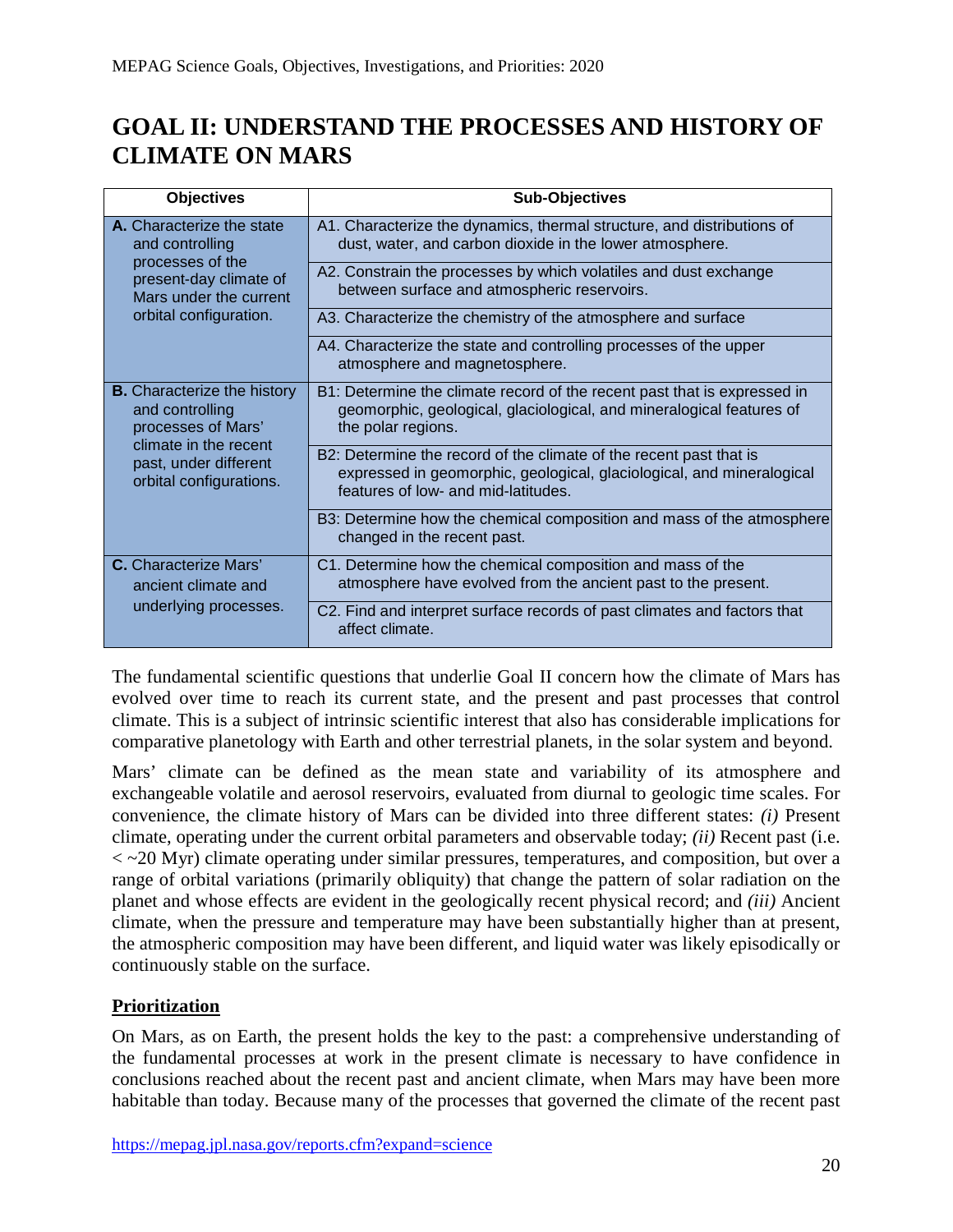are likely similar to those that are important today, an understanding of the present climate strongly enhances our confidence in our understanding of the climate in the recent past. Furthermore, since not all climate processes leave a distinctive record, it is also necessary to determine which climate processes may have recorded detectable signatures in the climate archives of the recent past. Numerical models play a critical role in interpreting the recent past and ancient climate, and it is important that they be validated against observations of the present climate in order to provide confidence in results for more ancient climates that are no longer directly observable.

Based on this philosophy, Goal II is organized around three objectives, each pertaining to the different climate epochs. Investigations within a sub-objective are assigned a prioritization of higher, medium, or lower. This prioritization is based on a weighting that includes: consideration of existing measurements with respect to new measurements needed to advance knowledge; relative contribution of an investigation towards achieving an objective; tractability; and identification of investigations with logical prerequisites. Importantly, the investigation prioritization is only with respect to the investigations within the parent sub-objective. The subobjectives are in turn assigned a subjective prioritization of higher or medium that reflects the net priority of the investigations within a sub-objective. The objectives are not prioritized relative to each other, as each are needed to understand how and why the climate of Mars (and of similar terrestrial planets with atmospheres) has changed through time.

### **Goal II, Objective A: Characterize the state and controlling processes of the present-day climate of Mars under the current orbital configuration.**

The chemistry, dynamics, and energetics of the present martian atmosphere are all of key importance to understanding the present-day climate system. Characterizing the present-day atmosphere also helps to inform our understanding of the recent past and ancient climate. The present-day climate controls the distribution and physical state of water in the atmosphere and near the surface, which is important for habitability (**Goal I**). Finally, characterizing the present atmosphere aids robotic mission planning and preparation for the arrival of humans (**Goal IV**).

The climate system consists of many coupled subsystems, including atmospheric, surface, and near-surface reservoirs and the exchanges between them of  $CO<sub>2</sub>$ ,  $H<sub>2</sub>O$ , and dust. While it is convenient to distinguish the lower atmosphere, the upper atmosphere, and the surrounding plasma environment as distinct regions, there are energy, momentum, and mass transfers between them. The regions are therefore strongly interconnected, though the driving processes in each are different. Well-planned measurements of all of these regions enable characterization of the physical processes that control the present and past climates of Mars.

Objective A will be achieved most effectively by a combination of observations, modeling, and laboratory experiments. Numerical modeling of the atmosphere is critical to understanding atmospheric and climate processes. Models provide dimensional and temporal context to necessarily sparse and disparate observational datasets, particularly when combined with data assimilation techniques, and constitute a virtual laboratory for testing whether observed or inferred conditions are consistent with proposed processes. Laboratory experiments allow controlled investigations of specific processes under conditions where the system of interest is too complex to allow numerical modeling.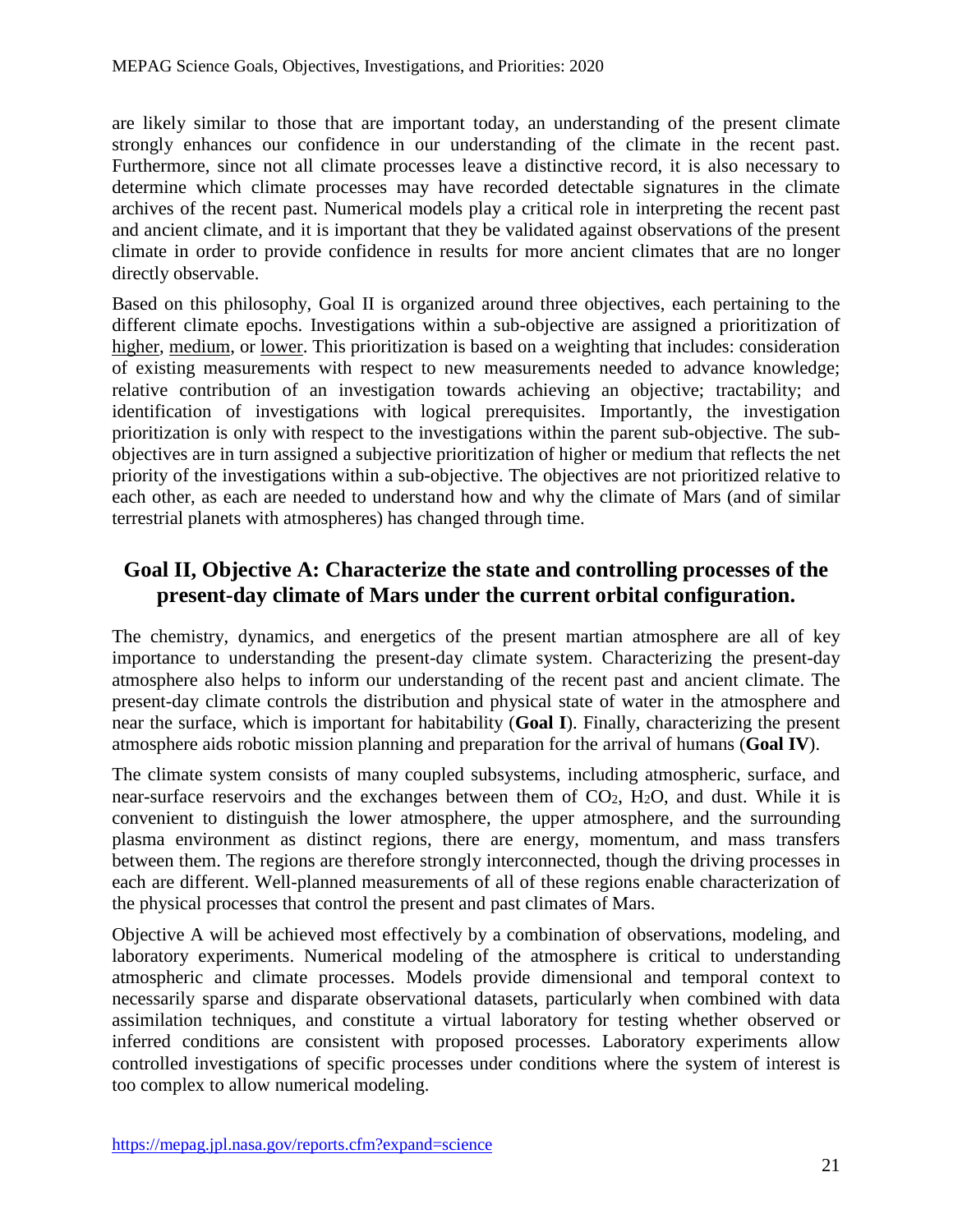#### **Goal II, Sub-Objective A1: Characterize the dynamics, thermal structure, and distributions of dust, water, and carbon dioxide in the lower atmosphere. (Higher Priority)**

Knowledge of the processes controlling distributions of dust, water, and  $CO<sub>2</sub>$  may be arrived at by direct observations (in-situ or remote) of these substances, and by observation of the atmospheric state, circulation, and its associated forcings. Although major advances have been made, particularly by remote sensing from orbit, more complete diurnal coverage and observations of the time-varying three-dimensional distributions are needed. A comprehensive and consistent picture of the relevant atmospheric processes will be achieved primarily through direct measurement of atmospheric forcing (e.g., radiation and turbulent fluxes), the quantities that feed into that forcing (e.g., dust and clouds), and the response of the atmosphere (e.g., temperature, pressure, winds, and condensation/sublimation) to these forcings over daily, seasonal, and multi-annual timescales.

New measurements such as remotely-derived wind velocity would also advance this Sub-Objective, but to maximize scientific return such measurements must be combined with simultaneous basic observations to provide context and elucidate responsible processes. Future orbital mission concepts that are motivated by this Sub-Objective should therefore seek to provide new measurements (e.g., wind) or significantly improve spatial and temporal coverage and resolution beyond the existing data and ideally span multiple Mars years to capture the full range of variability of the current Mars weather and climate.

Obtaining a high-quality dataset from a properly accommodated surface-based weather station (i.e., one in which thermal and mechanical contamination from the spacecraft is minimized beyond what has been done previously) is still of highest priority. Any proposed measurement of *in situ* meteorological parameters needs to demonstrate the impact of accommodation on the fidelity of the measurements. Once high-quality surface measurements of basic meteorological parameters have been acquired, measurements of quantities that have been poorly or never measured generally should be given higher priority.

The transition from single to multiple simultaneous datasets simultaneously collected from multiple locations and/or over multiple times of day would enable a major advance in our understanding of martian weather and climate. This could be achieved via a single dedicated multi-lander mission, or a commitment to include standardized weather instrumentation on all future landers, or both. Obtaining high quality datasets from multiple networked surface weather stations or potentially aerial platforms would constitute a major advance for this Sub-Objective, providing vital ground-truth validation for complementary measurements retrieved from orbit and essential data for designing and validating climate and weather model parameterizations. Measurements at multiple sites are required to determine the applicability of measurements and physical process parameterizations to different martian environments (e.g., polar and non-polar; upwind and downwind of major topography).

The scientific results of this Sub-Objective have substantial relevance to engineering aspects of the exploration of Mars (**Goal IV**).

Goal II, Investigation A1.1: Characterize the dynamical and thermal state of the lower atmosphere and their controlling processes on local to global scales. (Higher Priority)

*Cross-cutting:* **Goal III** A1.5, A2.4; **Goal IV** B3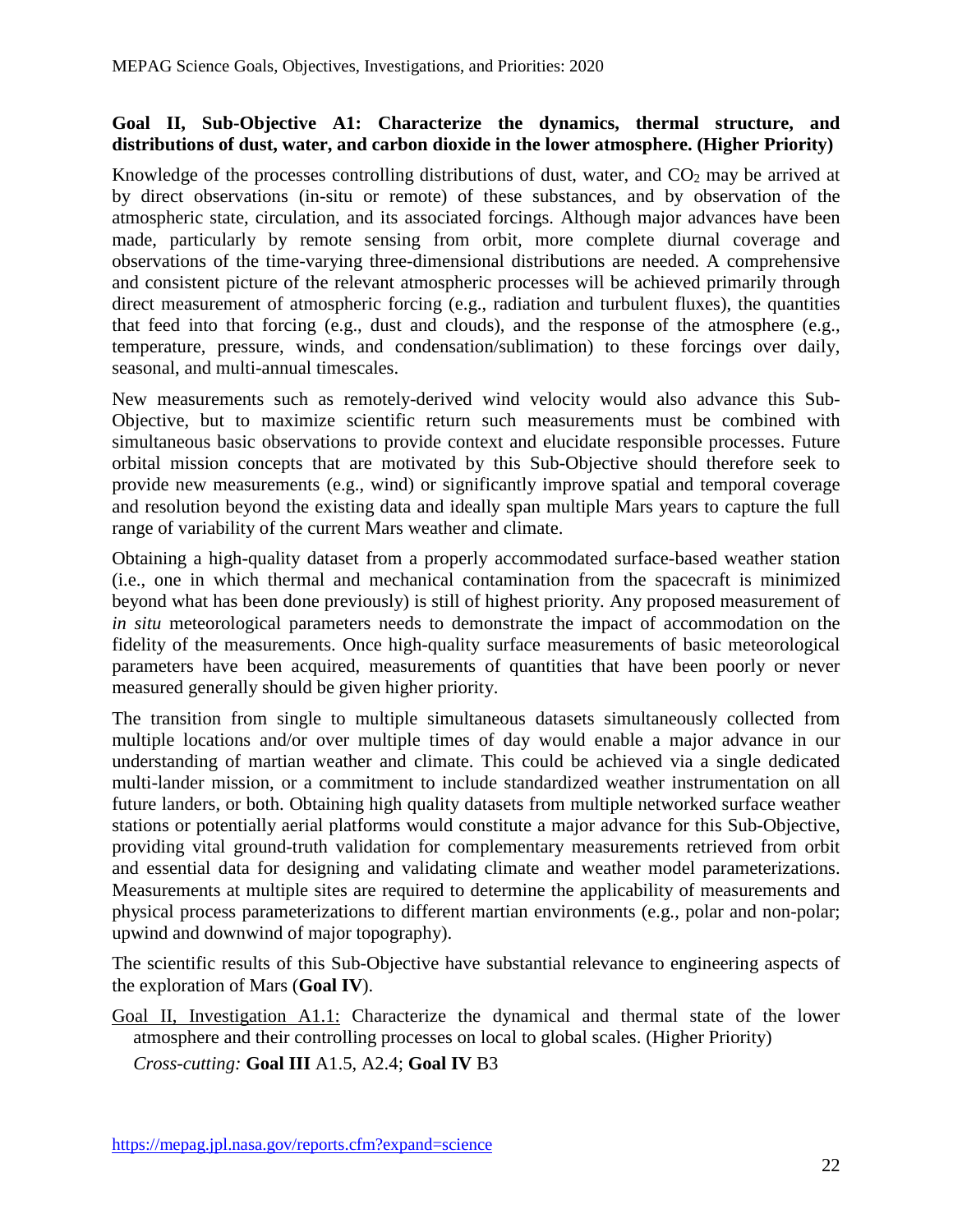This Investigation focuses on the state of the atmosphere and its response to forcing. Measurements on a wide range of spatial scales are important:

- Turbulent (micro) scale: Measurements of pressure (p), temperature (T), wind (V), and water vapor (RH), together with the measurement of turbulent fluxes of heat and momentum at a variety of sites at different seasons.
- Mesoscale: Measurement of the same atmospheric properties (p, T, V, RH), to quantify the role of physiographic forcing in local/regional circulations, gravity waves and tracer transport; Quantify mesoscale circulations, including slope flows, katabatic winds and convergence boundaries.
- Global scale: Measurement of atmospheric properties to quantify the mean, wave and instantaneous global circulation patterns, and the role of these circulations in tracer (e.g., dust/water) transport; quantify  $CO<sub>2</sub>$  cycle and global climate change (e.g., secular pressure changes).

Previous experiments have provided some, but not all, of the data central to this Investigation, with varying degrees of success and fidelity. High-quality wind measurements are generally absent. Boundary layer measurements of winds, made simultaneously with temperature and pressure, remain a high priority. New and improved measurements generally are considered to be of higher priority than those that would only extend existing data, as they are more likely to result in a substantial rather than incremental advance in knowledge. For example, continuing global measurements of column water abundance would be good, but capturing its vertical profile as well (even during dust storms) would be better; a landed meteorological payload that measures only temperature and pressure would be helpful, but the additional measurement of winds and turbulent fluxes could be paradigm shifting.

Effective characterization of mesoscale circulations requires experiments to measure fundamental parameters both at the surface and in the vertical in multiple topographic contexts (e.g., plains versus craters versus valleys). Meteorological observations gathered on daily- to decade-long timescales characterize larger-scale circulations (e.g., baroclinic eddies and the thermal tide), and inter-annual and long-term trends in the present climate system. Importantly, long-term measurements provide a means to characterize the cycling of volatiles, condensates, and dust on a range of timescales. Measurement of non-condensable tracers (e.g., N2, Ar, CO) can also provide important information on the global transport and cycling of mass. These observations of the present climate would also assist in identifying the causes of the north/south asymmetry in the nature of the polar caps, and the physical characteristics of the layered deposits, which are important for studies of the climate of the recent past (Objective B). Finally, at all scales better diurnal coverage is needed in order to capture ephemeral phenomena, as well as systems (such as dust storms) that evolve over timescales of less than a day.

Measurement of the forcing mechanisms of the atmosphere can be grouped into three categories: the surface energy balance, the momentum budget, and the atmospheric energy budget. The surface budget, which has not yet been comprehensively measured, is composed of insolation, reflected light, incoming and outgoing infrared radiation (IR), turbulent fluxes, energy conducted to/from the surface, and possible condensational processes. Wind/momentum measurements in the atmosphere other than at the surface are still absent. To date**,** the atmospheric momentum fields have been diagnosed from the thermal structure assuming dynamical balance. This is problematic for the boundary layer, and independent wind measurements could reveal model deficiencies for the deep atmosphere as well.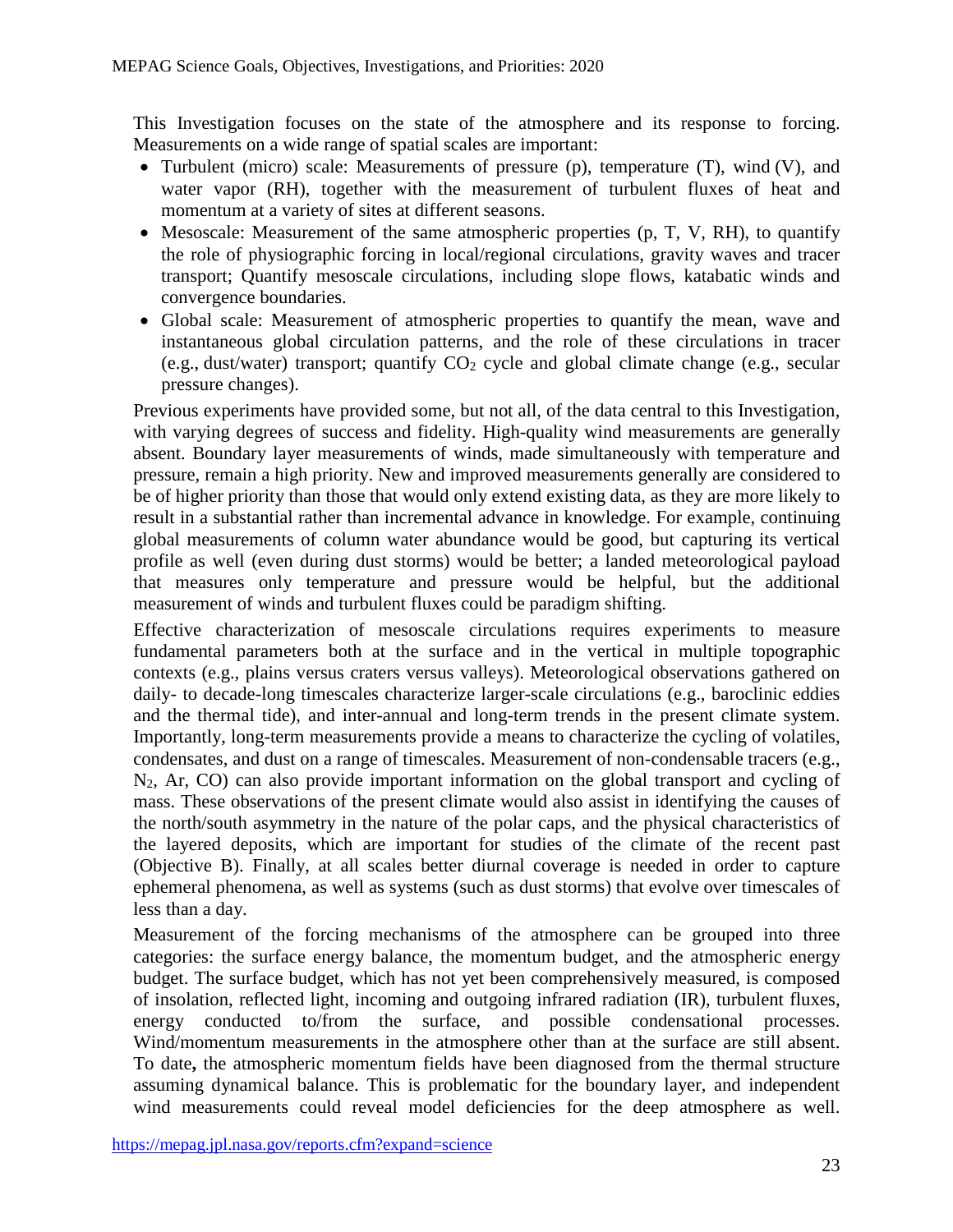Measurement of winds (momentum) at the surface and throughout the lower atmosphere is a high priority within this Investigation and within this Sub-Objective as a whole.

Goal II, Investigation A1.2: Measure water and carbon dioxide (clouds and vapor) and dust distributions in the lower atmosphere and determine their fluxes between polar, low-latitude, and atmospheric reservoirs. (Higher Priority)

*Cross-cutting:* **Goal I** A2.1, B1.2; **Goal III** A2.5; **Goal IV** A1.2, B2

Dust and clouds ( $H_2O$  and  $CO_2$  ice) are the major radiatively active aerosols of the presentday atmosphere, and their distribution is tied directly to transport processes. Previous and ongoing measurements from orbit have provided a multi-year climatology of column dust, water vapor and clouds, although the record is problematic over the poles and is based on a narrow window of local times. Spatial and temporal variations in the vertical distribution are less well characterized. Orbital observations demonstrate that the vertical distribution of dust can be complex in space and time and the processes leading to the complex distributions are uncertain. Vertical water vapor distributions are less well known, but also appear complex and show evidence of coupling to the dust cycle. Moreover, the radiative forcing from dust, ices, and water vapor depends not only on their vertical distributions, but also their optical properties**.** Characterization of dust, water vapor, and clouds may be decomposed into the following areas:

- Vertical, horizontal and temporal variations
- Physical and optical properties
- Electrical properties of dust

Although additional column abundance information is welcome, significant knowledge gaps remain about the vertical distribution of dust and water, and how these distributions are connected to the atmospheric circulation. Similarly, the properties of atmospheric aerosols, which are critical to understanding the radiative processes, are poorly constrained. The electrical properties of dust have never been measured. It is also potentially relevant for electrochemical processes. Vertical structure and physical properties are the highest priority in this list.

#### **Goal II, Sub-Objective A2: Constrain the processes by which volatiles and dust exchange between surface and atmospheric reservoirs. (Higher Priority)**

Current knowledge of how volatiles and dust exchange between surface, sub-surface, and atmospheric reservoirs is not yet sufficient to explain the present state of the surface and subsurface reservoirs of water, which include buried ice, the seasonal polar caps, and the PLD, and how these reservoirs influence the present climate. Ice and dust properties such as albedo, emissivity and thermal conductivity strongly influence volatile exchange via their control of the local energy balance, but are still incompletely characterized.

Knowledge of the processes that control the lifting of dust from the surface and into the atmosphere is also insufficient. The most fundamental processes for dust lifting are thought to be the shear stress exerted by the wind onto a dusty surface, and ejection due to saltation of sandsized particles over a dusty surface. Furthermore, rapid pressure changes associated with dust devils and/or electrostatic forces may be important. In the south polar region, dust injection by seasonal CO2 jets is still poorly characterized and may be significant.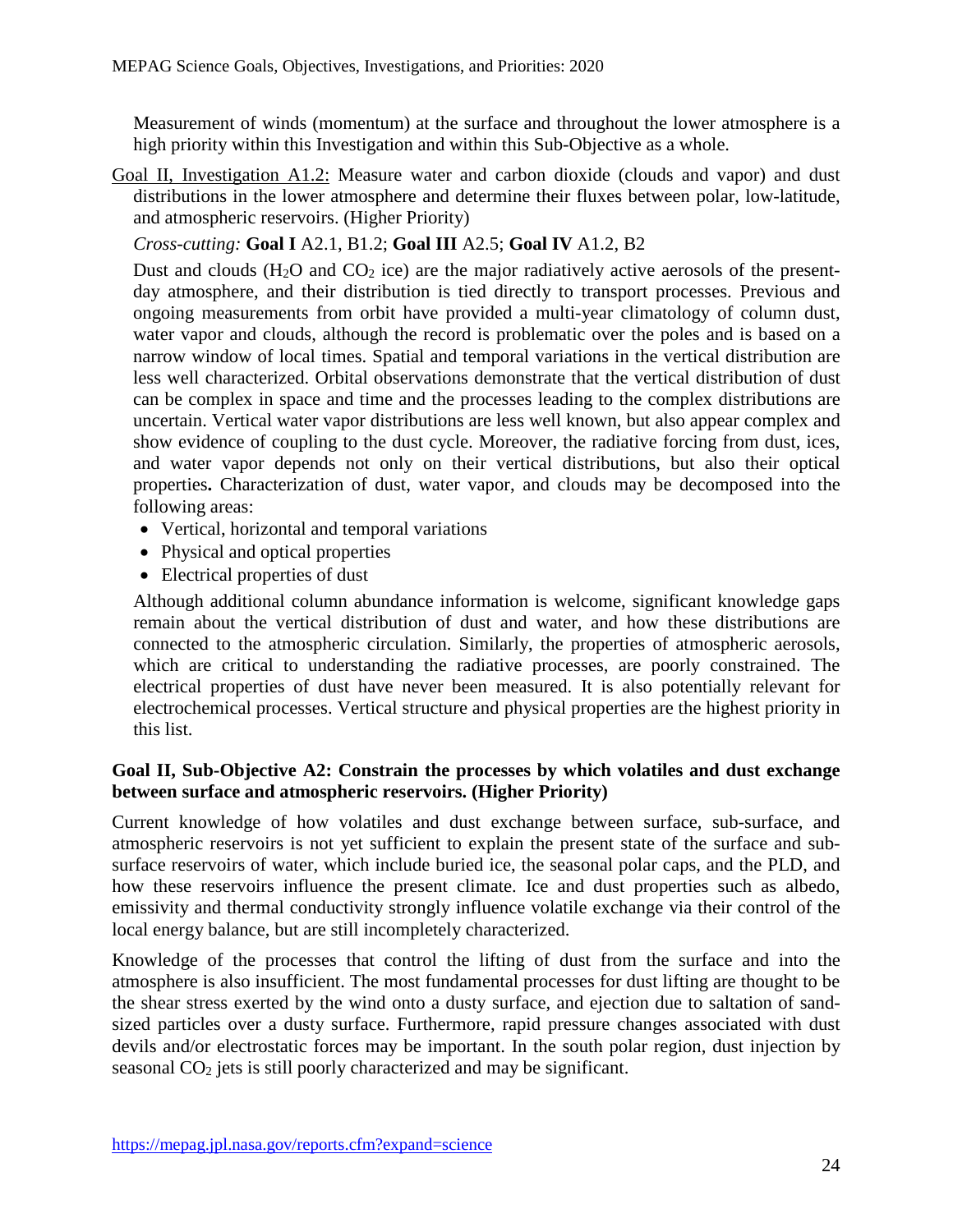Goal II, Investigation A2.1: Characterize the fluxes and sources of dust and volatiles between surface and atmospheric reservoirs. (Higher Priority)

#### *Cross-cutting:* **Goal III** A2.2; **Goal IV** A1, A3.2, B2, B3, B4.3

This includes:

- Turbulent fluxes as a function of surface and atmospheric properties,
- Dust lifting processes, including surface stress, roughness, and lifting thresholds.

Measurements of turbulent fluxes provide a direct link to sand and dust lifting. Once the turbulent wind stress is known, however, there is still great uncertainty about the minimum value necessary to mobilize dust and sand, and the amount of sand/dust that is lifted once that minimum threshold value is exceeded. Simultaneous measurement of the turbulent fluxes along with the properties of sand/dust on the surface and lifted into the atmosphere, and the threshold and efficiency parameters associated with that lifting, are needed.

Dust may be lifted by dust devils, directly by winds, or via saltation. If saltation is an important lifting mechanism on Mars, as it is on Earth, then the spatial, temporal, and size distribution of both the dust itself and of sand-sized particles is important. Understanding of the lifting processes and source distribution are vital for simulating the dust cycle and dust storms on multi-annual timescales. Current limitations in our understanding of the dust cycle impacts many aspects of robotic and eventual human mission operations (**Goal IV**) on Mars, with solar power generation a particular concern.

Other processes may lift dust in polar regions, including seasonal  $CO<sub>2</sub>$  jets and avalanches on margins of the PLD. Charging of dust and sand grains due to collisions and the resulting electric fields and currents are also of relevance to this Investigation. Grain charging is tied to the dust lifting and saltation process, and electric fields may play a role in dust lifting, particularly within dust devils.

Goal II, Investigation A2.2: Determine how the processes exchanging volatiles and dust between surface and atmospheric reservoirs affect the present distribution and short-term variability of surface and subsurface water and  $CO<sub>2</sub>$  ice. (Higher Priority)

#### *Cross-cutting:* **Goal I** A2, B1.2; **Goal III** A1, A3.4; **Goal IV** C2.1, D5.1

Water ice has been detected at many locations and depths on Mars. At mid- and highlatitudes, water ice may be stored within pores or as bulk ice beneath a lag deposit. Water ice may be exposed on the surface of steep scarps in the PLD and is also exposed seasonally on the polar caps.  $CO<sub>2</sub>$  ice is stored at and beneath the surface of the SPLD. The current distribution of these materials suggests that they may have been emplaced under different climatic conditions (see Sub-Objectives B1 and B2).

Large-scale sub-surface water ice deposits exist at mid- and high-latitudes in both hemispheres and may buffer long-term surface-atmosphere exchange. The current equilibrium state between the subsurface water ice and the atmosphere is unknown. Assessment of net accumulation or loss of the residual ice deposits and the seasonal ice as a function of location and time are important components of this Investigation. Measurements that quantify the rate at which water vapor diffuses between subsurface water ice and the atmosphere are also needed. The transport of dust and water in and out of the polar regions, including the polar caps and PLD, are variable on seasonal, annual, and decadal and longer timescales, and therefore require long-term monitoring. Better characterization of present-day processes operating to alter the PLD are also relevant to this Investigation.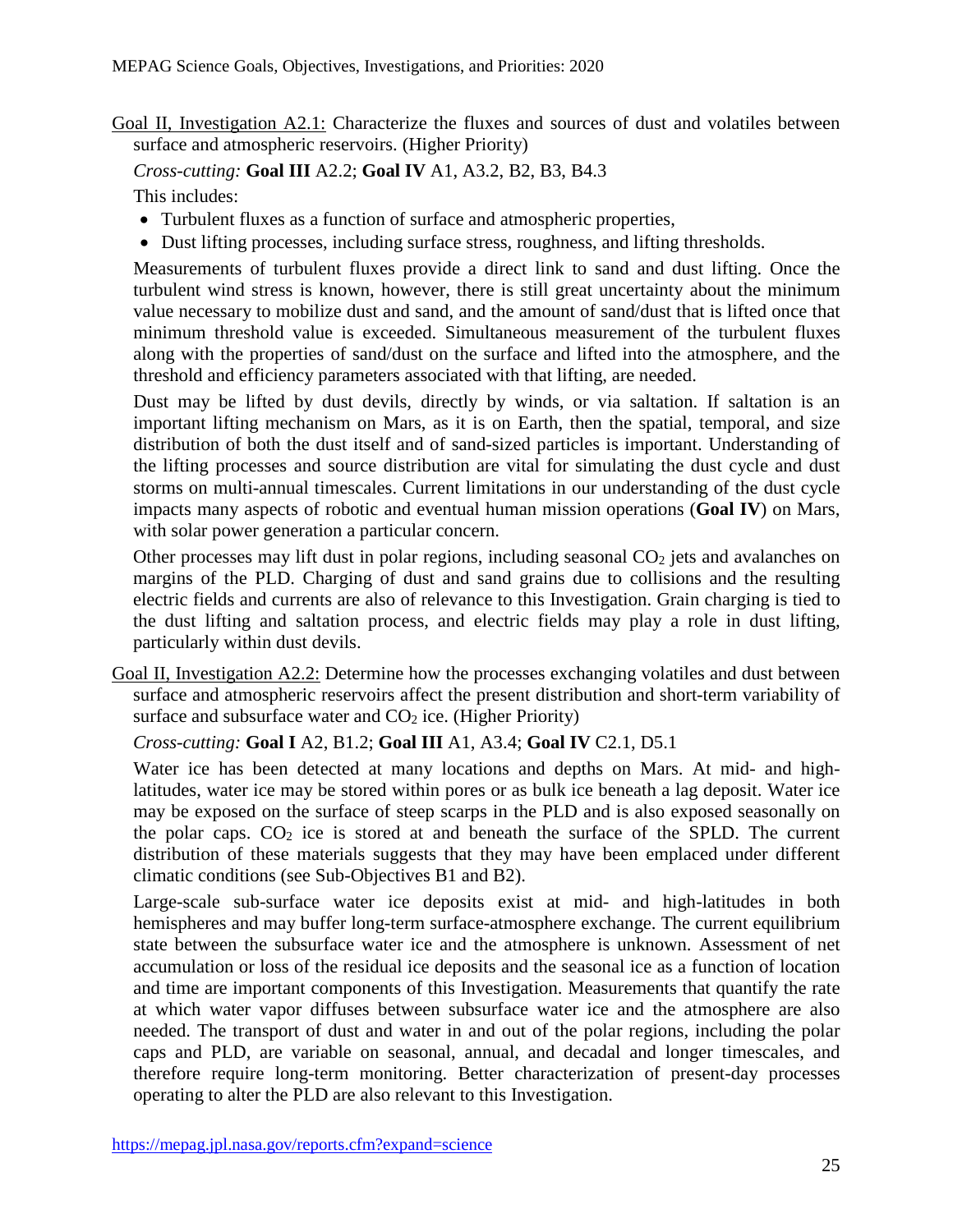The current martian seasonal cycle is dominated by condensation and evaporation of  $\sim$ 1/3 of the carbon dioxide atmosphere into the seasonal caps. The seasonal caps are primarily  $CO<sub>2</sub>$ ice, with the addition of small amounts of water ice and dust that act as condensation nuclei and persist after the  $CO<sub>2</sub>$  sublimates. The seasonal cap persists for many months during the polar night, but at its lowest latitudes the cap experiences diurnal forcing that causes its margin to be highly variable, even dissipating during the day to return at night. Similar processes occur throughout the year at high elevations on the volcanoes. Due to poor local time coverage in existing observations (a result of sun-synchronous spacecraft orbits), existing observations have not been able to measure this variability. To complete this Investigation, it is necessary to determine the distribution of  $H_2O$  and  $CO_2$  frost deposition and loss on diurnal to multi-annual timescales.

Finally, little is currently known about the long-term trends in accumulation/loss of the permanent caps and PLD. The mass balance depends on surface absorption/reflection and volatile phase changes, including sublimation, direct deposition, and precipitation. Constraining these processes, ideally *in situ*, will allow this question to be tackled.

#### **Goal II, Sub-Objective A3: Characterize the chemistry of the atmosphere and surface. (Medium Priority)**

Knowledge of spatial and temporal variations in the abundance, production rates, and loss rates of key photochemical species (e.g.,  $O_3$ ,  $H_2O$ ,  $CO$ ,  $CH_4$ ,  $SO_2$ , the hydroxyl radical OH, the major ionospheric species) is not yet sufficient to provide a detailed understanding of the atmospheric chemistry of Mars.

Current multi-dimensional photochemical models predict the global three-dimensional composition of the atmosphere, but require validation of key reactions, rates, and the significance of dynamics for the transport of atmospheric constituents. It is likely that some important processes for atmospheric chemistry have yet to be identified. For example, the importance of electrochemical effects, which may be significant for certain species (e.g.,  $H_2O_2$ ), and of chemical interactions between the surface and the atmosphere, has yet to be established. There is considerable uncertainty in the surface fluxes of major species. In particular, the curious case of methane (detected at the surface in Gale Crater but not in the free atmosphere) has yet to be resolved. In situ measurements by the Mars Science Laboratory mission (MSL/*Curiosity*) indicate background levels of  $\sim$ 1 ppb, with temporary excursions of up to  $\sim$ 7 ppb. At the same time, ESA's Trace Gas Orbiter (TGO) has thus far detected no methane from orbit.

Advances in this Sub-Objective will require global orbital observations of neutral and ion species, temperatures, and winds in the lower and upper atmospheres (see Sub-Objectives A1 and A2 in this Goal), and the systematic monitoring of these atmospheric fields over multiple Mars years to capture inter-annual variability induced by the diurnal cycle, solar cycle, seasons, and dust storms. Temporal coverage must match the species and processes in question. Relatively well-mixed and slow reacting species may only require sporadic measurements, commensurate with the expected chemical lifetime. Other highly reactive species may require sampling at greater than diurnal frequencies. The eventual return of atmospheric and surface samples to Earth for in-situ analysis also has the potential to advance this Sub-Objective significantly.

Goal II: Investigation A3.1: Measure the global average vertical profiles of key gaseous chemical species in the atmosphere and identify controlling processes. (Higher Priority)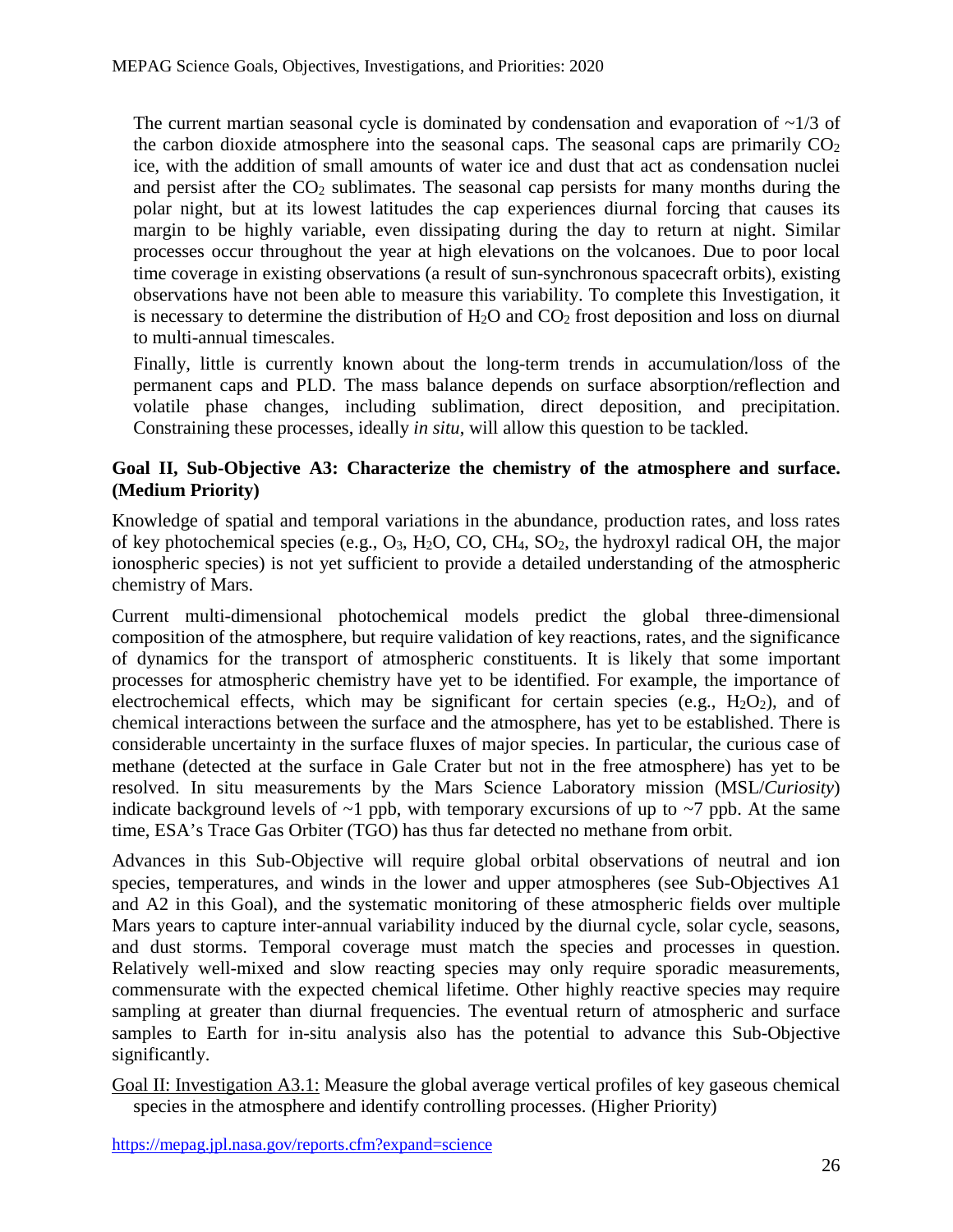#### *Cross-cutting:* **Goal I** B1, B2.1; **Goal IV** A1

The key species of interest are:

- Neutral species including  $H_2O$ ,  $CO_2$ ,  $CO$ ,  $O_2$ ,  $O_3$ ,  $CH_4$ , as well as isotopes of H, C and O.
- Ionized species including  $O^+$ ,  $O_2^+$ ,  $CO_2^+$ ,  $HCO^+$ ,  $NO^+$ ,  $CO^+$ ,  $N_2^+$ ,  $OH^-$ .

The vertical profiles of species arise from the coupled interaction of photochemistry with vertical mixing occurring on a range of spatial scales. Photochemical models predict these profiles, and measurements provide one of the most direct ways to validate and test photochemical reaction rates and pathways, and to test model assumptions about vertical mixing.

Goal II, Investigation A3.2: Measure spatial and temporal variations of species that play important roles in atmospheric chemistry or are transport tracers and constrain sources and sinks. (Medium Priority)

#### *Cross-cutting:* **Goal I** A2, B1, B2

The key species of interest are:

- Non-condensable species including  $N_2$ , Ar, and CO.
- Other species including H<sub>2</sub>O, HDO, OH, CO<sub>2</sub>, O, O<sub>2</sub>, O<sub>3</sub>, SO<sub>2</sub>, CH<sub>4</sub>, H<sub>2</sub>CO, CH<sub>3</sub>OH, C<sub>2</sub>H<sub>6</sub>.

Non-condensable species provide information on atmospheric transport. Non-condensable species are stable or have very long photochemical lifetimes compared to the annual  $CO<sub>2</sub>$ condensation cycle and have condensation temperatures below that found on Mars. Measuring the enrichment of non-condensables directly measures the mixing of the atmosphere.

Mapping of column abundances provides information on the horizontal spatial and temporal variability of sources and sinks. By tracking species with different (but known) photochemical lifetimes, information on atmospheric transport can also be extracted.

Goal II, Investigation A3.3: Determine the significance of heterogeneous reactions and electrochemical effects for the chemical composition of the atmosphere. (Medium Priority)

Heterogeneous chemistry occurs when chemical reactions are catalyzed by substrates. The substrates can be grains on the surface or aerosols in the atmosphere. The importance of heterogeneous chemistry in the Mars photochemical cycle is poorly constrained. Determining the importance is highly desirable, but better characterization of homogeneous photochemistry generally is considered a prerequisite to this Investigation, so its prioritization is ranked lower accordingly.

Electrochemical effects may also be important for production of certain species (e.g.,  $H_2O_2$ ) and promoting surface-atmosphere reactons, but confirmation is needed. Successful characterization of electrochemical effects would require global orbiter observations of neutral and ion species, temperatures, and winds in the lower and upper atmospheres, and the systematic monitoring of these atmospheric fields over multiple Mars years to capture interannual variability induced by the solar cycle, seasons, and dust storms.

#### **Goal II, Sub-Objective A4: Characterize the state and controlling processes of the upper atmosphere and magnetosphere. (Medium Priority)**

The boundary between the lower and upper atmosphere is an imprecise concept. The mesopause, around 90 km, provides a convenient choice with regard to thermal structure. Below it, chemical composition is relatively stable and visible and IR wavelengths dominate radiative heating.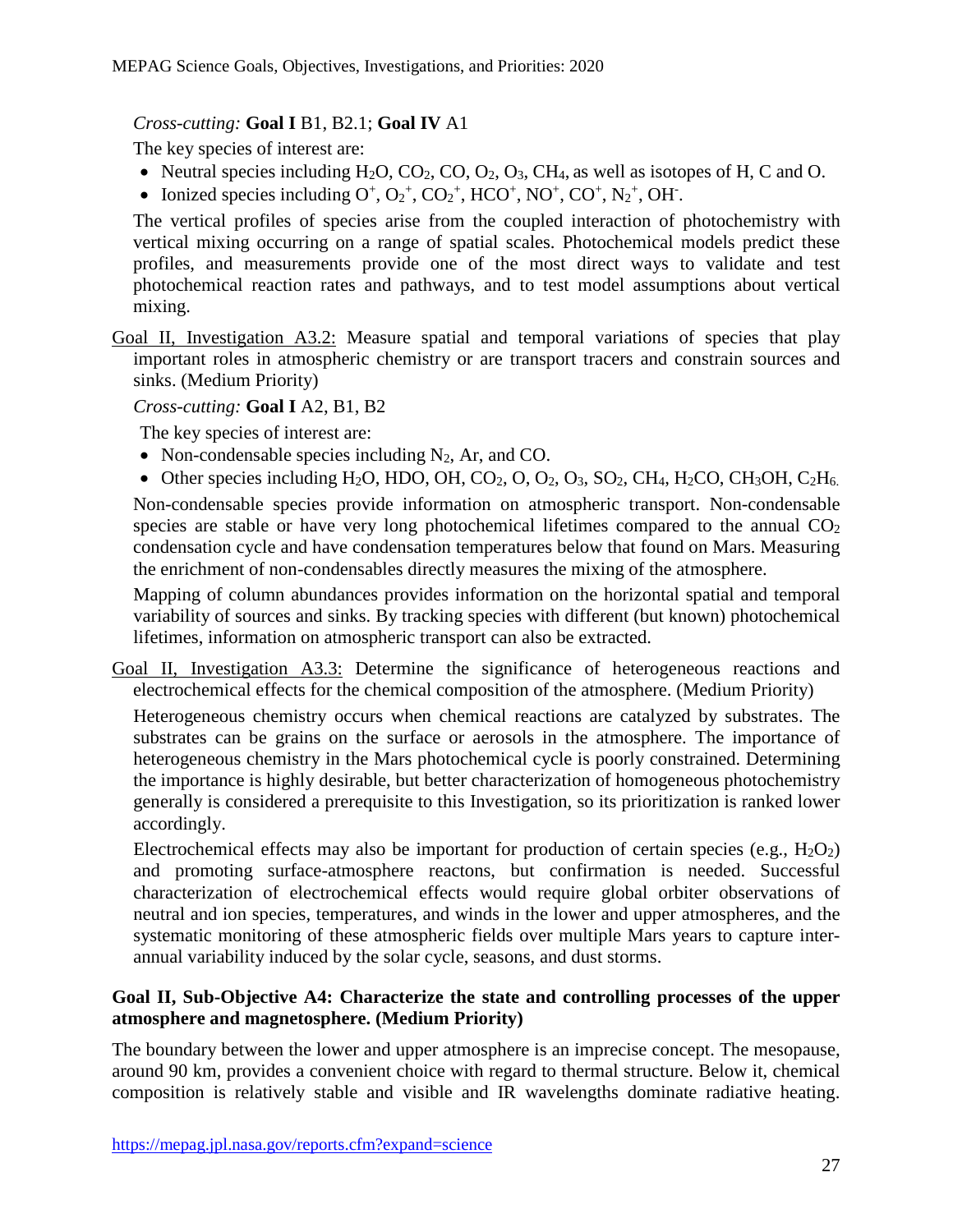Above it, and particularly above the spatially and temporally variable homopause and turbopause around 110 km, chemical composition varies with altitude and ultraviolet (UV) and shorter wavelengths dominate radiative heating. Remote sensing and *in situ* sampling by missions like MAVEN and Mars Express (MEx) reveal complex spatial and temporal variations in the dynamics and thermal structure of the upper atmosphere and surrounding plasma environment, but the observations are limited in time and space, so are not yet sufficient to determine how processes distribute momentum and energy throughout the atmosphere system.

In the upper atmosphere, both neutral and ionized species are present and influence the behavior of the system. The dynamics and energetics of neutrals and plasma in the upper atmosphere are influenced through coupling to the lower atmosphere and by interactions with the solar wind. Consequently, solar cycle variations are expected to be significant. Crustal magnetic fields are likely to lead to significant geographical variations in the dynamics and energetics of plasma, and potentially also the neutral thermosphere via ion-neutral interactions.

Achieving this Sub-Objective requires systematic, near-synoptic measurements of the densities, velocities, and temperatures of neutral and ionized species in the upper atmosphere, as well as measurements of the dominant forcings (e.g., solar irradiance, coupling to the lower atmosphere, conditions in the solar wind and magnetosphere).

Goal II, Investigation A4.1: Characterize the mechanisms for vertical transport of energy, volatiles, and dust between the lower atmosphere and the upper atmosphere. (Higher Priority)

#### *Cross-cutting:* **Goal I** A2.1; **Goal IV** A1

The upper atmosphere and lower atmosphere of Mars are in close communication. Mass is exchanged between the two regions: both ablated infalling planetary dust and captured solar wind helium may be a source of trace gases for the lower atmosphere, and trace gases such as hydrogen diffuse from the lower atmosphere, populating the exosphere and escaping to space. There is now strong evidence that hydrogen escape is seasonally variable, limited by the amount of mid-atmospheric heating such as during major dust storms. Gravity waves and tides observed in the upper atmosphere demonstrate that the lower atmosphere is a source of energy for the thermosphere.

There is a paucity of measurements of the transition region from the lower atmosphere to the upper atmosphere, an area difficult to model because of the different physics and timescales that are important for the two regimes. Much remains to be understood about the transfer of energy and volatiles from below, and the sources and fates of dust inferred to occupy the upper atmosphere. There is significant overlap between this Investigation and the contents of Sub-Objective C1 of this Goal, as understanding this region today is essential to extrapolating back into the past.

Goal II, Investigation A4.2: Characterize the spatial distribution, variability, and dynamics of neutral species, ionized species, and aerosols in the upper atmosphere and magnetosphere. (Lower Priority)

#### *Cross-cutting:* **Goal I** A2; **Goal IV** A1

Due to their radiative properties, aerosols can markedly affect upper atmospheric temperatures, and hence density distributions. Observations show strong seasonal and spatial variations in the abundances of aerosols in the upper atmosphere, but coverage is incomplete and variability in abundance and physical properties with local time is not well-constrained.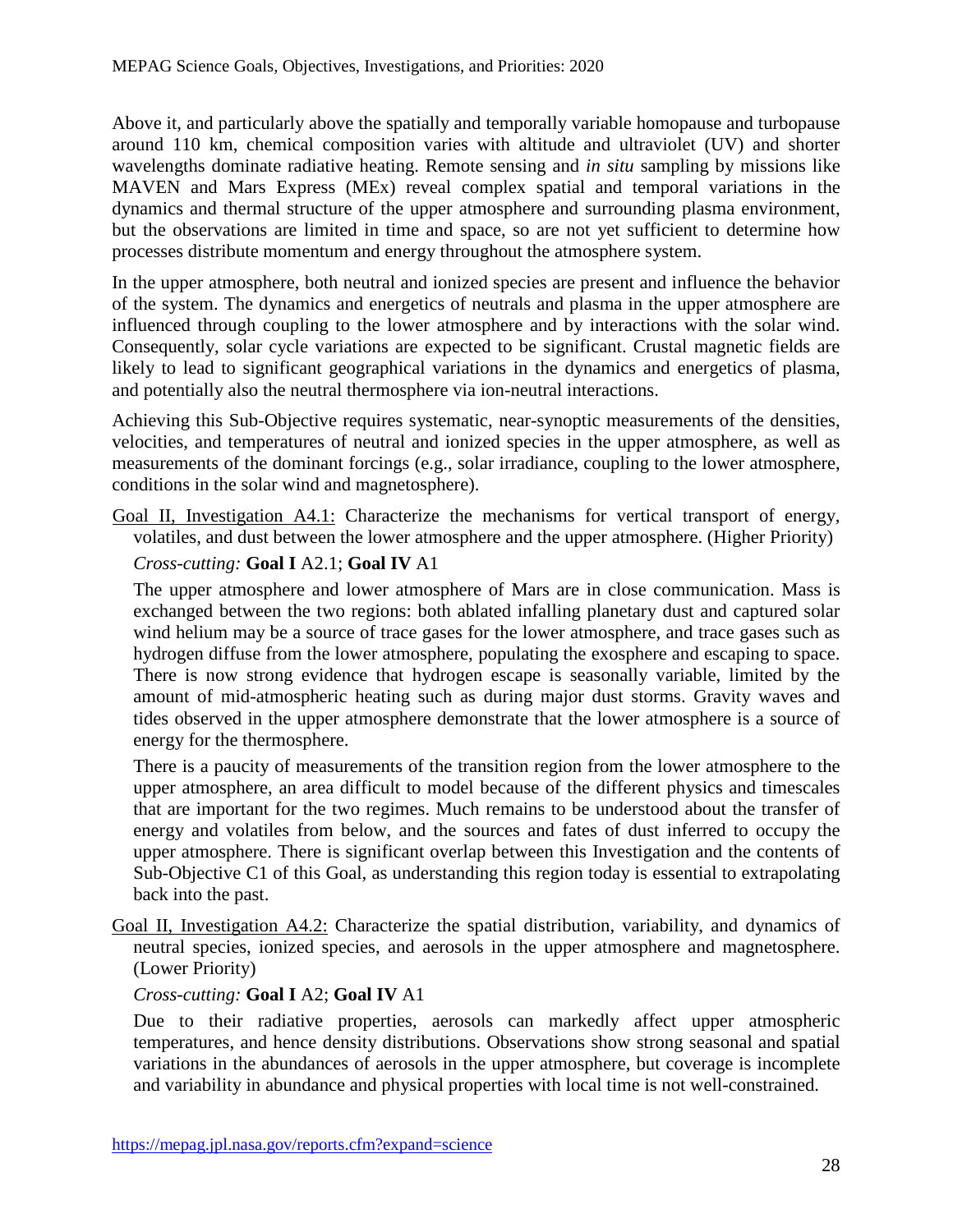The neutral density distribution in the upper atmosphere sets the stage for the production of the ionosphere and exosphere, both of which play crucial roles in atmospheric evolution, as well as in coupling to the magnetosphere/solar wind. Prior to the arrival of the Mars Atmospheric and Volatile Evolution mission (MAVEN), there had been few measurements of the densities of major neutral species in the upper atmosphere. These species are now regularly being measured from solar moderate to minimum conditions, but again the timespace coverage and variability, particularly as related to transport from below and solar forcing from above, is presently inadequate to test fully models of upper atmospheric processes, including escape.

Because ionized species in the upper atmosphere generally are derived from neutrals, the behaviors of neutrals and ions are tightly linked. Ion measurements by orbiting spacecraft, such as MAVEN, reveal a rich ion chemistry with dawn/dusk and day/night asymmetries. Electron densities in the upper atmosphere have been measured using radio occultation and radar. Electron measurements over strongly magnetized regions suggest very complex spatial density distributions that have yet to be comprehensively explored. More observations are required to fully characterize these ion and electron distributions and the interactions that produce them.

Goal II, Investigation A4.3: Characterize the thermal state and its variability of the upper atmosphere under the full range of present-day driving conditions. (Lower Priority)

#### *Cross-cutting:* **Goal I** A2; **Goal IV** A1

Temperatures are the primary expression of the heating and cooling processes by which energy passes through the upper atmosphere. In turn, temperature gradients drive atmospheric motions and affect ionospheric reaction rates. A number of recent measurements from the MAVEN mission have allowed forward progress in understanding the thermal state and dynamics of the upper atmosphere. In situ ionospheric electron density and temperature measurements are being made regularly, as are measurements of the temperatures of major ionospheric and thermospheric species. Neutral winds are also being observed, and some ionospheric currents are being indirectly inferred from magnetic field observations. Differences in temperature and currents have been noted in regions of crustal magnetic fields.

Despite these measurements, large gaps remain in the parameter space covered by observations. Perhaps the most notable omission is the measurement of temperatures and dynamics at solar maximum, although variations in temperature and dynamics are expected over solar-rotation, seasonal, and shorter timescales as well. Further, ion velocity measurements remain a work in progress below the exobase. Connection of these measurements to forcing mechanisms of the upper atmosphere (solar irradiance, solar wind and magnetospheric conditions, and coupling with the lower atmosphere) has not yet been made. The MAVEN mission should be able to satisfy much or all of this objective if it can continue to observe over a solar cycle. Gaps in time-space coverage will remain, however.

### **Goal II, Objective B: Characterize the history and controlling processes of Mars' climate in the recent past, under different orbital configurations.**

Changes in Mars' obliquity in the geologically recent past should enhance the transfer of volatiles between the atmosphere and reservoirs in the surface and sub-surface, thereby changing the mass of the atmosphere and redistributing materials (e.g., subliming or adding  $CO<sub>2</sub>$  ice such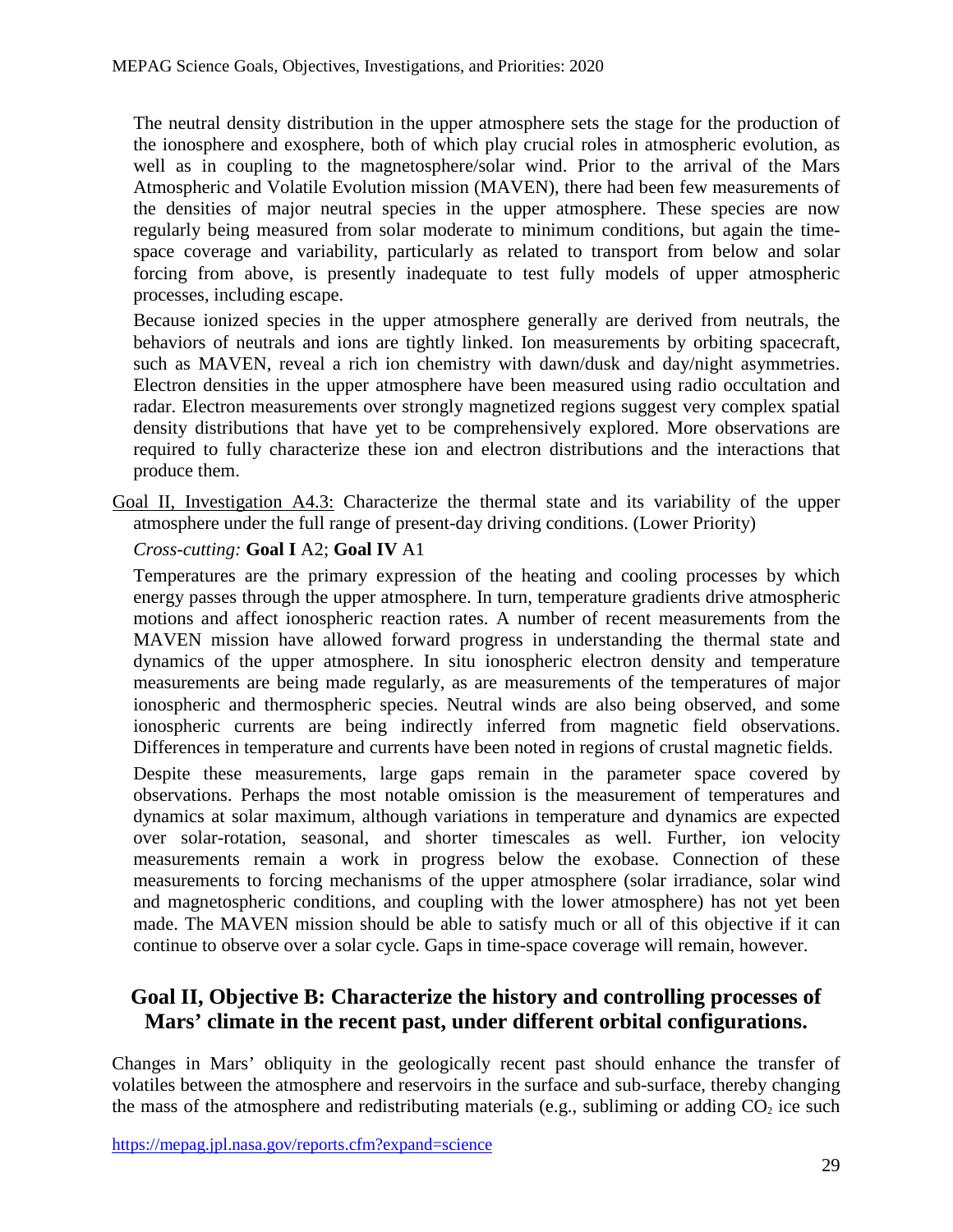as that buried in the south polar cap or adsorbed in the regolith) across and beneath the surface. It is also possible that such changes could have occurred under the current orbital configuration if CO2 was exchanged between the atmosphere and the condensed reservoir that has been reported buried near the south pole. Changes in the atmospheric mass due to partial collapse or augmentation of atmospheric  $CO<sub>2</sub>$  onto the surface would have affected the atmosphere's composition, thermal structure, and dynamics. Changes in orbital parameters would also affect the thermal state of surface and near-surface water ice and could potentially have led to limited local melting under some circumstances (**Goal I**, Sub-Objective A2).

Many geological features that formed in the recent past are available for interpretation today, and likely contain information about the climate under which they formed. This information can be used to validate models for recent climate evolution at Mars, which can in turn be used to extrapolate further back in time, when Mars was likely more habitable than today. The most likely locations of preserved records of recent Mars climate history are contained within the north and south PLD**s** and circumpolar materials. The PLD and residual ice caps may reflect the last few hundred thousand to few tens of millions of years, whereas terrain softening, periglacial features, and glacial ice sheets at mid- to equatorial-latitudes may reflect high obliquity cycles within the last few tens to hundreds of millions of years.

Understanding the climate and climate processes of Mars under orbital configurations of the geologically recent past will require interdisciplinary study of the martian surface and atmosphere. It will also require the study of geologic materials to search for climate archives corresponding to this period (**Goal III**).

#### **Goal II, Sub-Objective B1: Determine the climate record of the recent past that is expressed in geomorphic, geological, glaciological, and mineralogical features of the polar regions. (Higher Priority)**

The polar regions have been shaped by the climate of the recent past, as changing obliquity has redistributed volatiles between the atmosphere and the surface and sub-surface. Our understanding of how and to what extent this redistribution has occurred is incomplete. For example, it is unclear how materials are sequestered and maintained through large-scale climatic changes.

Extensive layered deposits in the polar regions (i.e., the PLD) composed primarily of water ice with measurable portions of dust and  $CO<sub>2</sub>$  ice are not in equilibrium with their surroundings. This suggests that these deposits were thermodynamically stable at some point in the climate of the recent past. However, interpreted records in the polar regions of mass lost and subsequently redeposited indicate that frequent and significant changes in the stability of these deposits have occurred. Clues to the evolution and periodicities of the climate are recorded in the stratigraphy of the PLD, including its physical and chemical properties. Specific examples of the type of information these deposits may preserve include a stratigraphic record of volatile mass balance; insolation; atmospheric composition, including isotopic composition; dust storm, volcanic and impact activity; cosmic dust influx; catastrophic floods; and solar luminosity (extracted by comparisons with terrestrial ice cores). Keys to understanding the climatic and geologic record preserved in these deposits are to determine the relative and absolute ages of the layers, their thickness, extent and continuity, and their petrological and geochemical characteristics (including both isotopic and chemical composition).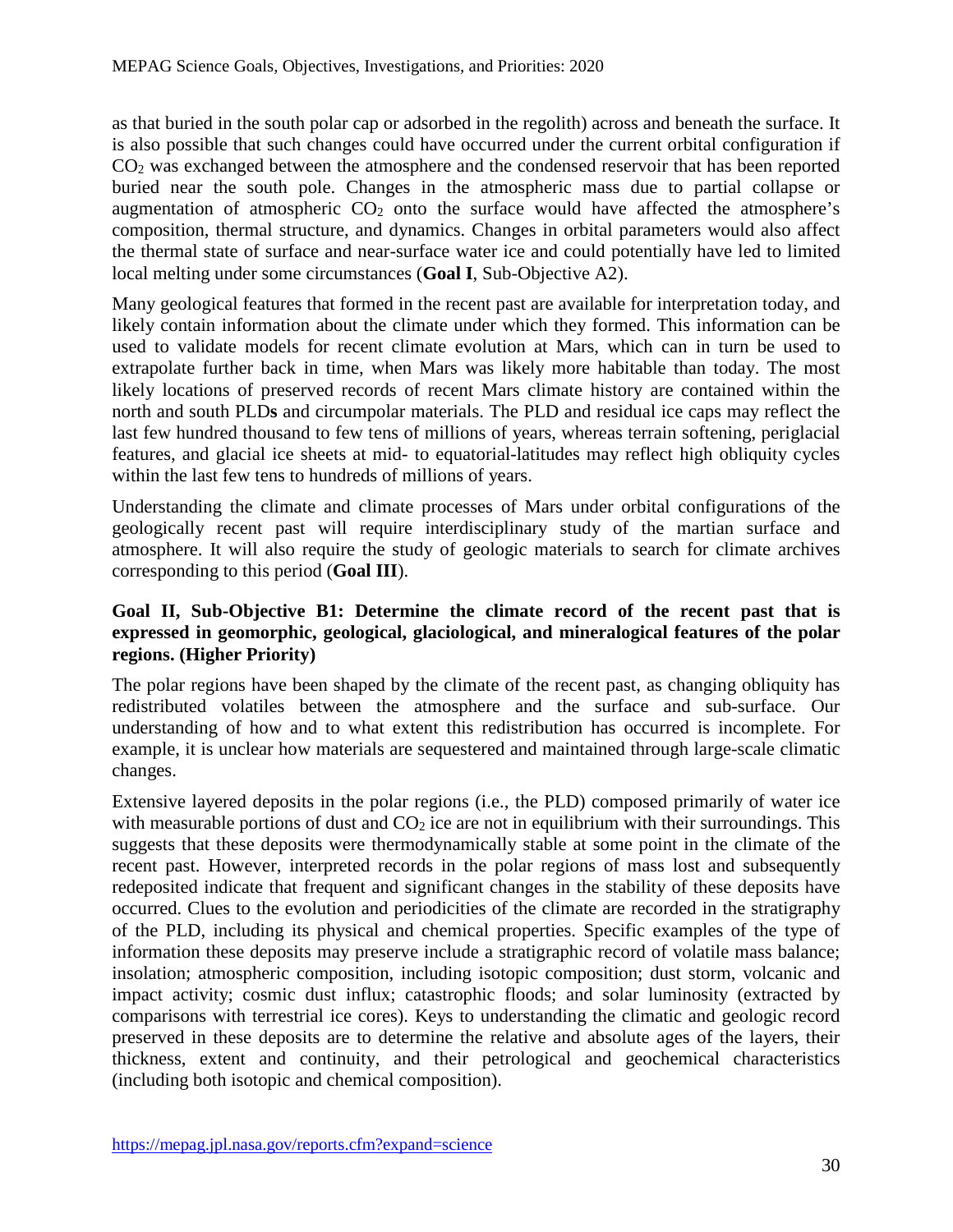While it is critically important to understand the processes by which the PLD were produced, the climate record in the polar regions is not restricted to the PLD. Multiple units in both the northern and southern hemisphere polar regions likely predate and overlap (in time) the formation of the NPLD, and thus bridge ancient climate and geologic records to more recent ones. Addressing this Sub-Objective will require *in situ* and remote sensing measurements of the stratigraphy and physical and chemical properties of the polar units.

Goal II, Investigation B1.1: Determine how orbital parameters, atmospheric processes, and surface processes influence layer formation and properties in the polar regions. (Higher Priority)

*Cross-cutting:* **Goal I** B1.2; **Goal III** A1, A3, B1.1

The extent to which physical, chemical, and compositional properties of polar units are influenced by specific processes that occur there are poorly understood. For instance, the abundance of dust in a particular layer may indicate the deposition rate of dust at the time of layer formation, or it may be the result of a dust lag enhancement initially formed during sublimation and cap erosion. The operation of the dust cycle, the frequency and phasing of dust storms, and the resulting availability of dust under different orbital configurations are not well constrained by observations or by models (which at present must impose an atmospheric dust distribution). Other processes for ice deposition and sublimation are similarly poorly constrained for the recent past. The need is to understand the relative contributions of deposition and erosion, and the factors controlling each, in order to determine how layers and icy deposits are formed and expressed today and how to extrapolate that knowledge into the past.

Once the processes that influence the polar units are well understood, fundamental atmospheric properties in climate models, such as atmospheric mass, can be varied until the predicted properties of polar icy deposits best reproduce observations. Finding agreement between observations and model predictions would then suggest a constraint for the absolute ages of specific layers in the PLD, for example. However, current models do not reproduce a long-lived south PLD or mid-latitude ice. Until models can reproduce key features seen in the current climate, efforts to use such models to infer climate history will face substantial obstacles.

Goal II, Investigation B1.2: Determine the vertical and horizontal variations of composition and physical properties of the materials forming the Polar Layered Deposits (PLD). (Higher Priority)

#### *Cross-cutting:* **Goal III** A1, A3

The stratigraphy of the PLD contains a long record of accumulation of dust, water ice, and salts. These materials vary horizontally across the PLD likely due to local variations in conditions and latitudinal variations in insolation and dynamics. They vary vertically due to temporal variations in their rates of accumulation and removal. Each process of accumulation may have left a stamp that can be measured by examining exposed outcrops from orbit with optical and radar instruments and *in situ* by sampling the subsurface with instruments that measure composition.

Unconformities indicate local or cap-wide removal of ice, likely due to transport to other locations. This may be indicative of regional or global climate change. Trapped gases in each layer should provide information about the composition of the atmosphere at the times of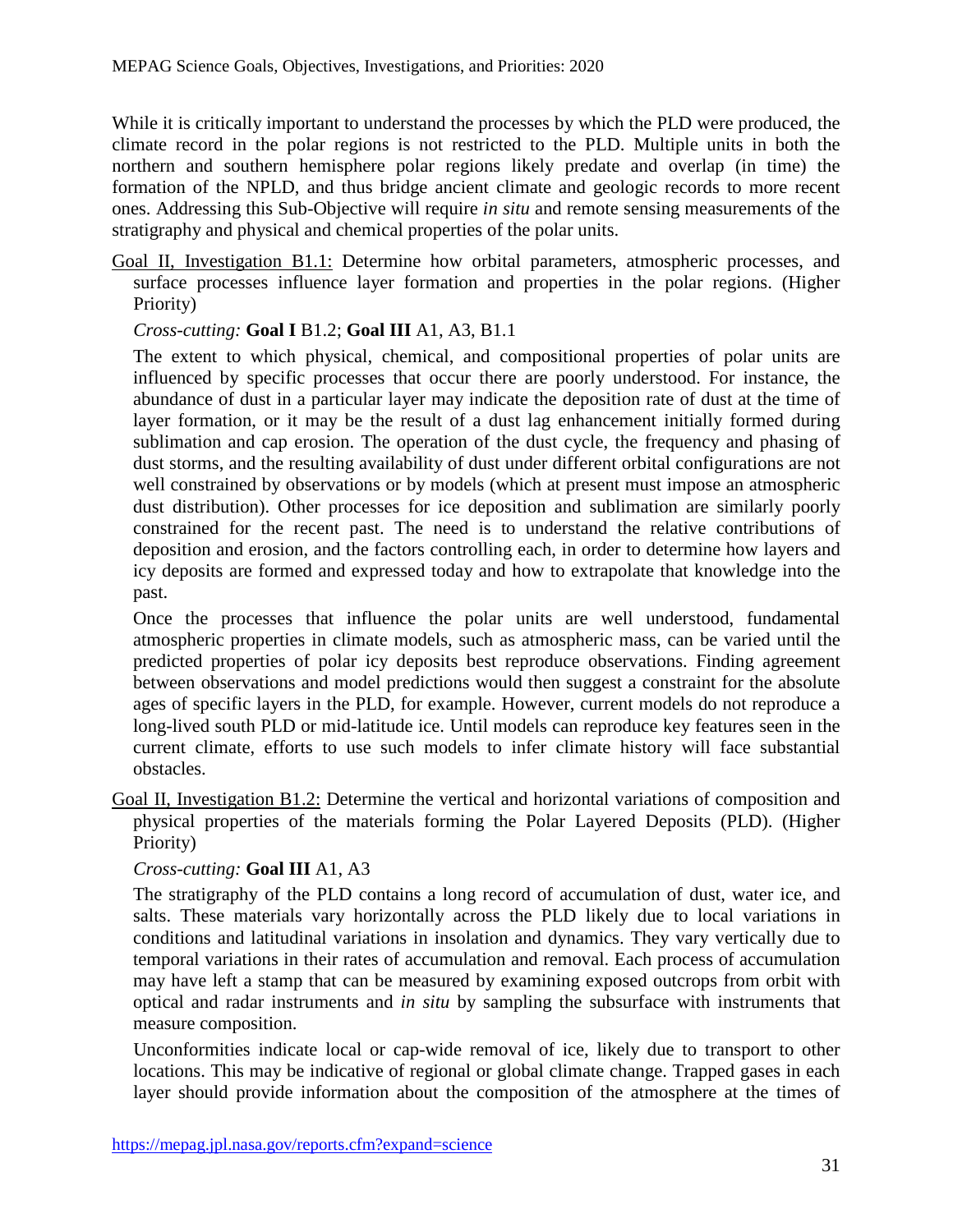layer formation and any subsequent modification. Salts in the ice as portions of the crystalline structure may provide additional information about atmospheric aerosol redistribution and mineral sources. Isotopic data such as variations in D/H can provide evidence of changes in fractionation processes through time.

Goal II, Investigation B1.3: Determine the absolute ages of the layers of the Polar Layered Deposits (PLD). (Medium Priority)

*Cross-cutting:* **Goal III** A1, A3, A4.1

Knowledge of the ages of individual layers of the PLD, including the important lowermost layers, will provide firm constraints for climate models and for the recent history of martian climate. Techniques that can determine the ages include isotopic measurements and interpretation of stratigraphy. Additionally, determination of the rates of relevant processes may provide independent constraints on layer ages.

#### **Goal II, Sub-Objective B2: Determine the record of the climate of the recent past that is expressed in geomorphic, geological, glaciological, and mineralogical features of low- and mid-latitudes. (Medium Priority)**

Our understanding of how current geological features of low- and mid-latitudes have been shaped by the climate of the recent past is not yet sufficient to establish how volatiles have shifted between the atmosphere and surface and sub-surface reservoirs due to obliquity and other possible changes.

High-resolution orbital imaging has shown numerous examples of terrain softening and flow-like features on the slopes of the Tharsis volcanoes and in other lower-latitude regions. Moreover, recent orbital observations have found substantial ice deposits at mid-latitudes. These features, interpreted to be glacial and periglacial in origin, may be related to ground ice accumulation in past obliquity extremes. Their ages and the conditions under which they formed provide constraints for the climate of the geologically recent past. These features are also relevant for the present climate as indicators of potential reservoirs of ice and for determining what climate processes influenced the geologic record.

This Sub-Objective will require the identification of the ages of these features and, via modeling, determination of the range of climatic conditions in which they could have formed and persisted. It has strong synergies with **Goal IV**, Sub-Objective D1, which requires the characterization of extractable water resources for human *in situ* resource utilization (ISRU). It is connected to **Goal I**, Sub-Objective A2, which is focused on the nature and duration of habitability. It also has many natural connection points to the Objectives outlined in Goal III.

Goal II, Investigation B2.1: Characterize the locations, composition, and structure of low and mid-latitude ice and volatile reservoirs at the surface and near-surface. (Medium Priority)

#### *Cross-cutting:* **Goal I** A2.1; **Goal III** A1, A2.3, A3, B1.1; **Goal IV** C2.1

A variety of lines of evidence (direct imaging, spectral observations, neutron spectroscopy, radar observations) have indicated that sub-surface ice deposits exist at low and mid-latitudes. However, the locations, composition, and structure of these volatile reservoirs have not yet been fully determined. It is not clear whether these reservoirs are localized or were once part of more-interconnected surface or near-surface reservoirs of ice. Since these volatiles are potentially available for exchange with the atmosphere on geologically short timescales, these reservoirs could represent an important part of the atmosphere system.

<https://mepag.jpl.nasa.gov/reports.cfm?expand=science>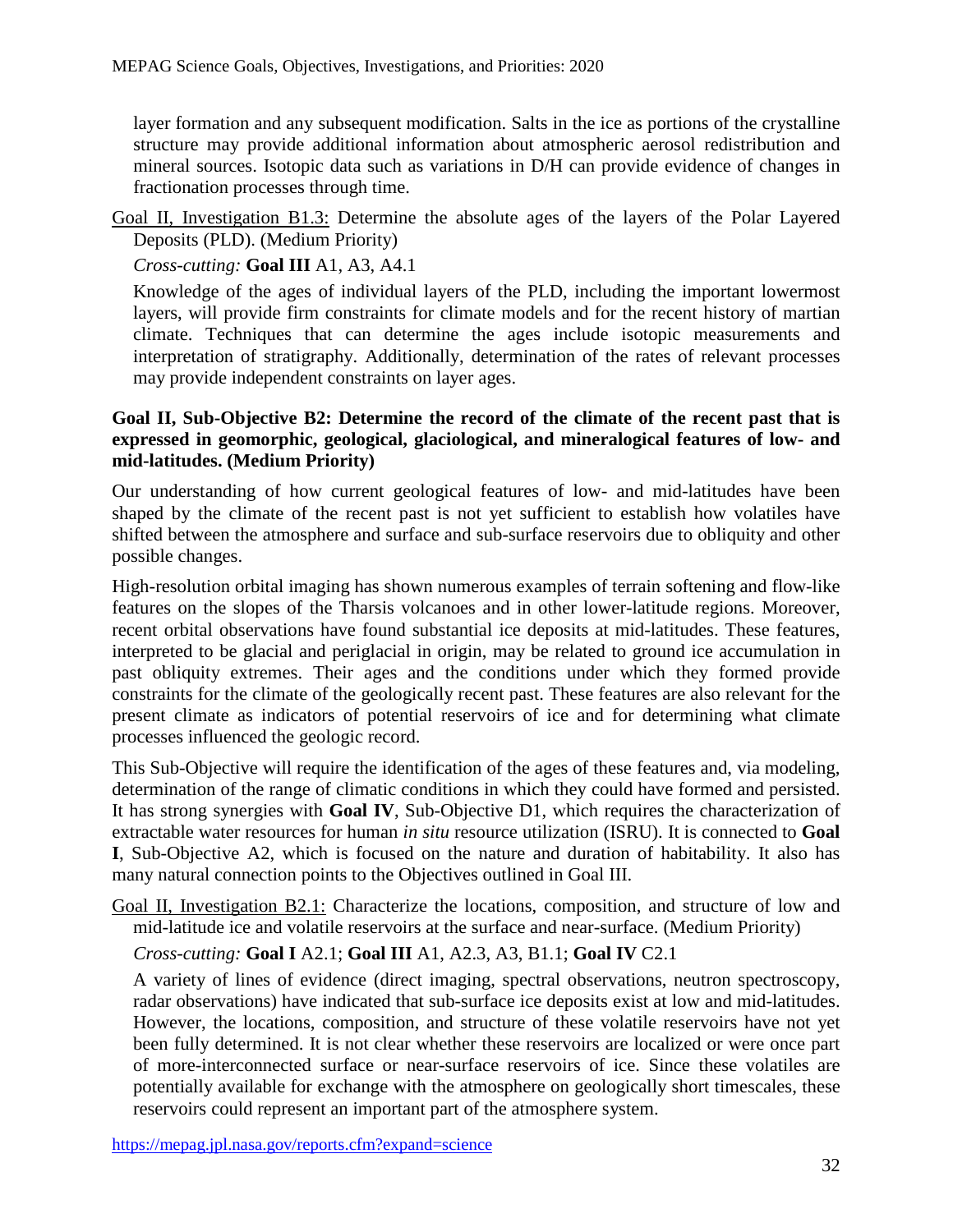Goal II, Investigation B2.2: Determine the conditions under which low- and mid-latitude volatile reservoirs accumulated and persisted until the present day, and ascertain their relative and absolute ages. (Medium Priority)

*Cross-cutting:* **Goal I** A2.1; **Goal III** A1, A2.3, A3, A4.1

Volatile reservoirs at low and mid-latitudes may not be stable on geologically short timescales, depending upon their depth or latitude. Hence the presence and persistence of these features requires explanation. Changes in martian orbital parameters, including obliquity and L<sub>S</sub> of perihelion, are likely to influence the stability of these reservoirs. As obliquity changes, for example, ice deposits may shift between polar regions, mid-latitudes, and the tropics. This will affect global climate as planetary albedo and volatile availability also change. Therefore, determination of the ages of known ice deposits will constrain the recent history of Mars' climate.

#### **Goal II, Sub-Objective B3: Determine how the chemical composition and mass of the atmosphere has changed in the recent past. (Medium Priority)**

Knowledge of how the stable isotopic, noble gas, and trace gas composition of the martian atmosphere has evolved over the geologically recent past to its present state is not yet sufficient to provide quantitative constraints on the evolution of atmospheric composition, on the sources and sinks of the major gas inventories, or on how volatiles have shifted between the atmosphere and surface and sub-surface reservoirs due to obliquity and other possible changes. A discovery of volatile reservoirs changes assumptions about the global volatile budget and dominant drivers (e.g., different surface pressure conditions). The most accessible records of the chemical composition of the atmosphere in the geologically recent past are the PLD and other gaspreserving ices, which have not been sampled by past landed missions. Knowledge of the absolute ages of analyzed samples would ensure that the results were placed in their proper context.

Addressing this Sub-Objective will require knowledge of the composition of the atmosphere at various times within the geologically recent past, which could be provided by high precision isotopic measurements, either *in situ* or on returned samples, of trapped gases in the PLD or other gas-preserving ices.

Goal II, Investigation B3.1: Determine how and when the buried  $CO<sub>2</sub>$  ice reservoirs at the south pole formed. (Medium Priority)

#### *Cross-cutting:* **Goal I** B1.2; **Goal III** A1, A3, B1.1

Greater than one atmospheric mass of  $CO<sub>2</sub>$  is stored beneath the south polar residual cap. This ice accumulated in three periods, but the processes and timing that led to partial atmospheric collapse and sequestration are not known. Nor is it understood why only three periods are represented. No  $CO_2$  reservoir currently exists at the north pole, but evidence of past  $CO_2$ glaciation may exist there. Determining epochs under which these deposits formed, and the processes responsible, will provide valuable new information about recent changes in the martian climate.

Goal II, Investigation B3.2: Measure the composition of gases trapped in the Polar Layered Deposits (PLD) and near-surface ice. (Medium Priority)

*Cross-cutting:* **Goal I** B1.2; **Goal III** A1, A3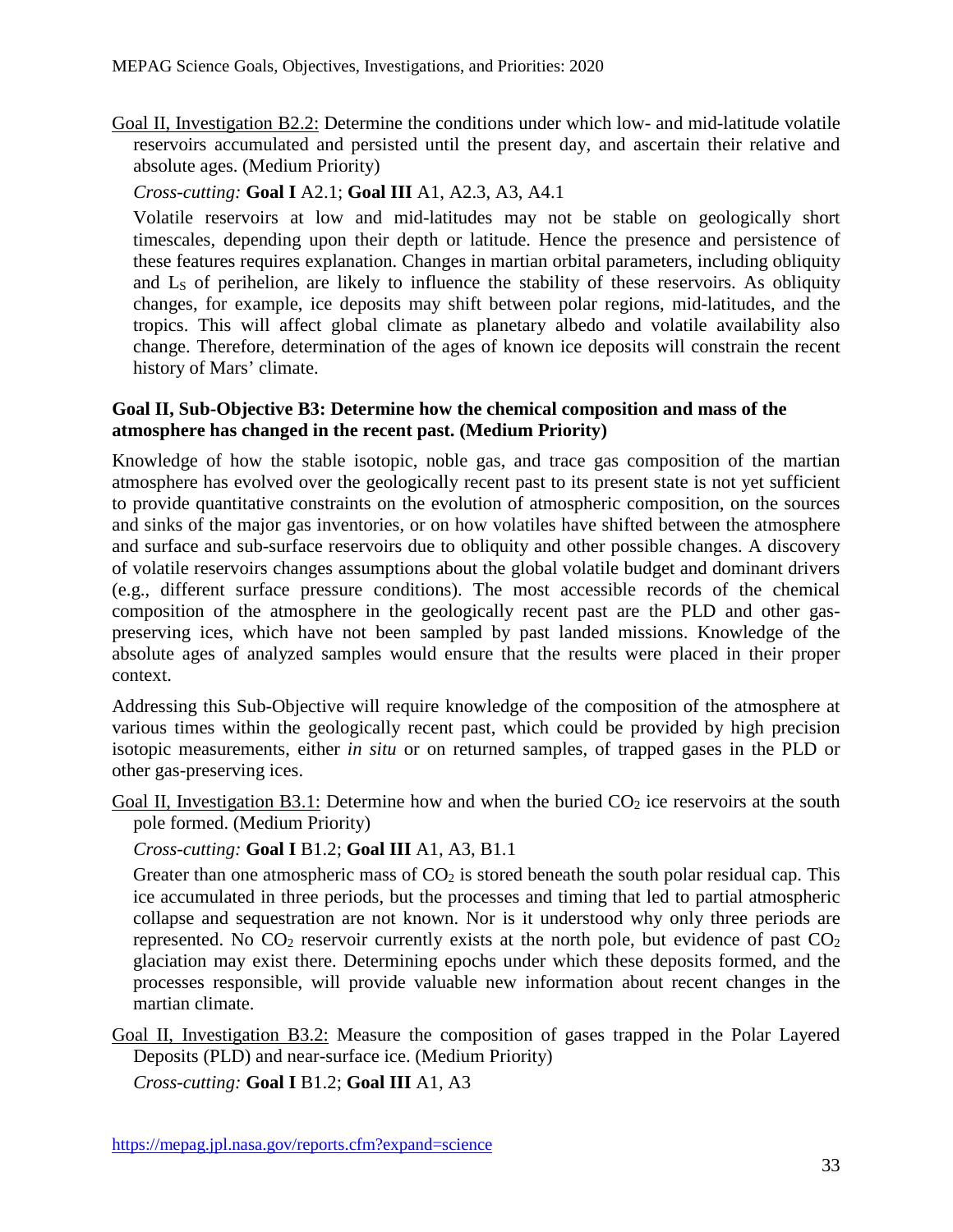Terrestrial ice cores have provided invaluable information about the ages of terrestrial ice and about the climatic history of Earth, including glacial and inter-glacial cycles. Similar information is likely present in ice deposits on Mars. As on Earth, volatiles on Mars fractionate due to multiple factors. For gas species in the atmosphere, molecular weight and freezing point determine what is incorporated into the surface deposits. Thus, layers in the PLD will record compositional variability. This Investigation is designated as Medium priority because although the scientific value of ice core measurements at Mars would be high, it is currently perceived as a difficult measurement requiring significant technology development, and possible precursor missions.

### **Goal II, Objective C: Characterize Mars' ancient climate and underlying processes.**

There is strong evidence that the climate of Mars has varied significantly over geologic time, with significantly more surface erosion and chemical alteration by liquid water and habitable surface conditions in the distant past on timescales that continue to be debated. Explaining this abundant evidence for liquid water is an ongoing challenge in light of Mars' more distant orbit and the likely faintness of the young Sun. An understanding of Mars' ancient climate is required to interpret the geologic record correctly and to determine the best environments in which to search for signs of ancient life. It is also of great importance for comparative planetology and for improving our ability to make testable predictions of the atmospheric evolution and habitability of exoplanets.

Characterizing Mars' ancient climate requires interdisciplinary study of the martian surface and atmosphere. There is currently high uncertainty about many of these details, including the composition and mass of the ancient atmosphere through time, the planet's topography and degree of true polar wander and the contribution of non-atmospheric processes such as meteorite impacts to warming and melting of water. Additional uncertainties remain in the evolution of Mars' magnetic field and the output and variability of the young Sun. Multiple atmospheric, geologic and external planetary constraints must therefore be investigated in parallel to develop a self-consistent picture of the climate evolution of Mars over the entire timespan constrained by its geologic record.

#### **Goal II, Sub-Objective C1: Determine how the chemical composition and mass of the atmosphere have evolved from the ancient past to the present. (Higher Priority)**

The state of the martian atmosphere through time can be constrained by characterizing source and sink terms and by analyzing the chemical composition of ancient rocks. High-precision radiometric dating and isotopic measurements of martian meteorites and returned samples can be used to constrain atmospheric properties at the time of the sample's formation. Some similar measurements may also be performed *in situ* by landers. The most important sources of the martian atmosphere are volcanism, bolide impacts and crustal alteration, while the key sink terms are deposition of volatiles and minerals on the surface, and escape to space. Each of these terms must be investigated separately to build up an accurate process-based picture of the change in the atmosphere with time.

Goal II, Investigation C1.1: Measure the composition and absolute ages of trapped gases. (Higher Priority)

<https://mepag.jpl.nasa.gov/reports.cfm?expand=science>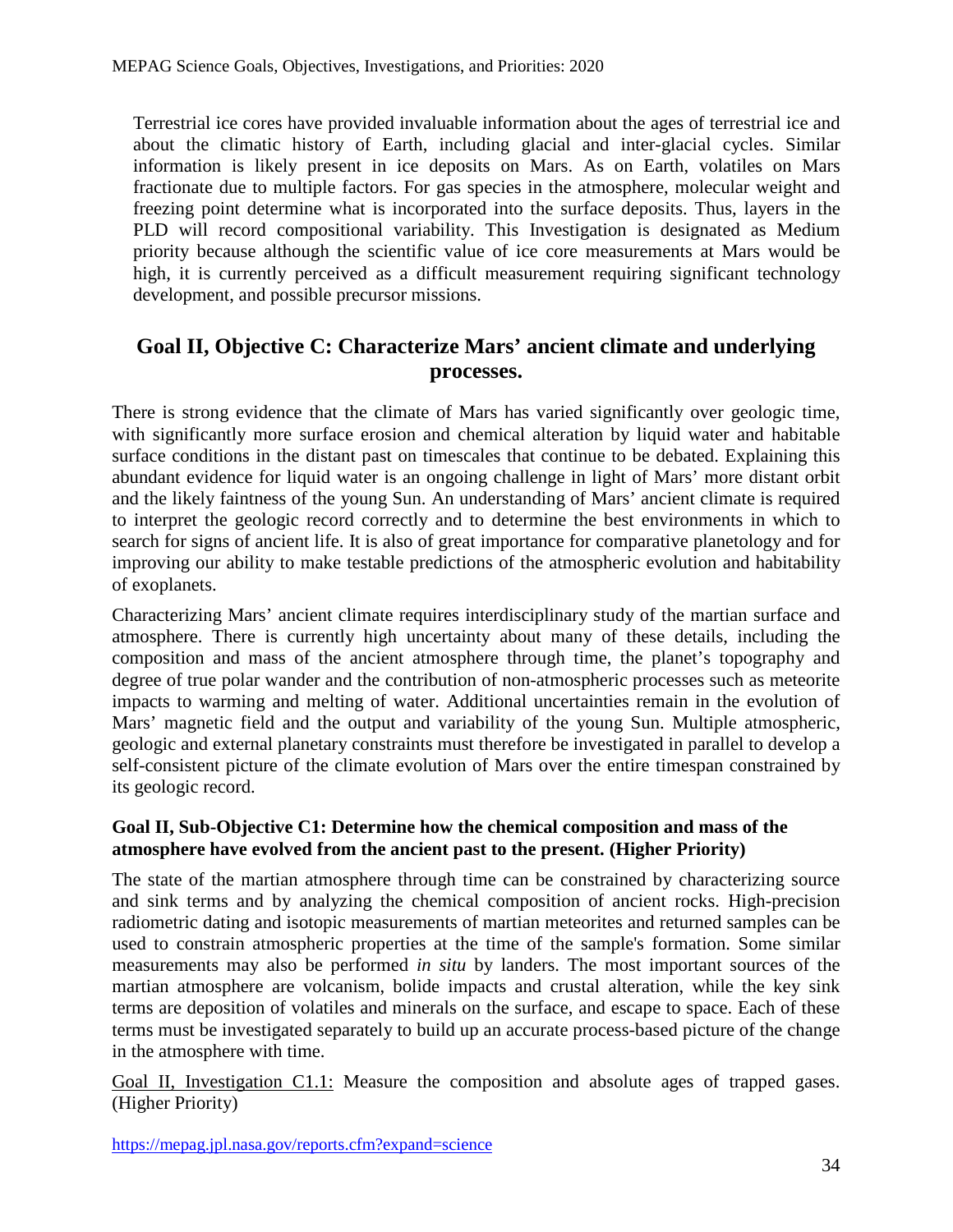#### *Cross-cutting:* **Goal III** A3

Trapped gases in rock samples provide a potentially powerful way to directly measure the composition of the ancient martian atmosphere. When determination of absolute ages is also possible, this strongly enhances the value of the derived data. Samples covering key periods of martian history, from the pre-Noachian to the Amazonian, hold the potential to significantly advance our understanding of martian climate evolution. This Investigation is of high priority for *in situ* dating and analysis investigations and should be a central component of any sample return mission. Studies of the feasibility of specific analysis approaches, ideally with reference to established methodologies in Earth science, are an important near-term goal that also fall within the scope of this Investigation.

Goal II, Investigation C1.2: Characterize mineral and volatile deposits to determine crustal sinks of key atmospheric species. (Medium Priority)

#### *Cross-cutting:* **Goal I** B1.2; **Goal III** A1, A4.5

While characterization of the atmosphere through direct analysis of geologic samples will be a potentially very powerful way to obtain constraints on composition through time, important progress can also be made by a process-based approach. The key sinks of atmospheric gases are formation of crustal minerals and escape to space. The extent of crustal sinks can be estimated by determining total mineral and volatile deposits. This Investigation can be partially achieved by orbital investigation of surface volatile and mineral inventories. Determination of the mineral inventory in the deep crust will remain a challenge for the foreseeable future, but any studies that propose innovative approaches to make progress on this problem fall within the scope of this Investigation.

Goal II, Investigation C1.3: Determine sources of gases to the atmosphere over time by characterizing rates of volcanism, crustal alteration, and bolide impact delivery. (Medium Priority)

*Cross-cutting:* **Goal I** B1.3, B1.4; **Goal III** A1.2, A4, B1.1

Volcanism, crustal alteration (particularly in the presence of liquid water) and bolide impacts constitute the key sources of gases to the martian atmosphere through time. Better characterization of the volatile inventory and chemistry of the martian mantle (particularly the redox state / oxygen fugacity), ideally with multiple samples to investigate heterogeneity, are required to characterize the chemistry of martian outgassing. Better characterization of martian geodynamics through time is needed to constrain models of mantle evolution and tectonics, which determines volcanic outgassing rates. To constrain crustal gas sources, particular attention must be paid in orbital, *in situ*, and return-sample analysis of mineral products (such as serpentine) whose formation is known to be associated with the emission of radiatively important gases (such as hydrogen). Constraints on the importance of bolide impact gas delivery and removal can be obtained by detailed in-situ study of the mineralogy of impact crater terrain, by tighter characterization of impactor fluxes through time, and by modeling of key impact processes. There is significant overlap between this Investigation and the contents of Goal III, Objectives A and B.

Goal II, Investigation C1.4: Determine the rates of atmospheric escape over geologic time. (Medium Priority)

*Cross-cutting:* **Goal I** A2; **Goal III** A3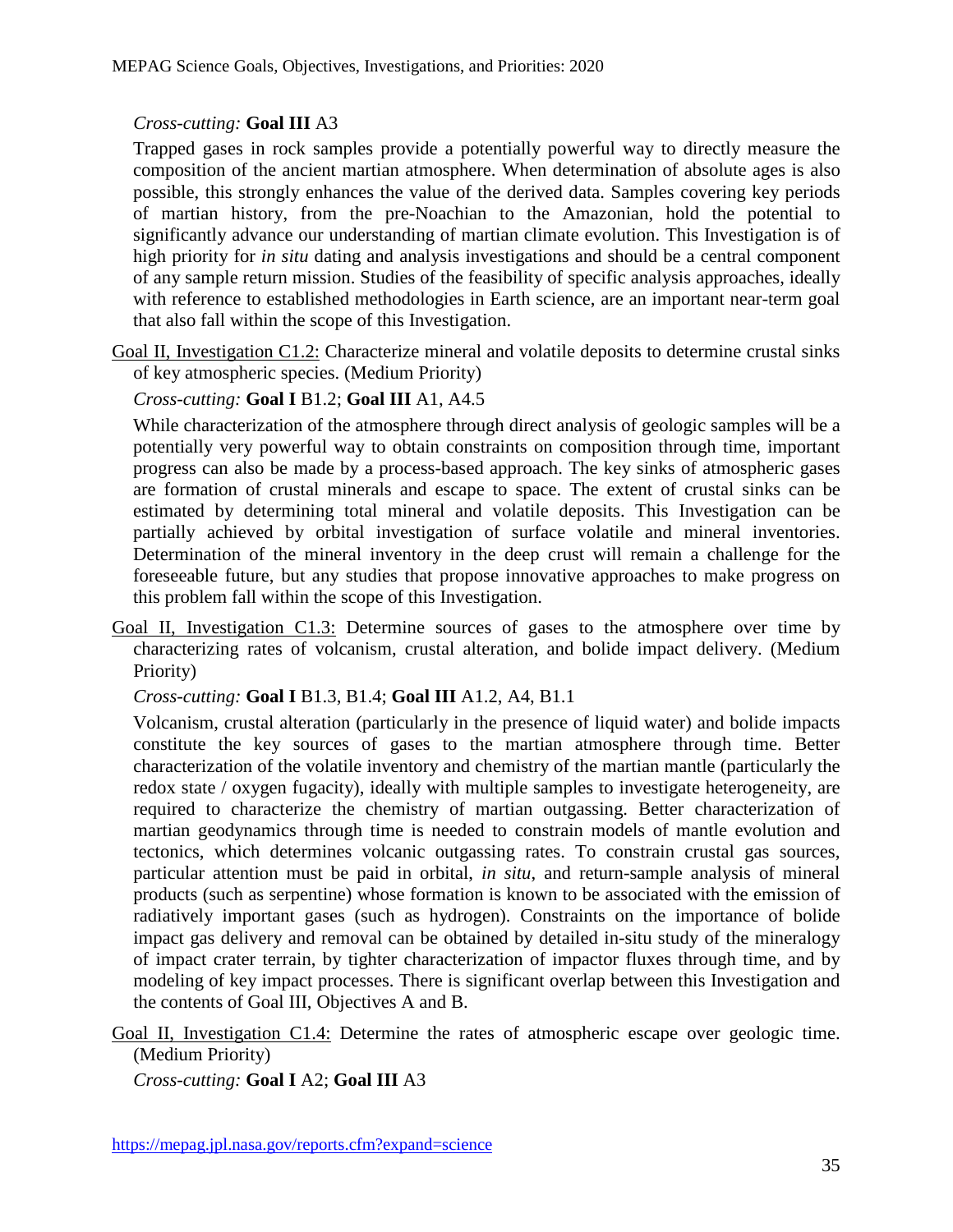Detailed knowledge of present escape processes enables estimates of the evolution of the atmosphere in the recent past, when other source and sink terms have been less important. The accuracy of escape estimates obtained from measurements by spacecraft missions such as MAVEN and Mars Express (MEx) decreases as they are extrapolated further back in time due to quantitative and qualitative changes in the driving processes, but this still provides a vital way to constrain deep-time evolutionary models against observations. Observations and validated models show that escape rates of key species vary spatially (e.g., due to crustal magnetic fields), seasonally (e.g., due to the water cycle and dust storms), and in response to changes in the solar output. A multitude of processes operate to cause atmospheric loss. The systematic monitoring over multiple Mars years of escaping species, the upper atmospheric reservoir from which they are liberated, and the forcings that drive escape processes are needed to capture the inter-annual and solar cycle variability induced by these effects. Addressing this Investigation will require global orbital observations of neutral and plasma species, temperatures, and winds in the extended upper atmosphere, as well as complementary observations and models of the state of the solar wind, magnetosphere, and magnetic field over time, which strongly influence escape processes.

#### **Goal II, Sub-Objective C2: Find and interpret surface records of past climates and factors that affect climate. (Higher Priority)**

The geomorphology and geochemistry of Mars' surface records information about the planet's climate evolution. For instance, geological features may have been affected by large impacts, episodic volcanism, outflow channel activity, glacial basal melting or the presence of large bodies of surface liquid water - all factors that may also have influenced the local or global climate. Knowledge from physical and chemical records of where and when liquid water existed on the surface is a key constraint on the evolution of the ancient climate. Analysis of the relevant physical and chemical records can provide the basis for understanding the spatial extent and timing of the past climates of Mars, as well as whether changes in climate occurred gradually or abruptly. The topography, state of surface volatile reservoirs such as polar caps, and nature and abundance of dust through time are also important to the ancient climate. Addressing this Sub-Objective will require the application of geological techniques, including determination of sedimentary stratigraphy and the spatial and temporal distribution of aqueous weathering products, to climate-related questions. There is significant overlap between this Sub-Objective and the contents of **Goal III**, Objective A, with the latter focused on the geologic record preserved in the crust as opposed to the climate record.

Goal II, Investigation C2.1: Constrain the ancient water cycle by determining the spatial extent, age, duration, and formation conditions of ancient water-related features. (Higher Priority)

#### *Cross-cutting:* **Goal III** A1.2, A2, A4.1

Improved characterization of water-related surface features (both geomorphic and geochemical) is essential to increasing our understanding of the early climate. Orbital study of geomorphic features at visible and thermal wavelengths has advanced considerably in recent years but would benefit further from more global coverage, particularly at the highest spatial resolutions. In-situ rover observations of the morphology of sedimentary features can be used to constrain their formation timescales and conditions, particularly when this information is synthesized with data from other sources. Identification of oceans in the northern hemisphere from putative shorelines, boulder deposits, and other features remains highly debated, and the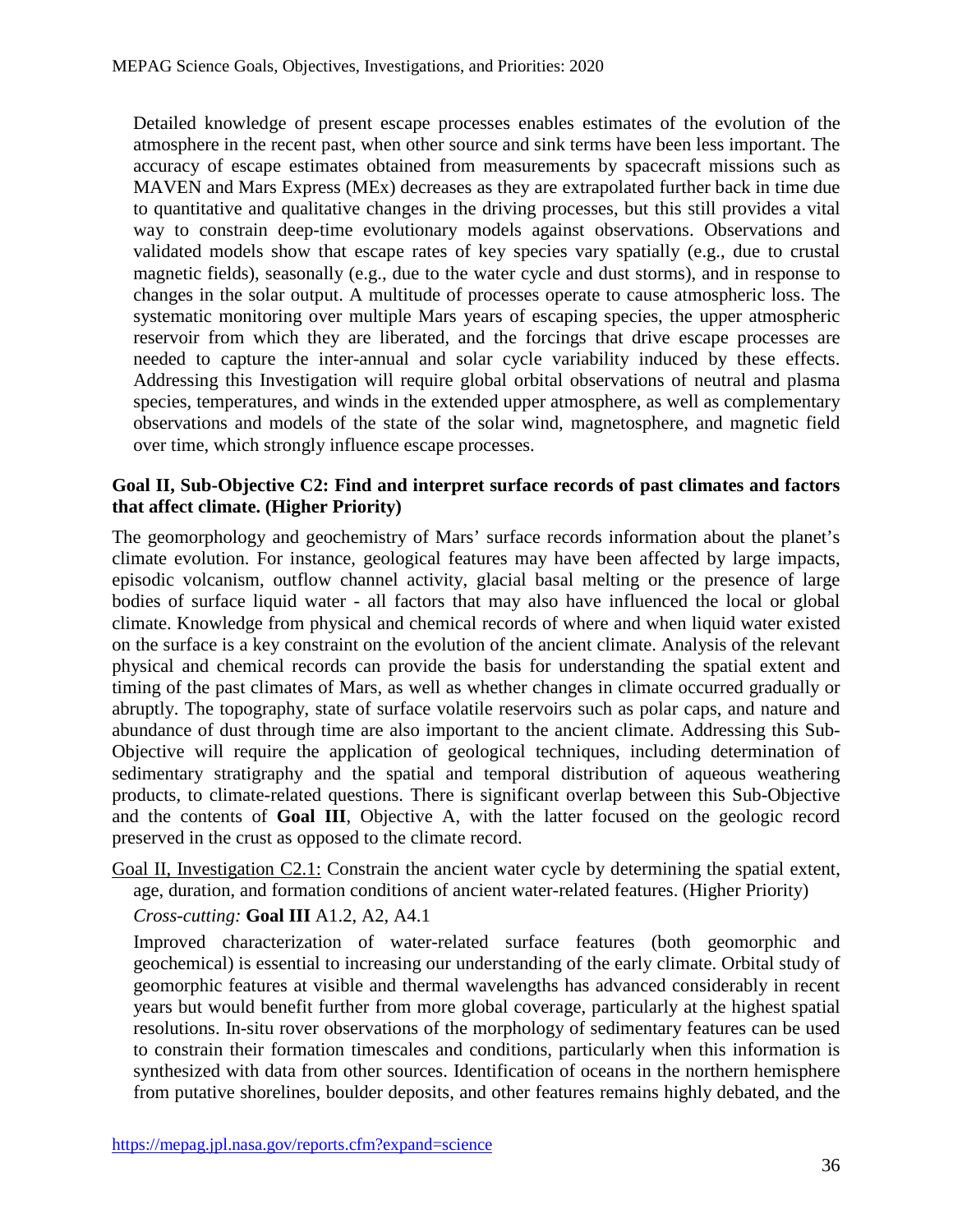implications for the early martian climate system are important. Detailed study of these features in combination with careful geomorphological and hydrologic modeling is required to make progress on this problem.

Spectral identification of surface aqueous minerals, both orbital and in-situ, and associated modeling must also be pursued to infer formation timescales and conditions. More information is also needed on the extent and temporal evolution of martian groundwater systems. This can be best accomplished through a combination of orbital identification of subsurface volatile and mineral deposits and better characterization (either orbital or in-situ) of regions where groundwater is implicated in the surface geomorphology and mineralogy. Finally, radioisotope dating of samples either via sample return or *in situ* could provide vital constraints on the formation time of observed surface fluvial features and mineralogy; this should be regarded as an extremely high priority component of this Investigation.

Goal II, Investigation C2.2: Characterize the ancient climate via modeling and constrain key model boundary conditions. (Higher Priority)

*Cross-cutting:* **Goal I** A2, B1; **Goal III** A1, A2.3, A3, B1.1

Several advances in climate modeling are still required to advance our understanding of martian conditions in the Noachian and Hesperian periods. Better understanding of the radiative effects of various gases and gas combinations is needed, as are advances in understanding of the microphysics and radiative effects of clouds and aerosols under a range of conditions. The mesoscale and microscale physics of convection and precipitation under early martian conditions also requires further detailed investigation. Both of these topics would benefit from theoretical/numerical and potentially laboratory investigation. The globalscale interaction between atmospheric dynamics, the water cycle and the dust cycle under different topographic and atmospheric conditions needs further study, ideally via a hierarchy of models of varying complexity. Finally, a diverse range of approaches are required to improve constraints on the ancient topography, solar evolution through time (both in terms of total flux and solar spectrum), and state of the magnetic field. Many of these constraints are of inherent interest from a planetary science standpoint, but they also have particular importance for long-term evolution of the Mars climate system.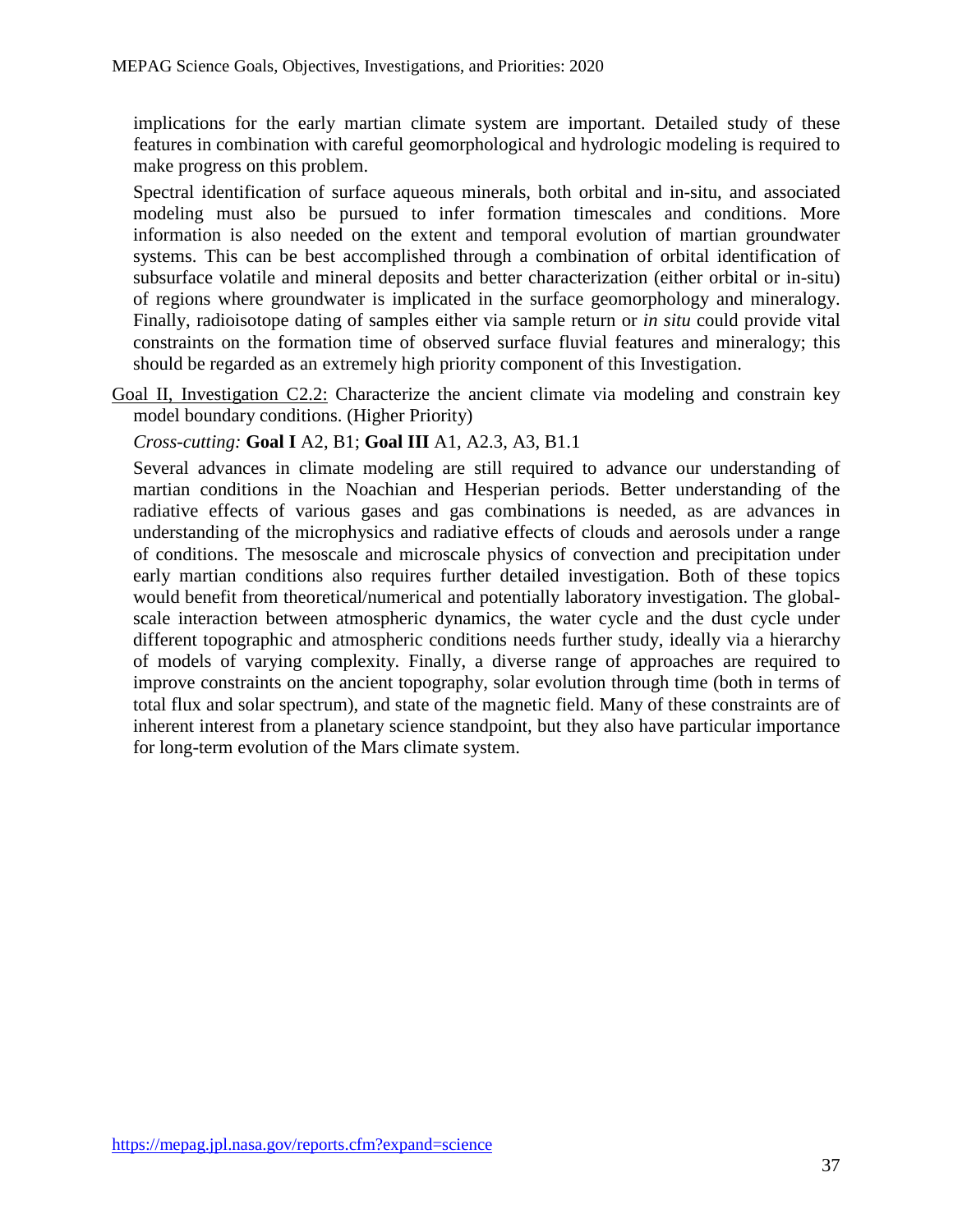# **GOAL III: UNDERSTAND THE ORIGIN AND EVOLUTION OF MARS AS A GEOLOGICAL SYSTEM**

| <b>Objectives</b>                       | <b>Sub-Objectives</b>                                          |
|-----------------------------------------|----------------------------------------------------------------|
| A. Document the geologic record         | A1. Identify and characterize past and present water and other |
| preserved in the crust and              | volatile reservoirs.                                           |
| investigate the processes that have     | A2. Document the geologic record preserved in sediments        |
| created and modified that record.       | and sedimentary deposits.                                      |
|                                         | A3. Constrain the magnitude, nature, timing, and origin of     |
|                                         | environmental transitions.                                     |
|                                         | A4. Determine the nature and timing of construction and        |
|                                         | modification of the crust.                                     |
| <b>B.</b> Determine the structure,      | B1. Identify and evaluate manifestations of crust-mantle       |
| composition, and dynamics of the        | interactions.                                                  |
| <b>interior</b> and how it has evolved. | B2. Quantitatively constrain the age and processes of          |
|                                         | accretion, differentiation, and thermal evolution of Mars.     |
| C. Determine origin and geologic        | C1. Constrain the origin of Mars' moons based on their         |
| history of Mars' moons and              | surface and interior characteristics.                          |
| implications for the evolution of       | C2. Determine the material and impactor flux within the Mars   |
| Mars.                                   | neighborhood, throughout martian history, as recorded on       |
|                                         | Mars' moons.                                                   |

Among the many scientifically compelling motivations for scientific investigation of Mars, study of the planet's interior and surface composition, structure, and geologic history is fundamental to understanding the solar system as a whole, as well as providing insight into the geologic evolution of terrestrial planets. Earth-like planets and environments are relatively rare in the history of the solar system, and are important natural laboratories to probe the factors that foster or inhibit life. The history of Mars has aspects similar to Earth's evolution, particularly in its early history, and may provide valuable constraints on its early history that are not preserved in the geologic record on Earth. In addition, Mars provides an additional example of the range of geologic behavior that can occur on terrestrial planets, as there are many landforms and processes that appear to have occurred on Mars without any obvious terrestrial analog. Indeed, studies of Mars geology may contribute towards new types of comparative planetology investigations with the outer solar system, where environments dominated by volatile cycles have been found that may share more similarities in surface-atmosphere interactions and resultant surface changes with Mars than with the Earth. The geology of Mars sheds light on virtually every aspect of the study of conditions potentially conducive to the origin and persistence of life on that planet (**Goal I**), and the study of the interior provides important clues about a wide range of topics, including the early Mars environment and sources of volatiles. Studies of martian geological landforms yield proxy records of past and present processes and the environment, including a record of climate and climate shifts (**Goal II**). Additionally, many geological investigations are foundational for human exploration (**Goal IV**), including hazard, safety, and trafficability assessments, and identification of in-situ resources.

Goal III encompasses the geoscience research that is foundational for addressing all MEPAG Objectives. Because of the interdisciplinary nature of geoscience research, most cross-cutting relationships between Goal III investigations are not explicitly identified in order to streamline the document; however, cross-cutting relationships to other MEPAG Goals are identified for each Investigation.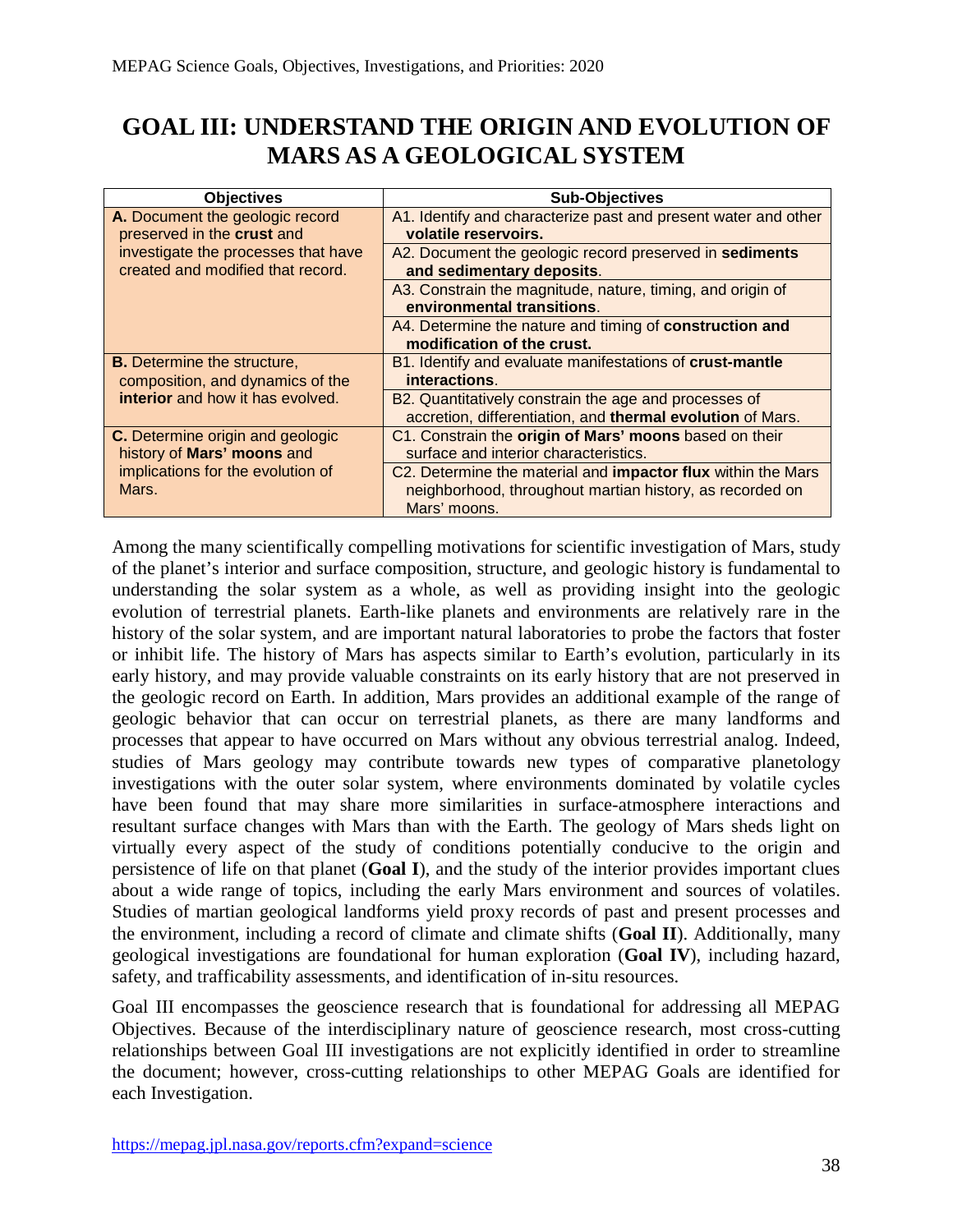# **Prioritization**

Multiple factors went into assigning relative priority designations, including the degree to which an investigation would be likely to *(a)* be uniquely game-changing for Mars science, *(b)* yield meaningful results pertaining to decadal-level questions, *(c)* provide time-critical information to foster on-going or planned mission objectives, or *(d)* increase measurement accuracy. Three priority levels were assigned (higher, medium, lower) to all Goal III tiers (Objectives, Sub-Objectives, and Investigations). Because it is recognized there is overlap and interdependability between sub-objectives and investigations within Goal III, no relative ranking is implied by the order in which they are listed. All Goal III investigations have significant scientific merit and are worthy of research as they factor into a broad understanding of terrestrial environments and solar system evolution. Nevertheless, those investigations that foster general characterization often were designated of lower relative priority. In some cases, a high science-value Investigation may be prioritized lower than another Investigation because its accomplishment is less likely within the decadal timeline given the state of knowledge/technology. Where investigations were considered equal with respect to other criteria, those supporting other goals were given a higher priority than those that did not.

# **Goal III, Objective A: Document the geologic record preserved in the crust and investigate the processes that have created and modified that record. (Higher Priority)**

Perhaps uniquely in the solar system, the martian crust preserves a long record of the diverse suite of ancient and modern processes that shaped it. These include differentiation and volcanism recording the evolution of the crust-mantle system, sedimentary processes recording changing climate and habitable environments over time, and modification of the surface by impact, wind, ice, water, and other processes. Many of these processes also acted upon the Earth, but much of that record has been lost due to plate tectonics and high erosion rates. Thus, this Objective has the potential to significantly improve our knowledge of the evolution of Earth and other Earthlike planets. Mars' crustal structure, composition, and landforms provide important constraints on a variety of processes critical to the evolution of habitable worlds, including: reconstructing past and present climates and environments; the total inventory and role of water, CO2, and other volatiles in all their forms; regions likely to have been habitable; processes involved in surfaceatmosphere interactions; and the planet's thermal history. To understand that record requires interpretation of the process and environmental conditions involved based on both present-day surface changes and observed landforms, structures and rock attributes (sometimes evolving, sometimes relict). Many of the Goal III Investigations are interrelated and could be addressed by common data sets and/or methodologies. For the purposes of Goal III, we define "crust," as the outermost solid shell of Mars (including bedrock, sediments and icy deposits) that is compositionally distinct from deeper layers.

#### **Goal III, Sub-Objective A1: Identify and characterize past and present water and other volatile reservoirs. (Higher Priority)**

The role of water, in all phases, is one of the primary reasons for our sustained fascination with the red planet for both scientific and human exploration. Water has played and continues to play a critical role in shaping and transforming Mars. Other volatiles like  $CO<sub>2</sub>$  are also major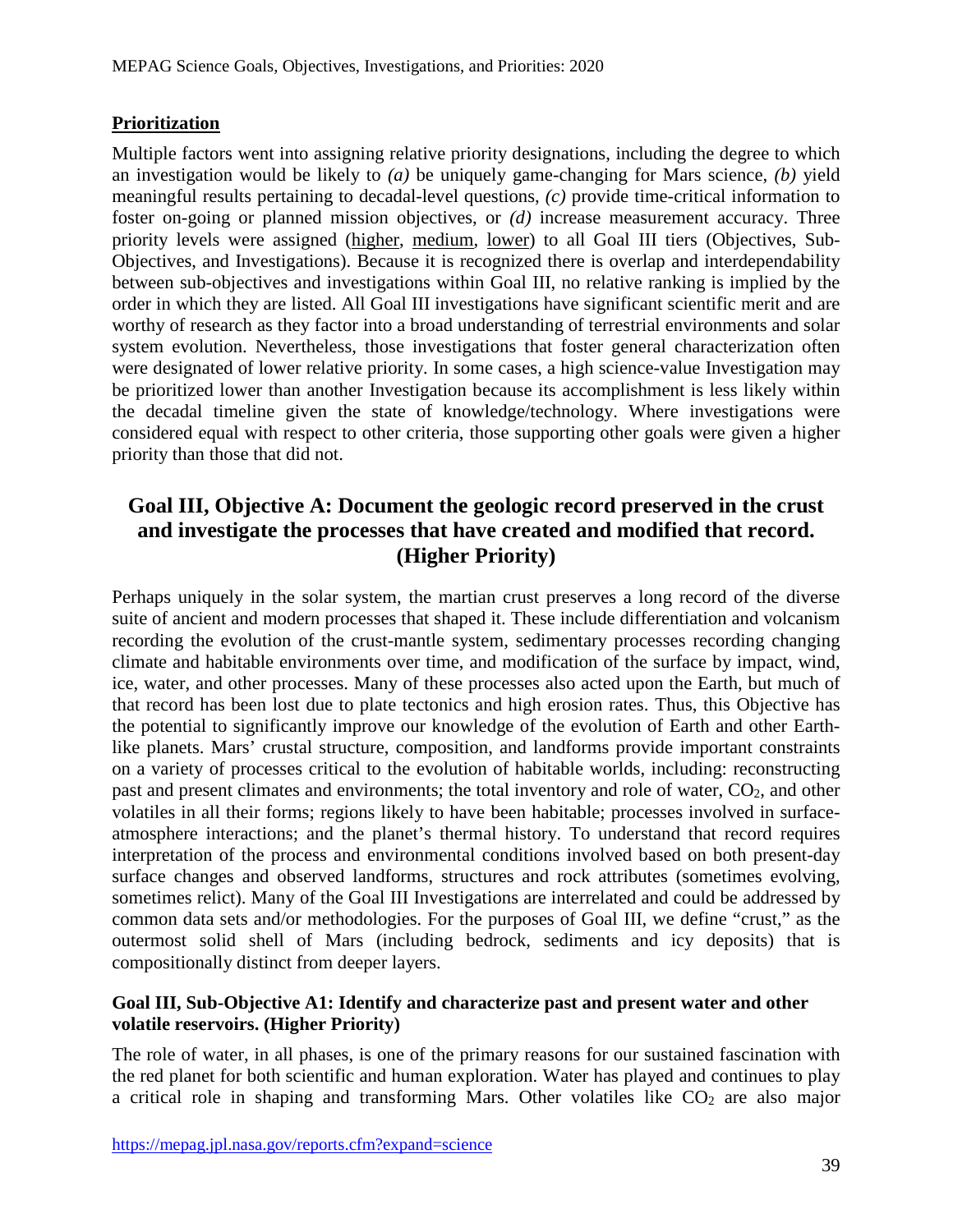geological drivers on Mars, and thus are included in this Sub-Objective where their impact on the evolution of the crust is important. Understanding the past and present distribution and activity of liquid water and ices is critical for interpreting the geologic record, linking the record to climate/paleoclimate (**Goal II**), and characterizing the past and present habitability of the surface and sub-surface (**Goal I**). This Sub-Objective also provides critical information regarding resources needed for human exploration (**Goal IV**).

Goal III, Investigation A1.1: Determine the modern extent and volume of liquid water and hydrous minerals within the crust. (Higher Priority)

# *Cross-cutting:* **Goal I** A2.1; **Goal II** B2; **Goal IV** C2.1

Understanding the present distribution of water on Mars, including adsorbed water, possible surface manifestations (e.g., gullies, RSL), and potential deep aquifers, is not only part of assessing the modern volatile inventory, but is also foundational information for interpreting water-related paleoclimate indicators in the past. Additionally, mineral-bound water is part of this Investigation, and necessitates determination of the composition and location of various hydrous minerals in the stratigraphic record. The volume of both liquid water and hydrous minerals is important for exploration and science concerns, as these could serve as important resources for human exploration (Goal IV), and understanding the distribution and chemistry of modern liquid water is critical for evaluating the modern habitability of the surface and subsurface of Mars (Goal I). An outstanding question is whether or not near-surface brines exist, which could be tested with landed surface-penetrating instruments, or surface imaging campaigns and coordinated environmental monitoring. The present distribution of liquid water on Mars can be characterized across many scale ranges, and investigated via thermal, visible and radar imaging, spectral and spectroscopy data, and/or seismic and other geophysical sounding (e.g., electromagnetic sounding). In situ or returned sample analyses (e.g., XRD, petrography) are particularly diagnostic of hydrous mineralogy and mineral abundances.

Goal III, Investigation A1.2: Identify the geologic evidence for the location, volume, and timing of ancient water reservoirs. (Higher Priority)

#### *Cross-cutting:* **Goal I** A2.1; **Goal II** B2.2, C2.1

Understanding the distribution of water and water ice in the past is intimately tied to characterizing the climate history and past local and planet-scale habitability. The presence of former surface and sub-surface water reservoirs (lakes, aquifers, oceans, ice sheets/glaciers, ground ice, etc.) can be deduced based on geomorphic attributes and mineralogical signatures. Geologic context determined from mapping and stratigraphic correlation provides insight into the nature, scale, relative sequence, and migration of these water reservoirs. Of particular importance is determination of the relative preponderance of ice versus liquid water at the surface over time, the surface coverage of these phases, and regional variations in their distribution. Linking relevant observations to climate models provides critical constraints on the coupled evolution of surface environments and the climate over time (**Goal II**). Returned sample analyses would also provide quantitative constraints on timing of water activity through geochronology of sediments and aqueous minerals. In addition, here and in other related investigations, returned sample analyses may be necessary for ultimate diagnosis of the origin of some hydrous minerals, as detailed analysis of properties like petrographic relationships via microscopy, isotopic and chemical compositions of individual minerals and fluid inclusions, etc., are challenging with *in situ* instrumentation.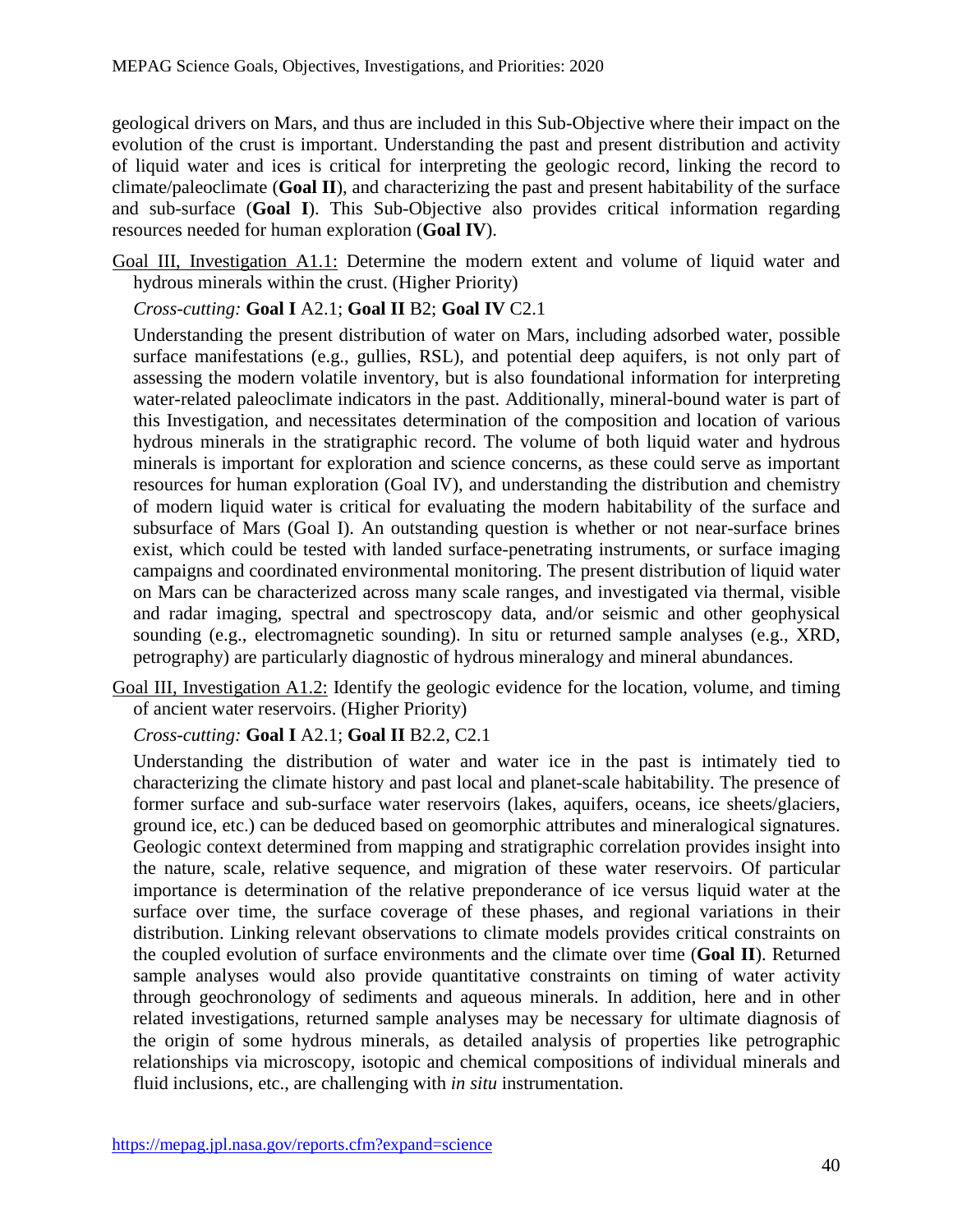Goal III, Investigation A1.3: Determine the subsurface structure and age of the Polar Layered Deposits (PLD) and identify links to climate. (Higher Priority)

*Cross-cutting:* **Goal II** B1, B3.2, C1.3

One of the key records of recent paleoclimate fluctuations is in the PLD and cap, but the details preserved there have yet to be well characterized and understood. The polar cap stratigraphy at the largest scales has been identified by radar studies and suggests a complex history of accumulation and erosion, but the origin of outcrop-scale stratigraphy (layer formation, stability, origin of entrained salts and sediments) is still poorly understood. It is also unclear whether or not there are any stratigraphic correlations between the caps reflecting global conditions. Finally, the age of both caps is also a major outstanding question. All of these aspects of the PLD must be resolved in order to attempt to link their stratigraphic record to recent climate change. A range of techniques can be applied to this Investigation, such as active sub-surface radar or seismic sounding, neutron and other spectroscopies, radar, thermal and visible imaging, and subsurface ice collection and characterization. Acquisition of higher resolution radar data would facilitate finer-detailed discrimination of the polar cap architecture. Ultimately, a landed investigation is likely to be required to constrain the fine scale stratigraphy and history of the PLD, either through rover investigations of exposed strata or a landed drilling platform. Such a mission could be equipped with instruments to determine key ice properties (e.g., stable isotopes as well as other physical, electrical, and chemical properties of ices, sediments, and trapped gases) and potentially methods for dating entrained sediments or trapped gases. Note there is tremendous synthesis with (and further detail on) this topic within **Goal II**, Sub-Objective B1. Building upon Investigation A1.5 in this Goal, studying current volatile-driven processes can aid in identifying past expressions of those processes in the polar subsurface and their climatic impact.

Goal III, Investigation A1.4: Determine how the vertical and lateral distribution of surface ice and ground ice has changed over time. (Medium Priority)

*Cross-cutting:* **Goal I** A2.1; **Goal II** B1; **Goal IV** C2.1

Evaluating the temporal evolution of the volatile budget requires documentation of the threedimensional spatial distribution and vertical structure of water and  $CO<sub>2</sub>$  ice content in the upper crust and at the surface (including frosts). In addition to the polar ice caps, recent radar and visible observations have demonstrated the presence of abundant mid-latitude ground water ice, an important potential resource for human exploration (**Goal IV**) and a possible recent habitat (**Goal I**) that should be characterized in terms of refining the location, water volume, composition (water versus other ice compositions; water to sediment ratio), history of emplacement and modification, and accessibility. Linking geomorphic expression of water and  $CO<sub>2</sub>$  ice-modified terrain to ice volume and temporal constraints is also critical for characterizing the distribution of ice geographically, and how that changed over martian history. A range of techniques can be applied to this Investigation, such as active sub-surface radar or seismic sounding, neutron and other spectroscopies, radar, subsurface ice properties (e.g., stratigraphic records of ice stable isotopes as well as other physical, electrical, and chemical properties), as well as thermal, infrared and visible imaging. Monitoring of modern ice-related exposures and landforms with high resolution images for change detection and process characterization also provides information relevant to this Investigation.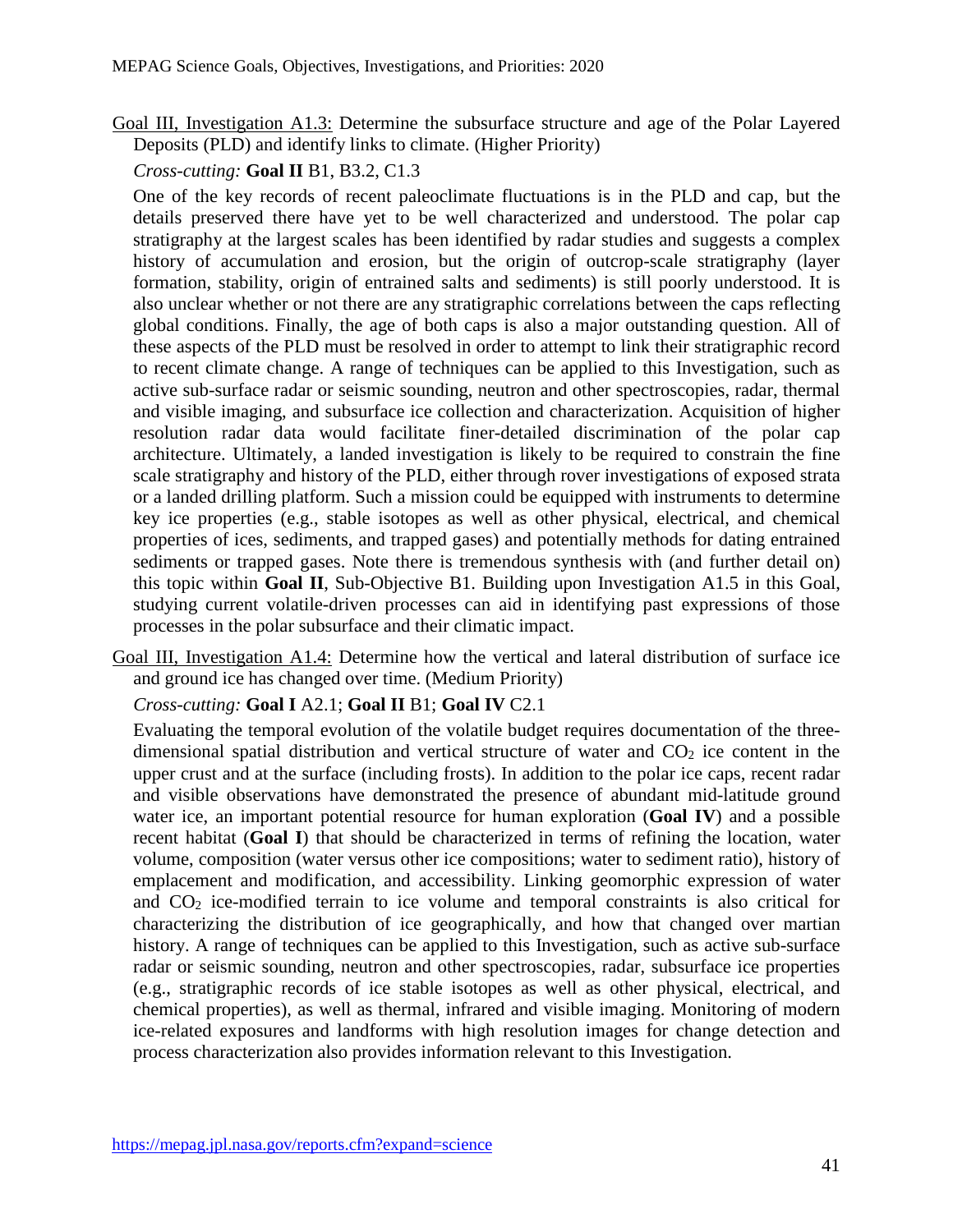Goal III, Investigation A1.5: Determine the role of volatiles in modern dynamic surface processes, correlate with records of recent climate change, and link to past processes and landforms. (Medium Priority)

*Cross-cutting:* **Goal II** A1.1, A2

Many sites of ongoing large- and small-scale changes have been identified on the rocky and icy surfaces of Mars that potentially involve volatile exchange (e.g.,  $CO<sub>2</sub>$ , methane, water, etc.). Examples of possible or likely volatile-driven active surface modification include, but are not limited to, mass-wasting, gullies, Swiss-cheese terrain, polar 'spiders', RSL, and changes observed in the modern polar cap (e.g., pit enlargement, avalanches, etc.). However, knowledge of how volatiles and dust exchange between surface, sub-surface, and atmospheric reservoirs is not yet sufficient to explain the components and mechanisms involved, nor to extrapolate their effect on recent climate change and relationship to the paleoclimate record. Fundamental to advancing scientific understanding from this Investigation is linking active surface processes to their expression in the rock and ice records to interpret the geologic fingerprints of climate changes.

Qualitative, quantitative, and compositional documentation of on-going landscape and deposit evolution from orbital and/or landed missions is needed to evaluate formation mechanisms, characterize the nature of surface-atmosphere interactions, and constrain volatile and/or sediment fluxes. Additional change detection monitoring from orbital and surface instruments will yield improved constraints on the driving environmental conditions. Measuring the rate of activity and the variations in these rates between seasons or Mars years is also important for extrapolating the effect of these surface changes over longer timescales and necessitates dedicated observational campaigns. This Investigation would benefit from focused, landed investigations to particular active sites of interest to enable hypothesis testing of formation mechanisms with data that is not achievable from orbit. In situ observations would provide greater temporal coverage of landform modification process (including the possibility of continuous monitoring), and would enable measurements of surface and subsurface environmental conditions. This Investigation would also benefit from laboratory simulations or measurements, or modelling, to interrogate volatile-related processes and their surface manifestations.

## **Goal III, Sub-Objective A2: Document the geologic record preserved in sediments and sedimentary deposits. (Higher Priority)**

Outside of Earth, Mars may be unique among the terrestrial planets in the solar system for the extensive role of sedimentary processes that have operated on the surface. The diversity of processes (e.g., aeolian, glacial/periglacial, fluvial, lacustrine, and other processes) that have formed that record, coupled with chemical and mechanical erosion, attest to a complicated geologic history. This Sub-Objective benefits from concurrent parallel investigations to make connections between the sedimentary record and modern processes, especially as some mechanisms on Mars may not have a terrestrial analog. The sedimentary record provides a unique documentation of the evolution of these geologic processes, climate, and habitable environments over time. Deciphering the depositional environment and post-depositional alteration is paramount to addressing decadal-level science questions, and requires interdisciplinary investigation that is augmented and optimized by *in situ* observation or sample return as many of the key lines of evidence are at the outcrop, hand sample or thin section scale.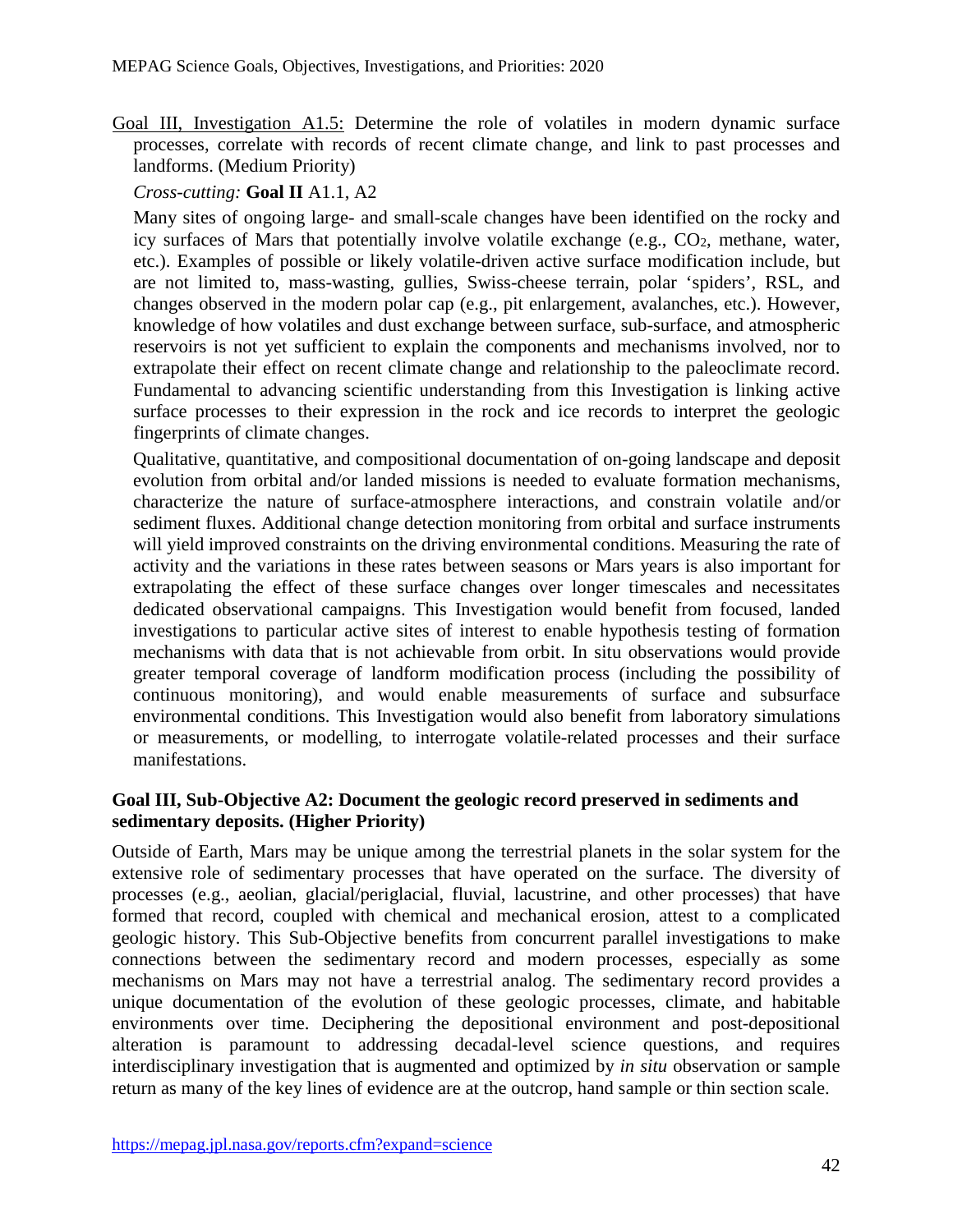Goal III, Investigation A2.1: Constrain the location, volume, timing, and duration of past hydrologic cycles that contributed to the sedimentary and geomorphic record. (Higher Priority)

# *Cross-cutting:* **Goal I** A2.1; **Goal II** C2.1

Within the solar system, Mars is an extremely rare geologic system that featured liquid water at the surface. Details on pathways, processes, magnitude and timing of recent and ancient cycling of water on Mars, including exchange with the cryosphere and possible deep aquifers, are needed to characterize water reservoir distribution (**Goal III**, Sub-Objective A1) and paleoclimate implications (Goal II). The history of aqueous processes is recorded in erosional landforms, sediments, and sedimentary rocks formed in and near fluvial, lacustrine, glacial/periglacial or other depositional regimes. Also pertinent to this Investigation is the identification (type and location) and characterization of phase-changes (solid, liquid or vapor) over time. Reconstructing the martian hydrologic cycle involves multiple sub-tasks, such as determining the role and phase of water in sediment mobilization processes, and estimating the scale and magnitude of aqueous events at multiple locations and throughout history. Coupled high resolution images and topographic data, compositional information, and near-surface radar imaging all aid in identifying aqueous process and magnitude. Increased coverage of topographic data at scales  $\langle 50 \rangle$  m/pix (ideally  $\langle 10 \rangle$  m/pix) would be particularly informative for constraining the scale and magnitude, relative sequence and minimum scenarios for aqueous events, as such high resolution data presently only exists for select areas. As noted in Investigation A1.2, returned sample analyses would provide significant additional constraints on the specific timing and chemistry of aqueous processes.

Goal III, Investigation A2.2: Constrain the location, composition and timing of diagenesis of sedimentary deposits and other types of subsurface alteration. (Higher priority)

*Cross-cutting:* **Goal I** A1.2, A2.1, A3, B2.4

On Earth, lithification of sedimentary rocks is enabled by abundant water interactions, but the mechanisms of these diagenetic processes on Mars and how they changed over time is poorly understood. While diagenesis is a critical step in preservation of the sedimentary record on Mars, diagenetic fluids and processes acting on sedimentary rocks can negatively affect their organic and biosignature preservation potential as well as our ability to interpret past environments from their mineralogy and chemistry. However, diagenetic processes and related groundwater systems can also produce long-lived habitable subsurface environments (e.g., low-T aquifers or hydrothermal systems). Improved detection of environmental indicator minerals through spectroscopy and high-resolution color imaging, especially in association with geomorphic expressions of water processes or reservoirs, would help constrain past fluid migration, and constrain lithification and alteration environments. Ultimately, a detailed understanding of diagenetic processes via macroscopic and microscopic diagenetic relationships, textures, and chemistries will require microscopic studies of rock samples both via *in situ* analysis and sample return.

Goal III, Investigation A2.3: Identify the intervals of the sedimentary record conducive to habitability and biosignature preservation. (Higher Priority)

# *Cross-cutting:* **Goal I** A; **Goal II** B2, C2

Sedimentary rocks are the most likely materials to preserve traces of prebiotic compounds and evidence of life, especially those deposited in lacustrine, fluvial, or hydrothermal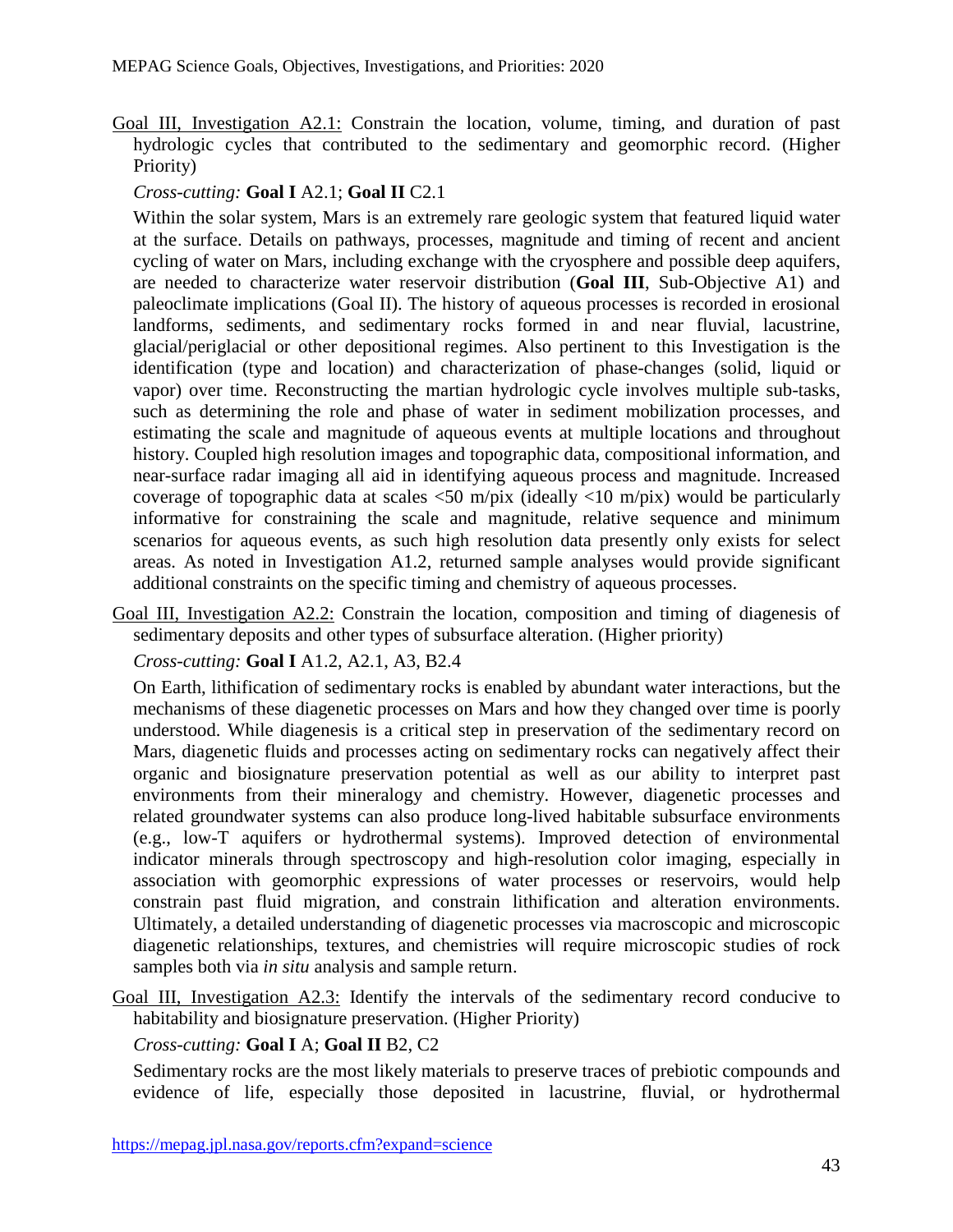environments. Therefore, assessment of their depositional environment and diagenetic history is important for informing the search for signs of life. This investigation thus provides critical support for Mars sample return, both for formulation of a returned sample selection strategy and for placing the results in a global Mars context. Critical to this Investigation is highresolution imaging across a range of scales (orbital to outcrop to grain-scale), ideally in color and stereo, to characterize the three-dimensional stratigraphic architecture, sedimentary structures and textures, and grain size distribution of sedimentary deposits. These imaging datasets should then be correlated with geochemistry, mineralogy, and organic content. Geologic mapping, based on remote sensing data, underpins this Investigation in locating in time and space where life, if present, could exist and leave a record. Several complimentary Goal III investigations (e.g., A2.5, A4.5, etc.) aid the objective of identifying these sedimentological facies and depositional environments, but importantly many are not required to successfully advance knowledge in this Investigation. Insights into biosignature preservation may also be gleaned from relevant/appropriate terrestrial analogs or laboratory simulations.

Goal III, Investigation A2.4: Determine the sources and fluxes of modern aeolian sediments. (Lower priority)

*Cross-cutting:* **Goal II** A1.1, A2.1; **Goal IV** B3

One of the most active agents of surface modification on Mars today is wind, which erodes, transports, and deposits sand and dust. Identification of present or recent aeolian sediment fluxes and transport pathways enables linkage between global and regional atmospheric circulation and aeolian bedforms and evidence of erosion. Linking modern sediment sources, transport pathways, and fluxes to the sedimentary rock record provides key insight into sediment cycles and the identification of aeolian sedimentary rocks from past eras. Aeolian sediments record a combination of globally averaged and locally derived, fine-grained sediments and weathering products. The geologic sources of aeolian sediments on Mars today are poorly constrained; however future compositional characterization coupled with geomorphic evidence of transport directions could be used to identify likely sediment sources. To constrain sediment fluxes and transport pathways requires high-resolution change detection monitoring of active sediment movement, including the migration and evolution of aeolian bedforms, and local albedo changes presumably related to dust lofting/settling.

Goal III, Investigation A2.5: Determine the origin and timing of dust genesis, lofting mechanisms, and circulation pathways. (Lower priority)

#### *Cross-cutting:* **Goal II** A1.2, A2.1; **Goal IV** B3, D5.1

The origin of ubiquitous martian dust, when the modern dust inventory was first created, and whether or not dust is still forming today are all open questions, and represent a major knowledge gap in our understanding of the climatic and geologic influence through time of this important component of the martian atmosphere. Compositional and morphological studies of dust samples (*in situ* or returned sample analyses) and searches for the spectral or morphological signatures of dust in the sedimentary record are needed to resolve this knowledge gap. Current knowledge of the processes that control the lifting of dust from the surface and into the atmosphere is also insufficient, but is critical for input into climate models. The most fundamental processes for dust lifting are thought to be the shear stress exerted by the wind onto a dusty surface, and ejection due to saltation of sand-sized particles. This model can be tested via *in situ* observations of saltation and lifting coupled to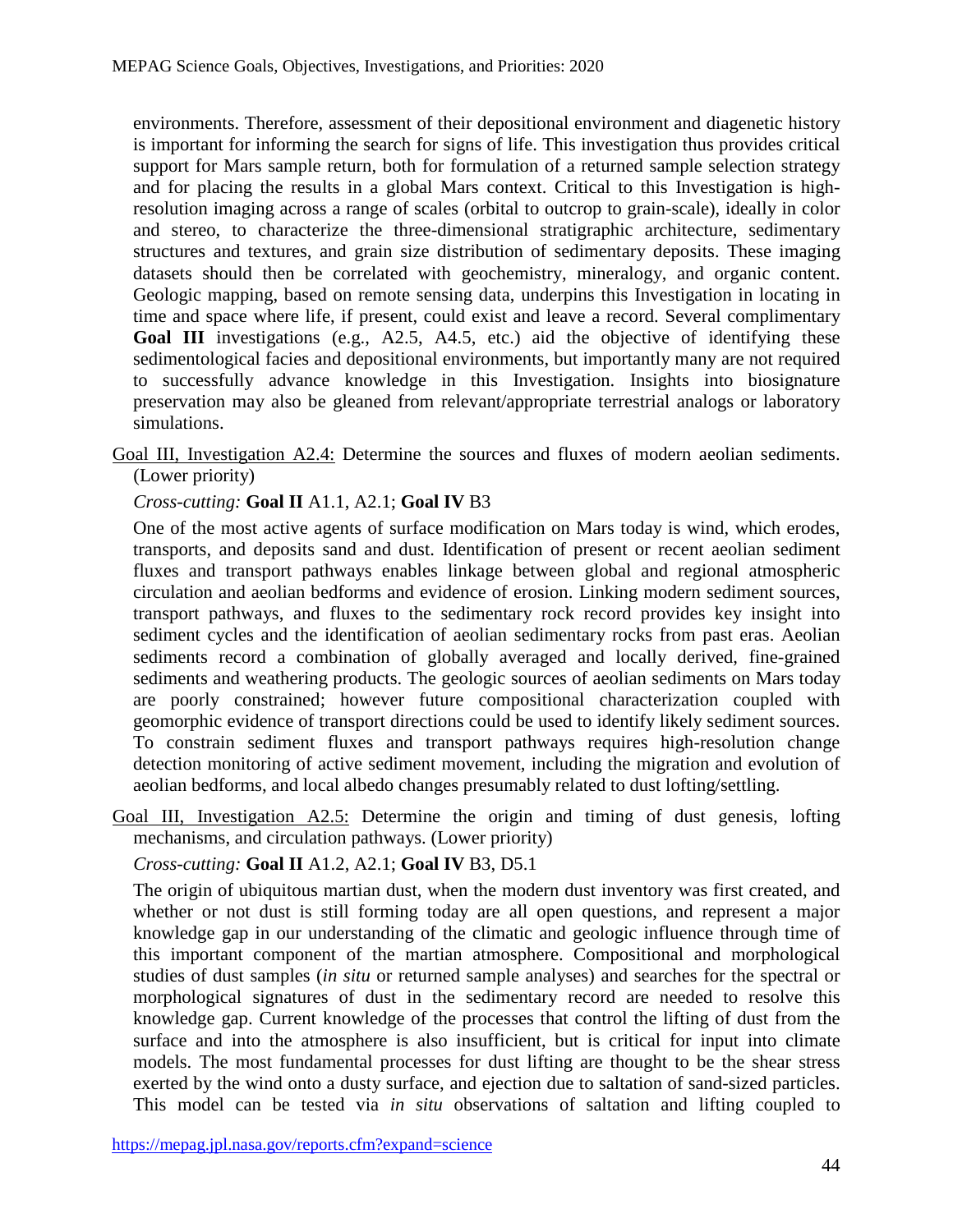simultaneous meteorology measurements. Furthermore, rapid pressure changes associated with dust devils and electrostatic forces also may be important in dust mobilization. In the south polar region, dust injection by seasonal  $CO<sub>2</sub>$  jets may also be significant. Local and global-scale monitoring of dust transport via repeat imaging as well as *in situ* measurements of saltation, lifting and detailed meteorology are needed to address these questions.

#### **Goal III, Sub-Objective A3: Constrain the magnitude, nature, timing, and origin of ancient environmental transitions. (Higher priority)**

Evidence for ancient climate change on Mars is based on a variety of observations that suggest changing surface environments, including ancient valley networks, heavily eroded craters, the presence of various minerals in the stratigraphic record, and banded sedimentary deposits. Previous landed and orbital missions have shown significant diversity in the nature of ancient aqueous environments. While additional work is needed to characterize these environments and establish the full range of environments that may have persisted on ancient Mars, the most critical outstanding knowledge gaps surround their distribution, timing, and duration, and through these aspects their links to global processes like climate. Tighter constraints on the magnitude, timing, and nature of past planet-wide climate changes are a key input into climate models and our broader understanding of habitability through time.

Goal III, Investigation A3.1: Link geologic evidence for local environmental transitions to global-scale planetary evolution. (Higher priority)

## *Cross-cutting:* **Goal I** A2.5; **Goal II** B, C2

Rover investigations and high-resolution orbital imaging and spectroscopy have provided evidence for a diverse array of local surface environments on ancient Mars over time, but the relationship between these disparate observations and the evolution of Mars as a planet is not always clear. In some cases, environmental transitions may be related to global-scale processes like changes in climate or atmospheric properties (e.g., pressure, composition) as well as volcanism and impacts, through their effects on surface aridity and temperature, global-scale surface and sub-surface hydrology, and surface chemistry. In other cases, they may only reflect local variability in parameters like water/sediment sources, fluid chemistry, and aeolian/impact/volcanic processes. More work is needed to understand how representative geologic processes and past environments at specific landing sites are of Mars during the relevant geologic epoch and how that moment in time relates to the broader evolution of the planet. Color imaging and spectroscopic datasets at intermediate resolutions (~5-20 m/pix) would facilitate detailed mapping of key geologic, geomorphic, and mineralogic environmental indicators, and landed investigations at sites with clear regional/global geologic context to provide new insights into this critical problem.

Goal III, Investigation A3.2: Determine the relative and absolute age, durations, and intermittency of ancient environmental transitions. (Higher priority)

#### *Cross-cutting:* **Goal II** B1

Global-scale observations of geomorphology and mineralogy suggest a general decline in water activity and atmospheric pressure over time on Mars, but more detailed local investigations from orbit and landed missions suggest that the nature of the decline was much more complicated. For example, while the majority of well-connected valley networks occur on late Noachian/early Hesperian surfaces, smaller drainages and groundwater may have fed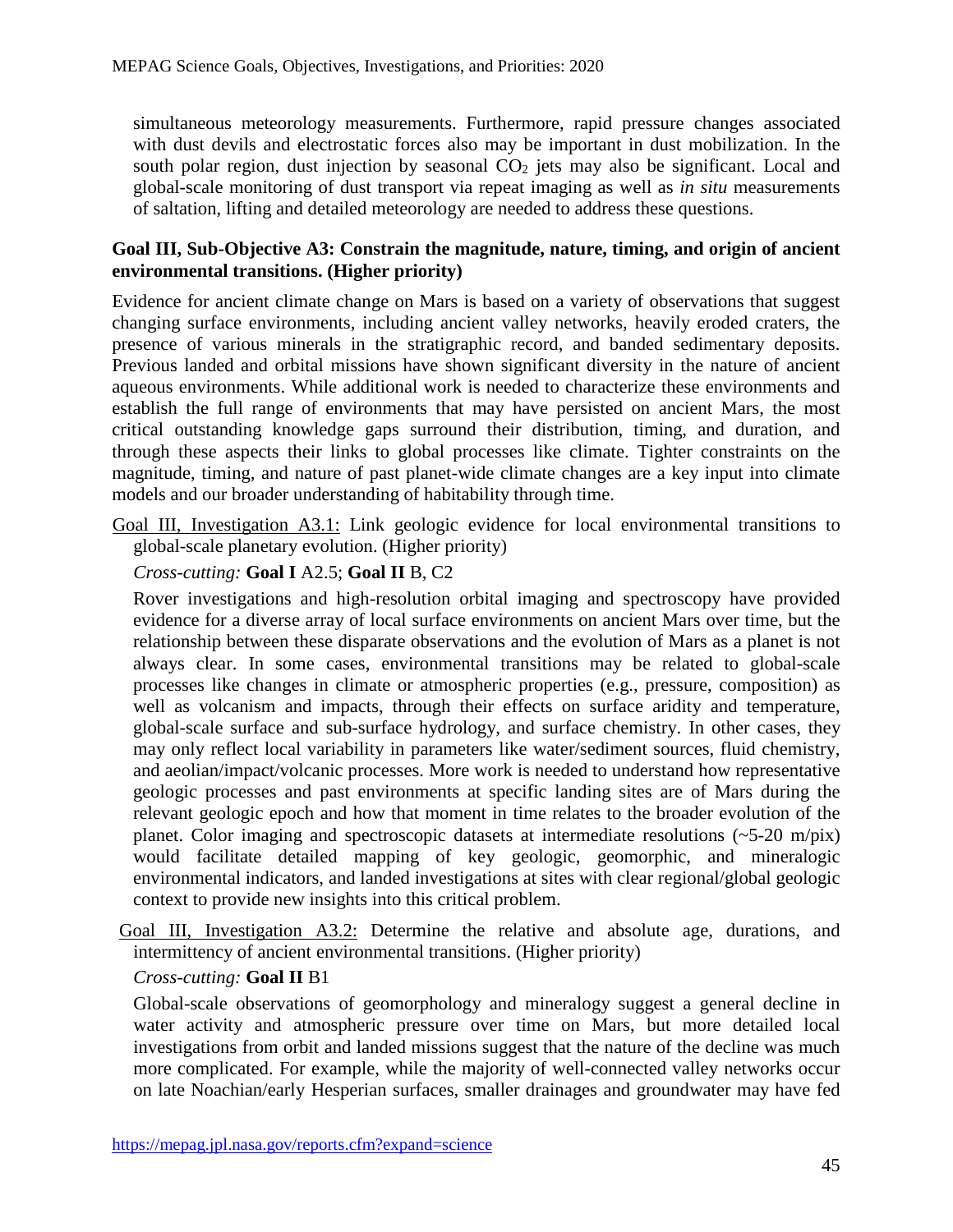persistent lakes (e.g., Gale crater) or playas (e.g., Meridiani Planum) in the Hesperian, and some Amazonian valley networks and deltas have been identified. Thus, the timing, duration, and intermittency of climate cycles or perturbations that may have produced these wet epochs, and their regional versus global influence, are poorly constrained. The nature of the climate and surface environment prior to the late Noachian is also unclear. Results of this Investigation bear directly on identifying spatial and temporal habitability niches (e.g., relevant to **Goal III**, Investigation A2.3).

Synthesis of knowledge gleaned from multiple investigations on environmental conditions, age and timescales is paramount to addressing this Investigation. Knowledge advances are possible at individual locations (e.g., detailed outcrop-scale analysis from ground and orbital observations), as well as via regional or global studies. This Investigation builds from information gleaned from other investigations in Sub-Objective A3. Age-dated sample(s) from *in situ* and/or returned sample isotopic analysis are required/needed for absolute age control. This Investigation also can be addressed via integrated chronological information from superposition relationships and geologic mapping to determine stratigraphic correlations, modelling landform or deposit formation timescales and crater-age dating of geologic units.

Goal III, Investigation A3.3: Document the nature and diversity of ancient environments and their implications for surface temperature, geochemistry, and aridity. (Medium Priority)

#### *Cross-cutting:* **Goal II** B1

Past landed and orbital missions have made significant progress on this Investigation, and have identified a diverse array of geochemical and physical attributes of ancient aqueous environments at specific locations on Mars. However, the detailed properties of these environments, their extent, links to surface versus subsurface processes, links to local versus global processes, and their full dynamic range require additional investigation. Through identification of paleoclimate indicators in the geologic record, there is the potential to recognize variations in the martian environment over time, especially to distinguish whether temporal variation was persistent, transient, or episodic. Understanding the rock-formational environment, especially the timing and nature of surface water and ice, provides valuable insight into environmental evolution. Pertinent to paleoclimate studies is determining the evolution of the geochemical setting and surface conditions (e.g., temperature, humidity, atmospheric pressure). Mapping environmental gradients (e.g., pH, H2O activity, energy, nutrients, key elements, etc.) is also relevant to assessing habitable periods and locations. These parameters can be constrained based on compositional data in concert with geologic context.

Goal III, Investigation A3.4: Determine the history and fate of sulfur and carbon throughout the Mars system. (Medium Priority)

#### *Cross-cutting:* **Goal I** B1

In addition to serving as basic building blocks for life, sulfur and carbon are important geologic records of the chemistry and redox conditions of crustal fluids and the atmosphere, volatile sources, and weathering processes. Carbon is also a critical record of atmospheric loss, and the carbon content of the martian interior is poorly constrained. Thus, sulfur- and carbon-bearing sedimentary rocks are critical targets for *in situ* investigations and high precision isotopic analyses, most likely through sample return. However, the extent to which carbon and sulfur cycling affected the chemistry and stability of early Mars surface environments is particularly unclear and would benefit from additional information on the

<https://mepag.jpl.nasa.gov/reports.cfm?expand=science>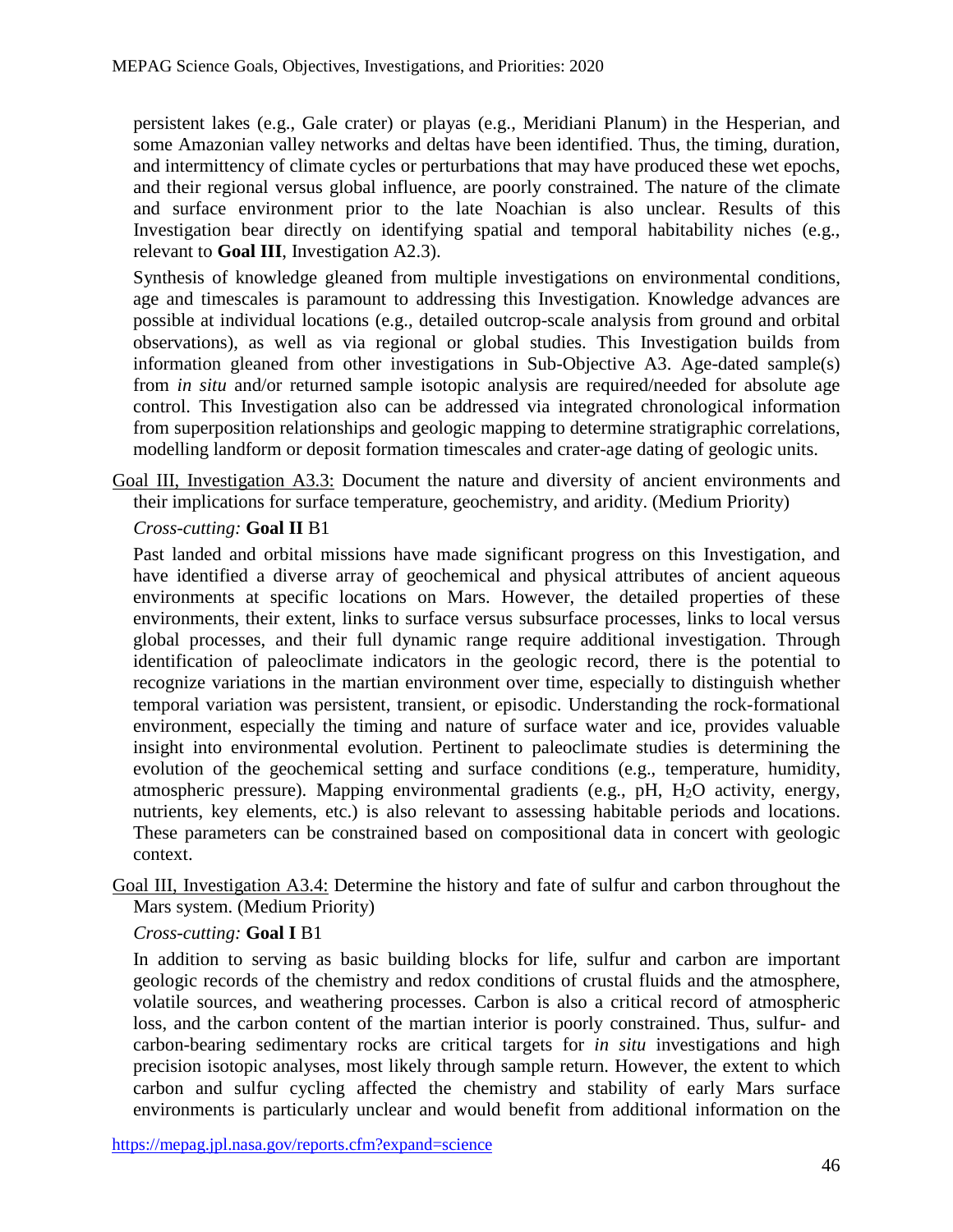distribution of sulfur- and carbon-bearing minerals, from higher spatial or spectral resolution orbital spectroscopy and *in situ* analyses.

#### **Goal III, Sub-Objective A4: Determine the nature and timing of construction and modification of the crust. (Medium Priority)**

The martian crust contains a record of processes that shaped and modified it, and this Sub-Objective addresses the critical issue of the relative and absolute timing of important geologic events on Mars as well as two major processes that contributed to construction and modification of the crust that are not covered in the Sub-Objectives above – impacts and igneous processes.

Goal III, Investigation A4.1: Determine the absolute and relative ages of geologic units and events through martian history. (Higher priority)

## *Cross-cutting:* **Goal II** B1.3, B2.2, C2.1

Temporal constraints are critical to reconstructing the martian geologic history, and comparing Mars to Earth's history. The evolution of the surface and environment must be placed in an absolute timescale, which is presently lacking for Mars. Currently, the ages of various terrain units on Mars are constrained using crater size-frequency distribution models that are linked to a quasi-absolute timescale from the Moon, but there are major sources of uncertainty with this approach. Developing an accurate chronology requires determining the absolute ages of crystallization or impact metamorphism of individual units with known crater frequencies. This would allow calibration of martian cratering rates and interpretations of absolute ages of geologic units. Additionally, such calibration could help to constrain the timing of various events throughout the solar system. Relative timing of some geologic terrain units can be estimated from crater size-frequency modeling (Investigation A4.1) and superposition relationships. Thus, this Investigation is founded on geologic mapping for relative ages (Investigation A4.7). Absolute ages could be approached with *in situ* and/or returned sample isotopic analysis.

Goal III, Investigation A4.2: Link the petrogenesis of martian meteorites and returned samples to the geologic evolution of the planet. (Medium Priority)

*Cross-cutting:* **Goal I** B1.4; **Goal II** C1.1, C2.2

Meteorites and returned samples offer unprecedented opportunities to investigate in detail the origin and alteration history (with absolute ages) of martian sediments, regolith, and bedrock, placing important constraints on nearly every aspect of Mars history. For example, low temperature phases identified in meteorites (e.g. clay, carbonate) are an important way of determining the role of water in the martian crust. Meteorites have provided key insights into the accretion, differentiation, and petrologic evolution of Mars through igneous samples and regolith formation of a few valuable samples, and new analytical techniques applied to future samples will continue to make valuable contributions. However, one of the challenges of meteorite studies is that the current sample collection does not appear to be representative of typical martian crust, either in terms of igneous geochemistry or lithology (e.g., given the wide distribution of sedimentary rocks at the martian surface). Thus, Mars sample return would provide a new diverse suite of carefully curated igneous, sedimentary, regolith, and other specimens with the added benefit of clear and well-understood geologic contexts. For example, microscopy and volumetric imaging techniques applied to returned samples can provide fundamental advances in mineralogy/petrology and thus the origin and evolution of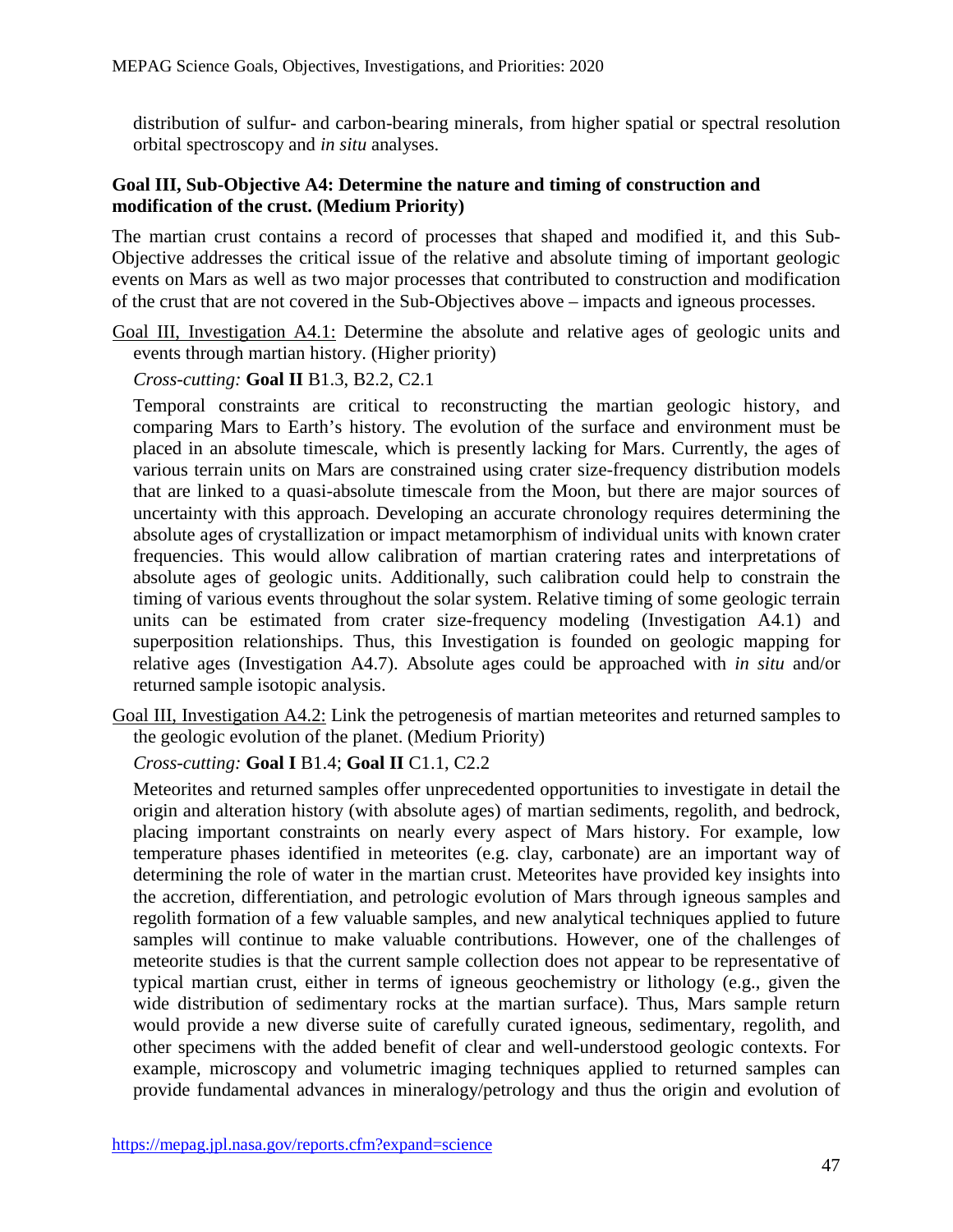the rock or sediment. Examination of trapped gases or fluid inclusions, if present, can reveal information on the rock formation conditions (e.g., temperature, salinity, pressure, depth of trapping) and/or paleo-atmospheric composition via techniques such as microscopy, spectroscopy, and gas chromatography, and these analytical techniques are more easily done in Earth laboratories than using remote rover/lander instruments. More development of scientific strategies for *in situ* characterization and selection of these samples as well as curation and later analyses are needed to maximize return from this critical effort.

Goal III, Investigation A4.3: Characterize modern surface processes and their rates of change, and assess their origin. (Lower Priority)

*Cross-cutting:* **Goal II** A1.1; **Goal IV** A3.3, B3.2

Over the last decade, a variety of modern surface changes haves been recognized, highlighting the dynamic current environment and on-going exchange between (sub)surface and atmospheric reservoirs. Within the present martian climate, the main processes that are currently known to generate diurnal-to-seasonal-to-decadal observable landform changes on Mars are related to (1) impacts, (2) diurnal and seasonal frost ( $H_2O$  and  $CO_2$ ), (3) wind, and (4) thermal stresses. However, this list of processes is incomplete, as there is a growing appreciation of the manner in which the martian environment is not Earth-like and can produce unique surface changes. Some landforms do not have a direct terrestrial analog, so their origin is ambiguous. This Investigation is meant to incorporate the diverse examples of present-day active surface processes—especially those that are outside prior Investigations (e.g., A1.5), or where the nature of the surface process and components involved is uncertain or controversial—and to seek new types of modern change. For example, it is unknown if there is any surface expression associated with methane fluctuations, and identifying a geomorphic connection would provide insight into the release mechanism(s).

Continued observations are needed to characterize the present-day changes (and identify additional types), measure their rates, and connect them to specific environmental conditions and the geomorphic and/or sedimentary record. Additionally, measuring the rate of activity and the variations in these rates between seasons or martian years is important for extrapolating the effect of these surface changes over longer timescales. This investigation generally relies upon having overlapping spatial coverage in images and a sufficient temporal baseline and coverage for identifying whether an observed change occurs only within a particular season or Mars year. This investigation is coupled with observations of the environment where the activity is occurring, and possibly coupled with modeling and laboratory investigations of potential processes.

Goal III, Investigation A4.4: Constrain the effect of impact processes on the martian crust and determine the martian crater production rate now and in the past. (Lower priority)

*Cross-cutting:* **Goal II** C1.3

Impacts are one of the global processes shaping the crust and surface of Mars, and they are a crucial tool in estimating the ages of geologic units. Impact events influence environmental conditions—both in the subsurface with thermal effects that can influence volatile reservoirs and above ground with atmospheric injection of material—with implications for habitability and biosignature preservation as well as the martian volatile budget. A detailed understanding of impact events on Mars' crust, structure, topography, and thermal history is a prerequisite for any broad understanding of the geometry and history of the crust and lithosphere. Significant work has been conducted to document global crater populations and their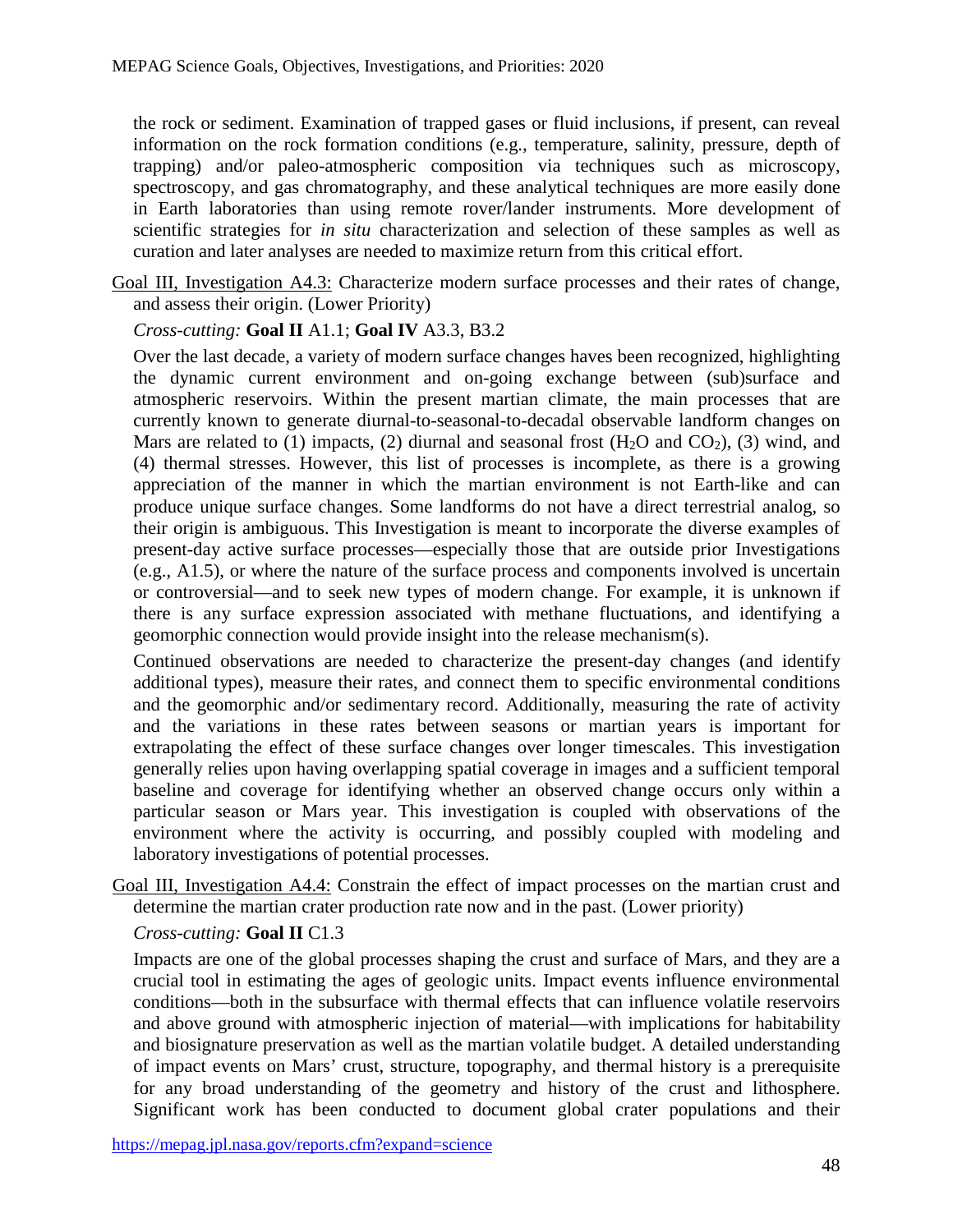morphologies, with outstanding questions on crater degradation processes and rates. This Investigation will require studies of both individual craters and crater populations within various geologic terrains to assess morphologic characteristics as they relate to crater degradation over time. Geologic crater mapping using global topographic data combined with high-resolution images and remote sensing data aids in linking crater attributes to impact effects (e.g., fluidized ejecta, shocked minerals, etc.), including surface modification that may be caused by the impact event but occurs well after (days to years) crater formation*.* Subsurface radar imaging would be informative for identifying how buried craters manifest on the surface (e.g., correlations with topographic or chemical signatures), as well as characterizing the impact crater inventory in three dimensions.

Studies of this nature will also inform our knowledge of the martian crater production rate, which is needed for accurate age determination. Although the impact flux is known to have varied over time, determination of crater impact rates is complicated by the modification of crater morphology due to extensive erosional and depositional cycles, processes that are largely absent on airless worlds, and these processes are spatially variable. Thus, delineating craters from different eras through geologic mapping, folding in information about crater evolutionary processes and local stratigraphy, is necessary to refine the martian crater production rate over time. Uncertainties persist over the nature of the Late Heavy Bombardment (LHB) including timing, rate, the potential mechanisms for the LHB and controversy on whether or not the LHB occurred on Mars. Study of modern impact events are also part of this Investigation to measure the present-day impact rate, as well as understanding crater morphology, degradation and environmental effects; both orbital monitoring (e.g., change detection imaging, thermal signatures, etc.) and seismic detection are useful in identifying and characterizing present-day impact events.

Goal III, Investigation A4.5: Determine the surface manifestation of volcanic processes through time and their implications for surface conditions. (Lower Priority)

*Cross-cutting:* **Goal II** C1.2, C1.3

Volcanic processes are major contributors to construction and modification of the crust over time and are an important contributor to juvenile and meteoric volatiles. While deposits from effusive eruptions have been documented, the volume and distribution of deposits from explosive eruptions and their causes are much less well understood. Explosive volcanic processes may have dominated early in Mars history, and may have been a major contributor to the martian sedimentary cycle and/or climate conditions (e.g., atmospherically-injected volcanic ash reducing surface temperature and altering circulation patterns). Explosive volcanic eruptions can be triggered by interactions between magma and water or ice, which each produce distinctive deposits that can provide a record of past surface conditions and climates (e.g., wet versus icy). Orbital and surface measurements, across a range of resolutions, of composition (primary mineralogy/petrology as well as syn-eruptive and hydrothermal alteration), morphology (from landforms to grain-scale textures), and other aspects are needed to better constrain the contribution of explosive versus effusive volcanism to the martian crust. Volcanic samples are high priority for sample return for their ability to constrain timing of processes on Mars, and laboratory analysis of these samples would also provide the opportunity to investigate the details of one or more volcanic deposits to constrain the properties listed above.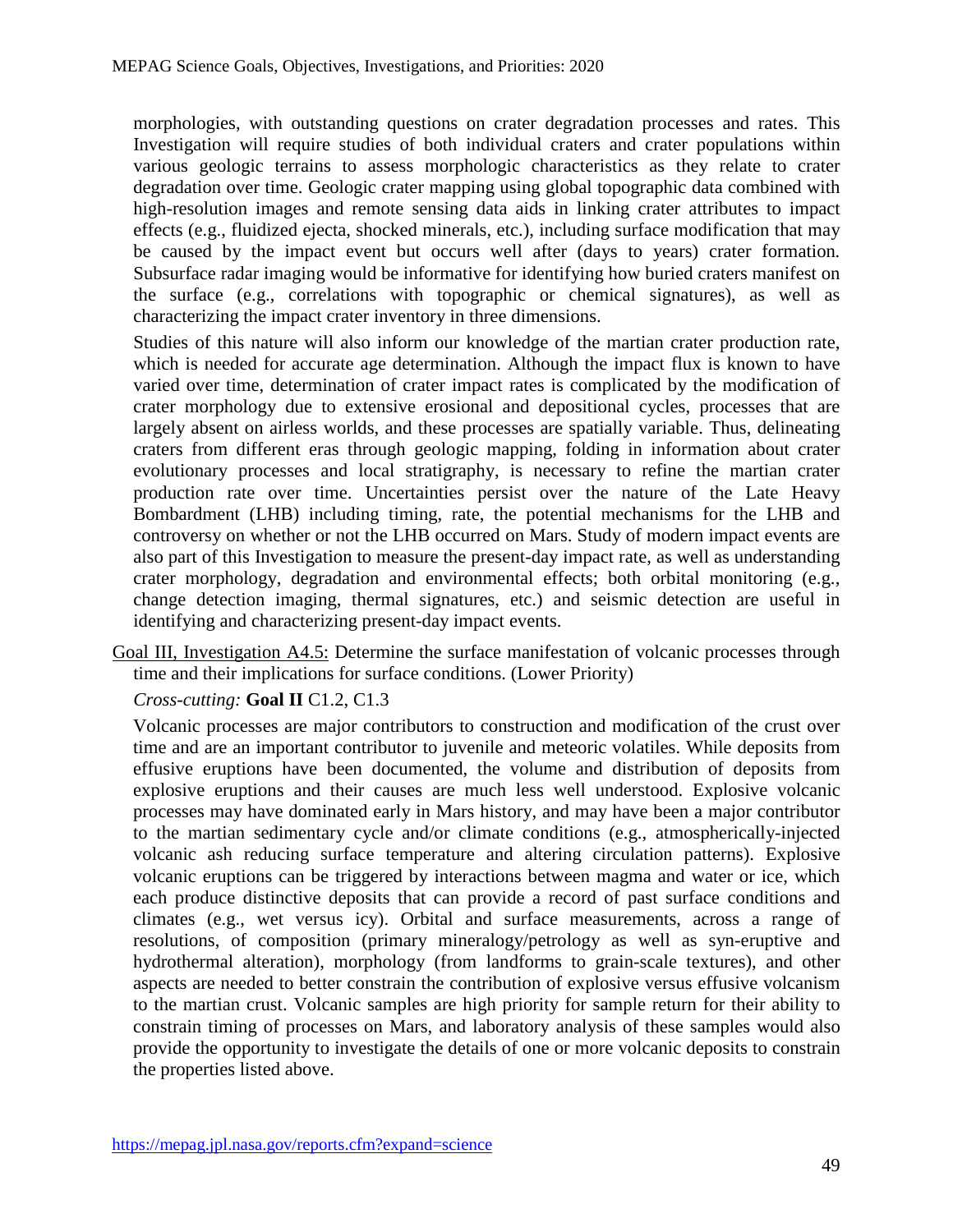Goal III, Investigation A4.6: Constrain the petrology/petrogenesis of igneous rocks over time. (Lower Priority)

## *Cross-cutting:* **Goal II** C1.3

The martian crust was formed initially through igneous processes, and igneous rocks record the evolution of the crust/mantle system over time. While the crust is dominantly basaltic in composition, recent orbital and rover studies have shown evidence for significant local variability in magmatic evolution; however, the origin and extent of evolved materials is poorly constrained. Basaltic martian meteorites (shergotites) provide insight into the martian interior, but debate persists in explaining the variation between geochemically enriched and depleted shergotites – for example, whether this is due to mantle heterogeneity or oxidizing crustal fluids. Additionally, martian meteorite breccia samples contain components interpreted to be associated with the impact event and regolith formation. Understanding primary igneous lithologies is also key to interpreting alteration processes that have produced secondary minerals. Further, there is evidence for a change in either mantle melting conditions or mantle chemistry producing magmas with different bulk chemistry through time, but additional data is needed to determine the nature and timing of these changes. Petrologic characterization of Mars requires orbital and surface characterization of bulk geochemistry and bulk mineralogy, as well as detailed characterization of physical rock properties and mineral relationship, trace elements, and isotopic analysis from *in situ* or laboratory sample analysis through sample return.

Goal III, Investigation A4.7: Develop a planet-wide model of Mars evolution through global and regional mapping efforts. (Lower priority)

*Cross-cutting:* **Goal I** A2.5; **Goal IV** A3.1, B4.1, C2.2, D1.1

Synthesizing geological activity as a function of time involves determining the relative role and sequence of different terrain-building and surface modification processes (volcanism, tectonism, impact cratering, sedimentation, erosion) across the globe. Comprehensive geologic mapping is an investigative process that organizes disparate datasets into geologic units with the goal of revealing the underlying geologic processes and placing those processes into a global, contextual framework. A geologic map is a visual representation of the distribution and sequence of rock types and other geologic information. It allows observations to be organized and represented in an intuitive format, unifies observations of heterogeneous surfaces made at different localities into a comprehensive whole, and provides a framework for science questions to be answered. This information can then be used to analyze relationships between these characteristics; this, in turn, can inform models of thermal and structural evolution. Special purpose or topical geologic maps (e.g., for landing site characterization) are produced in advance of more comprehensive mapping, typically when time critical information is required. Many areas of Mars are mapped at high resolution and are well-understood, whereas for others this is less true – the benefits of mapping are highly dependent on the global, regional or local issues being addressed. In general, however, the data required includes correlated high-resolution topographic, compositional and morphologic data and data products. Geologic mapping is greatly enhanced from integration of orbital and rover/lander observations, where available, because diagnostic information on formation process or stratigraphic context can be at outcrop to rock-specimen scale. Additionally, surface observations can be especially informative for geologic mapping because they can be acquired at higher resolution, with coordinated instrument measurements, with multiple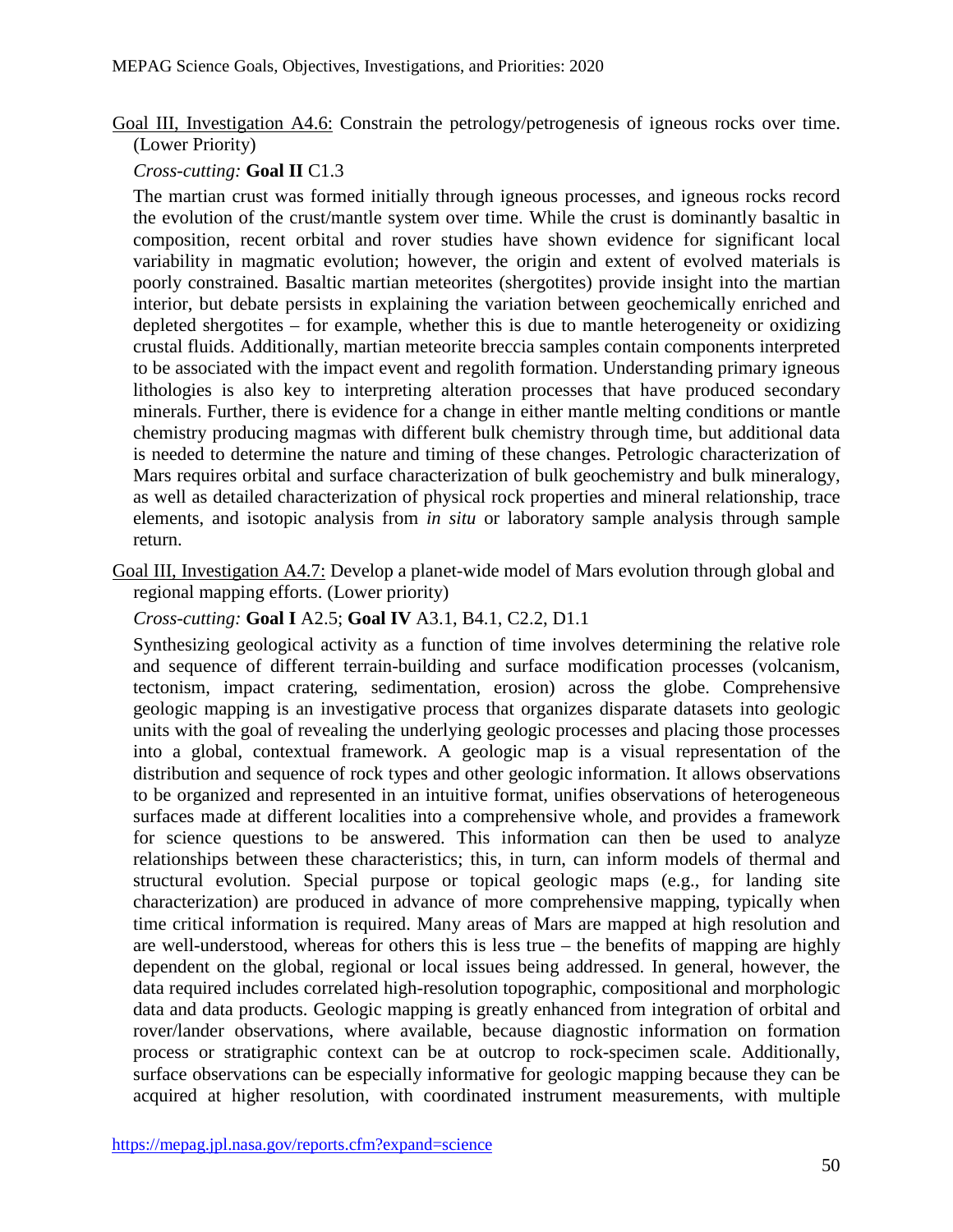viewing geometries, and/or with outcrop/sample preparation to enhance instrument measurements. Thus, a greater number and diversity of surface observations is desired.

# **Goal III, Objective B: Determine the structure, composition, and dynamics of the interior and how it has evolved. (Medium Priority)**

Investigating the internal dynamics and structure of Mars would contribute to understanding the bulk chemical composition of the planet, the evolution of its crust, mantle, and core, its thermal evolution, the origin of its magnetic field, and the nature and origin of the geologic units. These are fundamental aspects of Mars that form the basis of comparative planetology.

#### **Goal III, Sub-Objective B1: Identify and evaluate manifestations of crust-mantle interactions. (Medium Priority)**

Goal III, Investigation B1.1: Determine the types, nature, abundance, and interaction of volatiles in the mantle and crust, and establish links to changes in climate and volcanism over time. (Higher priority)

*Cross-cutting:* **Goal I** B1.4; **Goal II** B1.1, C2.2

The presence and abundance of volatiles in the mantle (especially  $H_2O$ ) affect its rheology, differentiation, the petrology of magmas, the styles of volcanism, and ultimately the makeup of the atmosphere. The bulk mantle water content remains poorly constrained, which hampers understanding of mantle differentiation and convection. In addition to the study of martian meteorites, knowledge of mantle volatiles can be gleaned from the characteristics of surface volcanism, the inventory of volatile-bearing, primary mineral phases in deep crustal exposures, and ultimately with the return of igneous rock samples.

Goal III, Investigation B1.2: Seek evidence of plate tectonics-style activity and metamorphic activity, and measure modern tectonic activity. (Medium Priority)

Hemispheric dichotomy and crustal magnetic "stripes" have been hypothesized as manifestations of plate tectonics. But this process has never been unequivocally demonstrated for Mars. If true, it would give us a new view of Mars as an Earth-like planet, as plate tectonics-style activity (whether similar to that on Earth or unique to Mars) and the resulting cycling of rock-forming elements and volatiles is considered necessary for such an environment to be sustained. Possible low-grade metamorphism has been identified via distinct mineral assemblages, but an association with tectonic processes has not. Identifying these processes would require gravity data, deep subsurface sounding (100s of meters to kilometers), detailed geologic and topographic mapping (including impact mapping/studies), and determination of the compositions of major geologic units.

Recent and ongoing detections of marsquakes by the Interior Exploration using Seismic Investigations, Geodesy and Heat Transport mission (InSight) will make a major contribution to this Investigation by constraining the present level of seismicity on Mars via a single, wellcoupled seismic station. The next step would be more accurate localization of marsquakes in space and time to fully understand the distribution and intensity of current tectonic activity. This could be possible through a long-term, continuously active seismic network composed of multiple stations, or a single station supported by alternative means for locating seismic events.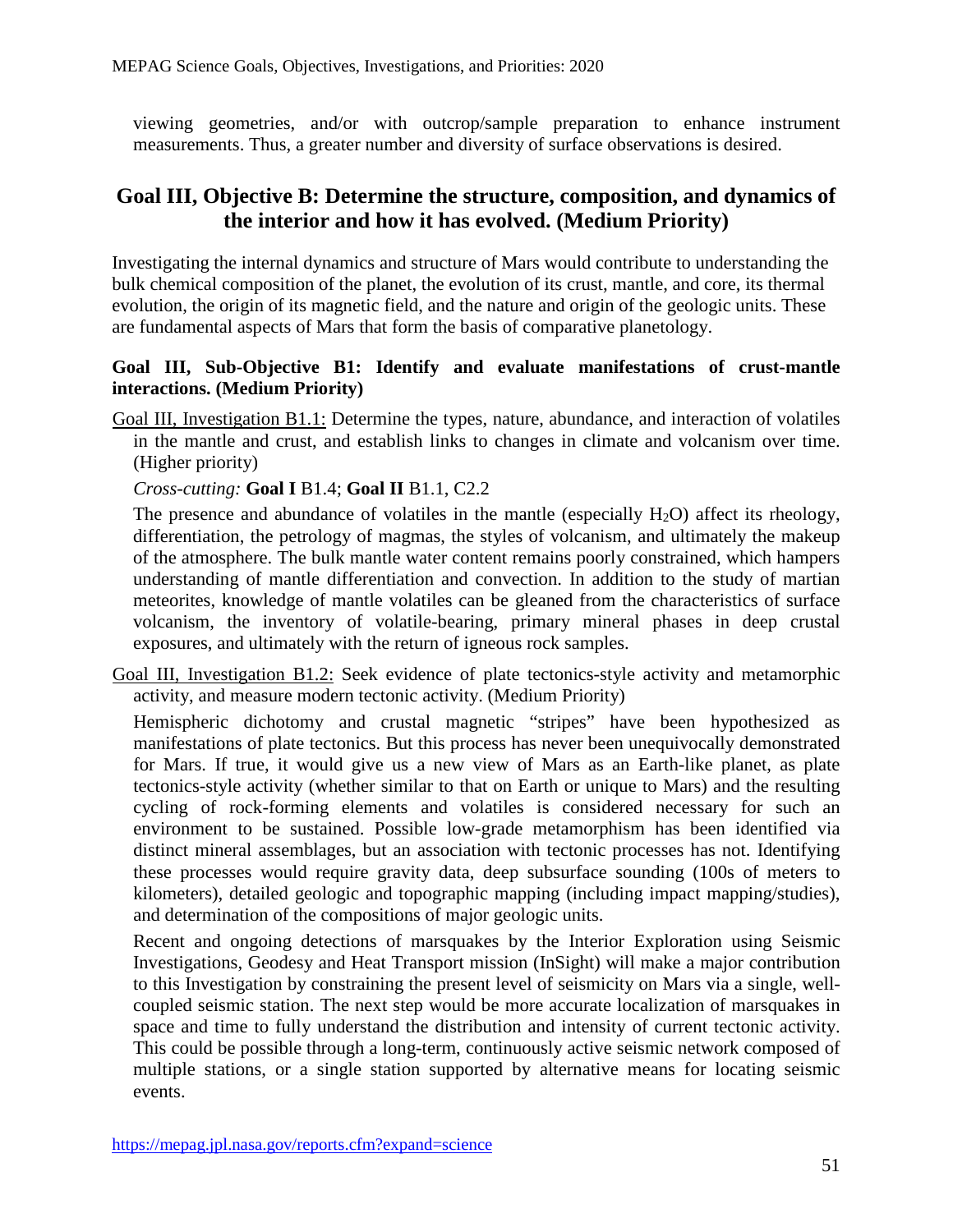#### **Goal III, Sub-Objective B2: Quantitatively constrain the age and processes of accretion, differentiation, and thermal evolution of Mars. (Medium Priority)**

Goal III, Investigation B2.1: Characterize the structure and dynamics of the interior. (Higher priority)

Understanding the structure and dynamical processes of the mantle and core is fundamental to understanding the origin and evolution of Mars, its surface evolution, and the release of water and atmospheric gases. For example, the thickness of the crust and the size of the core provide strong constraints on the bulk composition of the planet, its thermal history, and the manner in which it differentiated. This Investigation requires seismology (e.g., passive and active experiments, and understanding of the seismic state of the planet), gravity data, precision tracking for rotational dynamics, and electromagnetic sounding. Given the paucity of data on the martian interior, significant progress in this Investigation will be made with InSight, which aims to obtain key information on interior structure and processes using single-station seismic, heat flow, and precision tracking data. Beyond InSight, more accurate localization of seismic activity outside of this single region and validation of models and assumptions used to interpret the data is necessary to fully address this Investigation, for example, using at least four stations operating simultaneously for a full Mars year. Another valuable step towards addressing this Investigation would be higher resolution gravity data, such as those enabled by mission architectures similar to GRACE at Earth or GRAIL at the Moon.

Goal III, Investigation B2.2: Measure the thermal state and heat flow of the martian interior. (Medium Priority)

Knowledge of the thermal evolution of the interior places constraints on the composition, quantity, and rate of release of volatiles (water and atmospheric gases) to the surface. Characterizing the martian thermal state has important implications for the thermal history of terrestrial planets in general. This Investigation would require measurements of the internal structure, thermal state, surface composition and mineralogy, and geologic relationships. Such data could be obtained through analysis of the seismic velocity profile, heat flow measurements, and study of the mineralogy and geochemistry of xenoliths in volcanic and plutonic rocks. To address this Investigation, follow-up missions from InSight may be warranted due to technical instrument deployment challenges.

Goal III, Investigation B2.3: Determine the origin and history of the magnetic field. (Medium Priority)

Evidence that Mars had a magnetic field early in its history has important implications for its formation and early evolution, as well as for the retention of an early atmosphere and for the shielding of the surface from incoming radiation. Recent observations have shown a stronger than expected magnetic field at the surface which exhibits small scale structure that warrants better characterization and understanding links to geodynamo origin and evolution. The collection of high-precision, high-resolution global, regional, and local magnetic measurements, calibration of the ages of surfaces, and measurements of the magnetic properties of samples would now be required. Additionally required is high-resolution (spatial and field strength) mapping of the magnetic field which may best be achieved from suborbital measurements (e.g., magnetometers on drones or rovers) and determination of the crustal mineralogy (particularly the magnetic carriers), geothermal gradient, and magnetization of geologic units. Magnetic maps (few km spatial scale) would be instrumental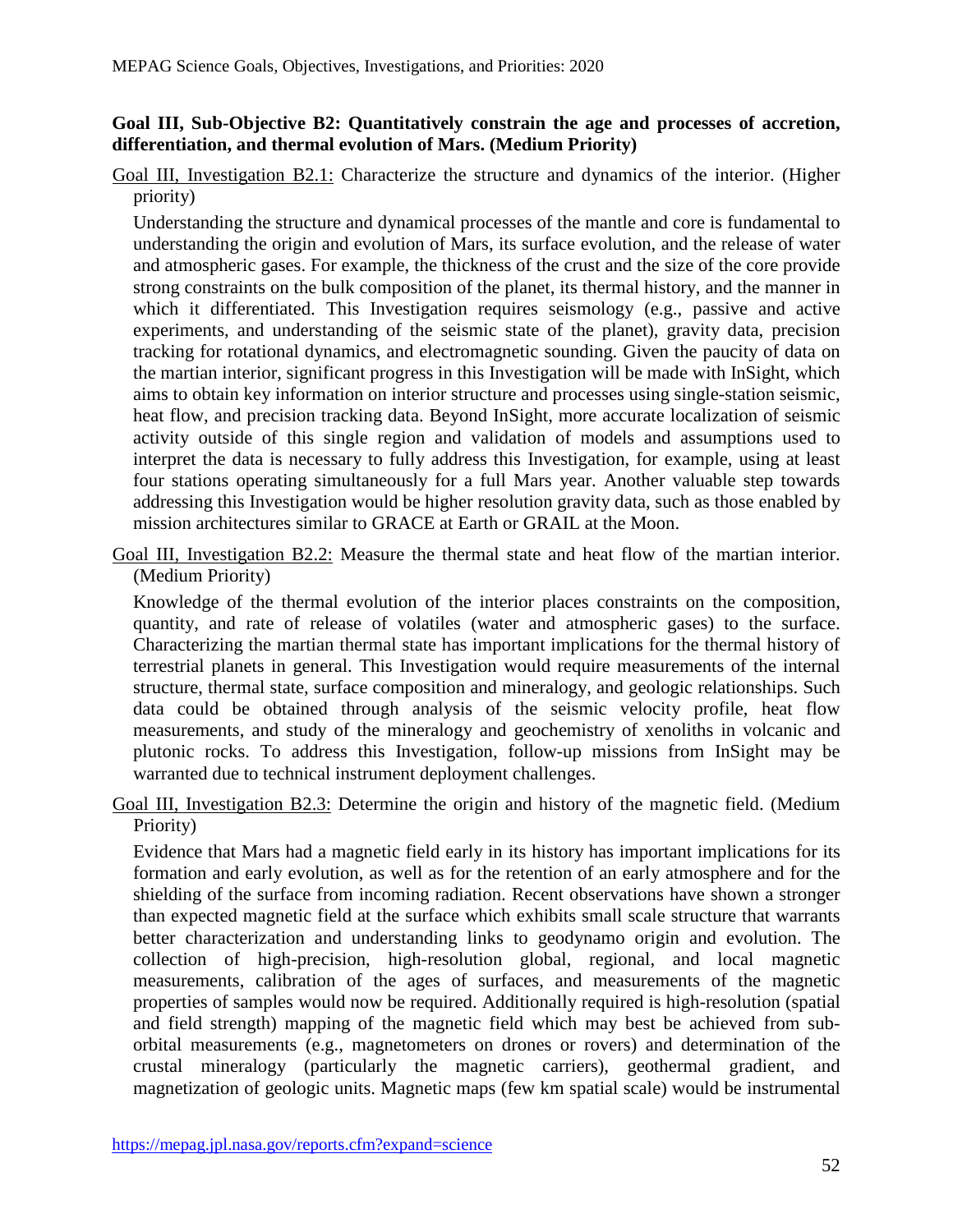for addressing possible link(s) between the history of the global magnetic field and climate evolution.

# **Goal III, Objective C: Determine the origin and geologic history of Mars' moons and implications for the evolution of Mars. (Lower Priority)**

Much like Earth's Moon, the moons of Mars, Phobos and Deimos, likely preserve an independent record of many key events in the Mars system that will provide key insights into the formation and evolution of Mars itself. The moons may help to constrain early accretion and/or impact processes, as well as the impact flux over time, and may even preserve martian materials acquired during accretion or later impacts. The moons may also serve as an important physical and tactical resource for future human exploration (**Goal IV**).

#### **Goal III, Sub-Objective C1: Constrain the origin of Mars' moons based on their surface and interior characteristics. (Medium Priority)**

The martian moons, Phobos and Deimos, are generally accepted to be bodies with an ancient origin and to have spent most of their history in orbit about Mars. Three main origin hypotheses have been proposed for the Mars moons – the capture model (formation outside the Mars system), the co-accretion model (formation along with Mars), and the large impact model (impactor with ancient Mars). Determining the origin of these moons would provide useful information about the early formation of Mars that cannot be determined through other means, and would provide important constraints on the formation of moons in the solar system more generally. Critically, because the moons may have independent origins, completing these Sub-Objectives requires investigation of both moons.

Goal III, Investigation C1.1: Determine the thermal, physical, and compositional properties of rock and regolith on the moons. (Medium priority)

*Cross-cutting:* **Goal IV** E1, E2

Determination of the compositions of Mars' moons is likely to provide the most rigorous test of various origin theories (especially when coupled with morphological data and interpreted within a geologic history, see Investigation C1.2 in this Goal). In particular, certain elemental abundances can differentiate between abundances measured on Mars and those measured within meteoritic samples. Some of these elemental abundances would also be unaffected by space weathering and impact processes which may have altered the surfaces of these moons since their origin. Resolution of these observations needs to be sufficient to enable them to be associated with distinct morphologic units. This investigation would benefit from a surface sample to identify mineralogy and petrology, as well as the role of space weathering. Better constraints on the thermophysical properties of the regolith will also help to constrain grain sizes, surface roughness, porosity, and composition, all of which are critical both for interpreting the history of the regolith and as input for studies of the resource potential and strategic use of the moons for human exploration.

#### Goal III, Investigation C1.2: Interpret the geologic history of the moons, by identification of geologic units and the relationship(s) between them. (Medium Priority) *Cross-cutting:* **Goal IV** E1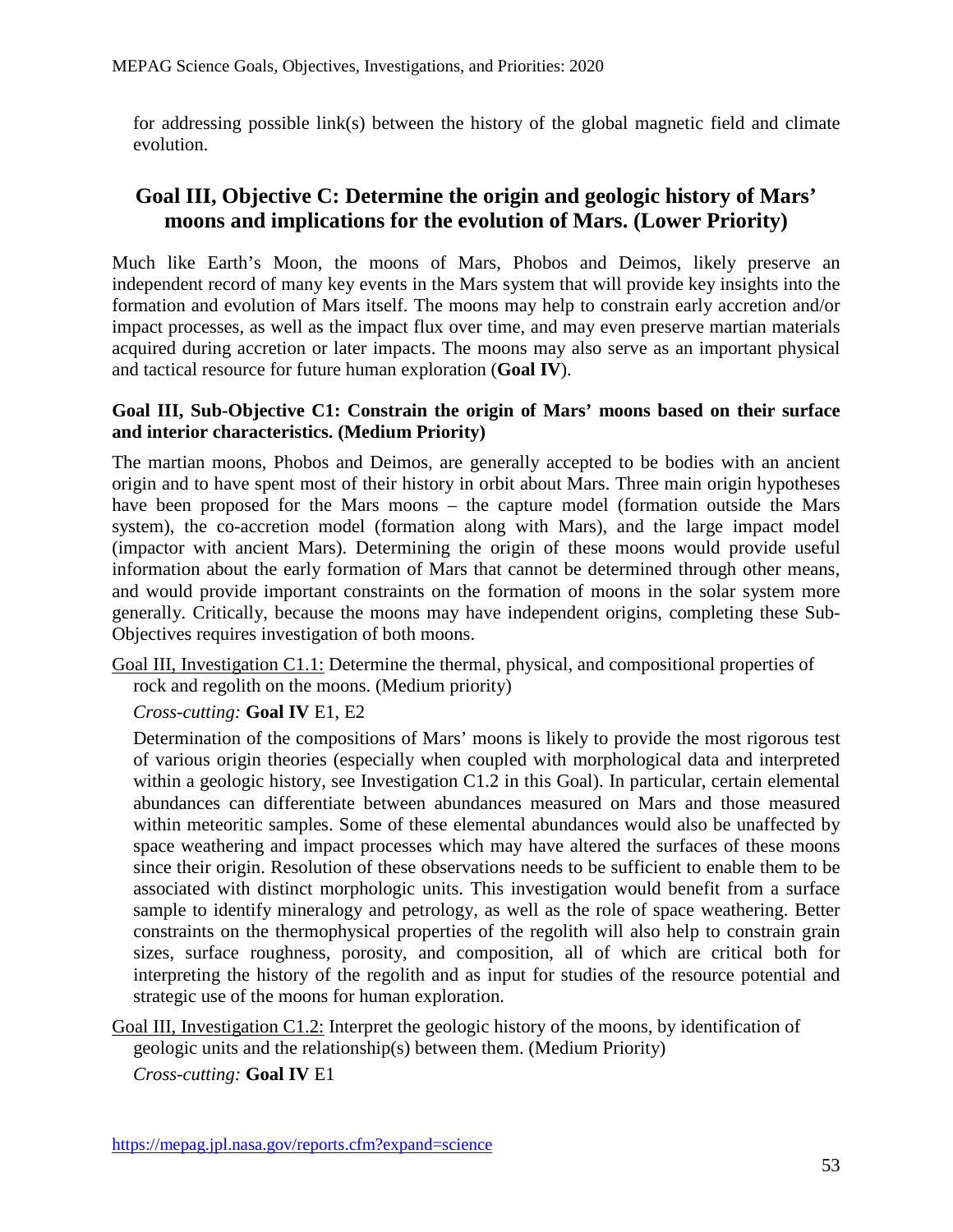Although many observations exist of these moons, limited spectral and spatial resolution and low spectral signal-to-noise ratios have led to disagreement about what these observations imply about the moons' origin(s). For example, Phobos exhibits spectral heterogeneity, but the cause of the variability, the relationship between various spectral units, and whether or not pristine moon material is preserved at the surface are all still poorly understood. Better information on the geologic diversity of the moons would be informative as a discriminator between origin hypotheses, and in particular, more information is needed on the geologic context of compositional data. Finally, there are questions about the amount and distribution of "contamination" materials, consisting of ejecta from Mars, ejecta/dust shared between the moons, or exogenic materials. Thus, understanding the geologic history of these moons is a necessary precursor to full interpretation of existing compositional data and other observations, especially with regards to determining the moons' origin(s). This investigation also includes characterizing modern surface processes on the moons. Determination of this geologic history will depend on a range of data sets, including but not limited to identification and classification of geologic units based on spectral and morphological data, landform investigations, stratigraphic ordering, and crater age dating.

Goal III, Investigation C1.3: Characterize the interior structure of the moons to determine the reason for their bulk density and the source of density variations within the moon (e.g., microversus macroporosity). (Lower priority)

*Cross-cutting:* **Goal IV** E1, E2.2

Models of the orbits of Mars' moons shows that collision between the two moons was likely, on timescales shorter than the apparent ages of the moons. Thus, both the interior structure and the orbits of these moons may not be strict representatives of their original state, which creates difficulties in interpreting them as indicators of the moons' origin. However, there are measurements of the moons' interiors that could serve as records of each moon's original state. In particular, determining the bulk density and density variations within each moon may provide insight into formation conditions and source materials, including if the moon had originally been monolithic and/or contain(ed) volatile reservoirs. This information could, for example, be determined from subsurface radar (of sufficient penetration depth and resolution) or high-resolution gravity maps.

#### **Goal III, Sub-Objective C2: Determine the material and impactor flux within the Mars neighborhood, throughout martian history, as recorded on Mars' moons. (Lower priority)**

Goal III, Investigation C2.1: Understand the flux of impactors in the martian system, as observed outside the martian atmosphere. (Lower Priority)

*Cross-cutting:* **Goal IV** A2.1

As these moons have been in orbit around Mars and have been tidally locked with Mars for much of their history, they present records of the impactor flux experienced by Mars. At present, all craters down to 250 m are thought to have been identified on Phobos, and many craters >150 m on Deimos have been identified, but image coverage is incomplete and was commonly acquired under sub-optimal lighting conditions. Of greatest value would be a global inventory of craters down to 100-m diameter, so as to *(1)* normalize out any hemispherical asymmetries (e.g., due the moons being tidally locked or leading versus trailing hemispheres), and *(2)* identify underrepresented crater-populations (due to downslope movement of material preferentially erasing smaller craters).

<https://mepag.jpl.nasa.gov/reports.cfm?expand=science>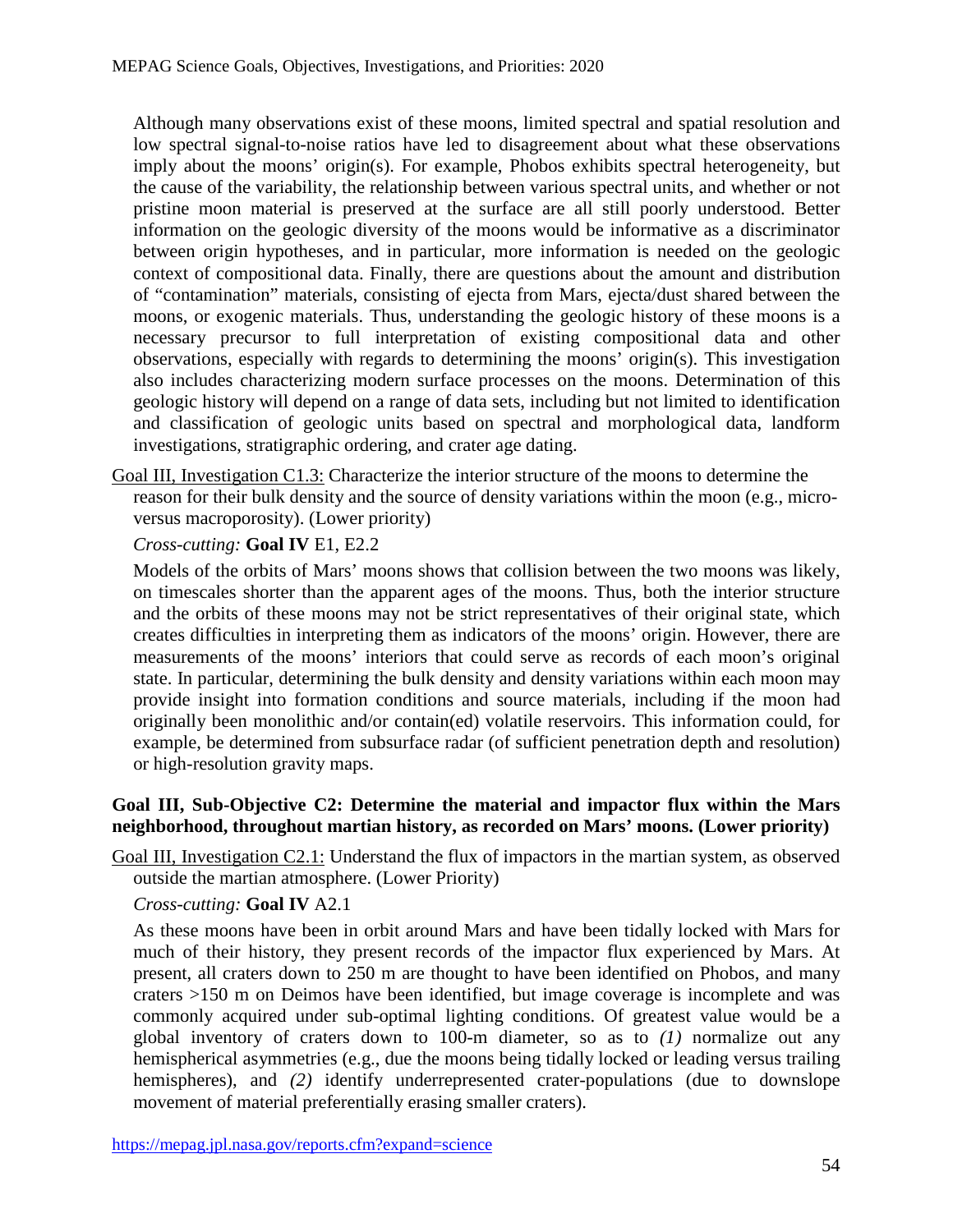Goal III, Investigation C2.2: Measure the character and rate of material exchange between Mars and the two moons. (Lower priority)

#### *Cross-cutting:* **Goal IV** A2.1

As noted above, material may have been exchanged (and may continue to be exchanged) between the martian moons and Mars. Constraining this exchange is a needed input to the origin sub-objective (see Investigation C1.1 in this Goal). Additionally, an estimation of the dust exchange rate between the moons would feed into studies of the theorized dust torus (which is also of interest to **Goal IV**, Investigation A2.1). Finally, the moons perhaps can serve as a witness plate for Mars ejecta, for understanding martian meteorites found on the Earth.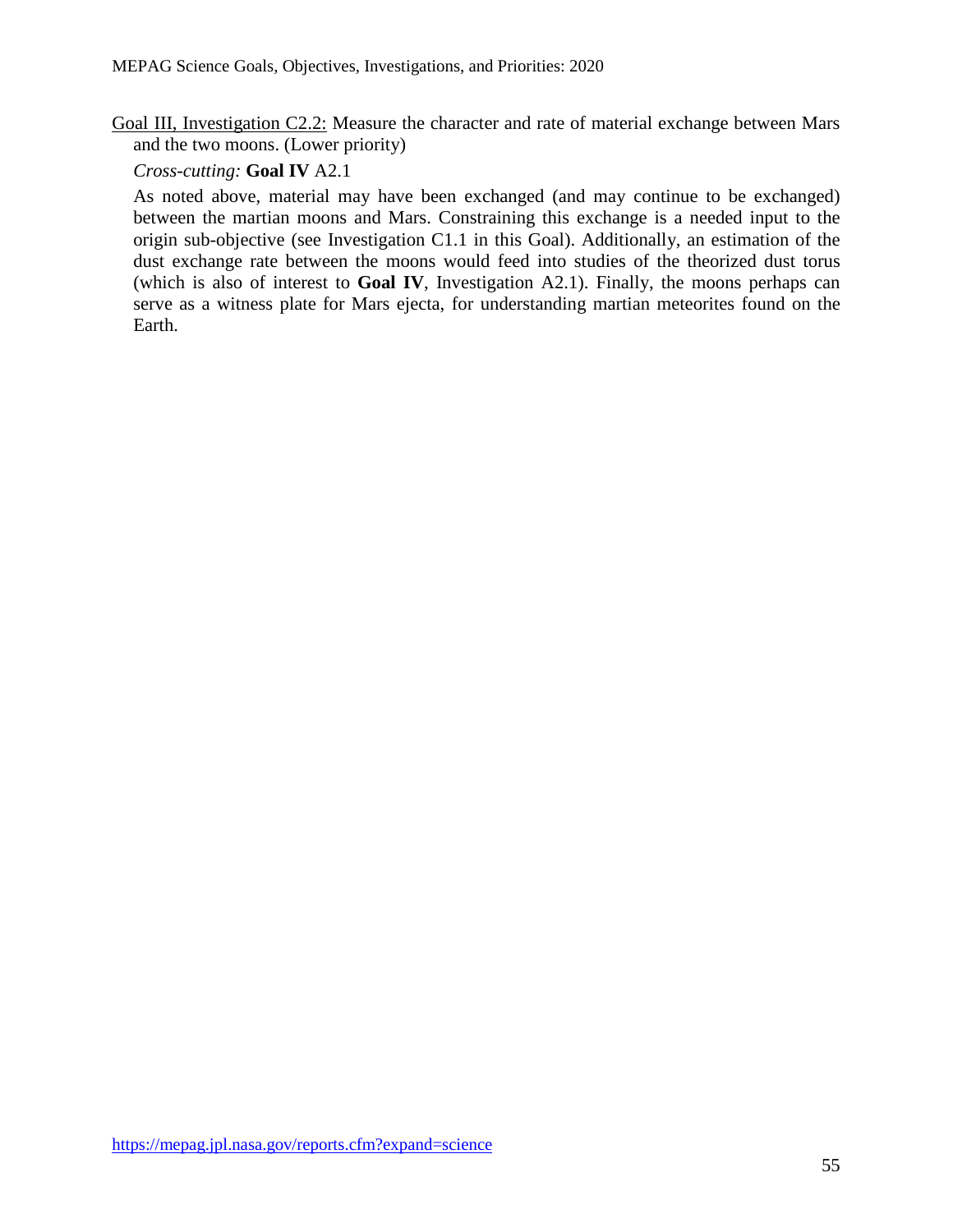# **GOAL IV: PREPARE FOR HUMAN EXPLORATION**

| <b>Objectives</b>                                                                                                                                                                                                                  | <b>Sub-Objectives</b>                                                                                                                                                                                                                                            |
|------------------------------------------------------------------------------------------------------------------------------------------------------------------------------------------------------------------------------------|------------------------------------------------------------------------------------------------------------------------------------------------------------------------------------------------------------------------------------------------------------------|
| A. Obtain knowledge of Mars<br>sufficient to design and<br>implement human landing<br>at the designated human<br>landing site with<br>acceptable cost, risk and<br>performance.                                                    | A1. Determine the aspects of the atmospheric state that affect orbital<br>capture and EDL for human scale missions to Mars.                                                                                                                                      |
|                                                                                                                                                                                                                                    | A2. Characterize the orbital debris environment around Mars with<br>regard to future human exploration infrastructure.                                                                                                                                           |
|                                                                                                                                                                                                                                    | A3. Assess landing-site characteristics and environment related to safe<br>landing of human-scale landers.                                                                                                                                                       |
| <b>B.</b> Obtain knowledge of Mars<br>sufficient to design and<br>implement human surface<br>exploration and EVA on<br>Mars with acceptable cost,<br>risk and performance.                                                         | B1. Assess risks to crew health & performance by: (1) characterizing in<br>detail the ionizing radiation environment at the martian surface $\&$ (2)<br>determining the possible toxic effects of martian dust on humans.                                        |
|                                                                                                                                                                                                                                    | B2. Characterize the surface particulates that could affect engineering<br>performance and lifetime of hardware and infrastructure.                                                                                                                              |
|                                                                                                                                                                                                                                    | B3. Assess the climatological risk of dust storm activity in the human<br>exploration zone at least one year in advance of landing &<br>operations.                                                                                                              |
|                                                                                                                                                                                                                                    | B4. Assess landing-site characteristics and environment related to safe<br>operations and trafficability within the possible area to be accessed<br>by elements of a human mission.                                                                              |
| C. Obtain knowledge of Mars<br>sufficient to design and<br>implement In Situ<br><b>Resource Utilization of</b><br>atmosphere and/or water<br>on Mars with acceptable<br>cost, risk and performance.                                | C1. Understand the resilience of atmospheric In Situ Resource<br>Utilization processing systems to variations in martian near surface<br>environmental conditions.                                                                                               |
|                                                                                                                                                                                                                                    | C2. Characterize potentially extractable water resources to support<br>ISRU for long-term human needs.                                                                                                                                                           |
| D. Obtain knowledge of Mars<br>sufficient to design and<br>implement biological<br>contamination and<br>planetary protection<br>protocols to enable human<br>exploration of Mars with<br>acceptable cost, risk and<br>performance. | D1. Determine the martian environmental niches that meet the<br>definition of "Special Region" at the human landing site and inside of<br>the exploration zone.                                                                                                  |
|                                                                                                                                                                                                                                    | D2. Determine if the martian environments to be contacted by humans<br>are free, to within acceptable risk standards, of biohazards that could<br>adversely affect crew members who become directly exposed.                                                     |
|                                                                                                                                                                                                                                    | D3. Determine if martian materials or humans exposed to the martian<br>environment can be certified free, within acceptable risk standards, of<br>biohazards that might have adverse effects on the terrestrial<br>environment and species if returned to Earth. |
|                                                                                                                                                                                                                                    | D4. Determine the astrobiological baseline of the human landing site<br>prior to human arrival.                                                                                                                                                                  |
|                                                                                                                                                                                                                                    | D5. Determine the survivability of terrestrial organisms exposed to<br>martian surface conditions to better characterize the risks of forward<br>contamination to the martian environment.                                                                       |
| E. Obtain knowledge of Mars<br>sufficient to design and<br>implement a human<br>mission to the surface of<br>either Phobos or Deimos<br>with acceptable cost, risk,<br>and performance.                                            | E1. Understand the geological, compositional, and geophysical<br>properties of Phobos or Deimos sufficient to establish specific<br>scientfic objectives, operations planning, and any potentially<br>available resources.                                       |
|                                                                                                                                                                                                                                    | E2. Understand the conditions at the surface and in the low orbital<br>environment for the martian satellites sufficiently well so as to be able<br>to design an operations plan, including close proximity and surface<br>interactions.                         |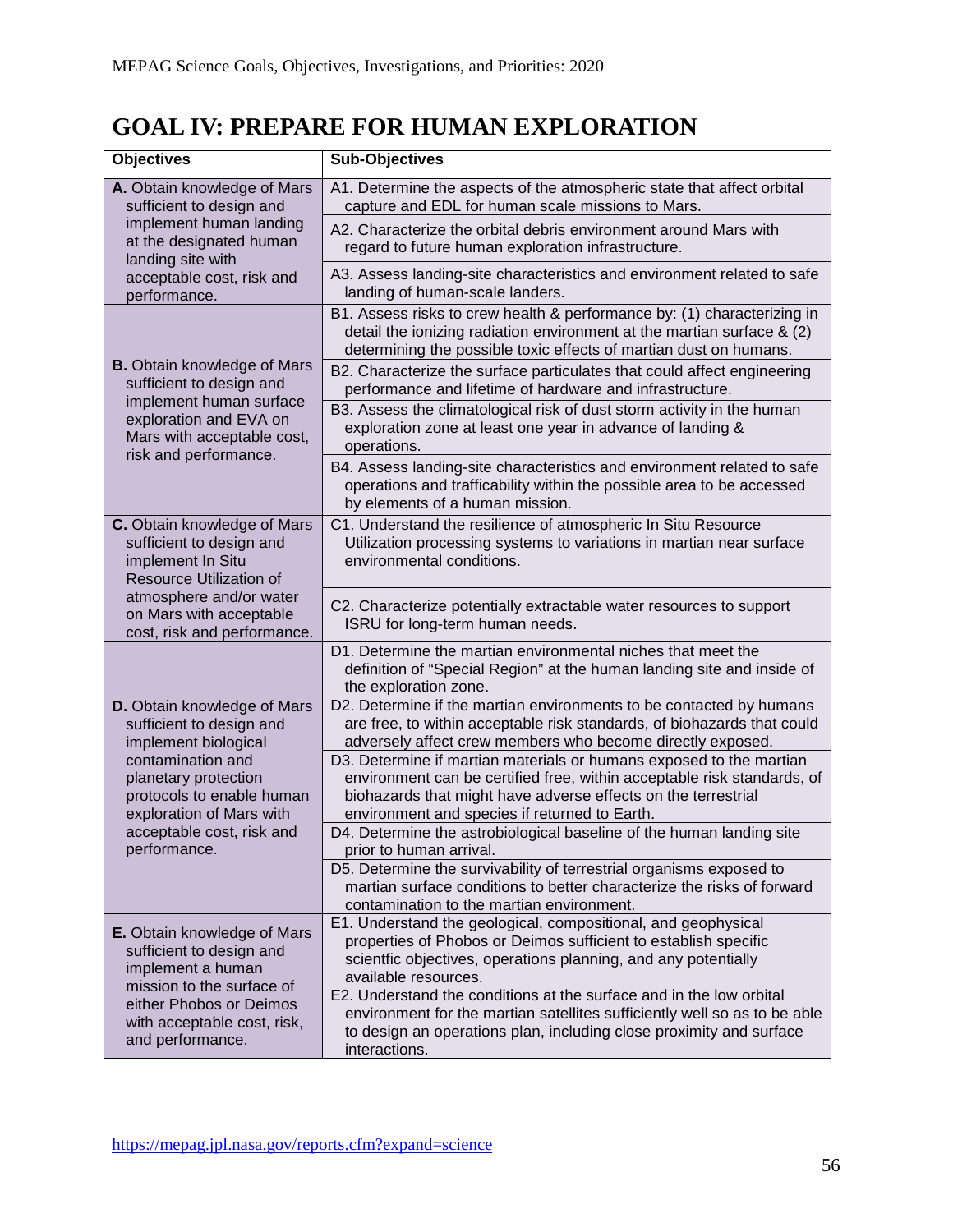Goal IV encompasses the use of robotic flight missions (to Mars) to prepare for potential human missions (or sets of missions) to the martian system. In broadest context, Mars is a partially unknown place, and our partial or missing knowledge creates risk to the design and implementation of a human mission. Many important risks can be "bought down" and/or efficiencies achieved by means of acquiring precursor information, which allows for betterinformed architectural, design, and operational decisions. In the same way that the Lunar Orbiters, Ranger, and Surveyor landers paved the way for the Apollo Moon landings, the robotic missions of the Mars Exploration Program can continue to help chart the course for potential future human exploration of Mars. This is not to say that all risks need to be reduced by means of precursor knowledge—for some risks, acquiring the knowledge is more expensive than simply engineering against the problem. This set of issues was considered by the Precursor Strategy Analysis Group (P-SAG 2012), who proposed the set of investigations that flowed into the 2012 version of the MEPAG Goals Document.

The topic of planetary protection and human exploration continues to be subject to changes and refinements in thinking. We anticipate that this topic will need frequent updating for the forseeable future. We favor human exploration as a means for accomplishing incredible science on Mars and believe that the risks posed by forward contamination are manageable if it is conducted in a responsible manner. The most recent reports by the 2019 Planetary Protection Independent Review Board (PPIRB 2019) and the 2018 National Academies Review and Assessment of Planetary Protection Policy Development Processes (NASEM 2018) reflects the idea that human exploration will be conducted within an "exploration zone" which would contain human activities and might be subject to a different planetary protection policy than one for missions to other parts of the planet. However, that is currently not officially adopted in any NASA policy.

It is also worth noting that preparing for the human exploration of Mars would involve precursor activities in several venues other than Mars, including on Earth (e.g., in laboratories, by computer modeling, and from field analogs), in low Earth orbit (including the International Space Station), and/or possibly on nearby celestial objects such as the Moon and asteroids.

#### **Prioritization within Objectives**

In order to properly inform the Goal IV Objectives and set relative priorities, reference mission concepts are required. Over the years many design reference studies for humans to Mars have been conducted.

#### Key Mars Reference Architecture Studies

The most recent NASA-published concept for a human Mars mission is the Design Reference Architecture (DRA) 5.0 (Drake 2009). Based on this document, major revisions of Goal IV were made in 2010, focusing on the re-prioritization of investigations with inputs from Mars robotic missions and DRA 5.0 findings. Over the past decade, NASA has continued to study and refine human Mars architecture concepts. In addition, several architectures independent from NASA have been proposed that have common elements as well as substantial differences from the NASA plans. The objectives detailed below are intended to be responsive to all currently proposed architectures but cannot be prescriptive for any individual architecture.

Currently, NASA is considering how a human Mars exploration program, such as the one articulated in DRA 5.0, fits within the broader goals of a larger human exploration strategy. To

<https://mepag.jpl.nasa.gov/reports.cfm?expand=science>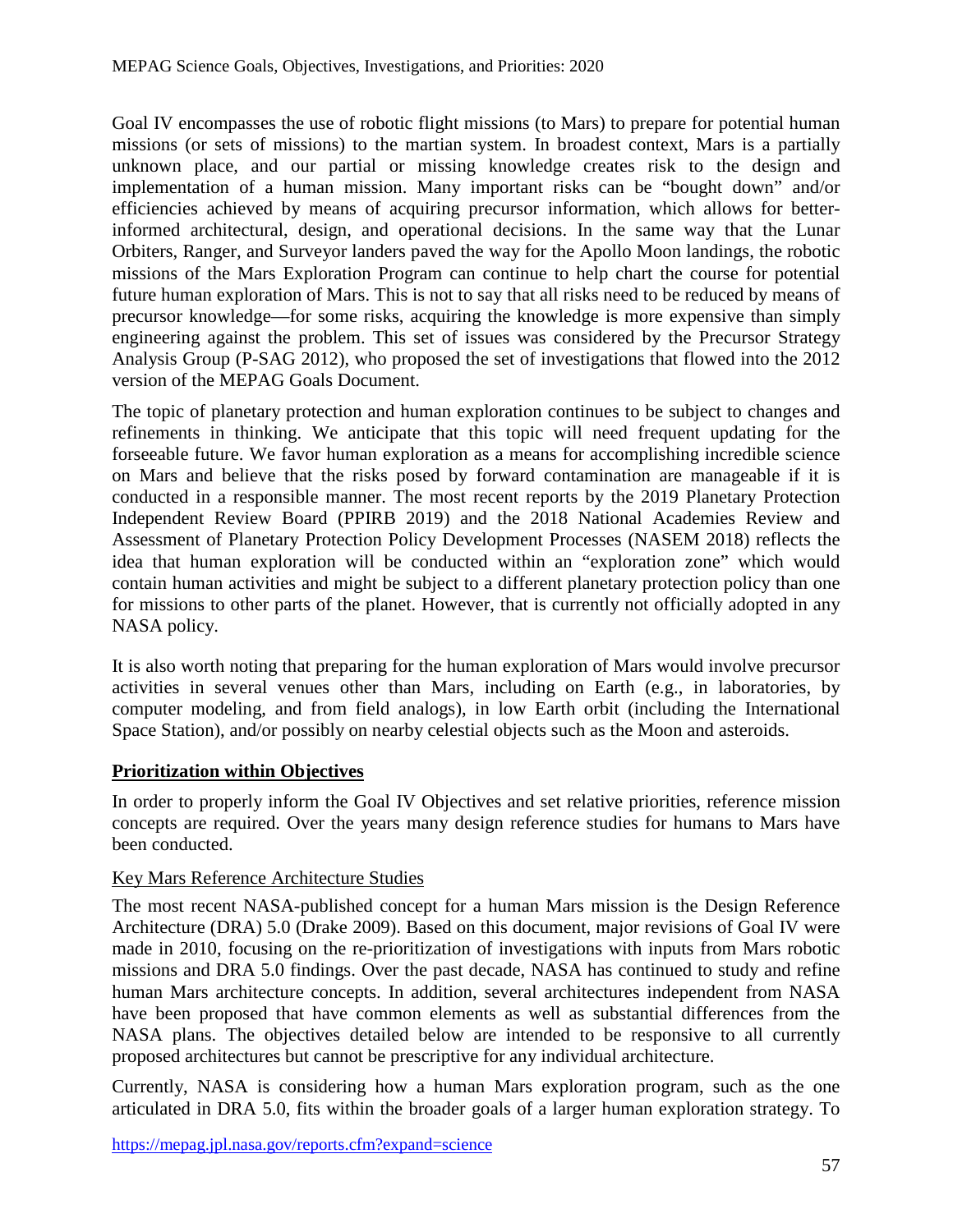that end, a white paper on "Pioneering Space" was issued by NASA in May, 2014. "Evolvable Mars Campaign 2016 – A Campaign Perspective," (Goodliff 2016), outlined the long-term, flexible and sustainable deep space exploration architecture that was intended to fulfill the principles in "Pioneering Space." The primary differences between DRA 5.0 and more recent concepts (e.g., NASA's Strategic Plan for Human Exploration (NASA 2019)) are: reduced lander size to mitigate crew landing risks, more attention to crew health and performance and planetary protection strategies, an emphasis on reusable mission elements, and an interest in leveraging Artemis lunar program assets for Mars.

#### Sub-Objective Prioritization

In setting the priorities for sub-objectives in Goal IV, the need for precursor data was considered along with the P-SAG priorities. Sub-objectives needed earlier are given higher priority than those needed later. This revision does not include prioritization at the investigation level. Across this document we did not find strong differences in priorities at the investigation level – therefore the sub-objective prioritization should be applied to all investigations within each sub-objective.

P-SAG (2012) based its priorities on the ability of each gap-filling activity (GFA) to address the issues related to increasing safety, decreasing cost, and increasing the performance of human missions to Mars. The priority levels, used within the P-SAG and which we have adopted in this document, are:

- High: Enables a critical need or mitigates high risk items
- Medium: Enables important but not critical need or mitigates moderate risk items
- Low: Enhances mission or mitigates lower risk items

# **Goal IV, Objective A: Obtain knowledge of Mars sufficient to design and implement human landing at the designated human landing site with acceptable cost, risk and performance.**

## **Goal IV, Sub-Objective A1: Determine the aspects of the atmospheric state that affect orbital capture and EDL for human scale missions to Mars. (High Priority)**

The atmospheric precursor data would provide a combination of mission-enabling observations and improvements in knowledge needed to reduce required vehicle margins. Specifically, these data would reduce vehicle margins by improving knowledge associated with aerocapture and aerobraking, vehicle margins are elevated to reduce risk to mission and crew. The level of acceptable risk is much lower for crewed missions than robotic landers and significant additional atmospheric measurements would be required to support the engineering design and modeling fidelity necessary to reduce vehicle margins.

One of the biggest challenges in conducting aerodynamic maneuvering, which includes both aerocapture and entry sequences, is the ability to slow the spacecraft sufficiently due to the very low density of the martian atmosphere. To that end, recent analysis has suggested that Supersonic Retro-Propulsion (SRP) is a viable technique, replacing parachutes, to deliver large payloads (>2t) to the surface. Although the use of propulsion guards against atmospheric unknowns, the atmospheric properties in the current database have large error bars and thus require significant fuel reserves to lower overall risk.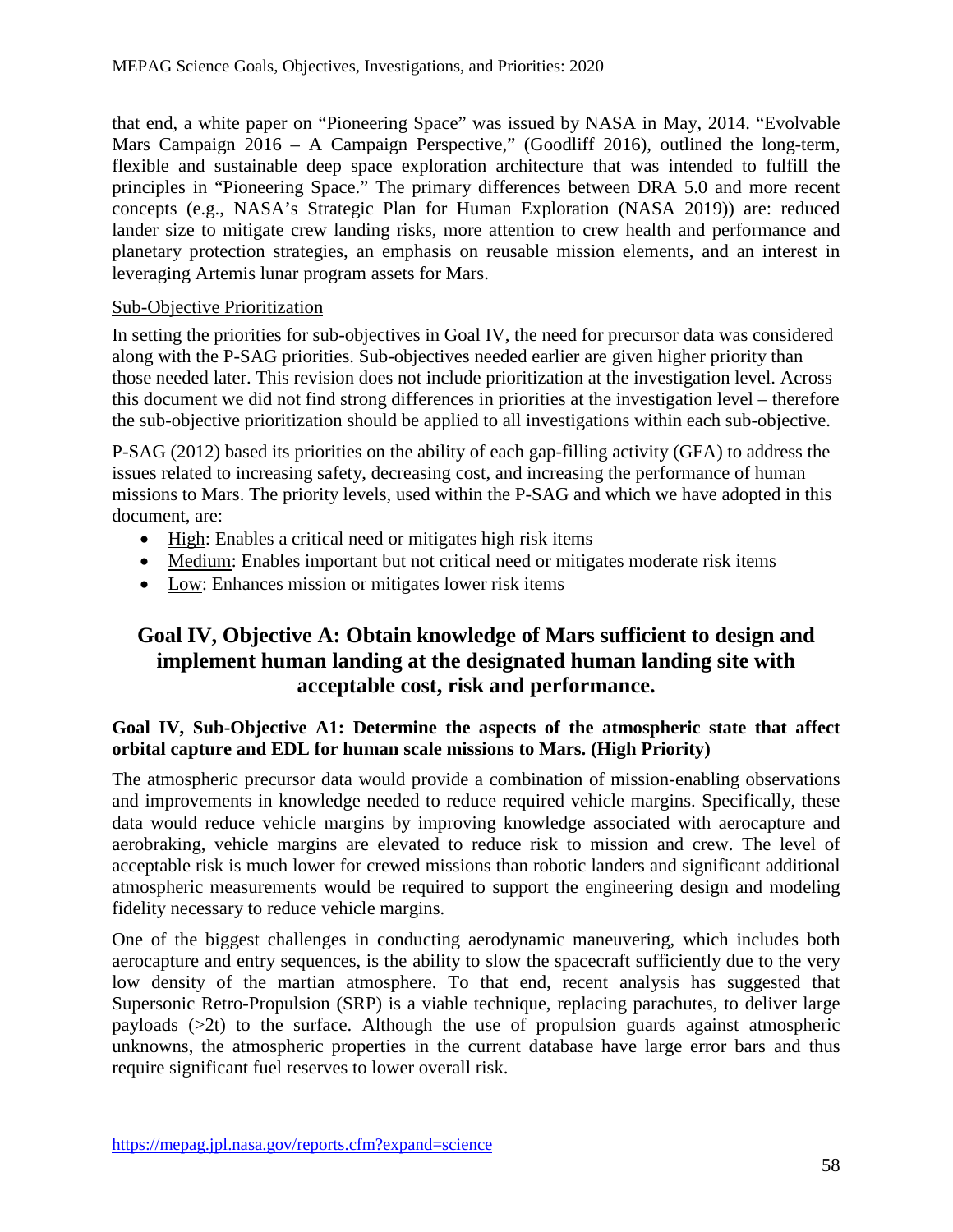However, while it was passively demonstrated on MSL, a new approach is to use pressure and density measurements taken during entry and feed them directly to the guidance algorithms during entry thus reducing atmosphere dispersions. A mission that demonstrates this capability would be of more value to aerocapture and EDL than collecting more data to improve model results. Likewise, architecture investments in surface and/or orbiting instruments may be more productive towards enabling precision landing than improved atmosphere modeling.

The investigations listed in this Sub-Objective are designed to fulfill the needs of the consulted EDL engineers; in particular, those working on design studies for human class landing systems for Mars. The observations are designed to both directly support engineering studies and to validate atmospheric numerical models. Existing recent observations fulfill some of the investigation requirements, but more observations have the potential to significantly improve the fidelity of the engineering models.

It would be prudent to instrument all Mars atmospheric flight missions to extract vehicle design and environment information. Our current understanding of the atmosphere comes primarily from orbital measurements, a small number of surface meteorology stations, a few entry profiles, and mostly from (poorly validated) atmospheric models. Each landed mission to Mars has the potential to gather data that would significantly improve our models of the martian atmosphere and its variability. It is thus desired that each opportunity be used to its fullest potential to gather atmospheric data.

A note regarding the current thinking about developing human scale landers: Since three to four landers would likely be delivered to the same location, precision landing and minimal jettison events are priorities. Additionally, a common lander structure is desired to minimize cost and risk and the cargo landers would be delivered prior to the crew. Therefore, the baseline lander system will need to be designed to accommodate variations in payload mass, arrival season, etc. Unlike current robotic lander missions designed for a specific entry date and time, these vehicles will need to be more robust to architectural variations. Atmosphere variations will be one part of the dispersions considered in the design.

Goal IV, Investigation A1.1: At all local times, make long-term (>5 Mars years) observations of the global atmospheric temperature field (both the climatology and the weather variability) from the surface to an altitude  $\sim 80$  km with  $\sim 5$  km vertical resolution and a horizontal resolution of <300 km. (High Priority)

#### *Cross-cutting:* **Goal II** A1.1, A4

Atmospheric temperature profiles together with pressure at a known altitude (e.g., at the surface) would provide the density information necessary to determine entry trajectories, atmospheric heating, and deceleration rates.

Goal IV, Investigation A1.2: At all local times, make long-term (>5 Mars years) global measurements of the vertical profile of aerosols (dust and water ice) between the surface and  $>60$  km with a vertical resolution  $\leq$ 5 km and a horizontal resolution of  $<$ 300 km. These observations should include the optical properties, particle sizes, and number densities. (High Priority)

*Cross-cutting:* **Goal II** A1.1, A1.2, A2.1, A3.1, A4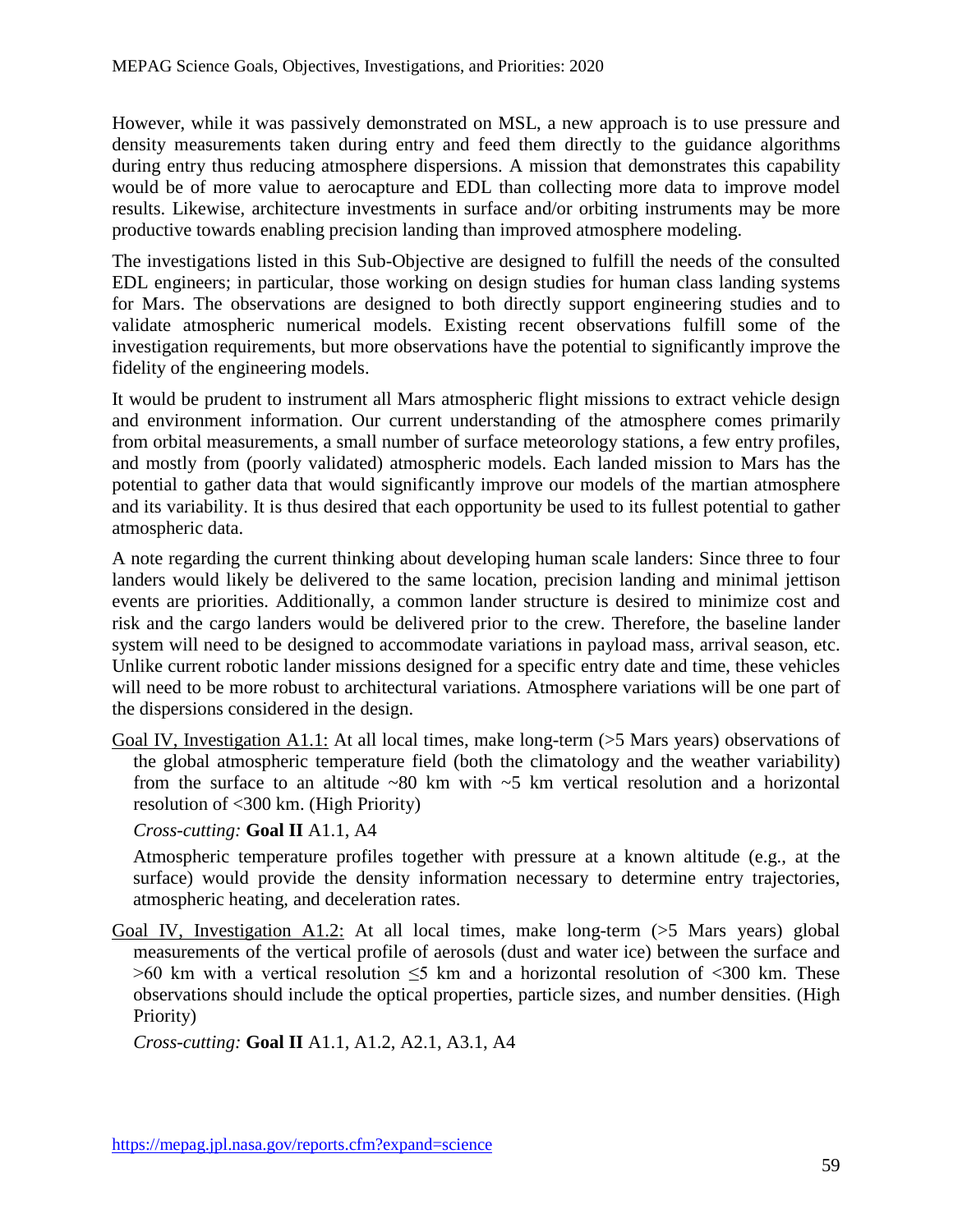Aerosol information is key to understand and validate numerical models of the temperature observations, and to understand and model the performance of guidance systems (especially optical systems).

Goal IV, Investigation A1.3: Make long-term (>5 Mars years) observations of global winds and wind direction with a precision  $\leq 5$  m/s at all local times from 15 km to an altitude >60 km. The global coverage would need observations with a vertical resolution of  $\leq$ 5 km and a horizontal resolution of  $\leq 300$  km. The record needs to include a planetary scale dust event. (High Priority)

#### *Cross-cutting*: **Goal II** A1.1, A2.1, A4

A better understanding of winds would help allow pinpoint landing of surface systems. In addition, there are currently essentially no global measurements of martian winds, a key component of the dynamical atmospheric system. Wind measurements would provide an important constraint on numerical models. Winds are expected to change dramatically (along with the temperature structure and aerosol distribution) during a planetary scale dust event, thus the winds under these conditions form an important part of the overall wind record.

#### **Goal IV, Sub-Objective A2: Characterize the orbital debris environment around Mars with regard to future human exploration infrastructure. (Low Priority)**

Goal IV, Investigation A2.1: Develop and fly an experiment capable of measuring or constraining the primary meteoroid environment around Mars for particles in the threat regime (>0.1 mm). (Low Priority)

#### *Cross-cutting:* **Goal III** C2.1, C2.2

There may be a dust ring between Phobos and Deimos located in and around the equatorial plane of Mars. Knowledge of the presence of these particulates and their size frequency distribution would help mission architecture planning and engineering designs for cargo and human missions to Mars orbit. The nature of this material could be constrained through *in situ*  measurements, meteoroid induced changes in the martian atmosphere, or monitoring of meteoroids from the surface. The model used in designing spacecraft destined for anywhere between Mercury and the asteroid belt between Mars and Jupiter is called the Meteoroid Engineering Model (MEM), version 3 (Moorhead et al. 2019). MEM 3 is adequate for the design of a Mars mission, but more data would reduce the uncertainty, which is currently estimated to be about an order of magnitude at Mars' distance from the Sun (due to minimal data or constraints). Reducing the uncertainty will likely cut down on the amount of shielding needed for spacecraft.

#### **Goal IV, Sub-Objective A3: Assess landing-site characteristics and environment related to safe landing of human-scale landers. (High Priority)**

Goal IV, Investigation A3.1: Characterize selected potential landing sites to sufficient resolution to detect and identify hazards to landing human scale systems. (High Priority)

#### *Cross-cutting*: **Goal III** A4.7

We know from experience with site selection for past robotic landers/rovers that sites with some of the most interesting scientific attributes also tend to have more difficult and risky terrain. We know from experience with prior Mars landers that the following four factors are particularly relevant to safe landing: the size and concentration of surface rocks, terrain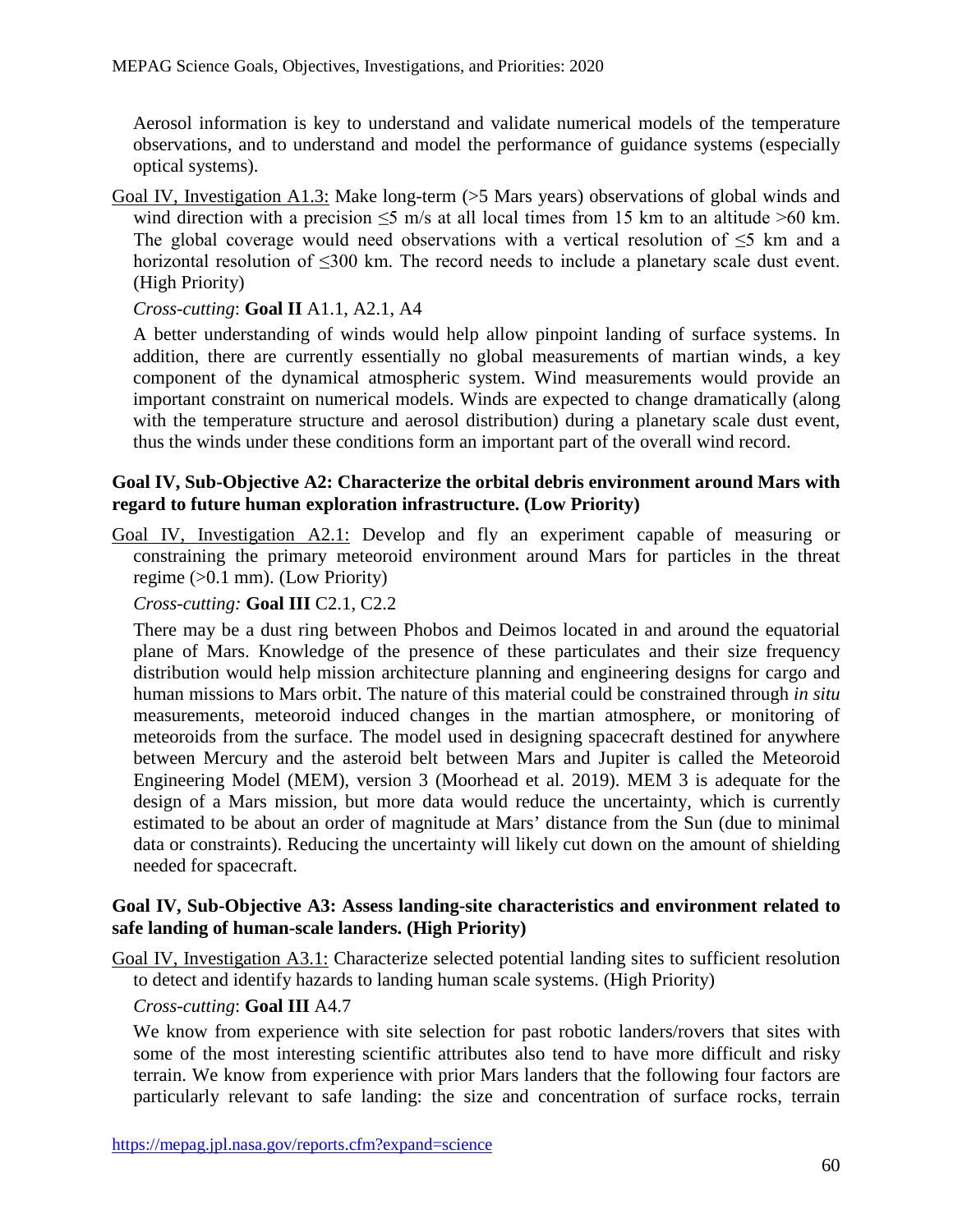slopes, and the concentration of dust. The specific safety thresholds for these parameters would depend on the specific design of the mission (for example, ground clearance provided by landing legs), but we know from prior experience that these factors have to be considered carefully for all landed missions at Mars. Currently high resolution imaging  $\ll 1$  m pixelscale) of the martian surface is limited to  $\langle 3\%$  coverage of Mars. It is a high priority to expand high resolution coverage to ensure future human landing sites are imaged. One major challenge for this Investigation is providing significantly increased communication bandwith to return the acquired data.

Goal IV, Investigation A3.2: Determine physical and mechanical properties and structure (including particle shape and size distribution), cohesion, gas permeability, and the chemistry and mineralogy of the regolith, including ice contents. (High Priority)

## *Cross-cutting*: **Goal II** A2

Landing on Mars with human-scale systems will likely include rocket propulsion to slow the vehicle down for landing. Blast ejecta from descent engines could exceed the bearing capacity of soils, as demonstrated on the Phoenix, MSL and InSight missions. This can lead to excavation of holes under the landers as well as the ejection of materials that can damage other systems at the landing site. Computational fluid dynamic modeling of human scale retro rocket plumes near landing show that the plume could impact the surface while the vehicle is still 100's of meters above the ground, and that, depending on engine cant angles and thrust levels just before landing, debris can be thrown up to 700 m from the landing site.

Goal IV, Investigation A3.3: Profile the near-surface winds (<15 km altitude) with a precision  $\leq$ 2 m/s in representative locales (e.g., plains, up/down wind of topography, canyons), simultaneous with the global wind observations. The boundary layer winds would need a vertical resolution of ≤1 km and a horizontal resolution of ≤100 m. The surface winds would be needed on an hourly basis throughout the diurnal cycle. During the daytime (when there is a strongly convective mixed layer), high-frequency wind sampling would be necessary. (High Priority)

# *Cross-cutting*: **Goal III** A4.3

A better understanding of winds would help pinpoint landing of surface systems. The winds are also a very sensitive diagnostic for the validation of numerical boundary layer models.

# **Goal IV, Objective B: Obtain knowledge of Mars sufficient to design and implement human surface exploration and EVA on Mars with acceptable cost, risk and performance.**

After humans have landed on Mars, it will be imperative that surface operations, including extravehicular activities (EVA), are robust and capable enough to accomplish the mission objectives. Robotic exploration of the surface has greatly improved our knowledge of hazards for rovers and the nature of the surface materials. However, important gaps remain in our knowledge of how human systems may be affected by the martian surface environment.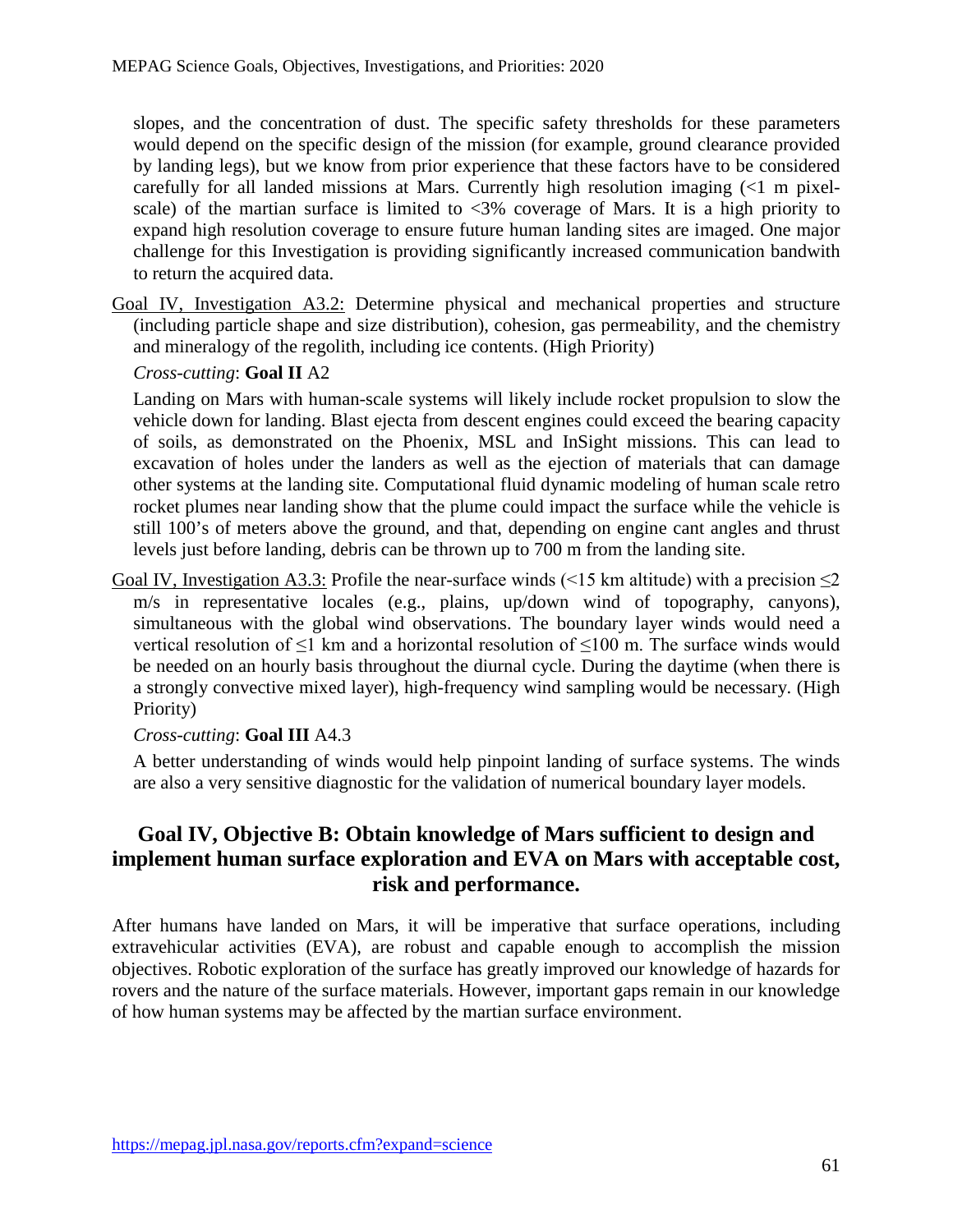#### **Goal IV, Sub-Objective B1: Assess risks to crew health and performance by:** *(1)* **characterizing in detail the ionizing radiation environment at the martian surface and** *(2)* **determining the possible toxic effects of martian dust on humans. (Medium Priority)**

Successful human missions to the Mars surface require a functional crew free from debilitating health risks imposed by the martian environment. In addition to biohazards (discussed in Sub-Objective D2), the primary gaps in our knowledge about potential harmful environmental effects include the radiation environment and dust toxicity of surface regolith.

- Goal IV, Investigation B1.1: Conduct measurements of neutrons with directionality (energy range from  $\langle 10 \text{ keV} \text{ to } \rangle = 100 \text{ MeV}$ ). (Medium Priority)
- Goal IV, Investigation B1.2: Measure the charged particle spectra, neutral particle spectra, and absorbed dose at the martian surface throughout the ~11 year solar cycle (from solar maximum to solar minimum) to characterize "extreme conditions" (particle spectra from solar maximum and minimum, as well as representative "extreme" solar energetic particle (SEP) events), and from one solar cycle to the next. (Medium Priority)

The martian atmosphere is geometrically thinner and of lower density than Earth's, and lacks an adequate global, intrinsic magnetic field, thus posing a higher risk to radiation exposure. As energetic particles dissipate energy into the martian atmosphere and regolith due to the background galactic cosmic rays (GCRs) and solar energetic particles (SEPs), they produce a host of secondary particles, especially after higher energy SEP events. These include neutrons, which can be highly biologically damaging and therefore contribute a significant share of the dose equivalent. Of the particles that pass through the atmosphere the efficiency for the production of secondary neutrons is currently uncertain. During future missions, SEP intensities would most likely be forecasted and detected from the vantage point of space or Earth. Models must account for the details of SEP energy deposition into the atmosphere to assess the impact of these events on the surface of Mars. Hence, successful development of these models would require simultaneous, accurate measurements of the radiation field both in space and on the surface which is currently the situation with MAVEN and MSL. Unfortunately, the current solar activity is too low to generate energetic enough SEP events and the resulting outputs of the model system are not fully constrained.

MSL is carrying the Radiation Assessment Detector (RAD), designed to assess radiation hazards from both neutrons and energetic charged particles on the surface of Mars. MSL continues to provide ground-truth measurements of the radiation environment on the surface of Mars, for both GCR and the SEP events. These measurements have been useful in providing necessary boundary conditions to constrain radiation exposure models primarily for GCRs, whose input flux, energy spectra, and variations are approximately uniform over much of the length of the solar system, but had never been measured on the martian surface. MSL is also characterizing the contribution to the surface radiation environment of the SEP events that it samples. However, there have been very few SEPs during the course of the MSL mission and the largest event measured thus far (10-12 September 2017) was still too small to represent a risk to the health of any astronaut receiving it (Zeitlin et al. 2018). Much larger SEP events are possible and their radiation impacts remain poorly understood.

Goal IV, Investigation B1.3: Assay for chemicals with known toxic effect on humans in samples containing dust-sized particles that could be ingested. Of particular interest is a returned sample of surface regolith that contains airfall dust, and a returned sample of regolith from as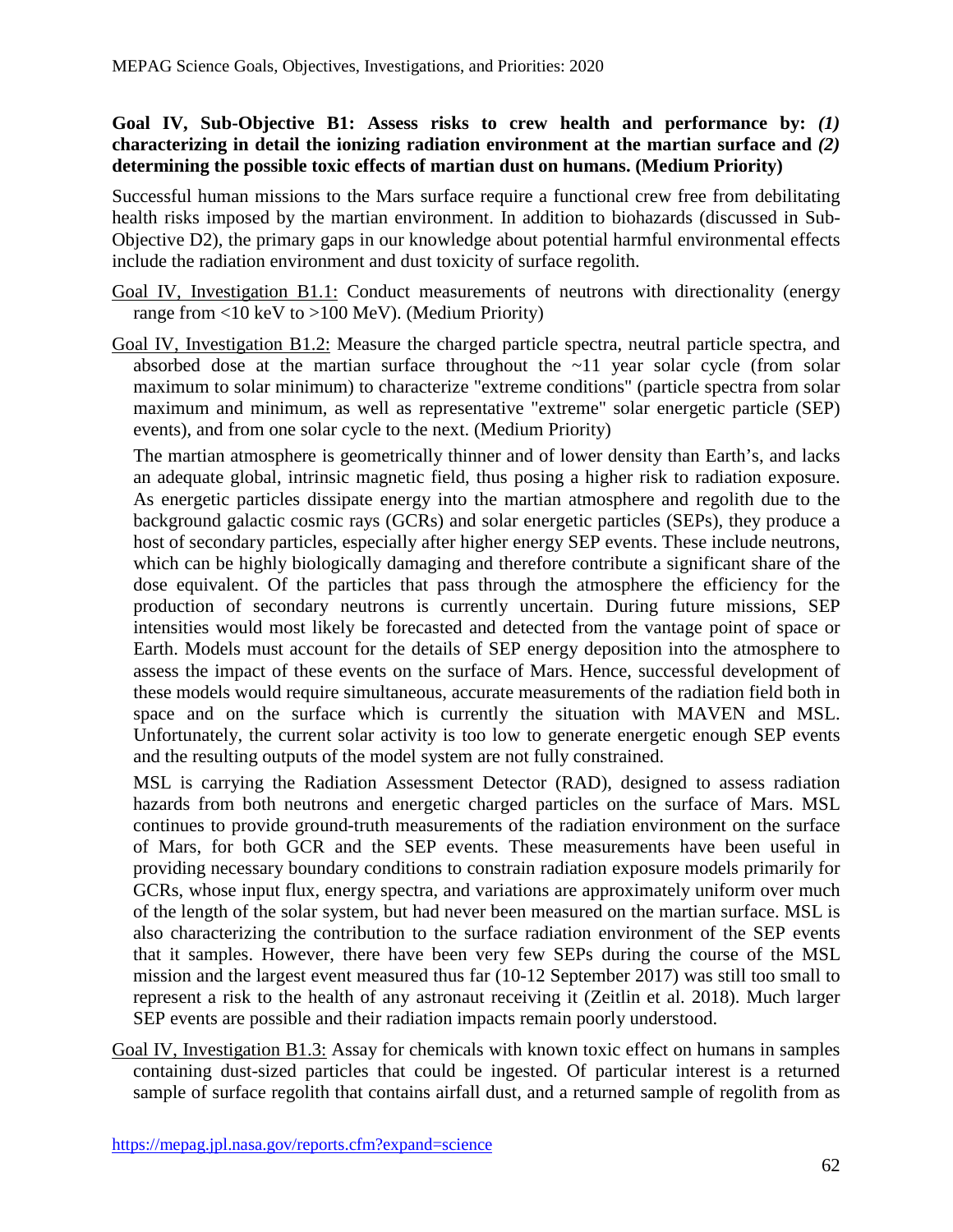great a depth as might be affected by surface operations associated with human activity (EVA, driving, mining, etc.). (Medium Priority).

Goal IV, Investigation B1.4: Analyze the shapes of martian dust grains with a grain size distribution (1-500 microns) sufficient to assess their possible impact on human soft tissue (especially eyes and lungs). (Medium Priority)

A sample return of typical martian surface materials will provide a wealth of knowledge about the potential toxic effects of Mars dust on humans. Dust mitigation protocols have already been adopted and are expected to address much of the risk.

#### **Goal IV, Sub-Objective B2: Characterize the surface particulates that could affect engineering performance and lifetime of hardware and infrastructure. (Low Priority)**

Mars is a dry, dusty place. We need to understand the potential impacts of dust on a crewed mission to the martian surface. Within this Sub-Objective, we focus on the effect of dust on the engineering system that would keep the humans on Mars alive and productive (versus the direct effects of martian dust on human beings, which are included in Sub-Objective B1 in this Goal, or the effect of dust on ISRU systems which is within Sub-Objective C1).

There are at least three potential deleterious effects that need to be understood:

- *1)* effects of dust on seals, especially seals that need to be opened and then reestablished,
- *2)* effect of dust on the electrical properties of the surfaces on which it would accumulate (for example, the effect of dust on circuit boards), and
- *3)* the corrosive chemical effects of martian dust on different kinds of materials.

Past experience with lunar surface astronaut operations as part of the Apollo program illuminated that it would be difficult, if not impossible, to prevent dust from getting into different parts of a landed system on Mars. On the Moon, there were three primary anthropogenic dust-raising mechanisms (ranked according to increased importance): *(i)* astronaut walking, *(ii)* rover wheels spinning up dust, and *(iii)* landing and takeoff of spacecraft. These three mechanisms would also be relevant for a martian surface mission, but on Mars there would be a fourth as *(iv)* winds are capable of raising and transporting dust.

Addressing this Sub-Objective requires collecting enough data about the martian dust so as to be able to create a large quantity of a martian dust simulant that could be used in engineering laboratories on Earth. Such data would be best obtained by analysis of a returned sample. We have substantial knowledge of martian dust already and good simulants exist which is why this is ranked as a low priority.

Goal IV, Investigation B2.1: Analyze regolith and surface aeolian fines (dust), with a priority placed on the characterization of the electrical and thermal conductivity, triboelectric and photoemission properties, and chemistry (especially chemistry of relevance to predicting corrosion effects), of samples of regolith from a depth as large as might be affected by human surface operations. (Low Priority)

# *Cross-cutting*: **Goal II** A1

Significant data about dust properties, dust accumulation rates, and effects on mechanical surface systems on Mars have been obtained from Mars Exploration Rovers missions (MER: *Opportunity* and *Spirit*), Phoenix, and MSL (*Curiosity*), thus the impact of additional investigations of these properties are now ranked lower than in previous versions of this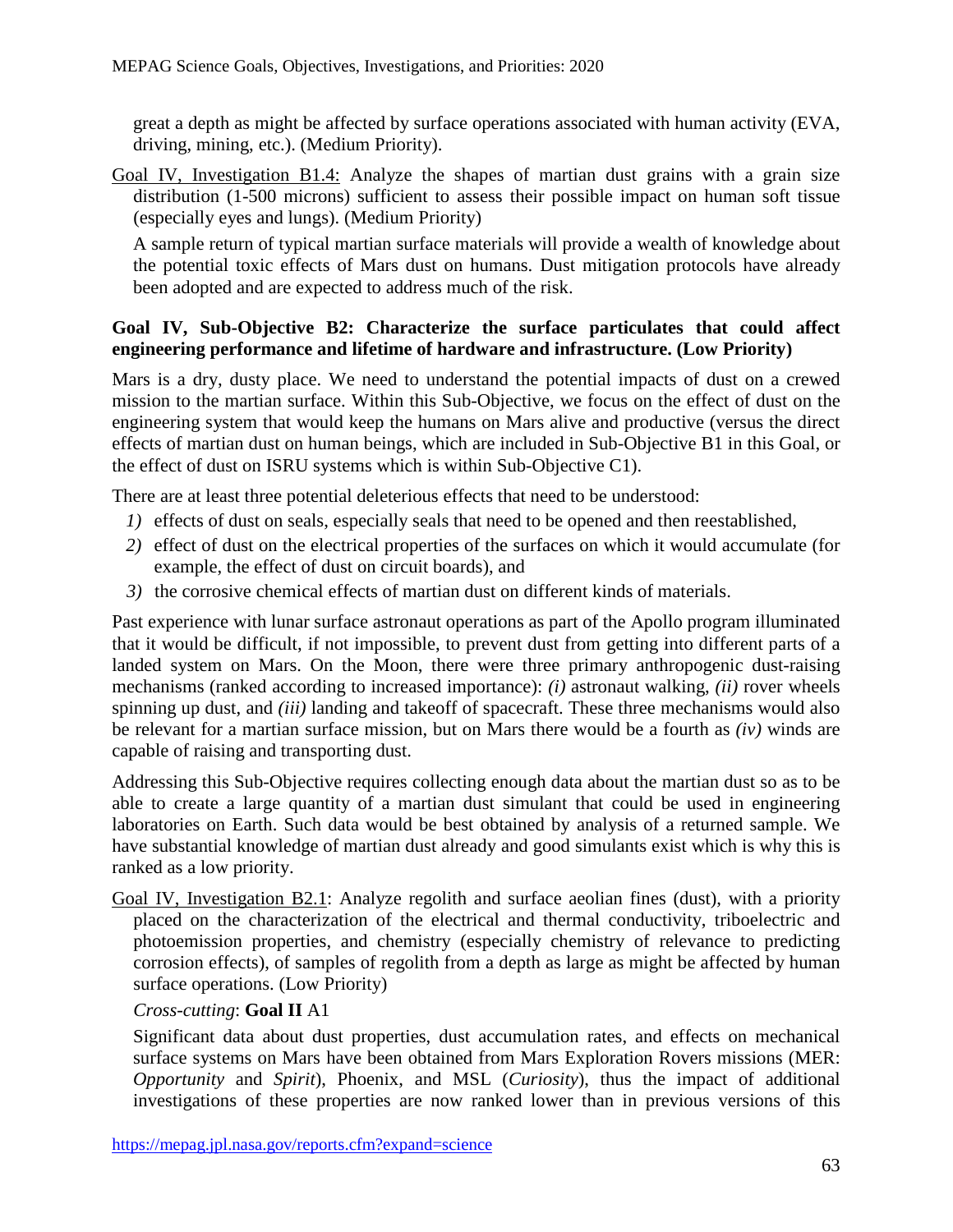document. Although partial information exists on grain shape and size distribution, density, shear strength, ice content and composition, and mineralogy, especially from Gale Crater, these data should be extended to at least one other site with different geologic terrain. Furthermore, there is still a dearth of data regarding the electric and thermal conductivity, triboelectric and photoemission properties and associated chemistry of the fines.

#### **Goal IV, Sub-Objective B3: Assess the climatological risk of dust storm activity in the human exploration zone at least one year in advance of landing and operations. (High Priority)**

Dust storms pose a direct risk to human exploration of Mars in several ways. Landing systems are not currently planned on being robust to the presence of a significant dust storm, and thus it is imperative that dust storm forecasting be accurate enough to confidently rule out dust storm formation during landing. Furthermore, dust storms can significantly affect operations and degrade solar power collection, making storm forecasting during surface operations an important capability. Long-term (seasonal and annual) expectation of dust events can be established statistically. Accurate short-term forecasting (hours to sols) will require a combination of improved atmospheric models and an active network of monitoring weather satellites and surface-based meteorological stations to provide the synoptic data needed as input to any forecast model. Improved measurements of the near-surface atmosphere are critically needed to improve the accuracy of Mars atmospheric models (see Goal II, Sub-Objective A1).

Goal IV, Investigation B3.1: Globally monitor the dust and aerosol activity continuously and simultaneously at multiple locations across the globe, especially during large dust events, to create a long-term dust activity climatology (>10 Mars years) capturing the frequency of all events (including small ones) and defining the duration, horizontal extent, and evolution of extreme events. (High Priority)

*Cross-cutting:* **Goal II** A1; **Goal III** A2.4

The dust activity climatology is primarily designed to understand the statistical frequency of events and their expected durations (to determine the necessary margins for waiting them out in orbit or on the surface). Accurately measuring these conditions is critical to understanding the structure, and dynamical behavior of extreme weather on Mars. Measurements do not need to be taken continuously over 10 Mars years.

Goal IV, Investigation B3.2: Monitor surface pressure and near surface (below 10 km altitude) meteorology over various temporal scales (diurnal, seasonal, annual), and if possible in more than one locale. (High Priority)

*Cross-cutting:* **Goal II** A1; **Goal III** A2.5, A4.3

Surface pressure directly controls the total atmospheric mass and thus the altitude of critical events during EDL. For surface pressure, characterize the seasonal cycle, the diurnal cycle (including tidal phenomena) and quantify the weather perturbations (especially due to dust storms). The measurements would need to be continuous with a full diurnal sampling rate  $>0.01$  Hz and a precision of  $10^{-1}$  Pa.

Surface and near-surface meteorology provides information on the martian boundary layer. Such data provide key parameters for the near surface atmosphere encountered at touchdown and launch as well as critical validation of martian numerical boundary layer schemes. The surface is where energy, mass and dust are exchanged between the atmosphere and the surface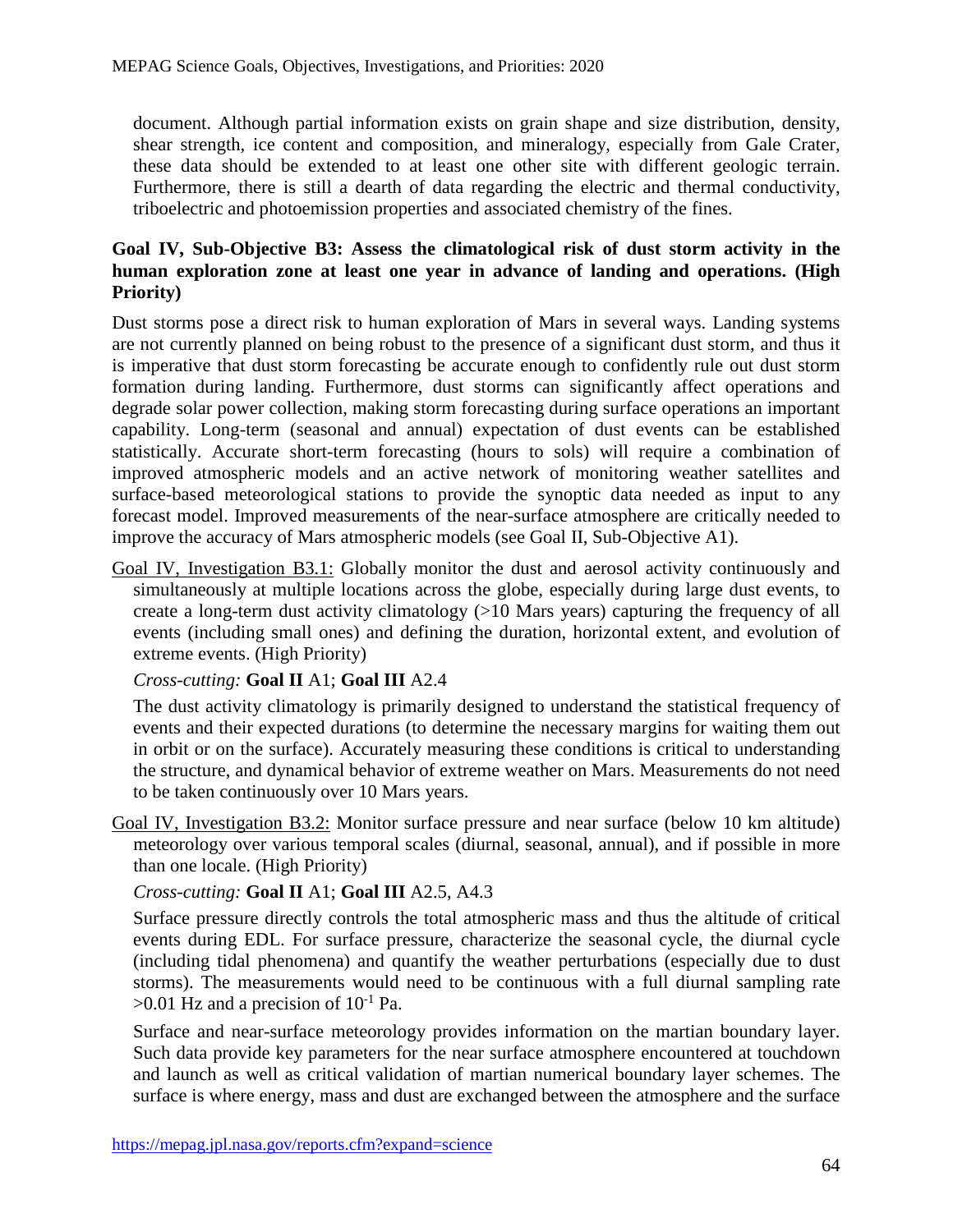and where a large part of the forcing of the atmosphere is located. In order to validate atmospheric models it is vital to get the near-surface meteorology correct. Surface and nearsurface meteorology includes simultaneous *in situ* measurements (temperature, surface winds and relative humidity) and high vertical resolution profiles of temperature and aerosol below ~10 km. To avoid constraining future destinations, multiple locations need to be sampled to provide adequate understanding of and confidence in modeling the impacts of local and regional effects on the meteorology under varying conditions.

Goal IV, Investigation B3.3: Collect temperature and aerosol profile observations even under dusty conditions (including within the core of a global dust storm) from the surface to 20 km (50-80 km in a global dust storm) with a vertical resolution of  $\leq$ 5 km. (High Priority)

#### *Cross-cutting:* **Goal II** A1

Global temperature profiles, including in dusty conditions, are a key measurement to reduce EDL risk associated with the large error bars associated with unknowns in density variation.

#### **Goal IV, Sub-Objective B4: Assess landing-site characteristics and environment related to safe operations and trafficability within the possible area to be accessed by elements of a human mission. (Medium Priority)**

Humans landing and working on the surface of Mars will interact with the martian surface, which is mostly regolith. Therefore, it is important to understand certain properties of the martian regolith in order to design and operate systems on Mars.

Goal IV, Investigation B4.1: Characterize selected potential landing sites to sufficient resolution to detect and characterize hazards to trafficability at the scale of the relevant systems. (Medium Priority)

#### *Cross-cutting:* **Goal III** A4.7

Goal IV, Investigation B4.2: Determine physical and mechanical properties and structure (including particle shape and size distribution), cohesion, gas permeability, and chemistry and mineralogy of the regolith, including ice contents. (Medium Priority)

These investigations mirror Investigations A3.1 and A3.2 but focus on collecting data needed for surface operations. While there are strong similarities, the surface systems and EVA requirements will require different data sets and analyses than the landers. In order for landed human missions to achieve their objectives, movement across the martian surface would be required. This might manifest itself in establishing and maintaining necessary surface infrastructure, or in accessing specific scientific targets. Thus, trafficability hazards need to be considered. In the case of the MER missions, both *Spirit* and *Opportunity* became embedded in soft soil while driving. *Opportunity* was able to extricate itself and continue driving, but *Spirit* was not. Other trafficability hazards include rock fields and steep slopes.

Specific measurements regarding regolith physical properties and structure includes presence of significant heterogeneities or subsurface features of layering, with measurements of vertical variation of *in situ* regolith density within the upper 30 cm for rocky areas, on dust dunes, and in dust pockets to within 0.1  $g/cm<sup>3</sup>$ , as well as an index of shear strength. Gas permeability of the regolith should be measured in the range 1 to 300 Darcy with a factor of three for accuracy. Measurements are needed for regolith particle shape and size distribution, as well as Flow Rate Index test or other standard flow index measurement on the regolith materials.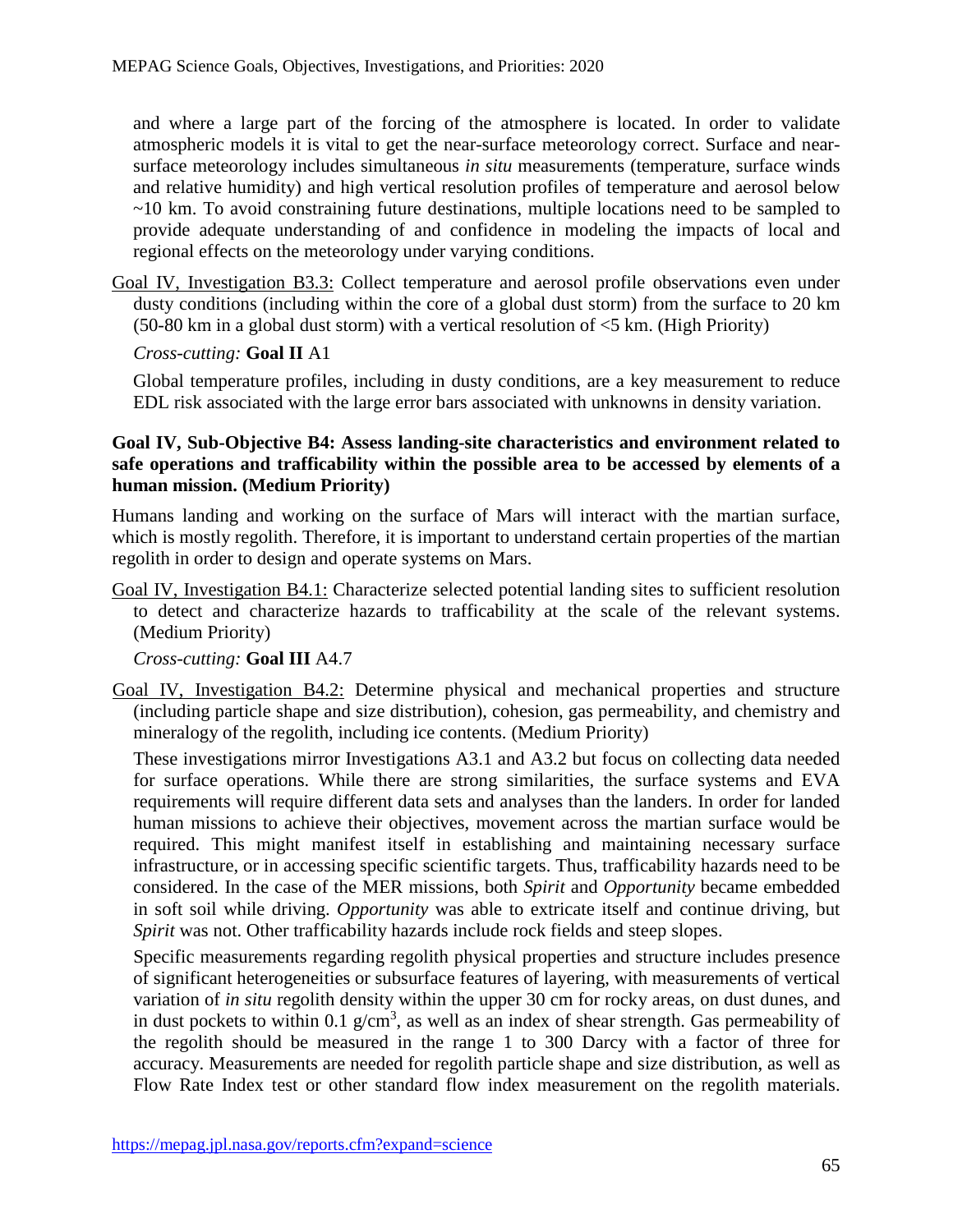Finally, measurements are needed to determine the chemistry and mineralogy of the regolith, including ice contents.

Eventual construction of habitats and other facilities would require a surface with sufficient bearing strength to handle the load placed on the surface. In addition, excavation to establish foundations or to provide protection from the surface environment by, for example, burying habitats beneath the regolith to provide protection from radiation, would require understanding subsurface structure of the regolith in order to design and operate systems capable of excavating and using the regolith materials.

Goal IV, Investigation B4.3: Combine the characterization of atmospheric electricity with surface meteorological and dust measurements to correlate electric forces and their causative meteorological source for more than 1 Mars year, both in dust devils and large dust storms. (Medium Priority)

# *Cross-cutting:* **Goal II** A1.2

Atmospheric electricity has posed a hazard to aircraft and space launch systems on Earth, and might pose similar danger on Mars. One notable incident was the lightning strike that hit the Apollo 12 mission during the ascent phase, causing the flight computer in the spacecraft to reset. Far from a random event, the strike was likely triggered by the presence of the vehicle itself, combined with its electrically conductive exhaust plume that provided a low resistance path to the ground. Future explorers on Mars might face similar risks during Mars Take-off, Ascent and Orbit-insertion (MTAO) after the completion of their mission due to charge suspended in the atmosphere by local, regional or global dust activity. The amount of charge contained in these events, their spatial and temporal variations, and discharge mechanisms remain largely unknown. Surface measurements of electrodynamic phenomena within the atmosphere (i.e., below the ionosphere) could reveal whether or not charge buildup is sufficient for large scale discharges, such as those that affected Apollo 12. Electrified dust and discharge processes may represent a hazard during surface operations, as they could effect static-discharge of sensitive equipment, communications, or frictional charging interactions ("triboelectricity") between EVA suits, rovers, and habitats. Understanding the ground and atmospheric conductivity, combined with the electrical properties of dust, would help to constrain the magnitude of these risks. Electricity investigations should specifically determine if higher frequency (AC) electric fields are present between the surface and the ionosphere, over a dynamic range of  $10 \mu V/m - 10 V/m$ , over the frequency band  $10 Hz$ -200 MHz. Power levels in this band should be measured at a minimum rate of 20 Hz and also include time domain sampling capability. Determine the electrical conductivity of the martian atmosphere, covering a range of at least  $10^{-15}$  to  $10^{-10}$  S/m, at a resolution  $\Delta S = 10\%$  of the local ambient value.

# **Goal IV, Objective C: Obtain knowledge of Mars sufficient to design and implement In Situ Resource Utilization of atmosphere and/or water on Mars with acceptable cost, risk and performance.**

In situ resource utilization (ISRU) is a critical aspect of human exploration. Initial human missions are anticipated to be strongly dependent on atmospheric capture and conversion of  $CO<sub>2</sub>$ to O2. Later missions could begin to rely more heavily on water collected either from the regolith or from buried ice. Much later missions could rely on construction materials derived from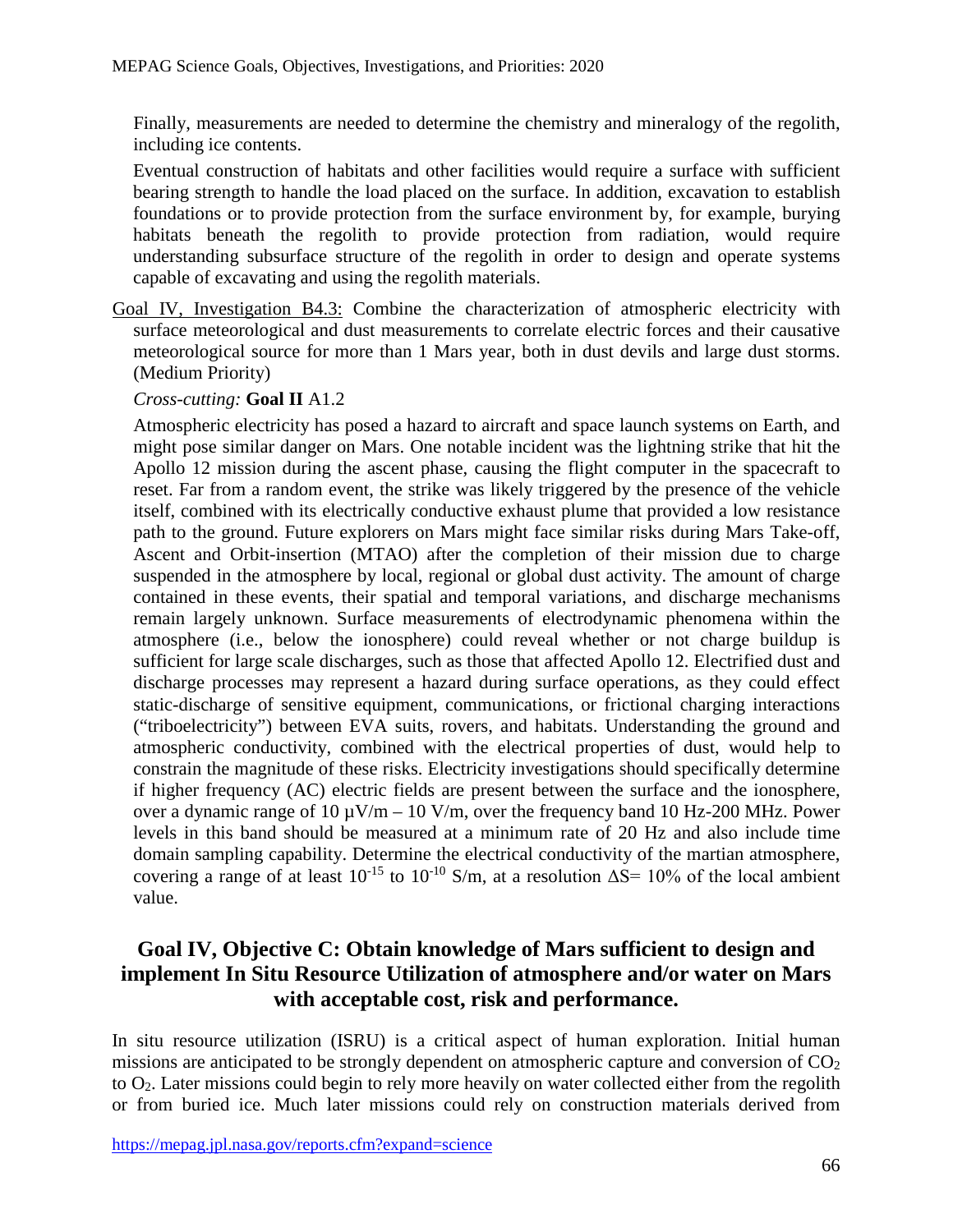martian regolith. The initial human missions will provide substantial opportunities to explore for more extensive water resources and to experiment with martian materials for use in construction. This document encompasses the use of robotic flight missions (to Mars) to prepare for potential human missions (or sets of missions) to the martian system and therefore topics such as construction of large habitats and mining of precious/rare metals are not addressed here as they are not the target of initial human missions.

#### **Goal IV, Sub-Objective C1: Understand the resilience of atmospheric In Situ Resource Utilization (ISRU) processing systems to variations in martian near-surface environmental conditions. (High Priority)**

Future crewed Mars missions will be enabled by using *in situ* resources to produce oxygen for propellant and other consumables. Key trades include quantifying the mass, power, and risk associated with the equipment necessary to acquire and process atmosphere-sourced commodities compared to the mass, power, and risk of simply delivering them from Earth. ISRU has been a staple of human exploration architecture for Mars since the NASA Design Reference Missions of the 1990s.

Goal IV, Investigation C1.1: Test ISRU atmospheric processing system to measure resilience with respect to dust and other environmental challenge performance parameters that are critical to the design of a full-scale system. (High Priority)

We do not yet understand in sufficient detail the effects of the martian environment near the surface on a potential ISRU atmospheric processing system, and what it would take to operate one within acceptable risk for human missions. Two important things to learn are: *(1)* equipment resilience with respect to dust and other environmental challenges, and *(2)* knowledge of performance parameters that are critical to the design of a full-scale system. In response to this, NASA has selected the Mars Oxygen ISRU Experiment (MOXIE) investigation as part of the payload of the Mars-2020 rover (*Perseverance*). MOXIE is the next logical step after laboratory investigations in simulated environments, and is planned to obtain such knowledge through operation of an ISRU plant under actual Mars mission conditions of launch and landing, dust, wind, radiation, electrostatic charging and discharge, thermal cycles, low gravity (which affects convection), and enforced autonomy. Because the lower martian atmosphere is well-mixed, only a single advance measurement is expected to be needed.

#### **Goal IV, Sub-Objective C2: Characterize potentially extractable water resources to support ISRU for long-term human needs. (Medium Priority)**

The most important resource needed to support sustained human presence is water. Critical missing information falls into two broad categories: *(1)* the location and attributes (e.g., concentration, depth, chemistry, accessibility) of the resource deposits of interest, and *(2)* the engineering information needed to be able to plan for the extraction/processing. This information is a central input into some very high-level architectural trades involving the mass, power, and risk associated with the equipment necessary to acquire and process these commodities from martian resource deposits compared to the mass, power, and risk of simply delivering them from Earth.

The importance of ISRU using martian  $H_2O$  for human exploration of Mars is based on its ability to help sustain a long term human presence. It is the logical next step after the initial mission(s)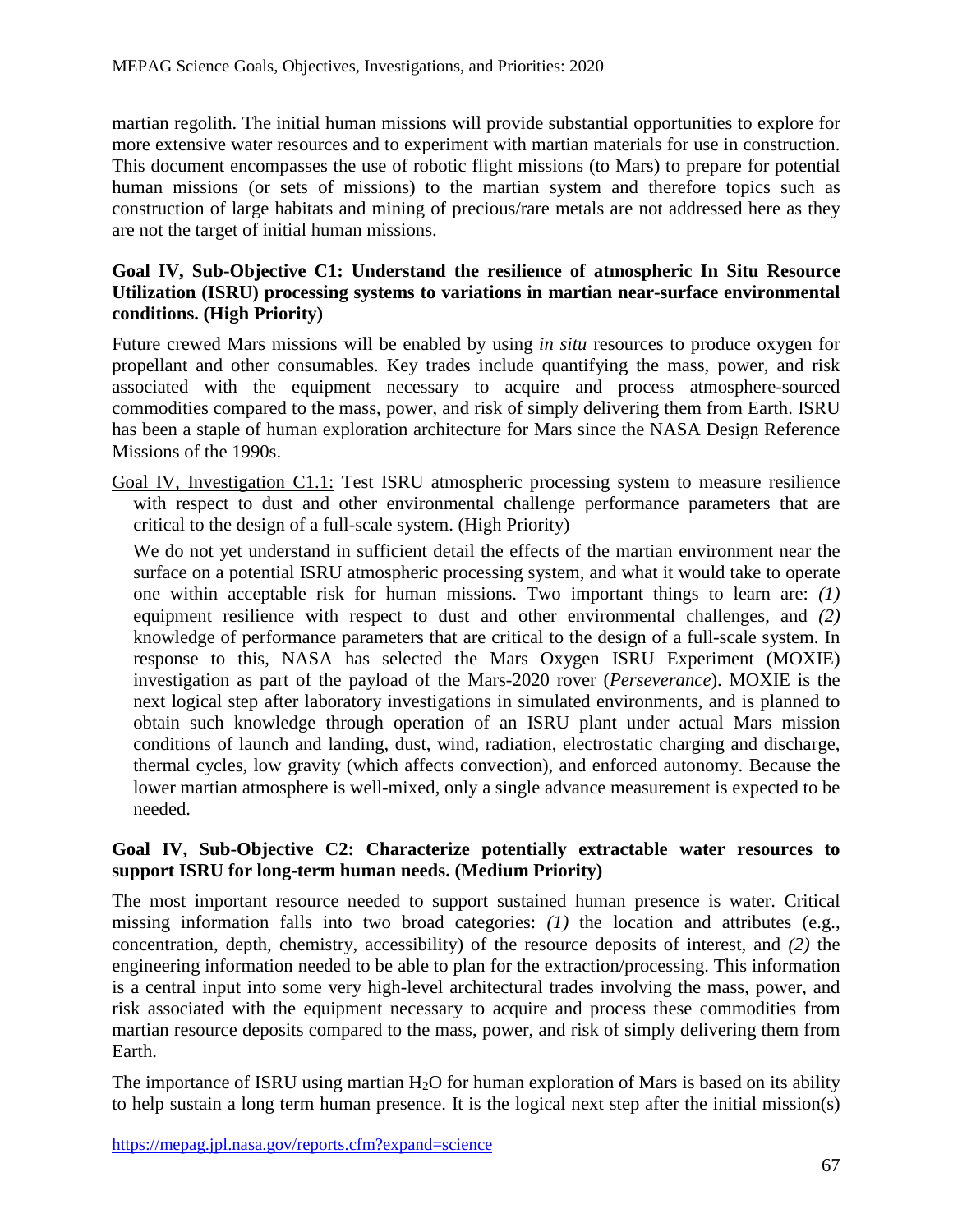and therefore it is of interest to ensure that sizable, extractable water resources are present near the first human landing sites. This will enable the first human missions to verify and begin the process of setting up water-based ISRU. Access to abundant water resources will be critical for enabling future missions and sustaining human exploration beyond the first mission. This investigation is rated as a medium priority because many of the key investigations are needed during the first human missions to the surface and a suitable deposit should be identified for landing site selection processes.

In the case of hydrogen (or equivalently, water), ISRU has the potential to have a substantial long term impact on mission affordability, particularly as related to the amount of mass to be delivered to the surface. Information gathered from MGS, Mars Odyssey, MEx, MER, Phoenix, MRO and telescopic observations have shown that water exists on Mars in at least four settings: hydrated minerals in rocks and soils, in ground ice or buried glaciers, in the polar ice caps, and in the atmosphere. However, it is as-yet unknown whether the water in any of these locations constitutes a viable resource deposit, and whether the demands placed on the mission's processing system to extract the deposits would be compatible with the engineering, risk, and financial constraints of a human mission to Mars. Two classes of deposits are currently of highest interest:

Hydrated minerals: Numerous deposits of hydrated silicate, carbonate, and sulfate minerals have been identified on Mars from spectroscopic measurements. These deposits are attractive candidates for ISRU because: *1)* they exist on the surface, thus their surface spatial distributions can be constrained (in dust-free areas) using remote methods, *2)* they exist in a variety of locations across the globe, thus providing many choices for mission landing sites, and *3)* the low water activity in these minerals would preclude planetary protection issues. Limitations on existing measurements include: *1)* uncertainty of volume abundance within the upper meter of the surface, 2) best available spatial resolution  $(-20 \text{ m/pixel})$  might not be sufficient for ISRU processing design, and *3)* mechanical properties of H-bearing materials are not sufficiently constrained.

Subsurface ice: Accessible, extractable hydrogen at most high-latitude sites is likely to be in the form of subsurface ice. In addition, theoretical models can predict subsurface ice in some midlatitude regions, particularly on poleward facing slopes. Indeed, ice at northern latitudes as low as 42° has been detected in fresh craters using high-resolution imaging and spectroscopy. Based on observed sublimation rates and the color of these deposits, the ice is thought to be nearly pure with <1% debris concentration. Pure subsurface ice and other ice-cemented soil were also detected by the Phoenix mission. Investigations into subsurface ice may also have relevance for **Goal I**, Investigation A2.1.

Goal IV, Investigation C2.1: Identify a set of candidate water resource deposits that have the potential to be relevant for future human exploration. (Medium Priority)

*Cross-cutting:* **Goal I** A2.1; **Goal II** A2.2, B2.1; **Goal III** A1.1, A1.4

In identifying candidate water resource deposits, enough information needs to be collected to be able to identify, characterize (from reconnaissance data), and prioritize the targets identified and to guide engineering/technology planning and architectural decisions related to water-based ISRU.

Goal IV, Investigation C2.2: Prepare high spatial resolution maps of one equatorial site with water bound in regolith materials and one mid to high latitude site with water ice at or within

<https://mepag.jpl.nasa.gov/reports.cfm?expand=science>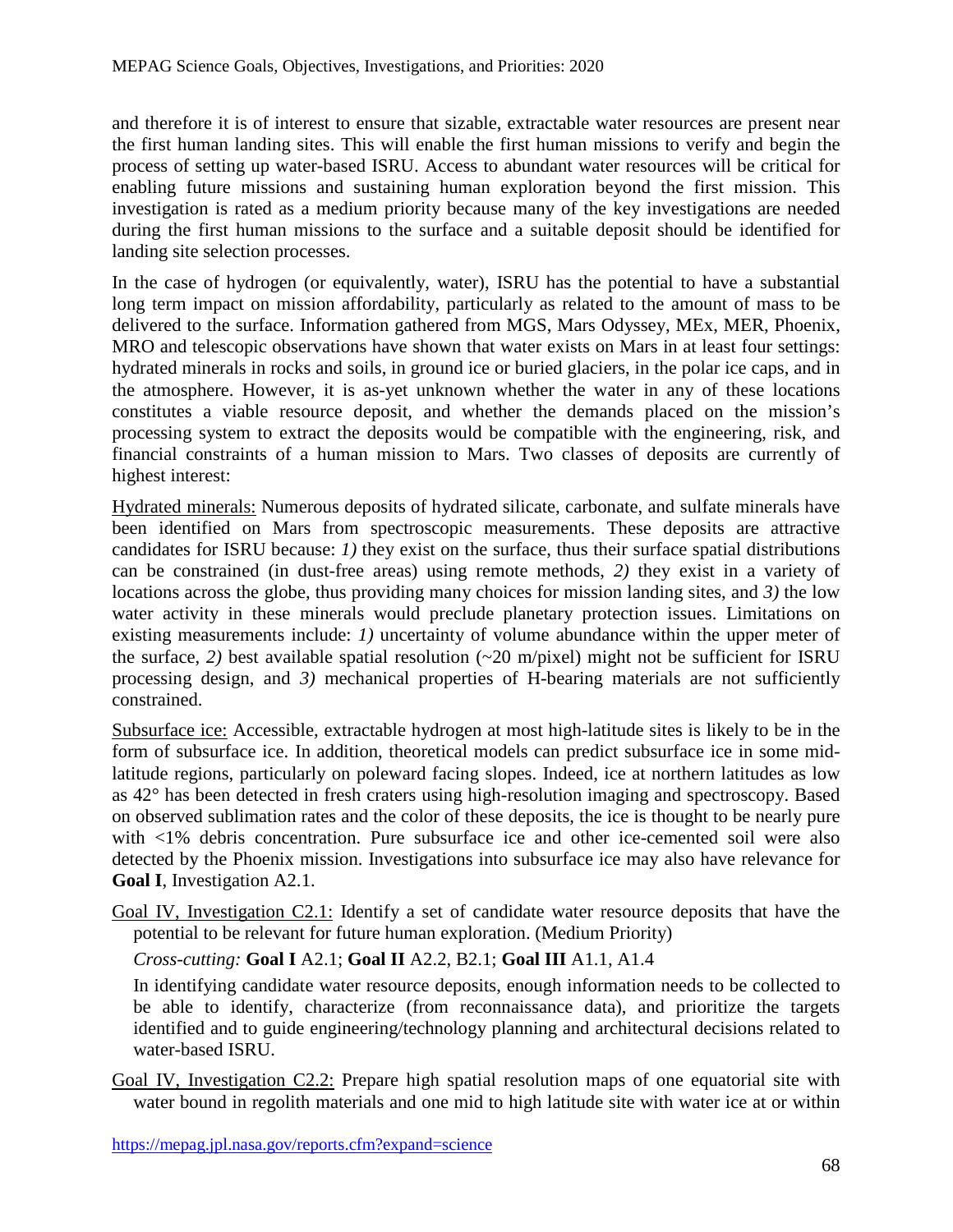a few meters of the surface that include the information needed to design and operate an extraction and processing system with adequate cost, risk, and performance. (Medium Priority)

## *Cross-cutting:* **Goal III** A4.7

To prepare high spatial resolution maps, information needs to include, but may not be limited to: depth-concentration relationship of the water-bearing phase(s), map-view spatial relationships, and physical properties of the water-bearing material, including percent abundance and expected yield per square meter of excavated material.

Goal IV, Investigation C2.3: Measure the energy required to excavate/drill and extract water from the H-bearing material, either shallow water ice or hydrated minerals as appropriate for the resource. (Medium Priority)

# **Goal IV, Objective D: Obtain knowledge of Mars sufficient to design and implement biological contamination and planetary protection protocols to enable human exploration of Mars with acceptable cost, risk and performance.**

Human exploration will bring along with it much higher levels of contamination from terrestrial biota. It will also result in unprecedented exposure of humans to martian materials. Understanding and constraining the risk of these effects to both science and to the Earth is of major importance. The levels of exposure between the human environment and the martian surface will vary depending on exploration architecture. Certain types of human activities, related to mission architecture and areas of the surface being accessed, will result in greater likelihood of forward and backward contamination. Therefore the sub-objectives listed below should be interpreted based on the type of human activities occurring during surface exploration.

#### **Goal IV, Sub-Objective D1: Determine the martian environmental niches that meet the definition of "Special Region" at the human landing site and inside of the exploration zone. (High Priority)**

It is necessary to consider both naturally-occurring Special Regions and those that might be induced by envisioned (human-related) missions. (Special Regions are defined within Rummel et al. (2014).) One of the major mission objectives of a potential human mission would likely be to determine if and how life arose naturally on Mars.

Goal IV, Investigation D1.1: Identify the locations and characteristics of naturally occurring Special Regions, and regions with the potential for spacecraft-induced Special Regions. (High Priority)

#### *Cross-cutting:* **Goal I** A1; **Goal III** A4.7

Data that contributes to the understanding of the location of extant Special Regions where martian life could exist is considered to be high priority as it is essential in the search for extant life (see **Goal I**, Objective A). Additionally, if a Special Region is created as a direct consequence of human presence, it has the potential to be contaminated with terrestrial life and complicate the search for martian life. Similarly, any naturally-occurring Special Regions need to be identified and protected from potential terrestrial contamination.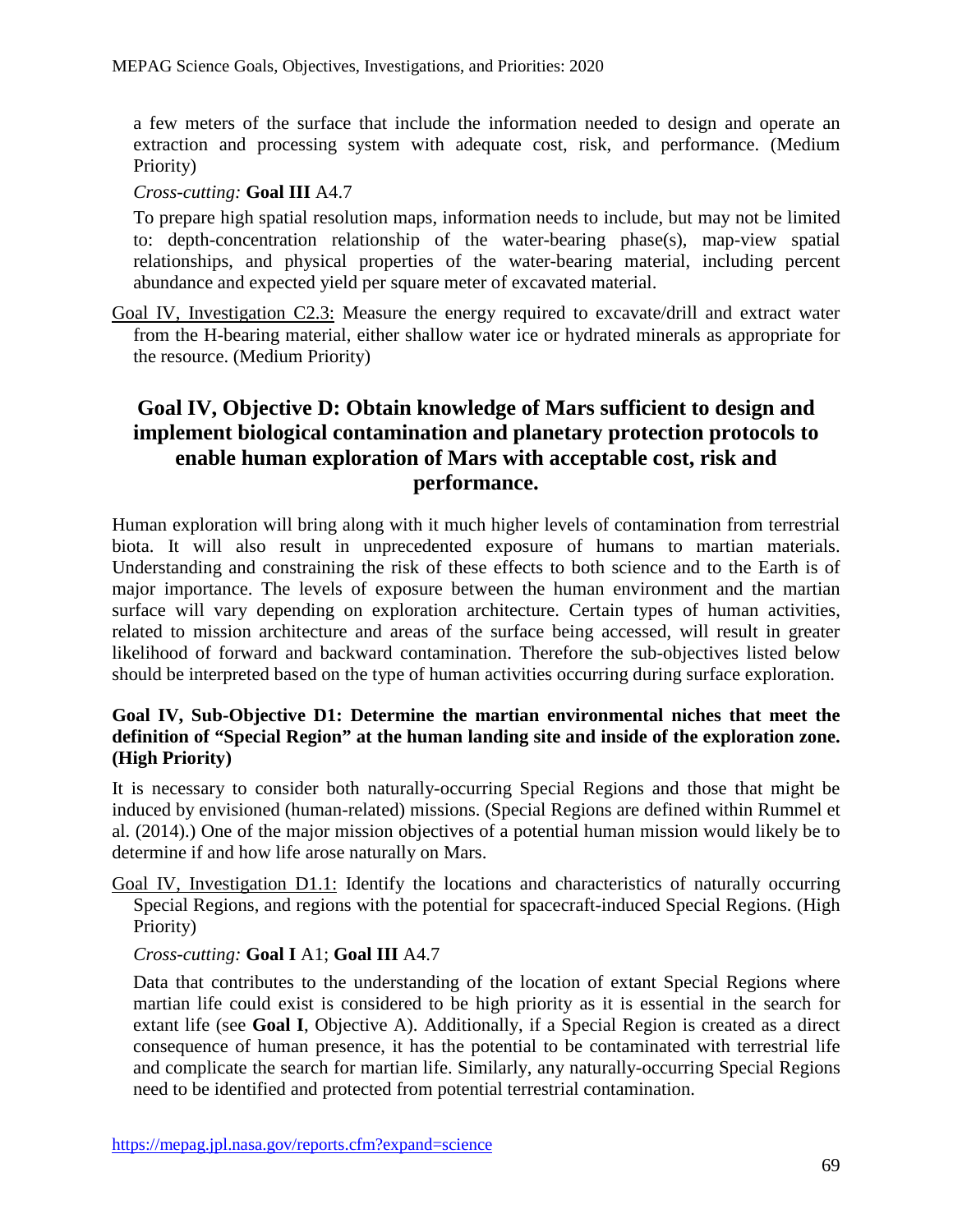**Goal IV, Sub-Objective D2: Determine if the martian environments to be contacted by humans are free, to within acceptable risk standards, of biohazards that might have adverse effects on the crew that might be directly exposed while on Mars. (High Priority)**

Note that determining that a landing site and associated operational scenario would be sufficiently free of biohazards is not the same as proving that life does not exist anywhere on Mars.

Goal IV, Investigation D2.1: Determine if extant life is widely present in the martian nearsurface regolith, and if the air-borne dust is a mechanism for its transport. If life is present, assess whether it is a biohazard. (High Priority)

This Investigation would aid in reducing risks to acceptable, as-yet undefined, standards as they pertain to the human flight crew. The risks in question relate to the potential exposure of the human flight crew to martian material, such as regolith and dust, that would certainly be on the outside of the ascent vehicle, or within the cabin. As shown by our experience with Apollo, when the crews open the seals to their landed systems to carry out EVA explorations, it is impossible to avoid getting dust on the outsides of the spacesuits as well as into the living quarters.

The impact of the data from this Sub-Objective on mission design has been rated high as it is considered mission-enabling. This test protocol would need to be regularly updated in the future in response to instrumentation advances and a better understanding of Mars and of life itself.

#### **Goal IV, Sub-Objective D3: Determine if martian materials or humans exposed to the martian environment are free, within acceptable risk standards, of biohazards that might have adverse effects on the terrestrial environment and species if returned to Earth. (Low Priority)**

The action of returning the astronauts to Earth at the end of the mission, along with any associated uncontained martian material, could pose a low but as-yet undefined risk to the Earth's ecosystem. A step called "breaking the chain of contact" is necessary to manage this risk to avoid exposure of martian material to the Earth's ecosystem. Although this is believed to be technically possible for robotic missions, it is not possible for a crewed mission to accomplish this in a similar way as it would not be possible to prevent human contact with the dust on Mars. Therefore several other steps are likely to be taken including quarantine of astronauts for a period after their return to Earth and exposure experiments of terrestrial organisms to Mars dust. While the exposure experiments can be done on the journey back from Mars or soon after arrival at Earth, it would be useful to assess whether or not that dust is biologically hazardous in a terrestrial environment in advance. In addition, the substantial delivery of material to the Earth from Mars through history suggests that small amounts of martian material would not affect the terrestrial ecosystem (PPIRB 2019). Because of the variety of different means for addressing this Investigation during the human mission itself and the low probability that this would be a problem, this Investigation is deemed low priority to accomplish in advance of the human mission.

Goal IV, Investigation D3.1: Determine the viability of terrestrial organisms when exposed to martian material under Earth-like conditions. (Low Priority)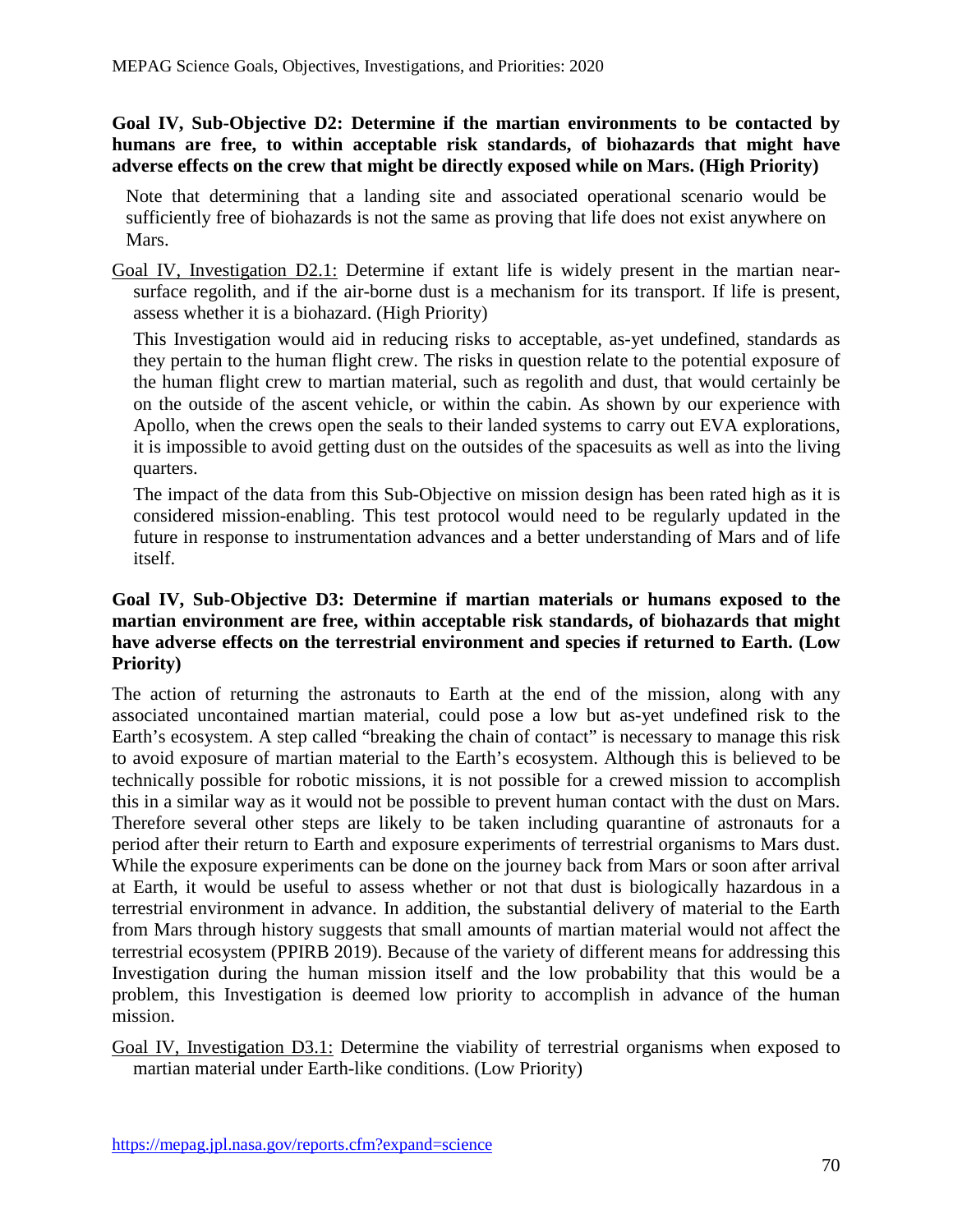#### **Goal IV, Sub-Objective D4: Determine the astrobiological baseline of the human landing site prior to human arrival. (High Priority)**

Humans will bring with them high levels of terrestrial contamination for the martian environment. Understanding the levels of contamination and how this contamination spreads across the surface is important for evaluating and adjusting exploration strategies moving forward. A critical aspect to determining the levels of contamination is to obtain comprehensive measurements of the environment prior to human arrival. This sets a baseline for the abundance of organic compounds and other biomarkers that might be used to track terrestrial contamination.

Goal IV, Investigation D4.1: Determine characteristics of the Mars atmosphere, surface, and subsurface environments that constitute the astrobiological baseline of the landing site prior to the introduction of terrestrial bio-material. (High Priority)

*Cross-cutting:* **Goal I** A1.1, B1.1

#### **Goal IV, Sub-Objective D5: Determine the survivability of terrestrial organisms exposed to martian surface conditions to better characterize the risks of forward contamination to the martian environment. (Medium Priority)**

Goal IV, Investigation D5.1: Determine the extent to which bio-material released by human exploration activities can be transported by wind and air-borne dust. (Medium Priority)

*Cross-cutting*: **Goal II** A2; **Goal III** A2.5

Goal IV, Investigation: D5.2: Determine the survivability of terrestrial organisms released at the surface under martian surface conditions and micro-environments created by human exploration elements. (Medium Priority)

# **Goal IV, Objective E: Obtain knowledge of Mars sufficient to design and implement a human mission to the surface of either Phobos or Deimos with acceptable cost, risk, and performance.**

**Goal IV, Sub-Objective E1: Understand the geological, compositional, and geophysical properties of Phobos and/or Deimos sufficient to establish specific scientific objectives, operations planning, and any potentially available resources. (Medium Priority)**

The primary science objective in the exploration of Phobos and Deimos relates to understanding the formation and origin of the Mars and its moons (see **Goal III**, Objective C). This would lead to a certain set of scientific activities, including the deployment and operation of instruments, geological investigations, and the collection of samples. However, at present our understanding of Phobos and Deimos is incomplete and we could use more information to design the scientific aspects of a human mission, including selection of landing site(s). In addition, a key question is whether resources exist on these bodies that may provide required/desired commodities. Detailed understanding of the surface composition will drive science and exploration objectives and may also influence systems design.

Goal IV, Investigation E1.1: Determine the elemental and mineralogical composition as well as the physical and thermal properties of the surface and near sub-surface of Phobos and Deimos. (Medium Priority)

*Cross-cutting:* **Goal III** C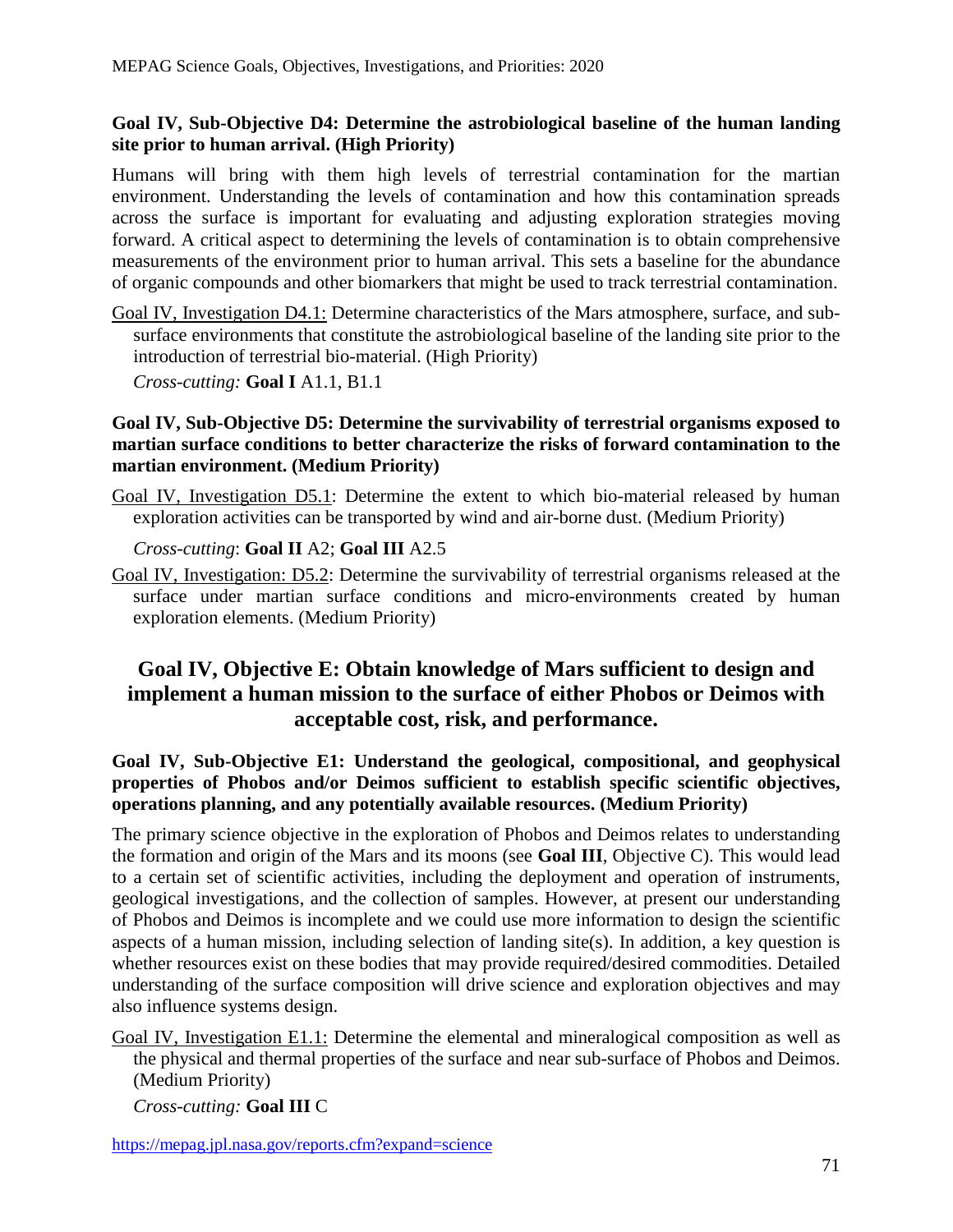- Goal IV, Investigation E1.2: Identify geologic units, their value for science and exploration, and their potential for future *in situ* resource utilization (ISRU) operations. (Medium Priority) *Cross-cutting:* **Goal III** C1
- Goal IV, Investigation E1.3: Determine the gravitational field to a sufficiently high degree and order to make inferences regarding the internal structure and mass concentrations of Phobos and Deimos. (Medium Priority)

*Cross-cutting*: **Goal III** C1.3

#### **Goal IV, Sub-Objective E2: Understand the conditions at the surface and in the low orbital environment for the martian satellites sufficiently well so as to be able to design an operations plan, including close proximity and surface interactions. (Medium Priority)**

In addition to the geologic properties of the solid objects, it is important to understand the environmental conditions at the surface and the engineering conditions in a low orbit so as to design the engineered systems. In addition to the orbital particulate population (Sub-Objective A2 in this Goal), this includes knowledge of the electrostatic charging and plasma environment, a higher order understanding of the gravitational field to yield efficient planning of proximity and surface operations, more complete knowledge of the regolith characteristics as needed for operations planning and surface interaction, as well as detailed characterization of the thermal conditions as they relate to the vehicle, EVA, and tool design.

Goal IV, Investigation E2.1: Measure and characterize the physical properties and structure of regolith on Phobos and Deimos. (Medium Priority)

*Cross-cutting:* **Goal III** C1

Goal IV, Investigation E2.2: Determine the gravitational field to a sufficiently high degree to be able to carry out proximity orbital operations and rendezvous. (Medium Priority)

*Cross-cutting*: **Goal III** C1.3

Goal IV, Investigation E2.3: Measure the electrostatic charge and plasma fields near the surface of Phobos and Deimos. (Medium Priority)

See **Goal II**, Sub-Objective A2 for description of the types of measurements of interest.

Goal IV, Investigation E2.4: Measure the surface and subsurface temperature regime of Phobos and Deimos to constrain the range of thermal environments of these moons. (Medium Priority)

*Cross-cutting:* **Goal III** C1.1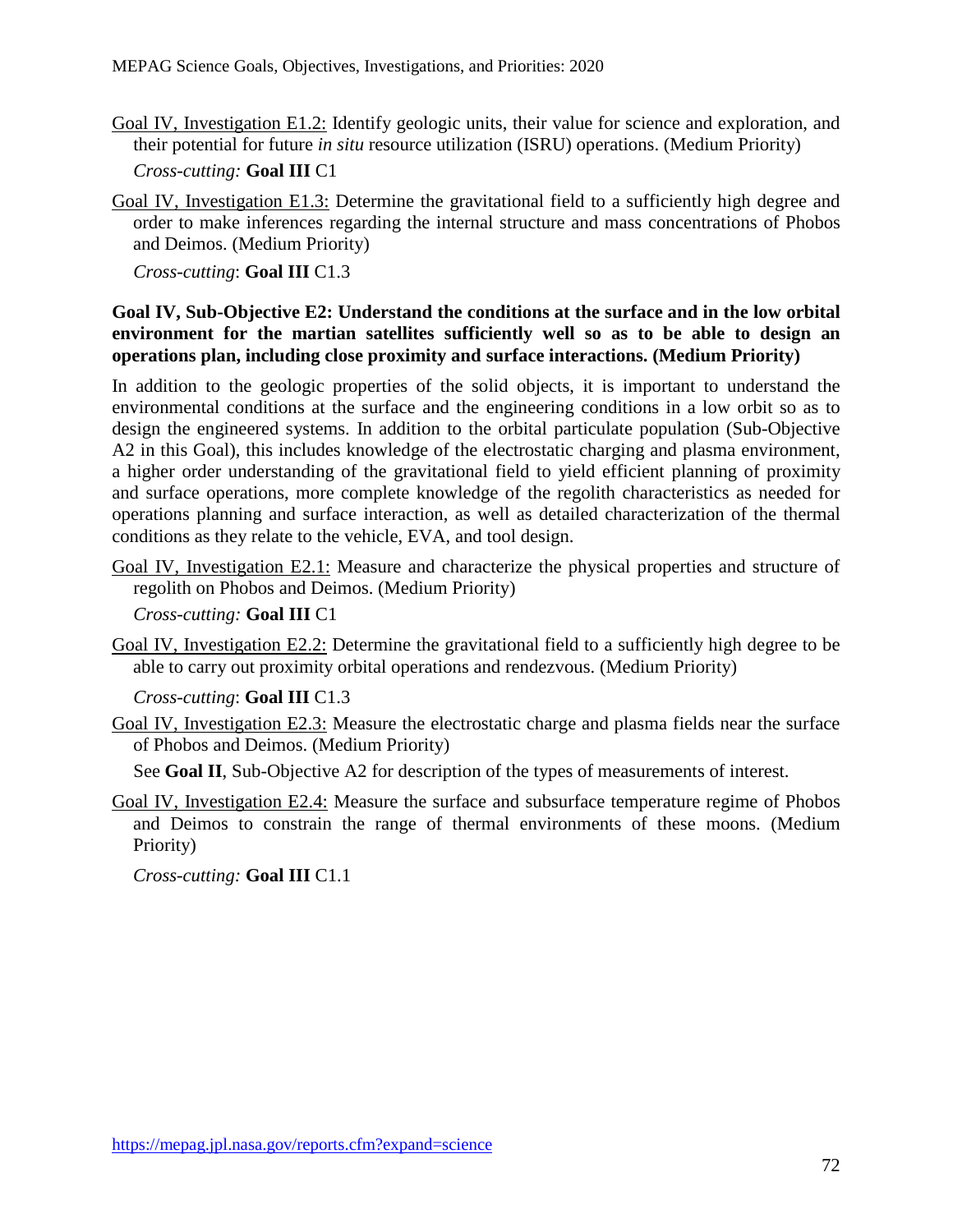## **Integrating Across the MEPAG Goals to Understand Mars and Beyond**

The objectives, sub-objectives, and investigations discussed in the previous chapters are divided by Goal, but it is often at the intersections between Goals that the most high-impact questions are addressed. Here we discuss five overarching questions in Planetary Science (presented in no particular order) that were compiled by MEPAG, in response to a request by the NASA Planetary Science Division Director (July 2019):

- How do planetary surfaces, crusts, and interiors form and evolve?
- How do climates and atmospheres change through time?
- What are the pathways that lead to habitable environments across the solar system and the origin and evolution of life?
- How is the solar system representative of planetary systems in general?
- What is needed for humans to explore the Moon and Mars?

The first three of these overarching questions are very similar to the questions discussed in this chapter within the [2015 MEPAG Goals Document](https://mepag.jpl.nasa.gov/reports/MEPAG%20Goals_Document_2015_v18_FINAL.pdf) (and repeated in the [2018 version\)](https://mepag.jpl.nasa.gov/reports/MEPAG%20Goals_Document_2018.pdf), which were traceable to the *[Vision & Voyages'](https://www.nap.edu/catalog/13117/vision-and-voyages-for-planetary-science-in-the-decade-2013-2022)* cross-cutting science themes of building new worlds, planetary habitats, and solar system workings (NRC 2013). The fourth reflects the growing interest and capability in understanding the range of diversity in planetary systems (including planetary body variation within those planetary systems) that exists in our universe. The fifth comes from the long-standing drive for humans to access, explore, and potentially inhabit another planet, with Mars being a prime target for that endeavor.

### **How do planetary surfaces, crusts, and interiors form and evolve?**

Studies of atmospheric and surface processes under martian conditions can be compared and contrasted with similar studies under terrestrial or other conditions. Such comparisons enable a better understanding of these processes as a whole. For example:

- In the ancient martian climate, fluvial, lacustrine and possibly oceanic processes may have dominated surface evolution as they do now on Earth. Within the present martian climate, volatile accumulation/sublimation and winds are dominant drivers for landscape evolution. While this differs from the dominant geomorphic processes on modern Earth, the martian environment may share many processes and resultant landforms with icy worlds, such as Pluto, Triton, Europa, Titan and Ceres, and thus can serve as a natural "laboratory" for quantitatively studying sublimation-driven processes elsewhere in the solar system, so as to refine and calibrate related theoretical physics models. Similarly, Mars also serves as a good comparative planetology basis for testing wind and sediment lofting/transport models and determining how aeolian dynamics operate within a low-density (but not negligible) atmosphere. In these and other investigations of past and modern Mars processes, **Goals II** and **III** investigations relate to the connections drawn between processes and their surface and near-surface environmental/meteorological drivers.
- There are also valuable comparisons to be considered with Venus, such as types of volcanism, new evidence for magma evolution and igneous diversity on both planets, and how lava type and flow are influenced by planetary conditions; interactions with the solar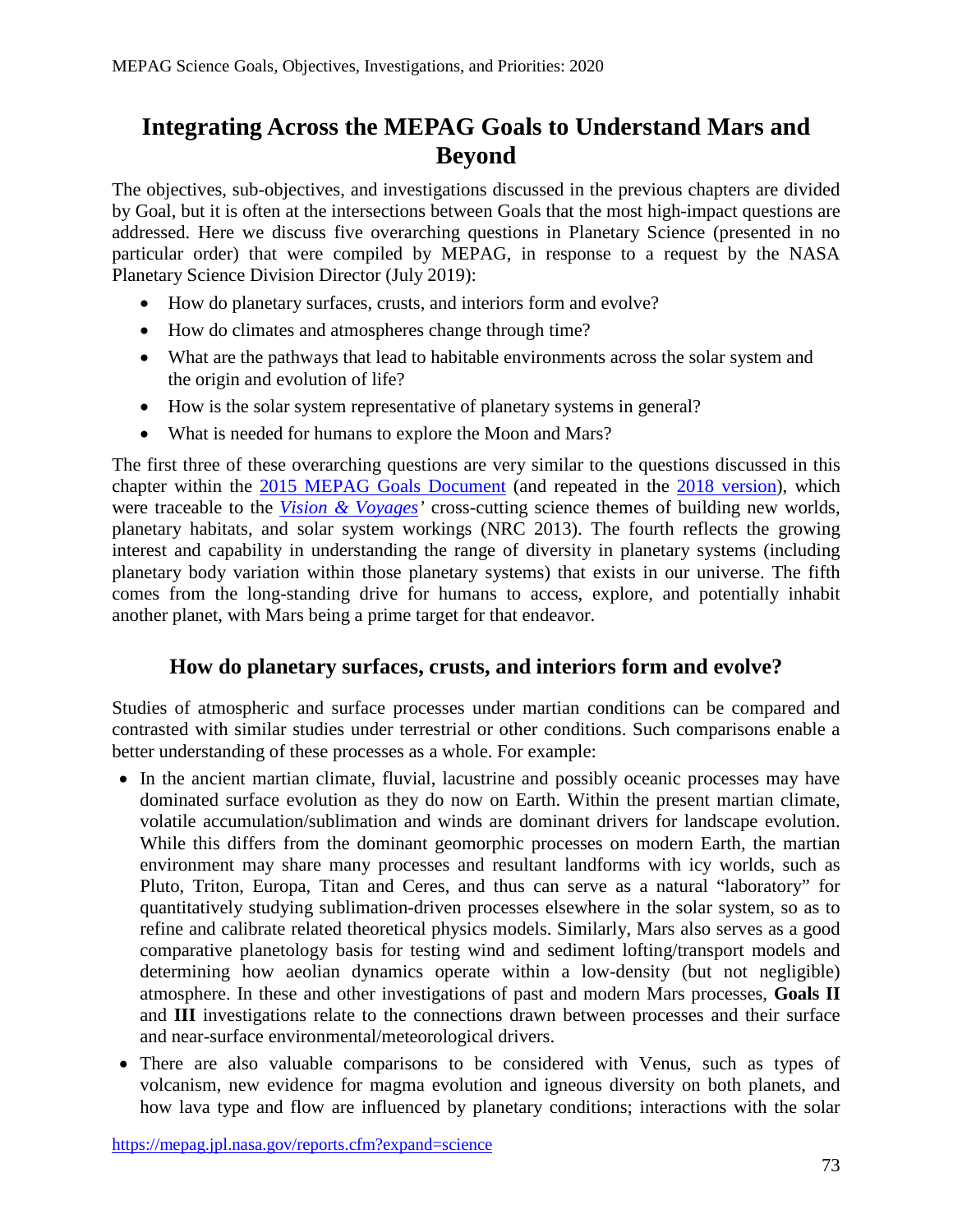wind. Titan provides comparisons regarding sand dune migration and evolution, fluvial processes, and cryosphere evolution. The Moon provides a comparative surface to study impactor flux variation (including Late Heavy Bombardment) through the solar system. All these topics are relevant to habitability and solar system formation and are applicable to exoplanet studies (see below), and rely upon investigations described within **Goals I**, **II**, and **III**.

• Unlike the Earth, Mars has no plate tectonics. Contrasting the martian interior structure and heat flux with that on Earth, Europa or Venus (which may also have no current plate tectonics, but which has undergone massive crustal disruption and recycling) can yield clearer pictures of how a planetary body forms and evolves – which clearly connects to **Goal III** objectives but also has strong implications for habitability (**Goal I**) and climate evolution (**Goal II**).

### **How do climates and atmospheres change through time?**

Orbital, landed, laboratory (including meteorite studies and other kinds of experiments), and modeling studies have shown that Mars has experienced a massive loss of atmosphere, quasiperiodic shifts in its rotational axis leading to cycling of where water and  $CO<sub>2</sub>$  ice are stored on or near the surface as ice, and variations in surface pressure, as well as quasi-periodic variations in atmospheric dust flux, including planet-encircling dust storms. These and many other factors have led to climate shifts on many time scales, which have resulted in atmospheric compositional changes and the formation/modification/removal of climate records within rocky and icy landforms and the subsurface. Truly understanding the implications of individual climate and climate record-focused objectives and investigations for martian life, climate, and geology requires understanding a myriad of environmental condition and process interactions and interdependencies. For example:

- Within **Goals II** and **III**, numerous high-level Mars science questions relevant for interpretation of the history of Mars involve interactions between the atmosphere, the surface, and subsurface. For example, what were the environmental conditions on ancient Mars, how did they come into being, when and why did they change, and what evidence of their existence and evolution is preserved? Within more recent martian history, how does the volatile reservoir within the polar caps (and thus the atmosphere) change through obliquity cycles? Compared to Earth, Mars is similar enough that our terrestrial models should apply, yet different enough that our understanding of terrestrial climate is truly tested. As such, Mars presents us with an alternate laboratory to understand how climate systems evolve. The record preserved in the PLD may be a crucial Rosetta Stone for how this similar (but different) climate has responded to orbitally induced insolation changes, and how other processes may overlie that and influence the system's behavior. By understanding not only how Earth's climate works, but also that of Mars, we will take a long stride toward understanding terrestrial climates in general.
- The excellent record preserved on Mars of early surface and subsurface environments without an extensive biosphere provides a critical counterpoint to early Earth geologic records of atmosphere, climate, and biologically-driven atmospheric change. **Goal III** includes investigations to constrain the surface chemistry and climates on ancient Mars and determine the links to ancient atmosphere and climate evolution that are a major focus of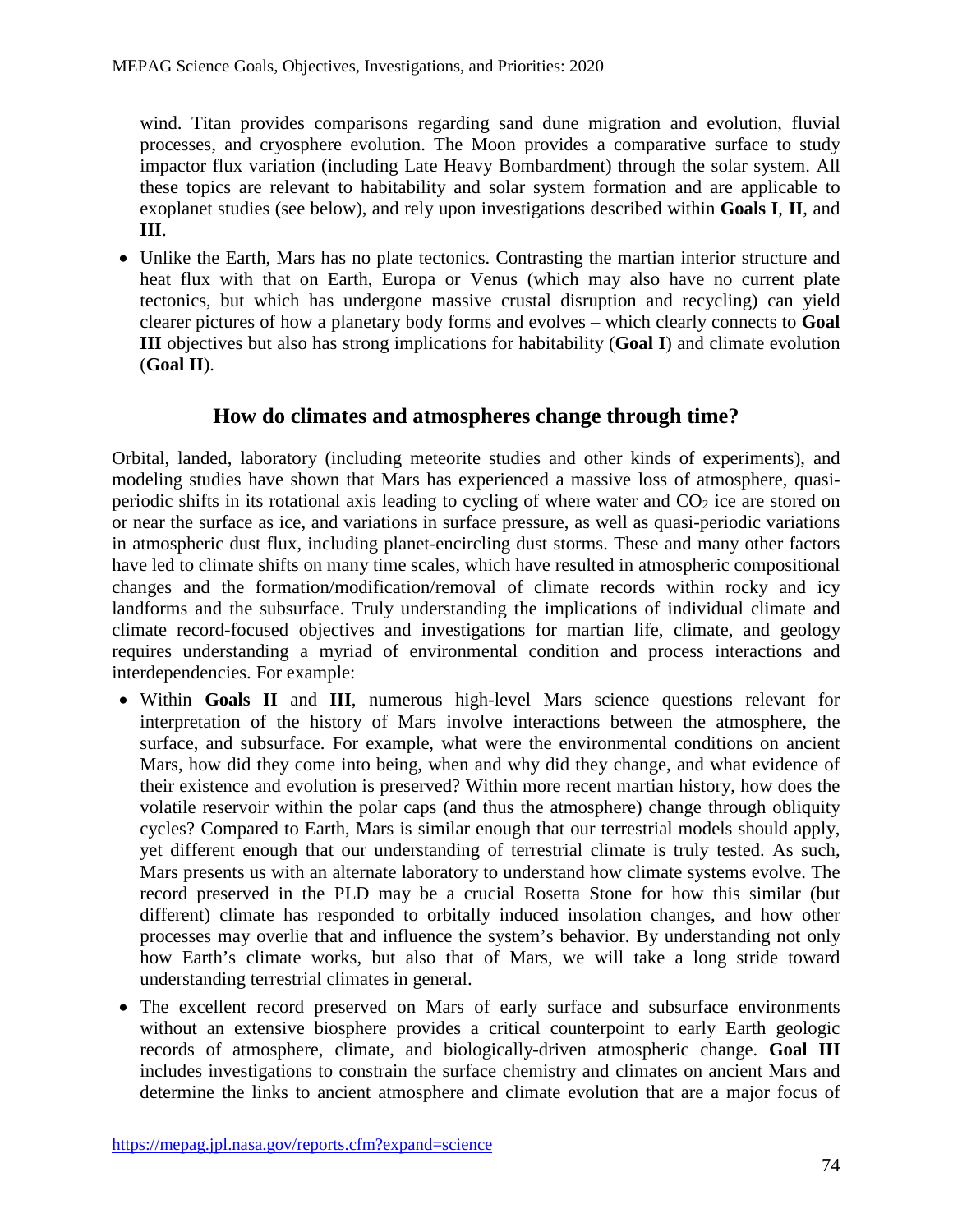**Goal II**. Ulimately, these studies will inform **Goal I** as it feeds into questions regarding how biological communities are affected by, but also alter, the environments produced by climate and geological processes. That ancient surface may also inform **Goal I** investigations about the nature of prebiotic organic chemical evolution on Mars, in marked contrast to the Earth where life and plate tectonics may have erased that portion of our planet's history.

## **What are the pathways that lead to habitable environments across the solar system and the origin and evolution of life?**

The habitability of Mars increasingly is understood as a feature that emerges from and changes with the interaction of geological processes, climate and atmospheric evolution, and stellar evolution. Mars is the most readily accessed planetary body (other than Earth) where we can investigate, in considerable detail, how habitability has changed over time as a function of evolving geology, atmosphere, and climate. Indeed, the record available on Mars may actually preserve more extensive and detailed evidence of the early evolution of habitability than that available on Earth or elsewhere in our solar system, potentially including a record of early chemistry and environmental context surrounding the origin of life.

To understand this evolution on Mars requires insights from geology- and climate-related investigations, as well as "snapshots" of local habitability, involving investigations from **Goals I**, **II**, and **III**:

- In **Goal I**, the principal aim of characterizing habitability is to inform the selection of sites, or of samples from those sites, for subsequent biosignature-detection missions. However, the environment-specific characterizations that result from such investigations also represent point observations localized in time and space that will aid in reconstructing how the habitability of Mars evolved through time.
- Investigations within **Goals II** and **III** provide key insights with respect to characterizing the evolution of habitability from the ancient past through to the present, including: characterizing the evolution of the martian hydrological cycle, emphasizing likely changes in the location and chemistry of liquid water reservoirs; constraining evolution in the geological, geochemical, and photochemical processes that control atmospheric, surface, and shallow crustal chemistry, particularly as it bears on provision of chemical energy, and the availability of bioessential elements (abundance, mobilization, and recycling); constraining the nature and abundance of possible energy sources as a function of changing water availability, geophysical and geochemical evolution, and evolving atmospheric and surface conditions; and evaluating the changing nature and magnitude of oxidative or radiation hazards at the surface and in the shallow crust.

## **How is our solar system representative of planetary systems in general?**

The study of the Earth would be a compelling endeavor even if there were no other planets in the solar system. However, the fact that there are other planets and that we have space-age observations of them provides provocative new insights into our study of Earth. Furthermore, the discovery of countless planets (of all sizes and types) within extrasolar systems has broadened the driving questions and added impetus to these investigations. Studies of Mars can contribute much to this area. For example: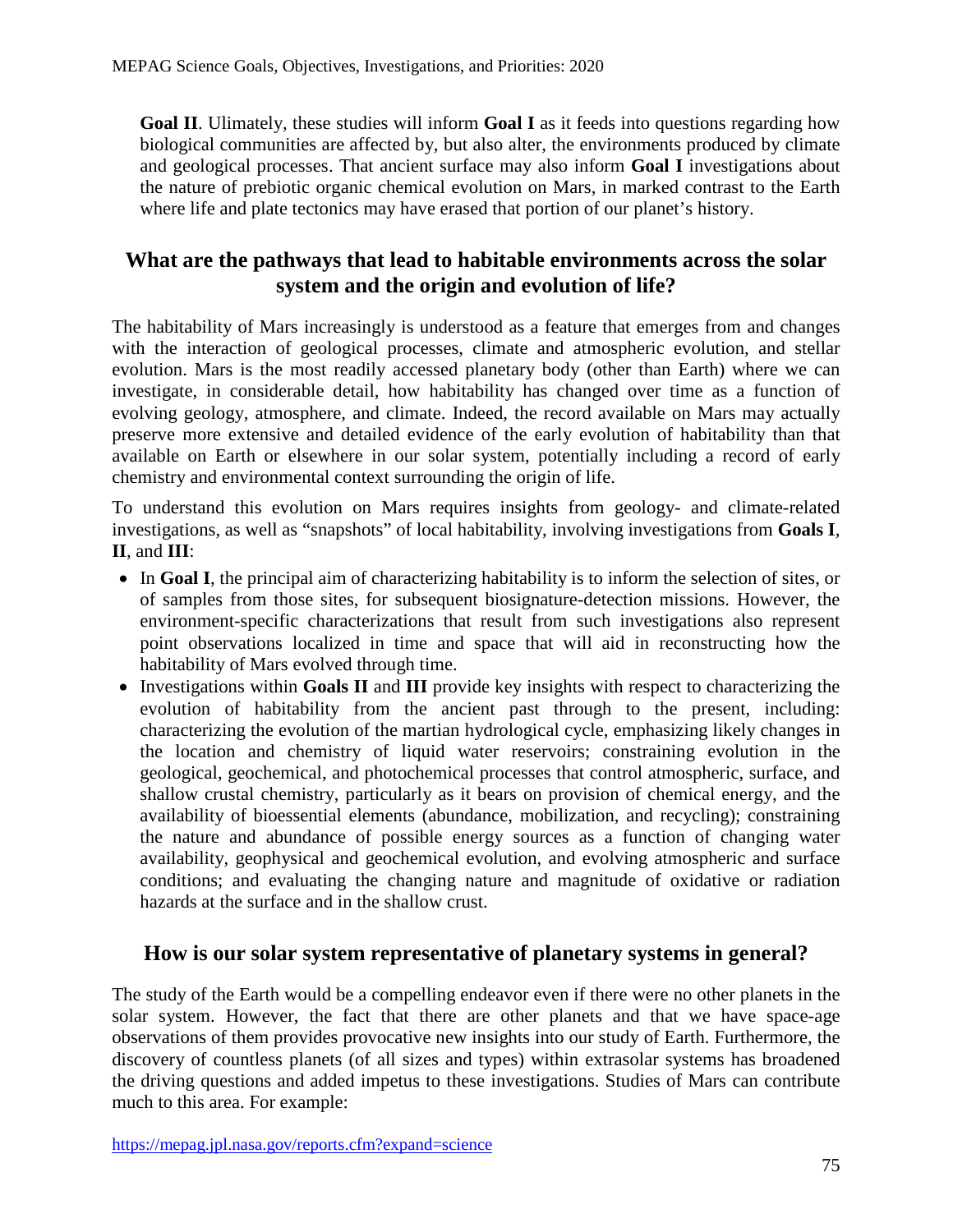- As a well-studied, accessible planetary body with a variety of information available over a vast range of spatial and temporal scales, Mars provides vital information about geologic processes relevant to rocky planet evolution and development, and the evolution of habitability in our solar system.
- Within the solar system, the variation in the four rocky planets (Mercury, Venus, Earth, Mars) is reflective of the variation we see in the universe. Understanding more about how Mars formed and evolved, and why it's different from the other three (including with regards to habitability, see above), will enhance the ability to interpret planets found around a different star.
- Mars is the only rocky planet in our solar system with an intact, active geologic record from its first billion years, making it a valuable resource for studies of early planet evolution and impact rates.
- Mars' unique geologic record, its recent past documented in the PLD, and its current atmosphere comprise another example of how a terrestrial planet's climate may form, evolve and behave under current and past conditions. To deepen our ability to understand the breadth of possible planetary climates (including exoplanets), Mars represents a unique opportunity to compare Earth's climate (both current and past) with another terrestrial planet's climate, and thus understand the response of climate systems to various changes.

## **What is needed for humans to explore on the Moon and Mars?**

To design missions for sending humans to Mars' surface with acceptable risk and cost, we need to understand how Mars is (or is not) similar to the environments within which humans generally live. The information needed to establish the resources that Mars can provide for *in situ* exploitation by humans is much the same as that needed to understand Mars as a system, whether it is or was habitable or inhabited, and why it and the other planets are as they are. The first steps toward humans exploring Mars will require more robotic Mars exploration, and once humans are there, scientific exploration can benefit from their presence.

As NASA is now looking to send humans back to the Moon and eventually on to Mars, we may be able to leverage investments in human safeguards to survive on the Moon for use at Mars. For example, both places are incredibly dusty with demonstrated hazards already understood for the Moon, and expected to be similar, if not worse at Mars (e.g., dust storms, dust devils). For both exploration targets, not only will we need to contend with low or no atmospheric pressure, but also dust that can damage seals and contact surfaces. *In situ* resource utilization efforts at the Moon may help us more quickly develop similar systems for Mars. Capabilities to protect humans against cosmic rays for extended lunar stays will be directly applicable to eventually reaching Mars. As we reach out to the two bodies most likely to be within landed reach of humans in the near future, many of the techniques developed for one would serve both targets. As a result, an additional synergy between lunar and martian exploration may come from the increased pace expected for lunar missions, as the relatively low latency in conducting missions there could make the Moon an efficient development ground for some aspects of future Mars exploration.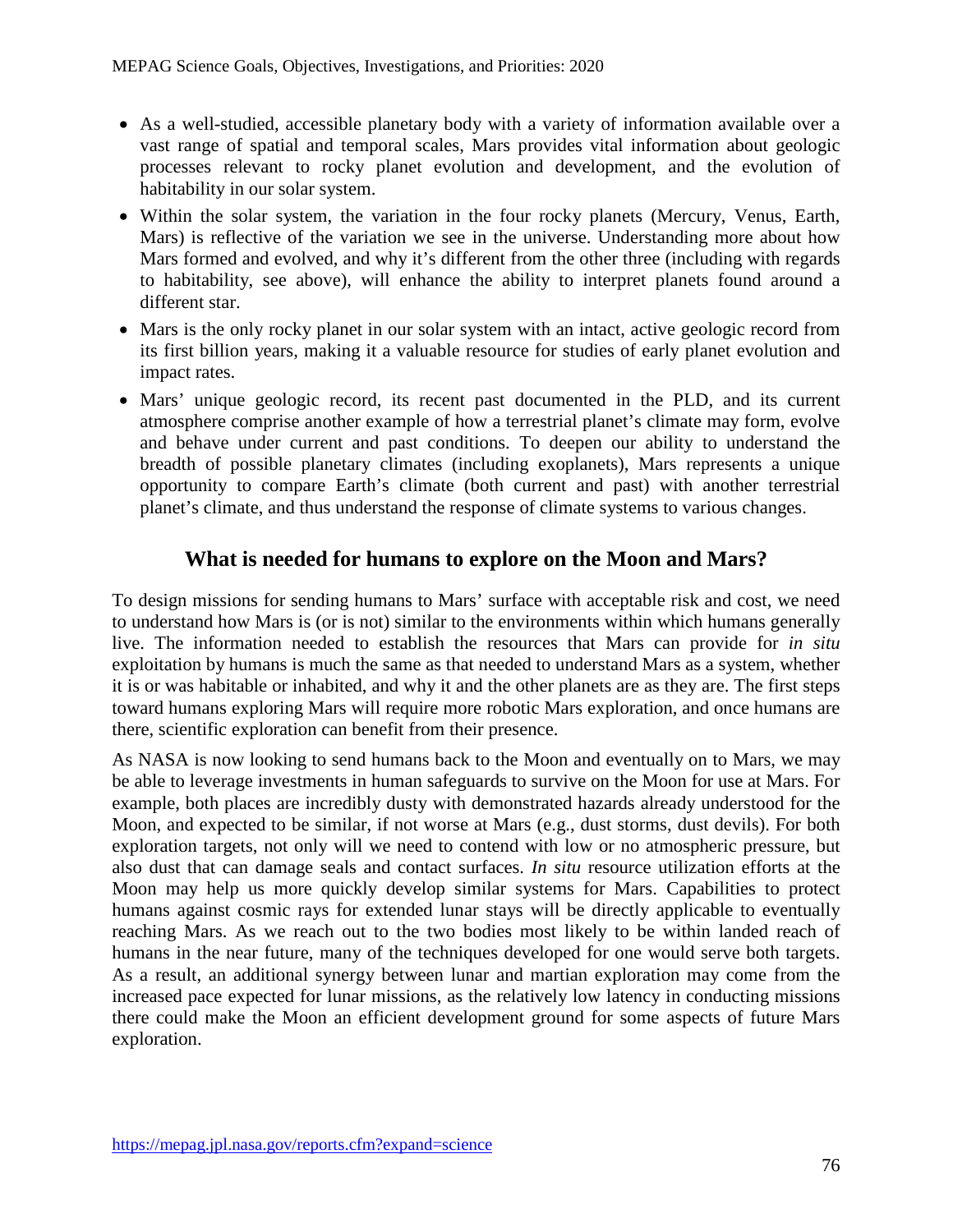## **Appendix 1: References (to full document, including App. 3)**

- Baross, J.A. (2007) The limits of organic life in planetary systems, National Academies Press, Washington, D.C., 100 p.
- Drake, B.G, editor, (2009). NASA/SP-209-566, Mars Design Reference Architecture 5.0, 83 p. document posted July, 2009 by the Mars Architecture Steering Group at [http://www.nasa.gov/pdf/373665main\\_NASA-SP-2009-566.pdf](http://www.nasa.gov/pdf/373665main_NASA-SP-2009-566.pdf)
- Goodliff, Kandyce E., Patrick Troutman, Douglas A. Craig, Jose Caram, and Nicole Herrmann. "Evolvable Mars Campaign 2016 - A Campaign Perspective." In *AIAA SPACE 2016*. American Institute of Aeronautics and Astronautics, doi:10.2514/6.2016-5456.
- *--All MEPAG Goals Documents can be found at [http://mepag.nasa.gov/reports.cfm.](http://mepag.nasa.gov/reports.cfm)--*
- MEPAG (2001), Scientific Goals, Objectives, Investigations, and Priorities, in Science Planning for Exploring Mars, JPL Publication 01-7, p. 9-38.
- MEPAG (2004), Scientific Goals, Objectives, Investigations, and Priorities: 2004, G. J. Taylor, ed., 23 p. white paper posted July, 2004.
- MEPAG (2005), Mars Scientific Goals, Objectives, Investigations, and Priorities: 2005, 31 p. white paper posted August, 2005.
- MEPAG (2006), Mars Scientific Goals, Objectives, Investigations, and Priorities: 2006, 31 p. white paper.
- MEPAG (2008), Mars Scientific Goals, Objectives, Investigations, and Priorities: 2008, J.R. Johnson, ed., 37 p. white paper posted September, 2008.
- MEPAG (2010), Mars Scientific Goals, Objectives, Investigations, and Priorities: J.R. Johnson, ed., 49 p. white paper posted September, 2010.
- MEPAG (2014), Mars Scientific Goals, Objectives, Investigations, and Priorities: 2012 V. Hamilton, ed., 52 p. white paper posted September, 2014.
- MEPAG (2015), Mars Scientific Goals, Objectives, Investigations, and Priorities: 2015. V. Hamilton, ed., 74 p. white paper posted June, 2015.
- MEPAG (2018), Mars Science Goals, Objectives, Investigations, and Priorities: 2018. D. Banfield, ed., 81 p. white paper posted October, 2018.
- Moorhead, Althea V., Aaron Kingery, and Steven Ehlert (2019). "NASA's Meteoroid Engineering Model 3 and Its Ability to Replicate Spacecraft Impact Rates." *Journal of Spacecraft and Rockets*, doi:10.2514/1.A34561.
- NASA (2019), NASA Human Exploration Strategic Plan, retrieved on Jan 13, 2020 from [https://www.nasa.gov/sites/default/files/atoms/files/america\\_to\\_the\\_moon\\_2024\\_09-16-](https://www.nasa.gov/sites/default/files/atoms/files/america_to_the_moon_2024_09-16-2019.pdf) [2019.pdf.](https://www.nasa.gov/sites/default/files/atoms/files/america_to_the_moon_2024_09-16-2019.pdf)
- NASEM (2018). Review and Assessment of Planetary Protection Policy Development Processes. Washington, DC: The National Academies Press, doi:10.17226/25172.
- NRC (2007), An Astrobiology Strategy for the Exploration of Mars, Chair: Jakosky, *National Academies Press, Washington, D.C.,* ISBN: 978-0-309-10851-5.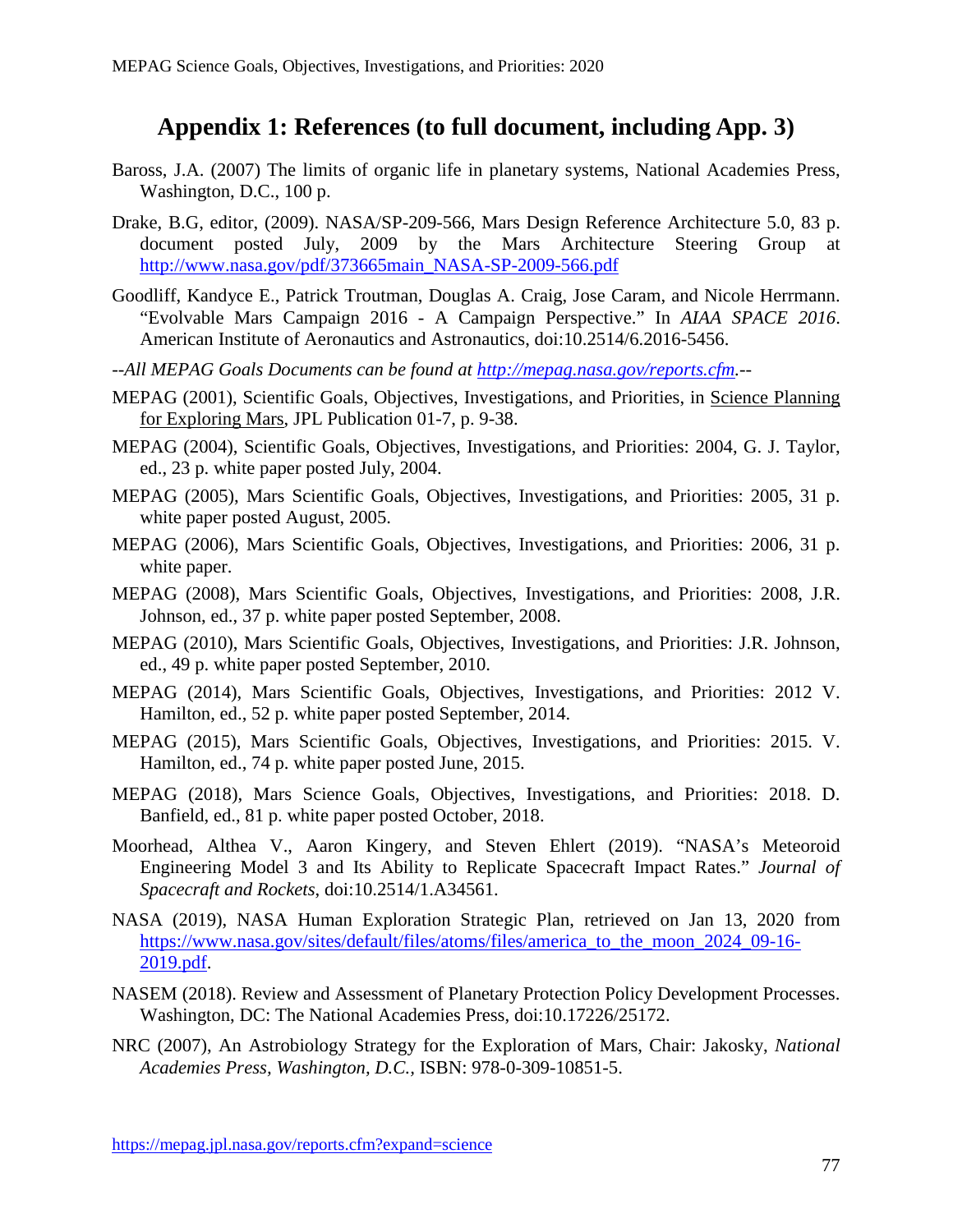- NRC (2013). Vision and Voyages for Planetary Science in the Decade 2013-2022, Steering Group Chair: Squyres, *National Academies Press, Washington, D.C.*, ISBN: 0-309-20955-2.
- PPIRB (2019). NASA Planetary Protection Independent Review Board (PPIRB), Final Report, *Chaired by A. Stern*. [https://www.nasa.gov/sites/default/files/atoms/files/planetary\\_protection\\_board\\_report\\_2019](https://www.nasa.gov/sites/default/files/atoms/files/planetary_protection_board_report_20191018.pdf) [1018.pdf](https://www.nasa.gov/sites/default/files/atoms/files/planetary_protection_board_report_20191018.pdf)
- P-SAG (2012). Analysis of Strategic Knowledge Gaps Associated with Potential Human Missions to the Martian System: Final report of the Precursor Strategy Analysis Group (P-SAG), D.W. Beaty and M.H. Carr (co-chairs) + 25 co-authors, sponsored by MEPAG/SBAG, 72 pp., posted July 2012, by the Mars Exploration Program Analysis Group (MEPAG) at [http://mepag.nasa.gov/reports.cfm.](http://mepag.nasa.gov/reports.cfm)
- Rummel, J.D., Beaty, D.W., Jones, M.A., Bakermans, C., Barlow, N.G., Boston, P.J., Chevrier, V.F., Clark, B.C., de Vera, J.P.P., Gough, R. V., Hallsworth, J.E., et al. (2014). A new analysis of Mars ''special regions": findings of the second MEPAG Special Regions Science Analysis Group (SR-SAG2). Astrobiology 14 (11): 887–968.
- Zeitlin, C., D. M. Hassler, J. Guo, B. Ehresmann, R. F. Wimmer-Schweingruber, S. C. R. Rafkin, J. L. Freiherr von Forstner, et al. (2018). Analysis of the Radiation Hazard Observed by RAD on the Surface of Mars During the September 2017 Solar Particle Event, *Geophysical Research Letters* 45: 5845–51. [https://doi.org/10.1029/2018GL077760.](https://doi.org/10.1029/2018GL077760)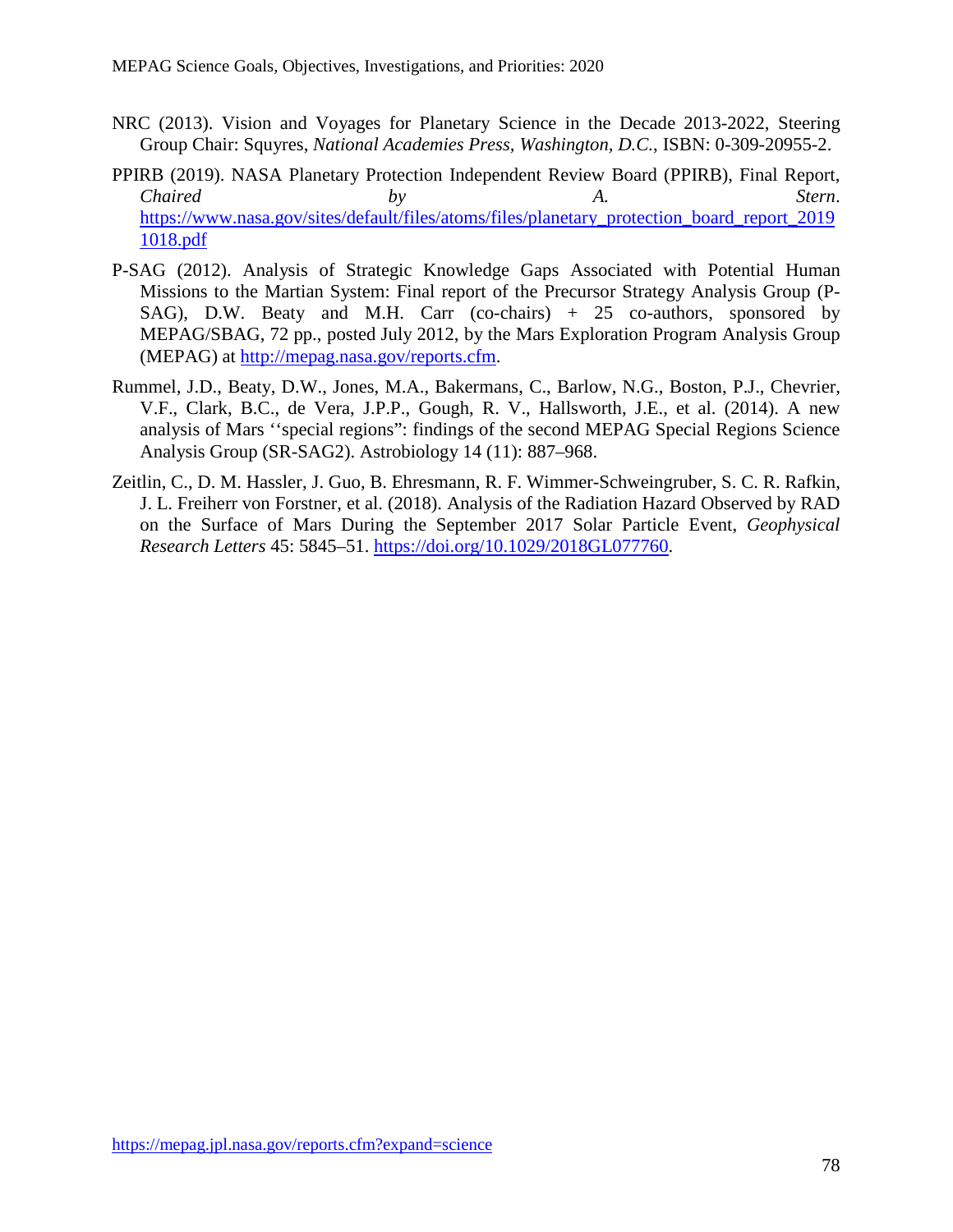# **Appendix 2: Acronyms used**

| <b>DRA</b>   | Design Reference Architecture                                                   |
|--------------|---------------------------------------------------------------------------------|
| <b>EDL</b>   | Entry, Descent, Landing                                                         |
| <b>EPS</b>   | <b>Extracellular Polymeric Substances</b>                                       |
| <b>ESA</b>   | European Space Agency                                                           |
| <b>GCR</b>   | <b>Galactic Cosmic Rays</b>                                                     |
| InSight      | Interior Exploration using Seismic Investigations, Geodesy and Heat Transport   |
|              | (mission)                                                                       |
| <b>IR</b>    | Infrared                                                                        |
| <b>ISRU</b>  | In situ resource utilization                                                    |
| <b>MAVEN</b> | Mars Atmospheric and Volatile Evolution (mission)                               |
| <b>MEP</b>   | <b>Mars Exploration Program</b>                                                 |
| <b>MEPAG</b> | Mars Exploration Program Analysis Group                                         |
| <b>MER</b>   | Mars Exploration Rover (mission): Spirit and Opportunity (rovers)               |
| <b>MEx</b>   | Mars Express (mission)                                                          |
| <b>MGS</b>   | Mars Global Surveyor (mission)                                                  |
| <b>MRO</b>   | Mars Reconnaissance Orbiter (mission)                                           |
| <b>MSL</b>   | Mars Science Laboratory (mission): Curiosity (rover)                            |
| <b>MTAO</b>  | Mars Take-off, Ascent and Orbit-insertion                                       |
| <b>NPLD</b>  | North Polar Layered Deposits                                                    |
| <b>NRC</b>   | <b>National Research Council</b>                                                |
| <b>PLD</b>   | <b>Polar Layered Deposits</b>                                                   |
| <b>P-SAG</b> | Precursor Strategy Analysis Group (report: Analysis of Strategic Knowledge Gaps |
|              | Associated with Potential Human Missions to the Martian System)                 |
| <b>RAD</b>   | Radiation Assessment Detector (instrument, MSL)                                 |
| <b>RSL</b>   | Recurring Slope Lineae                                                          |
| <b>SEP</b>   | Solar Energetic Particle                                                        |
| <b>SBAG</b>  | <b>Small Bodies Assessment Group</b>                                            |
| <b>SPLD</b>  | South Polar Layered Deposits                                                    |
| <b>SRP</b>   | Supersonic Retro-Propulsion                                                     |
| <b>TGO</b>   | Trace Gas Orbiter (mission)                                                     |
| <b>UV</b>    | Ultraviolet                                                                     |
|              |                                                                                 |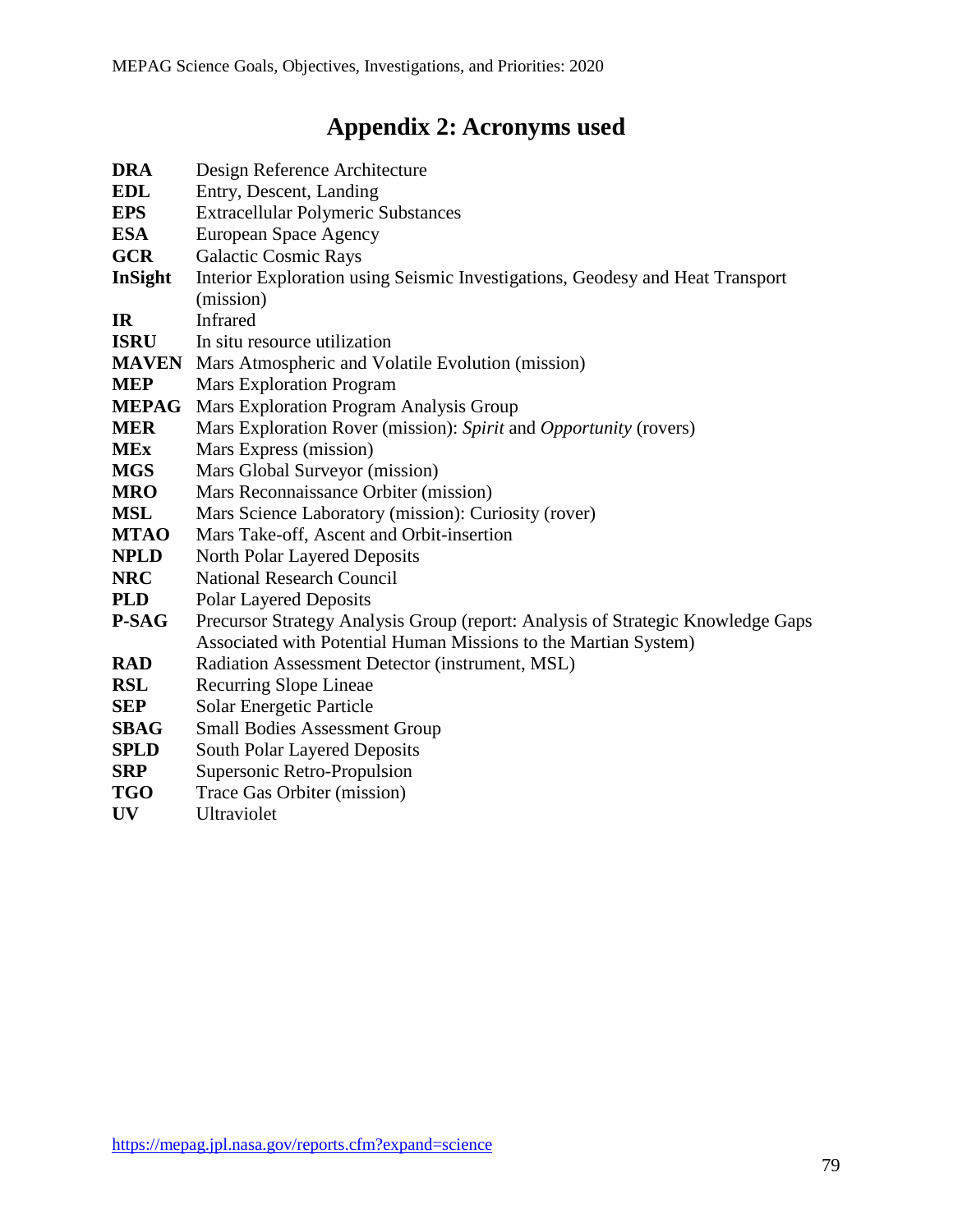## **Appendix 3: Goal I Supplemental Information**

### **1. THE NEED FOR WORKING MODELS**

The specific approach and methods involved in the search for evidence of life beyond Earth and the study of abiotic organic chemical evolution depend critically on how prebiotic chemistry, life, habitability, and biosignatures are conceived. Such efforts must confront the potential for bias and "tunnel vision" that arises from having only terrestrial life and processes on which to base our models. Efforts should accommodate the possibility for exotic organisms that may differ in biochemistry, morphology, or ecology. Nonetheless, working concepts of prebiotic chemistry, life, habitability, and biosignatures must be adopted in order to define what measurements should be made in targeting and executing a search for evidence of life. Below, these concepts are discussed in specific reference to Mars exploration and the strategy outlined in this document.

#### **1.1. Prebiotic Chemistry**

Even if life itself never existed on Mars, the planet could have hosted, and might still preserve evidence of, a prebiotic chemistry. Identifying aspects of such chemistry on Mars would make an important contribution to our overall understanding of life as an emergent feature of planetary systems. Prebiotic chemistry can be conceived as the set of chemical processes – including chemical synthesis, non-genomic molecular evolution, and self-organization of structures and catalytic cycles – that collectively lead to the emergence of minimally functional life. Here, "minimal functionality" is assumed to be conferred by a compartmentalized, interacting set of molecular systems for (a) information storage; (b) catalytic function; and (c) energy transduction.

Progress in understanding any of these processes would constitute an important contribution in the context of Goal I. However, the most tractable near-term focus may be to understand the processes – whether endogenous synthesis from simple molecules or delivery from exogenous sources – that supply basic biochemical building blocks, such as sugars, amino acids, and nucleobases, as well as comparable alternatives that are not used in present terrestrial living systems but might nonetheless play a role in an emerging biochemistry. More advanced stages of prebiotic chemistry – which could be viewed as partially complete representations of each of the main classes of biosignatures described below – could be difficult to discern from degraded remnants of living cells. The potential for confusing prebiotic chemicals or structures with degraded biosignatures emphasizes the importance of establishing multiple lines of evidence in definitively identifying life. In particular, finding evidence of extreme selectivity in isotopic composition or stereochemistry would be a strong indicator of life, rather than prebiotic chemistry. As with life itself, the emergence of prebiotic chemistry must be considered within the context and boundary conditions supplied by the physicochemical environment, and evidence of such chemistry will be subject to the same processes of degradation as evidence of life. Thus, investigations relating to prebiotic chemistry should be pursued within the framework and context provided by the habitability and preservation potential sub-objectives that are outlined in Objective A.

#### **1.2. Life**

It is difficult (and perhaps not presently possible) to define life, but for the purposes of formulating a search strategy, it is largely suitable to simply consider life's apparent properties – what it needs, what it does, and what it is made of. The NRC Committee on the Limits of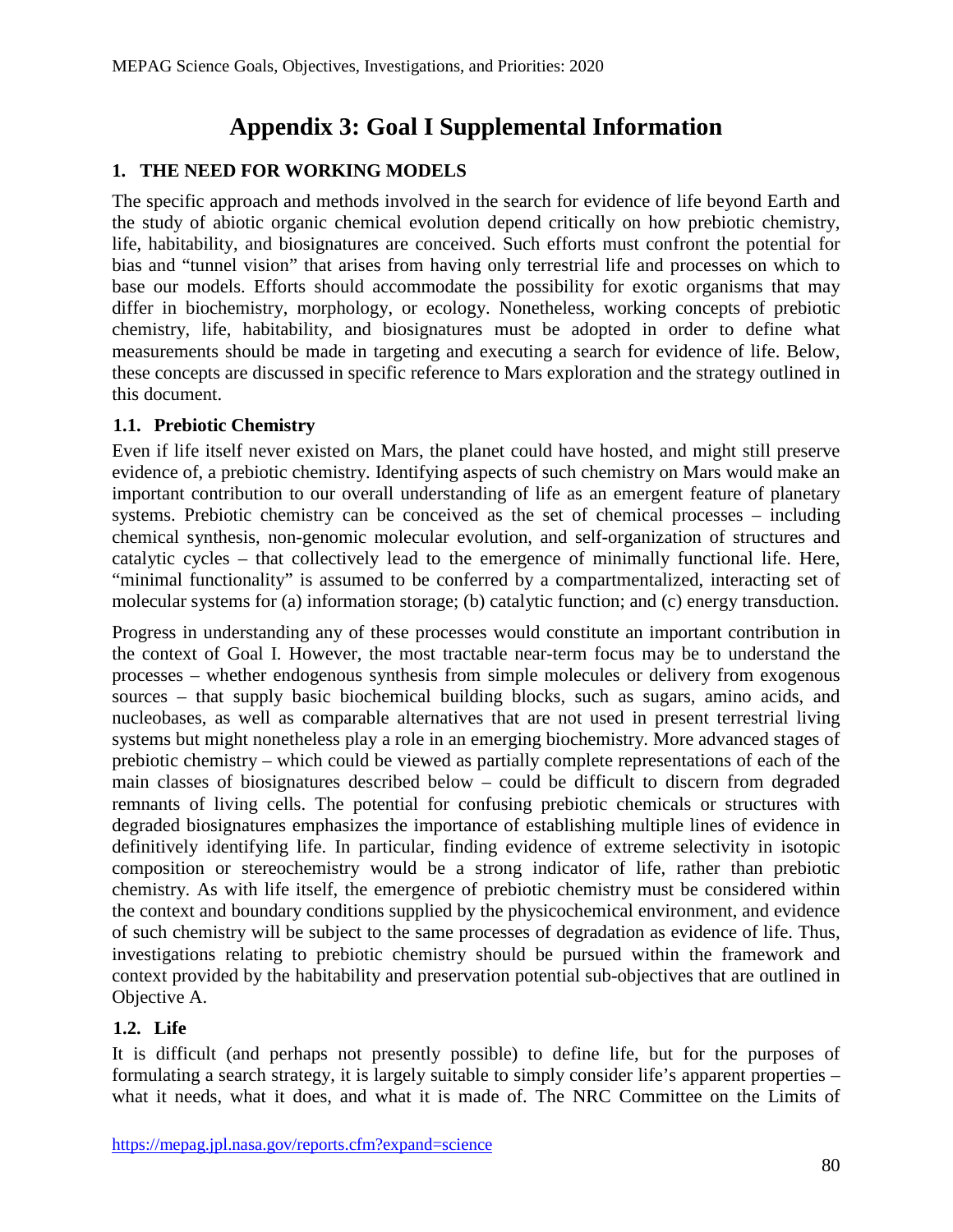Organic Life noted that the only unquestionably universal attribute of life is that it must exploit (and therefore requires) thermodynamic disequilibrium in the environment, in order to perpetuate its own state of disequilibrium. Beyond this absolute, the Committee cited a set of traits that it considered likely to be common to all life (Baross 2007) (quoting verbatim):

- They [martian life forms] are based on carbon, hydrogen, oxygen, nitrogen, phosphorus, sulfur, and the bio-essential metals of terrestrial life.
- They require liquid water.
- They have structures reminiscent of terran [Earth-based] microbes. That is, they exist in the form of self-contained, cell-like entities rather than as, say, a naked soup of genetic material or freestanding chemicals that allow an extended system (e.g., a pond or lake) to be considered a single living system.
- They have sizes, shapes and gross metabolic characteristics that are determined by the same physical, chemical, and thermodynamic factors that dictate the corresponding features of terran organisms. For example, metabolic processes based on the utilization of redox reactions (i.e., electron transfer reactions) seem highly plausible. But the details of the specific reactions, including the identities of electron donors and electron acceptors, will be driven by local conditions and may well not resemble those of their terran counterparts.
- They employ complex organic molecules in biochemical roles (e.g., structural compounds, catalysis, and the preservation and transfer of genetic information) analogous to those of terran life, but the relevant molecules playing these roles are likely different from those in their terran counterparts.

Reference to the known characteristics of life on Earth can serve to add detail and constraint within each of these categories, but heavy reference to this single example carries the risk of "terracentricity" – a potential to overlook life that may be unlike our own. A key challenge for Mars astrobiology is thus to find a point of balance between the all-encompassing generality of the descriptions above and the specificity and concreteness that comes from reference to life on Earth. The NRC Committee on an Astrobiology Strategy for the Exploration of Mars developed a working set of characteristics of life (as quoted above) that reflects such a balance, and which serves as the basis for the approach outlined here. This approach generally corresponds to the following logic:

The relative similarity of Earth and Mars (in comparison to, for example, gas giants or icy moons) suggests that differences in life forms that originated independently on the two bodies would likely occur at a secondary, rather than first-order level. That is, notions of life that differ at the fundamental levels of biochemical scaffolding (alternatives to carbon) or required solvent (alternatives to water) require planetary conditions and chemistries that differ dramatically from those of either Earth or Mars. However, differences from terrestrial life become increasingly possible, and ultimately probable, with increasing levels of biochemical specificity.

These considerations bear differently on the conceptualization of the habitability and life detection sub-objectives. For the most part, habitability relates to the core needs and attributes of life, so a presumed first-order similarity between terrestrial and martian life allows terrestrial notions of habitability to be applied, with somewhat relaxed boundary conditions, to Mars. On the other hand, as developed in studies of terrestrial systems, biosignatures (especially organic molecular/ biosignatures) commonly represent extremely specific attributes of biochemistry (e.g., specific lipids or particular sequences of amino or nucleic acids), morphology, or process.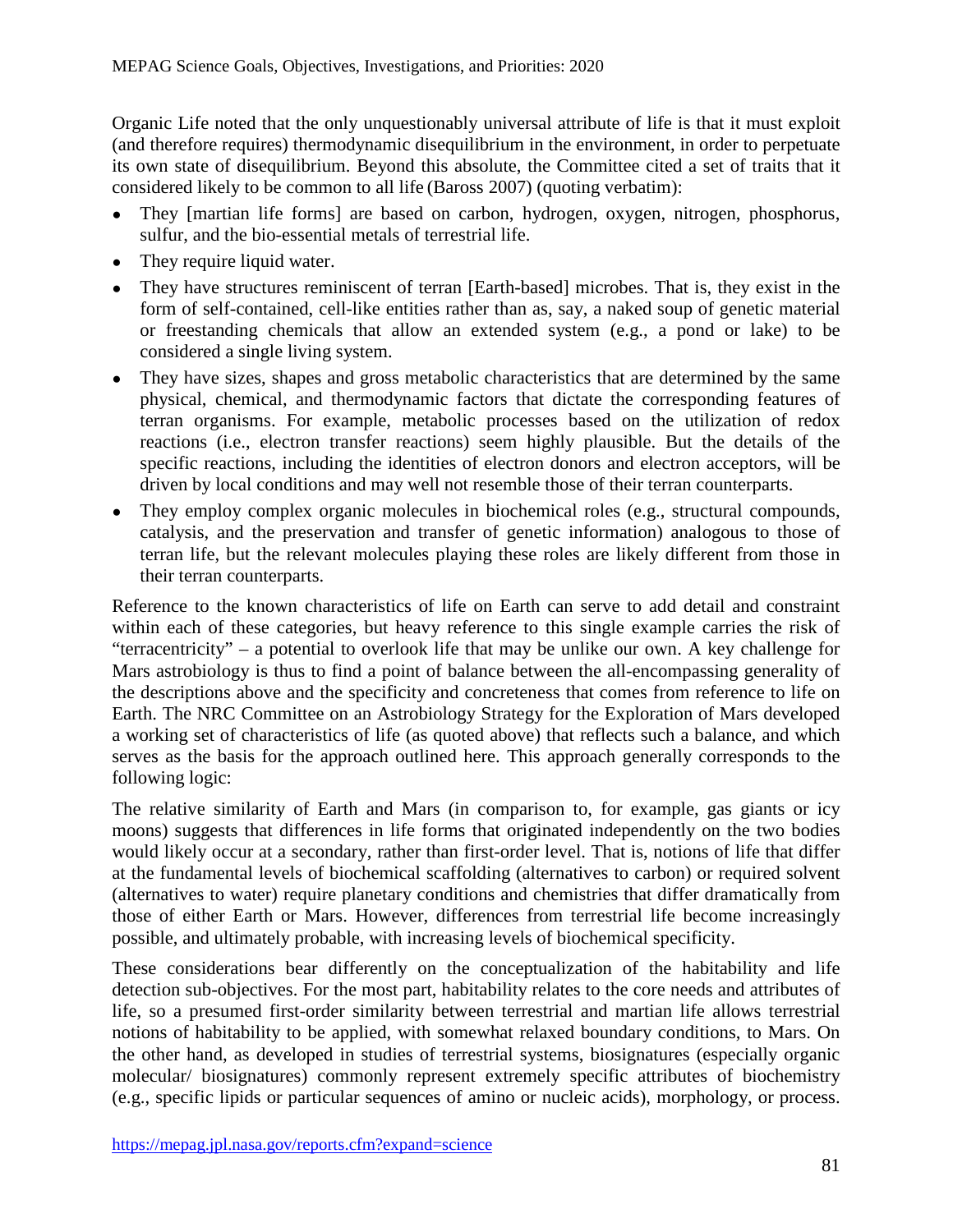Although such specific markers of life would be unquestionably valuable if detected on Mars, the likelihood that the *same* markers (the same specific choices of biomolecules) would arise through an independent origin and elaboration of life seems low. Thus, although life detection strategies for Mars should ideally allow for the detection and characterization of Earth-like biosignatures, highest priority should be given to approaches and methods that define and seek biosignatures in a broader sense.

#### **1.3. Habitability**

Life on Earth has colonized every environment where liquid water is present, with few but notable exceptions such as the saturated CaCl<sub>2</sub> brine in Don Juan Pond, Antarctica. Liquid water is the medium that allows organisms to reach homeostasis, and it is also the agent that chemically alters rocks and dissolves atmospheric gases, providing those organisms with access to essential elements and nutrients, as well as potential sources of chemical energy. Therefore, an environment that contains liquid water has a high potential to sustain life, but examples like Don Juan Pond show that additional metrics are needed to truly resolve habitability.

Such additional metrics, outlined below, allow to resolve habitability as a continuum (i.e., more habitable, less habitable, uninhabitable), and to assess the relative potential of different environments to express (i.e., generate) biosignatures. Although a consensus approach for characterizing "relative habitability" does not yet exist within the Mars community, it is clear that additional resolving power in any model would depend on the ability to resolve (by measurement or inference) variations in each of the parameters thought to underpin habitability beyond the presence of liquid water:

- A source of energy to drive metabolism. Organisms on Earth require energy availability to meet discrete minimum flux and Gibbs energy requirements. Light (from the near IR to visible range) and chemical energy are known to be utilized by life on Earth; the viability of alternative energy sources has yet to be sufficiently explored or validated.
- Raw materials for biosynthesis. All life on Earth requires the elements C, H, N, O, P, and S, and also variously requires many "micronutrients" (notably transition metals). Traditionally, these are collectively referred to as "bioessential elements". As applied in this document, this term refers primarily to C, H, N, O, P, and S.
- Sustained physicochemical (environmental) conditions that allow for the assembly, persistence, and function of complex structures and biomolecules (especially biopolymers, like proteins and nucleic acid polymers, whose backbones contain relatively labile bonds). Extremes of temperature, pH, radiation, and salinity can, individually or in combination, render an environment uninhabitable.

#### *Sufficiency in habitability assessments to search for evidence of life*

The search for evidence of life must be tied to a habitability assessment. The extent of that assessment (i.e., the number of parameters considered) depends on the amount of risk that the program can tolerate. At a minimum, habitability assessments that include empirical evidence of liquid water activity ought to justify a search for evidence of life in the context of the extent and duration of that liquid water activity. This constitutes an inherently "binary" threshold to support a search for evidence of life – liquid water is/was either present or not. Empirical evidence could include the presence of chemical sediments (e.g., salts, phyllosilicates) and their stratigraphic relations, measurements of stable isotopic composition of water ice, chemical gradients in regolith indicative of liquid transport of soluble ions or other *in situ* measurements.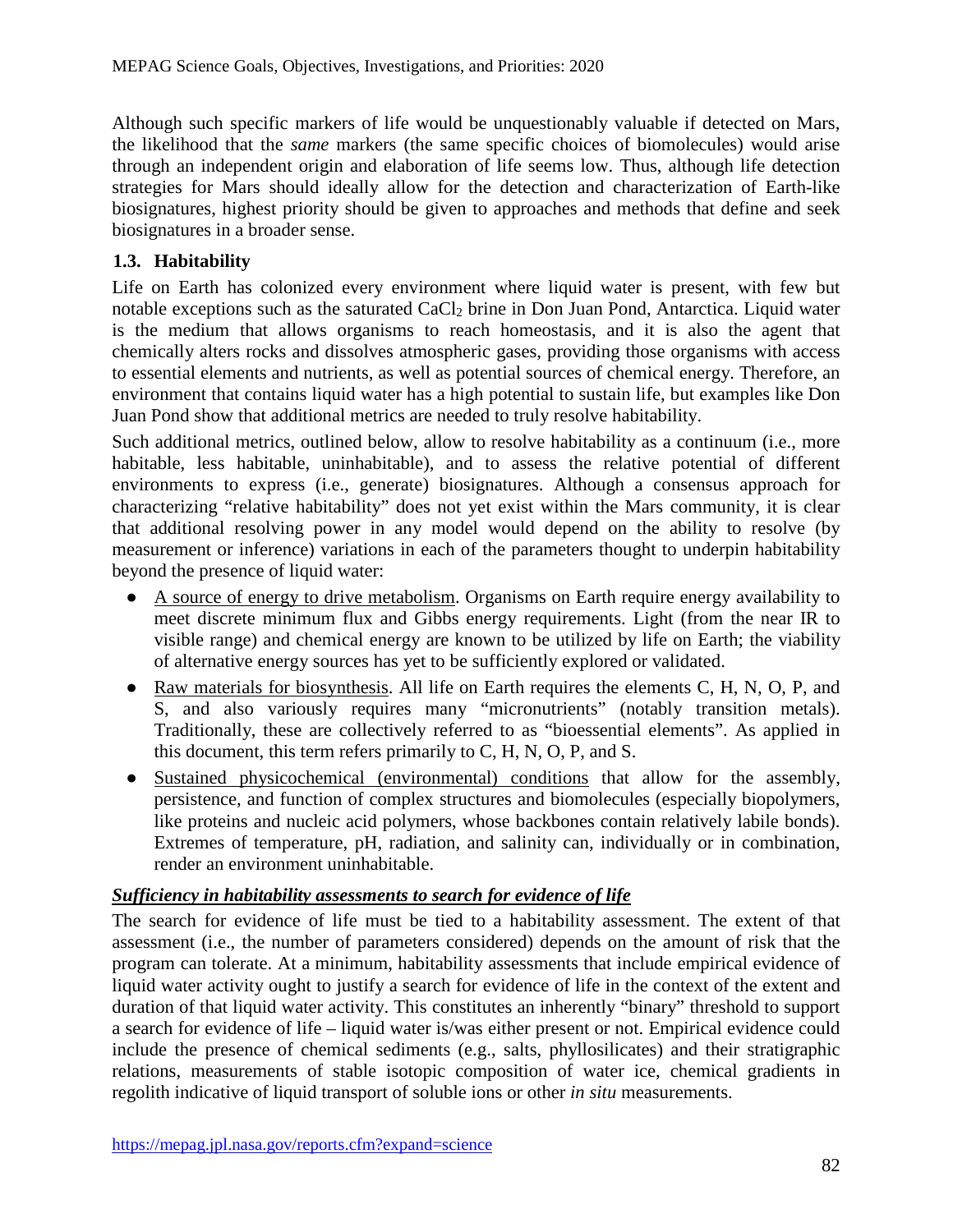The working model and rationale described above correspond closely to the parameters known to constrain life on Earth. Although environments that could be habitable for exotic organisms may be missed by this approach, it is appropriately conservative. Conditions that could support terrestrial life can be said to be definitively habitable. Some level of divergence from a strictly Earth-centric view of habitability can also be adopted by (a) focusing more on "core requirements" (e.g., water, carbon, and energy) than on requirements that underpin the more specific attributes of biochemistry (e.g., micronutrient requirements), and (b) allowing for the possibility, at least at a screening level, that martian organisms might conceivably transcend the currently known physicochemical boundaries (e.g., the biologically tolerated temperature range) of life on Earth.

Whatever models emerge for resolving habitability may differ in parameterization of, and sensitivity to, each of these basic factors that underpin habitability. Yet all will be supported by an effort to constrain "degree" in reference to each parameter: how long liquid water was available, at what chemical activity level, and whether intermittently or continuously; how much energy was available, in what forms, and how fast it could have been delivered into a system; what concentrations or fluxes of bioessential elements were present, and what processes may have served to mobilize or cycle them; and, what range of temperature, pH, radiation level, and other relevant environmental parameters an environment may have experienced. All such measurements should be placed, to the greatest extent possible, within geological and environmental context.

Although the ability to resolve almost any of these parameters would likely be greater with landed platforms and instruments, a key aspect of the proposed habitability sub-objectives is the capability of orbital measurements to yield several lines of "screening level" information, beyond evidence of liquid water. Of particular interest is the ability of combined morphological and mineralogical evidence to establish geological context and place screening-level constraints on possible energy sources and physicochemical regimes; and of trace gas and other measurements to infer conditions of formation in subsurface source regions. Such measurements should serve as a key initial step in resolving habitability among the variety of environment types that could be targeted for life-detection missions.

#### **1.4. Biosignatures**

Biosignatures can be broadly organized into three categories: biomolecular, metabolic, and structural. Significantly, examples can be found of abiotic features or processes that bear similarity to biological features in each of these categories. However, biologically mediated processes are characterized by speed, selectivity, and a capability to invest energy into the catalysis of unfavorable processes or the handling of information. It is the imprint of these unique attributes that resolves clearly biogenic features within each of the three categories. Most of the biosignatures can be, to a certain degree, imitated by non-biological processes. Robust identification of traces of life therefore requires a variety of evidence, ideally from the following three categories:

1) Chemical: Life invests energy into the synthesis of complex structural, functional, and information-carrying molecules. Identifying terrestrial versions of these molecules (e.g., membrane lipids, proteins, and nucleic acid polymers, respectively) on Mars would aid in attributing a biological origin, but would likewise increase the importance of ruling out terrestrial contamination. Likewise, because these represent specific biochemical "choices," our search must allow for alternative possibilities. Accordingly, the methods employed should be as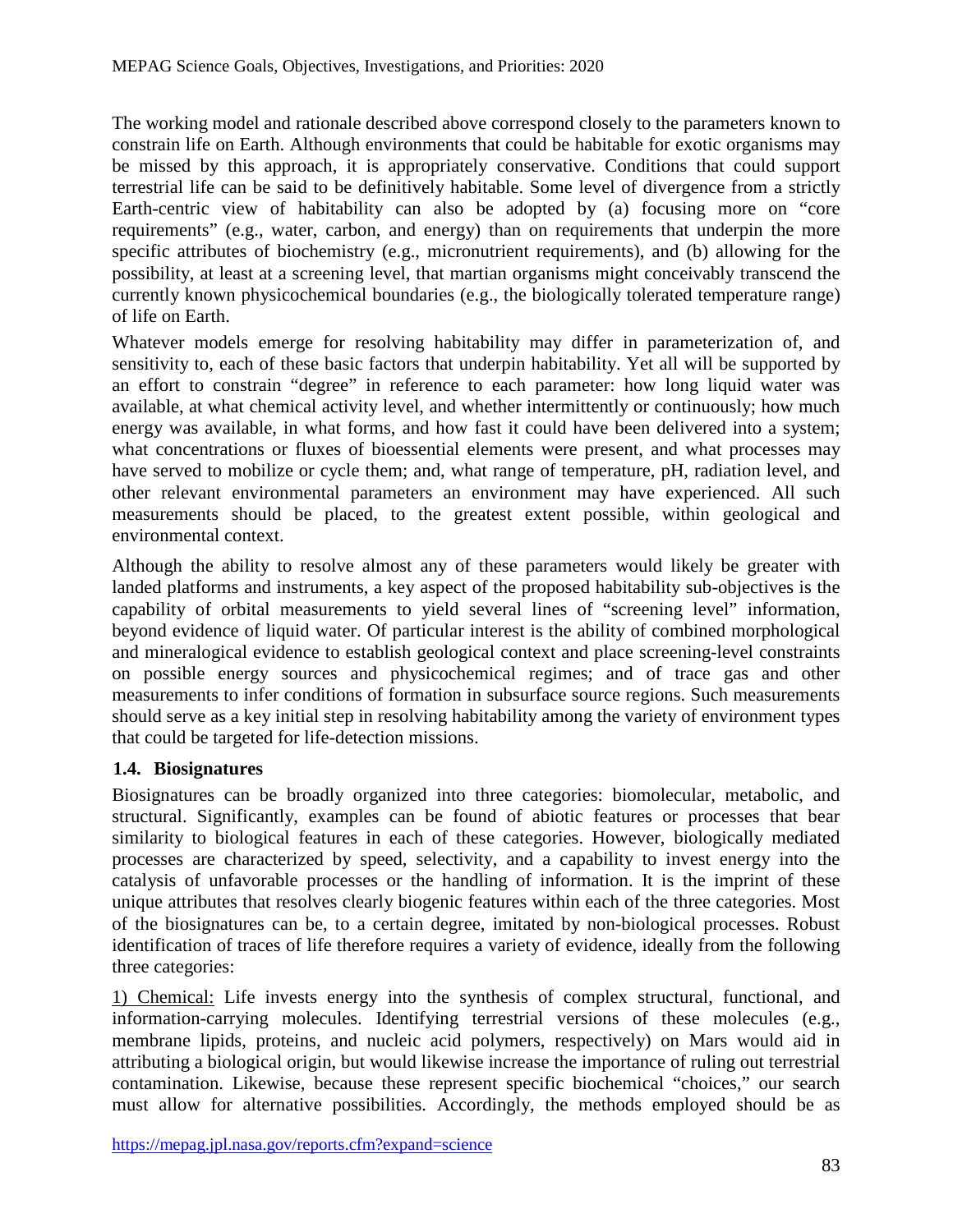inclusive as possible with the broad spectrum of organic compounds, and should seek to capture information about structure, complexity, and organization. In synthesizing the suite of biomolecules that constitutes a functional organism, life also concentrates key elements (e.g., C, N, P, S, and various micronutrients, in terrestrial life) in stoichiometric ratios, and evidence of such co-occurring elements (particularly in organic form) should be sought. Finally, the enzymatic processes that synthesize biomolecules commonly also impose significant kinetic isotope fractionation effects and exhibit high stereochemical or enantiomeric selectivity. These additional layers of information within the basic organic chemistry should be sought when possible.

2) Structural: Life imposes organization and order on its physical environment at many levels, from the structure and sub-structures within a cell to community-level structures formed by trillions of individuals (e.g., microbialites and microbial fabrics). The structural components, cells, colonies, biofilms, mats and extracellular polymeric substances (EPS), may be preserved in fossilized form in a number of ways. Cells may leave organic walled impressions, mineralcoated or impregnated structures, or empty casts in a mineral precipitate. Biofilms and mats may also be preserved as organic impressions in sediments or mineralized structures. On a cautionary note, abiological mineral precipitates can be notoriously confused with fossilized microorganisms. Many minerals, for instance silica, may form simple spherical, oval, elongated and even twisted morphologies that mimic biological morphologies. When both abiotic and biotic morphologies are known to exist, neither can be used to support a definitive interpretation of a feature. Rather the interpretation of the feature will remain ambiguous in the absence of additional discriminating observations.

3) Physiological: Metabolically active organisms display behaviors that are difficult to mimic in the abiotic world. For example, many organisms can move with speed and directionality towards or away from specific stimuli such as light or high/low concentrations of certain chemicals. Metabolically active organisms can also carry chemical reactions with extremely high catalytic speeds. The same chemical reactions are typically sluggish in abiotic systems under ambient conditions. An additional hallmark of metabolic chemical reactions is selectivity towards products and reactants, which may manifest as isotopic fractionation between candidate substrate and product pairs (noting that abiotic processes may also fractionate), or in deposition of structurally or chemically distinctive mineral forms. These manifestations of biological activity are aimed at maintaining an optimal physiological state in response to environmental conditions or environmental change. Manifestations of physiological activity can be powerful biosignatures, but they can also result in ambiguous signals in environments that are chemically reactive, particularly if life is present at extremely low abundances. This was best exemplified by the Viking biological experiments. Dead or dormant organisms would fail to generate physiological biosignatures, and this could lead to false negative interpretations. Given the potential for false negatives and ambiguous results, and taking into consideration that extant forms of life on Mars would likely be present at very low abundances (amid water, energy and nutrient limitations), the search for physiological biosignatures as part of Goal I, Objective A is given a lower priority.

#### *The need for multiple lines of evidence*

Biosignature detection can be exceedingly difficult in environments where life is present at very low abundances or only in fossilized form. Fossil biosignatures are also often degraded due to chemical and physical alteration, which compounds the problem of biosignature detectability and interpretation. For these reasons, efforts to search for evidence of life ought to cast the broadest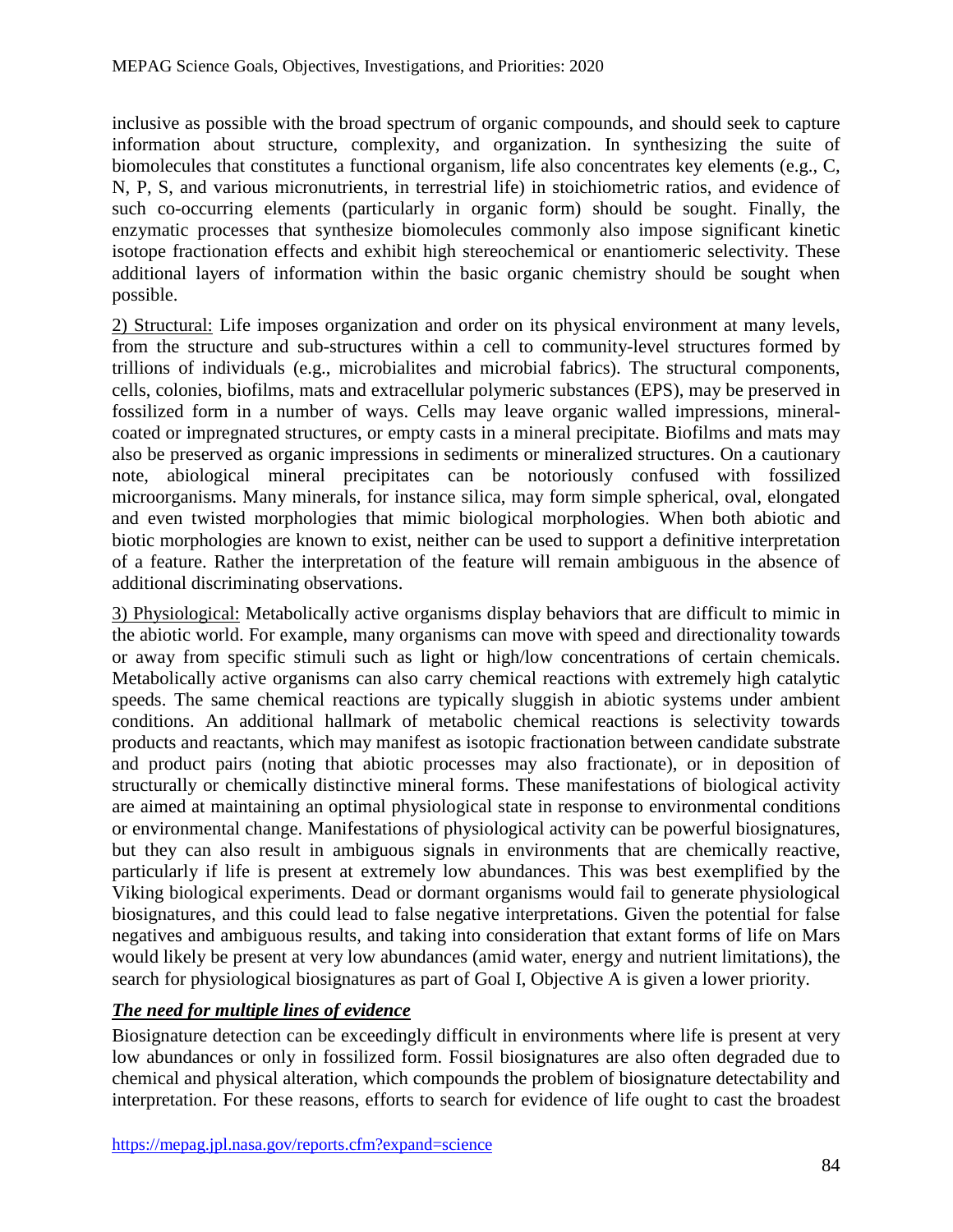net possible and target multiple lines of evidence. This includes searching for multiple, independent biosignatures that together reinforce the interpretation of each individual measurement. For example, measurements of enantiomeric excess in biochemical building blocks together with compound-specific isotopic analyses is significantly more diagnostic than either measurement individually. Seeking multiple lines of evidence also implies providing adequate environmental context through analyses of habitability factors and biosignature preservation potential.

#### *Sufficiency in preservation potential assessments to search for evidence of life*

Once an organism or community dies, its imprint on the environment, in any of the classes of features described above, begins to fade. Preservation/degradation of the different types of biosignatures is controlled by the combination of biological, chemical and physical factors, and a combination that would best preserve one class of features may not be favorable for another. Characterization of the environmental features and processes on Mars that preserve specific lines of biosignature evidence is a critical aspect in the search for life. Along with an assessment of relative habitability, assessment of preservation potential should serve as a key criterion in selecting sites for life detection missions.

It will be important to consider an environment's potential to preserve evidence in each of the three categories of biosignatures. Commonly, preservation within the biochemical category is given the most attention, because such molecules (in undegraded form) may present the most diagnostic evidence of life, but may also be among the most labile forms of evidence. However, obtaining clear evidence of life on Mars would likely require multiple biosignatures in different categories. Thus, recognizing physical structures in context, identifying associated biominerals, and finding the chemical and isotopic imprints of metabolism would be no less important. Studies of records of ancient communities on Earth might provide a preliminary guide for understanding preservation potential on Mars. However, it should be noted that the differing histories and surface environments of those two worlds may translate into quite significant differences in the processes that degrade or preserve specific lines of evidence. For example, metamorphic alteration represents a major destructive mechanism for biosignatures from early Earth environments, whereas exposure to ionizing radiation and oxidation may present the greater challenge to biosignatures on Mars, especially since they are difficult to study in the absence of sufficient terrestrial analogs.

Preservation of biochemical: Organic molecules in sediments are rapidly degraded in natural environments by a number of chemical and biological processes during early diagenesis and rock lithification, as well as during low temperature burial metamorphism to high temperature metamorphism (on Mars this will be equated with impact shock and/or volcanism). Chemical and radiolytic alteration and degradation on the surface of Mars would include the effects of ionizing radiation, radionuclide decay, oxidation in the presence of liquid water and certain minerals, such as Fe(III), and exposure to oxidants, such as  $H_2O_2$ . Such alteration could occur at any time following deposition in association with singular or multiple diagenetic events in addition to the period of exhumation and exposure at the surface. Furthermore, in the presence of liquid water, racemization of chiral organic molecules could occur within a couple of million years. **The ideal locality for searching for biomolecules on Mars would therefore be in the subsurface in materials that have not been exposed to liquid water since their burial and preservation.** Some diagenetic effects, such as molecular restructuring to yield resistant crosslinked aliphatic or aromatic macromolecules, or physical/chemical association with protective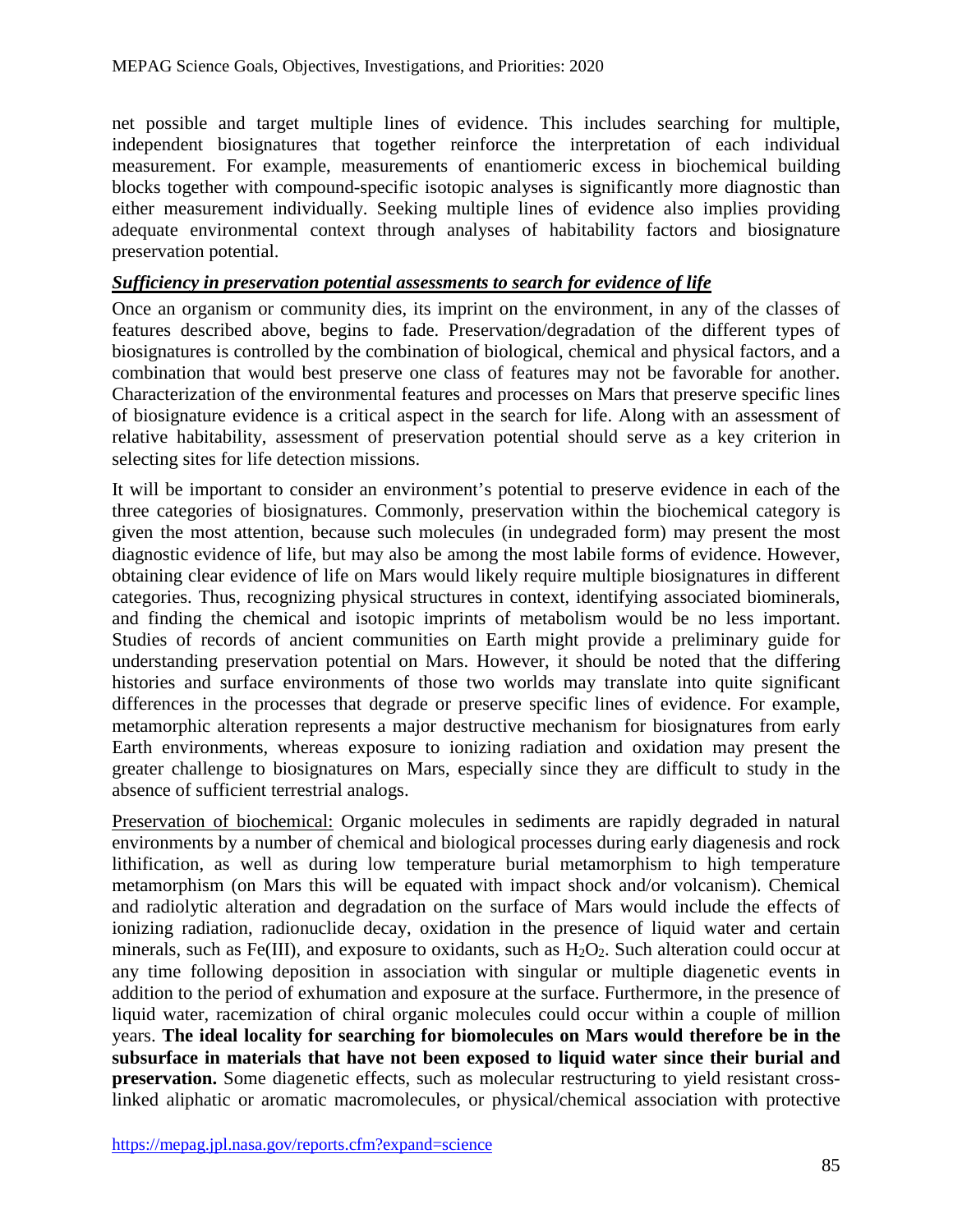lithologies and mineral matrices, may improve the preservation of organic biosignatures. The stable isotopic composition of organic compounds is relatively well conserved, to the extent that basic molecular skeletons are preserved. On Earth, the effect of thermal metamorphism on organic matter is to degrade it chemically, typically forming isotopically lighter volatile species and isotopically heavier residual refractory solids.

Preservation of physical structures: On Earth, long-term preservation of physical microbial structures depends upon several factors, in particular the following: *(1)* The rapid burial of organic structures in anaerobic conditions by fine-grained impermeable siliceous sediments, such as clays, where they are protected from oxidizing fluids. This preserves the structures as flattened organic compressions between sediment layers. *(2)* Replacement or coating by a wide range of minerals. It must be noted that different microorganisms have different susceptibilities for mineral fossilization and those that are particularly delicate may not fossilize at all; thus, the microfossils preserved in a rock will not necessarily represent the original microbial community.

The preservation of larger scale biological constructs (such as biolaminated deposits or stromatolites) is aided by the association with sediments and carbonate precipitation on Earth. Such physical biosignatures may be mechanically destroyed by erosion (including impact erosion). As mineralogical structures, they can be corroded, for instance by acidic ground waters if they have a carbonate composition. The complicated post-diagenetic history of aqueous alteration of the sediments at Meridiani Planum is illustrative of the processes that could have affected potential martian microbial structures if they were ever present. Changes to the rock encasing the physical structures brought about by different types of metamorphism (shock, thermal), will induce gradual destruction of the structures depending upon the degree of metamorphism. For example, Early Archean terrestrial rocks that have undergone little more than burial metamorphism (prehnite-pumpellyite to lowermost greenschist facies) contain well preserved physical biosignatures. Thus, over billion-year geological time scales, physical biosignatures have the potential to be preserved on Mars as they are on Earth, assuming similar processes aid their preservation.

Preservation of biominerals: The range of minerals passively formed as a result of microbial metabolism is very large. As with fossilized microbial structures (as above), the preservation of biominerals will depend on the history of alteration (metamorphic, chemical, physical) of the rock after formation.

#### *The problem of contamination*

Any of the classes of biosignature evidence that might be sought to address Sub-Objectives A3 and B3 are potentially subject to contamination. However, this is perhaps most critical for the "biochemical" class, where any of a broad range of organic contaminants have potential to be introduced by the spacecraft itself. Experiments aimed at biochemical detection must therefore include appropriate controls against terrestrial contamination. To this end, new techniques and instruments are presently being developed for spacecraft cleaning and contamination monitoring. Further, spacecraft components, although not contaminants themselves if intended for flight, could compromise biosignature detection in the same manner as contaminants, if those components suffer damage or wear. For example, physical wear can lead to the shedding of particulates and broken seals can lead to the redistribution of chemicals. Spacecraft hardware design and operations must consider risk mitigation steps to control the use and distribution of internal calibrants, reagents, and materials of the spacecraft after minor damage or wear during the mission so that background noise in experiments are maintained at levels that do not

<https://mepag.jpl.nasa.gov/reports.cfm?expand=science>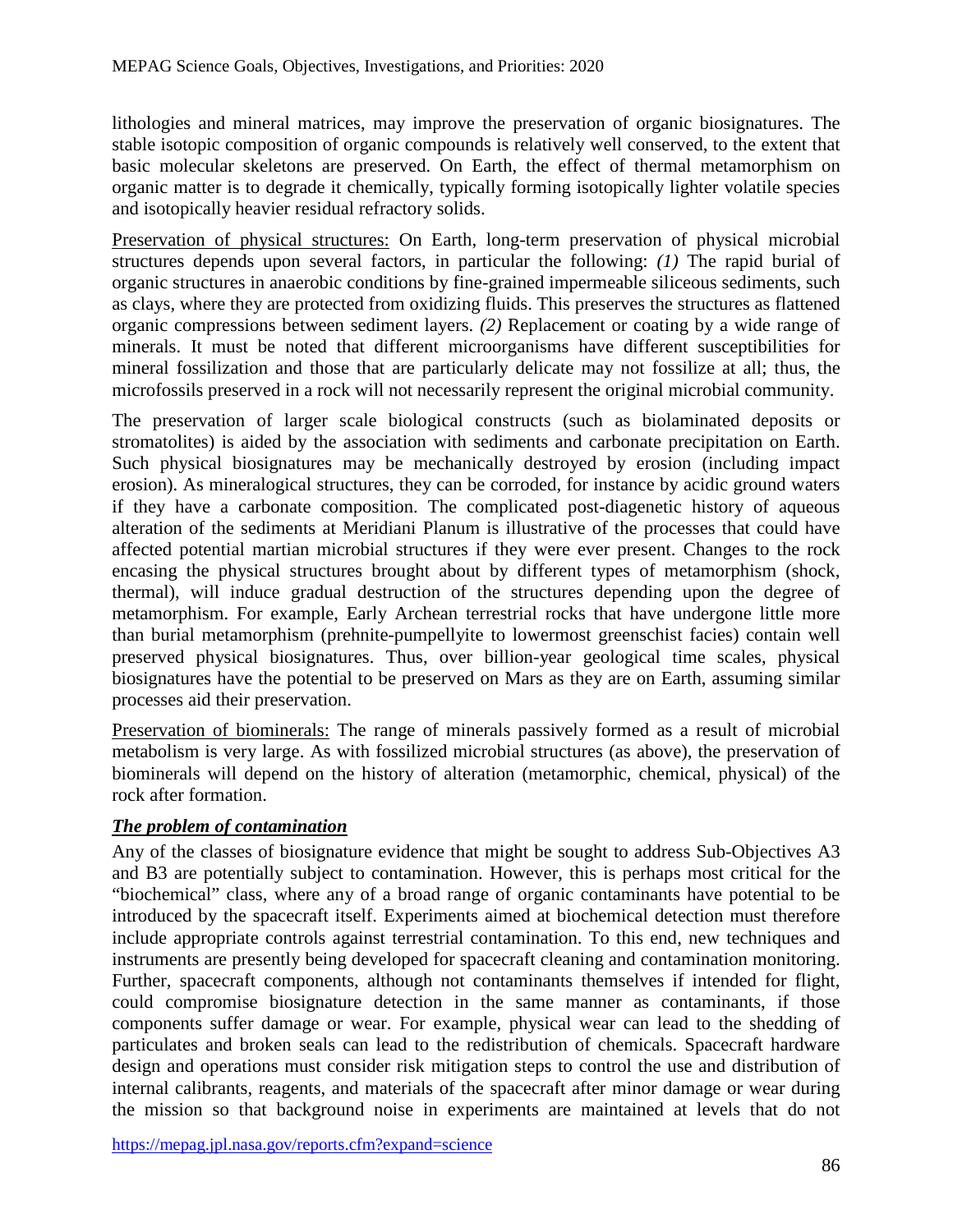unintentionally compromise signal detections of biosignatures of all classes. In searching for life on Mars, sample handling and analytical procedures must include procedural blanks that allow for the tracking and quantification of contamination introduced by the spacecraft and its processes, for any analytes that might serve as evidence of life. Planning along these lines should also address the potential that the aging of a spacecraft, or its exposure to different environments, could alter its potential to introduce contamination over the course of a mission.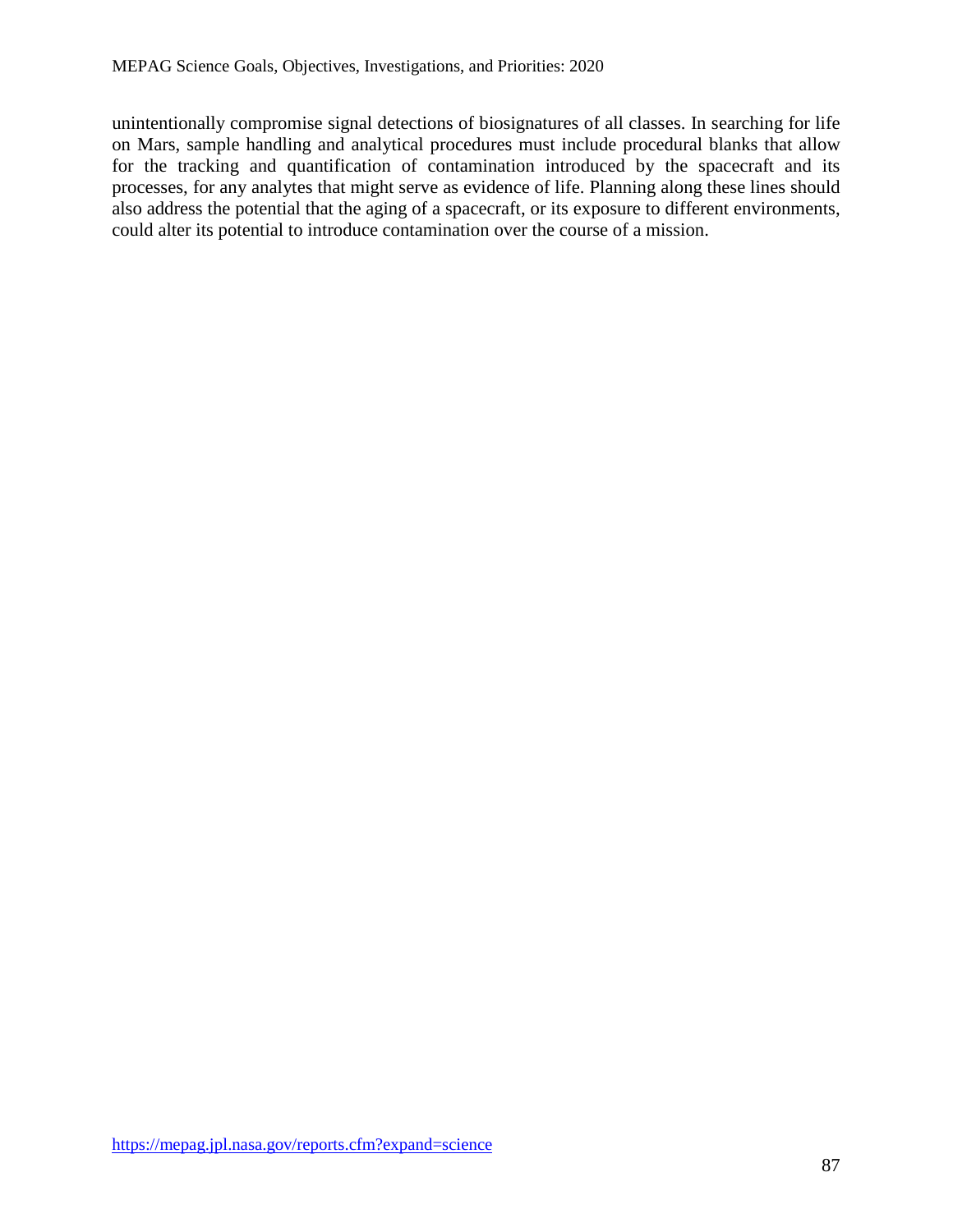# **Appendix 4: Goal III Mapping Between 2018 & 2020 Versions**

| <b>2020 Goals Document</b>                                                 | Links to 2018 Doc        |
|----------------------------------------------------------------------------|--------------------------|
| A1.1 Determine the modern extent & volume of liquid water & hydrous        |                          |
| minerals within the crust.                                                 | A1.4 A1.2 A4.1 A4.3      |
| A1.1 Identify the geologic evidence for the location, volume, & timing of  |                          |
| ancient water reservoirs                                                   | A1.1 A1.3 A4.2           |
| A1.3 Determine the subsurface structure & age of the polar layered         |                          |
| deposits, & identify links to climate.                                     | A1.4 A3.1 A4.1 A4.2 A4.3 |
| A1.4 Determine how the vertical & lateral distribution of surface ice &    |                          |
| ground ice has changed over time.                                          | A1.4 A3.3 A4.2           |
| A1.5 Determine the role of volatiles in modern dynamic surface processes,  |                          |
| correlate with records of recent climate change, & link to past processes  |                          |
| & landforms.                                                               | A1.1 A1.4 A3.1 A3.3      |
| A2.1 Constrain the location, volume, timing, & duration of past hydrologic |                          |
| cycles that contributed to the sedimentary & geomorphic record.            | A1.1 A4.3                |
| A2.2 Constrain the location, composition & timing of diagenesis of         |                          |
| sedimentary deposits & other types of subsurface alteration.               | A1.2 A1.3                |
| A2.3 Identify the intervals of the sedimentary record conducive to         |                          |
| habitability & biosignature preservation.                                  | A1.1 A1.3 A4.1           |
| A2.4 Determine the sources & fluxes of modern aeolian sediments.           | A1.1 A3.1 A3.3           |
| A2.5 Determine the origin & timing of dust genesis, lofting mechanisms, &  |                          |
| circulation pathways.                                                      | A1.6 A3.1                |
| A3.1 Link geologic evidence for local environmental transitions to global- |                          |
| scale planetary evolution.                                                 | A1.1 A4.1                |
| A3.2 Determine the relative & absolute age, durations, & intermittency of  |                          |
| ancient environmental transitions.                                         | A4.1                     |
| A3.3 Document the nature & diversity of ancient environments & their       |                          |
| implications for surface temperature, geochemistry, & aridity.             | A1.1 A1.3                |
| A3.4 Determine the history & fate of sulfur & carbon throughout the Mars   |                          |
| system.                                                                    | <b>New</b>               |
| A4.1 Determine the absolute & relative ages of geologic units & events     |                          |
| through martian history.                                                   | A4.5                     |
| A4.2 Link the petrogenesis of martian meteorites & returned samples to     |                          |
| the geologic evolution of the planet.                                      | <b>New</b>               |
| A4.3 Characterize modern surface processes, their rates of change, and     |                          |
| assess their origin.                                                       | A3.1 A3.2 A3.3           |
| A4.4 Constrain the effect of impact processes on the martian crust &       |                          |
| determine the martian crater production rate now & in the past             | A1.7 A2.2 A3.1           |
| A4.5 Determine the surface manifestation of volcanic processes through     |                          |
| time & their implications for surface conditions.                          | A1.3                     |
| A4.6 Constrain the petrology/petrogenesis of igneous rocks over time.      | A1.3 A1.5                |
| A4.7 Develop a planet-wide model of Mars evolution through global &        |                          |
| regional mapping efforts.                                                  | A1.2 A1.3 A2.3           |
|                                                                            |                          |